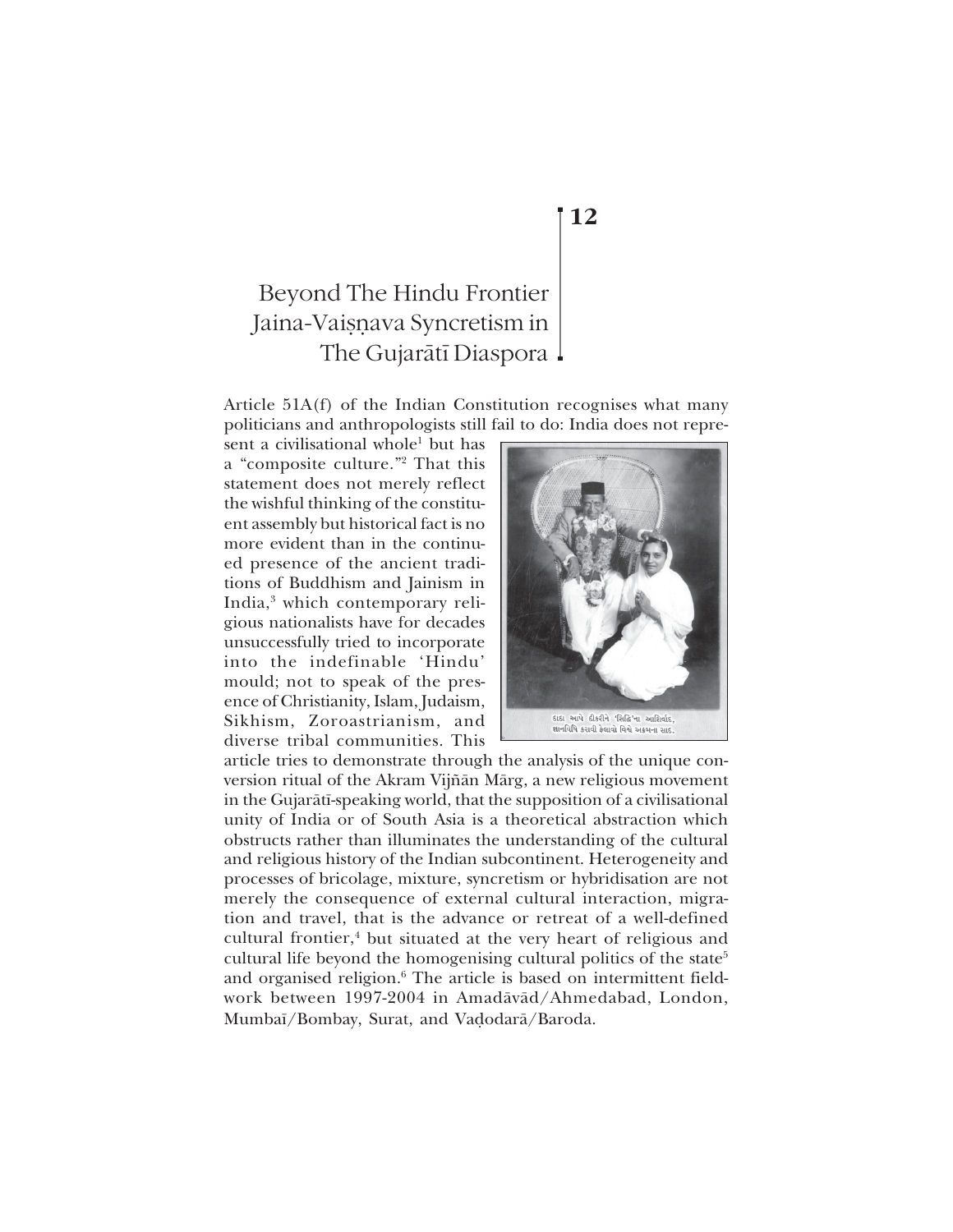## *The Akram Vij¤ån Movement*

The Akram Vijñān Mārg, or the Stepless Path to Soteriological Knowledge, has currently approximately 300,000 followers amongst the Gujaråt∂-speaking diaspora in India, East Africa, Great Britain, Fiji and the U.S.A. The movement was started in 1962 in Baroda by the religious visionary Ambalāl Mūljībhāī Pațel (7.11.1908 - 2.1.1988), a businessman with only basic formal education who belonged to a Vaisnava Pāṭidār family from Tarsālī, a suburb of Baroda. He spent most of his life as a married householder without children in Bombay where he worked as a contractor for the company Patel  $\&$  Co. which specialised in the construction and maintenance of the dry docks in the harbour. In 1958, while waiting for a train at the railway station of Surat, he had reportedly a forty-eight minutes long ëenlightenment' experience. It is said that he was able to contact Sīmandhara Svāmī, the Jain *tīrthankara* who presently lives on the mythical continent of Mahāvideha,<sup>7</sup> and due to Sīmandhar's grace (*kæpå*) was able to achieve the state of permanent self-realisation, or ātmajñāna.<sup>8</sup> Suddenly, he understood the solution to all spiritual conundrums: "God is your real self";<sup>9</sup> "All you need to know is to understand your real nature."<sup>10</sup> He understood at once that through this insight he had gained *j∂vanamukti*, or liberation in this life, since he was from now on able to directly experience the difference between the inner 'real self,' which he later called Dādā Bhagavān, Grandfather Lord, and the outer 'relative self,' that is A.M. Patel, and his actions which appeared to be nothing but *karman* accumulated in previous lives that come to fruition (*karmaphala*), without any involvement of the real self.

From 1962 onwards, A.M. Pa¢el, the *j¤ån∂*, or knower, taught his insights, first to family members and friends and later, on popular demand, in public meetings (satsanga) to anyone who was interested. He used the ontological categories of the Sāmkhya tradition to describe the disjunction between pure consciousness (*purusa*) and the activities of the body-mind complex (*prakrti*) which a self-realised being merely observes from the outside without identifying with them. However, most of the recognisable cosmological, soteriological and ritual concepts of his idiosyncratic teachings (which were only orally transmitted and via tape recordings)<sup>11</sup> stem from the Jain tradition. Like S $\bar{a}$ mkhya ontology, Jaina ontology is dualistic. It distinguishes between soul (*j∂va*), or pure consciousness, and non-soul (*aj∂va*), or matter, but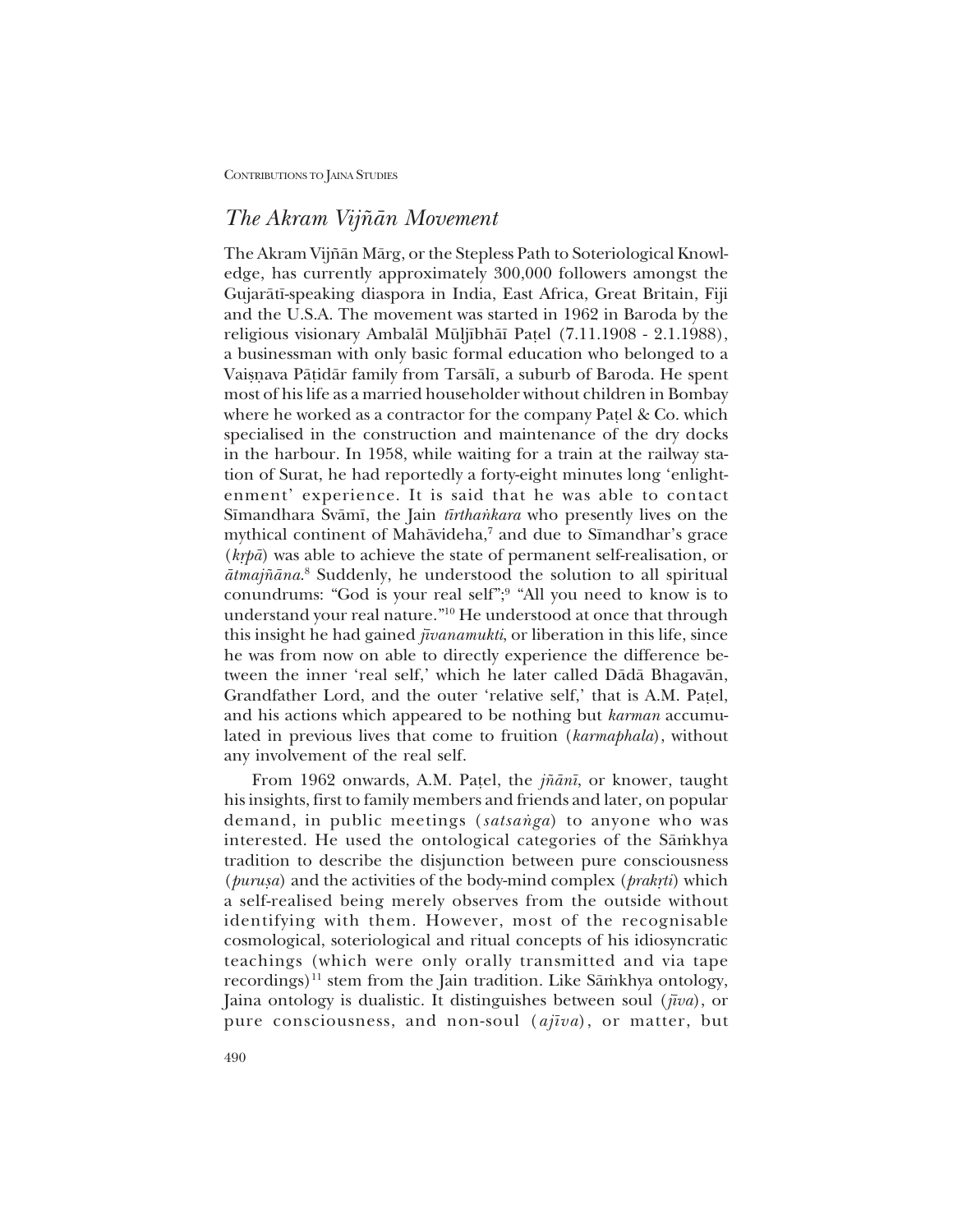characterises pure consciousness not as a passive but as an active force. In addition to right knowledge Jainism stresses the soteriological importance of non-violent action, because the karmic bondage of the soul is perceived to be real, not just an illusion based on ignorance.

The principal text of classical Jainism, Åcårya Umåsvåti/ Umāsvāmī's 5<sup>th</sup> century *Tattvārtha Sūtra*, propagates a threefold path to liberation: through right vision, right knowledge, and right conduct.12 According to this view, salvation can only be achieved if non-violent conduct is informed by the knowledge and the belief in seven fundamental truths (*tattva*), which describe the mechanism of karmic bondage and the traditional path of liberation through the stepwise purification of the soul.<sup>13</sup> The combination of the three aspects of the path of liberation is still regarded as the essential feature of what later came to be known as *jaina dharma*, the doctrine of the Jinas, or victors, i.e. the twenty-four fordmakers (*tīrthankara*) which showed the way out of the eternal cycle of death and rebirth.<sup>14</sup> However, in practice, many Jain traditions have stressed one aspect more than others. As a consequence, contemporary Jainism presents at least three different Jain paths to salvation:15 asceticism (canonical and classical monastic Jainism), devotion (classical lay Jainism)<sup>16</sup>, and knowledge (Digambara mysticism). I have suggested elsewhere<sup>17</sup> that the Akram Vijñān Mārg is the only religious movement which has developed the anti-ascetic implications of Kundakunda's Digambara mysticism, with its emphasis on self-realisation and salvific knowledge, into a Mahåyåna-style alternative to the classical path of purification. The emphasis on knowledge and devotion certainly proved to be of interest for many lay Gujarātīs, because it offers the option of a stepless (*akrama*) or instant ëenlightenmentí (*vij¤åna*) for everyone 'through the grace of Dada Bhagavan,' that is the selfrealised soul of A.M. Pa¢el.

The movement,<sup>18</sup> which crystallised around A.M. Patel from 1962 onwards, cannot be easily located within any pre-existing religious tradition, although it clearly draws upon ritual and doctrinal elements of Vaisnavism and Jainism whose classical conception of *siddhaloka*, the realm of the liberated souls, serves as the ultimate goal of the spiritual journey. It is argued here that the process of formation of this new religious movement is typical for many similar movements, probably since time eternal, by not being a product of cultural diffusion through travel or conquest, but a creative synthesis of elements that are cumulatively selected from the universe of known ideas and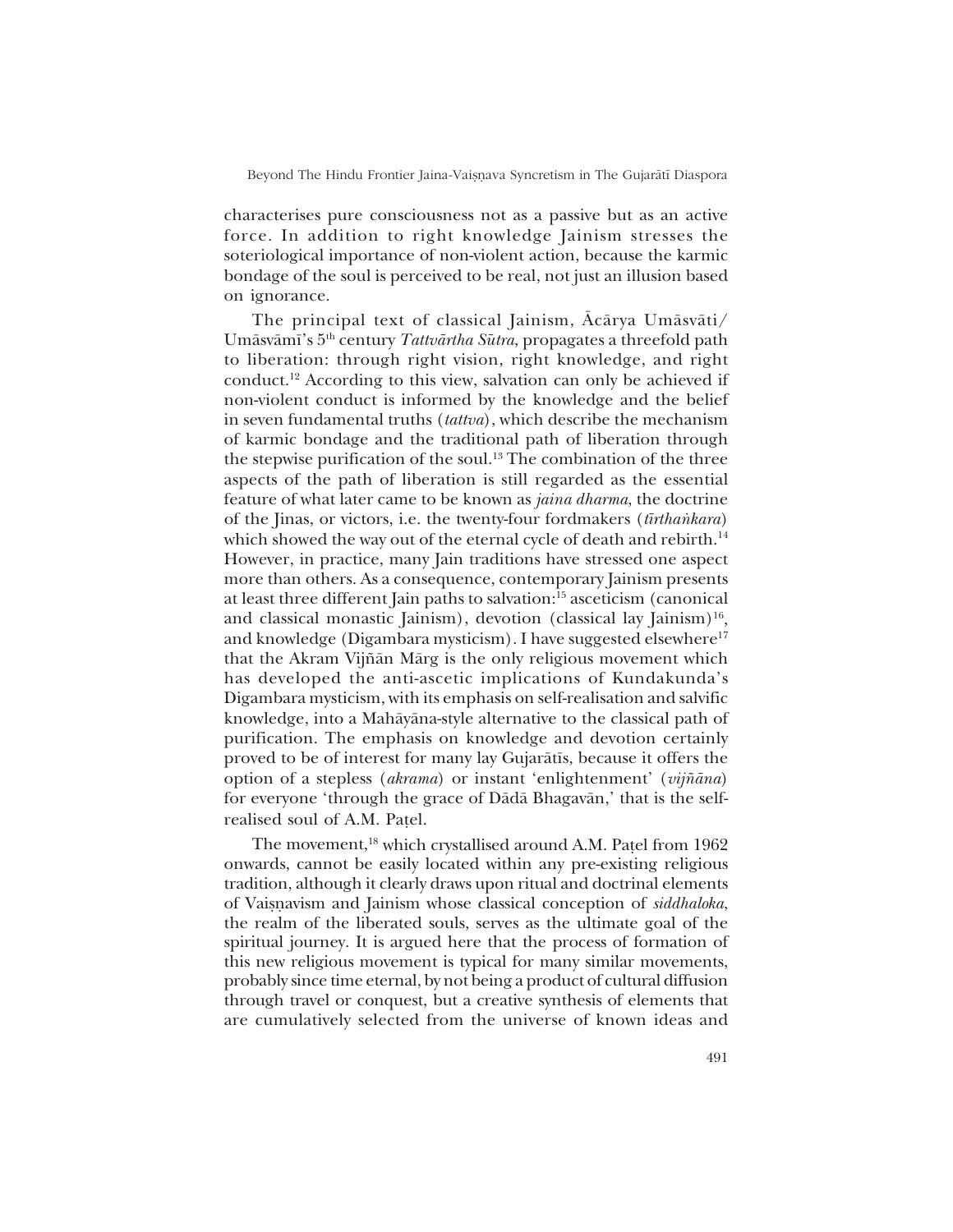practices under conditions of positive feedback.19 The resulting syncretism is difficult to classify, because the Akram Vijñān movement explicitly rejects the conventional attributes 'religion,' 'sect,' 'cult,' 'movement,' 'scripture,' 'doctrine,' 'ritual,' 'guru' and 'disciple,' which it regards as worldly and particularistic. It favours a universal ënon-sectarianí path (*mårga*) to salvation through introspection and the mystical experience of individual self-realisation which is beyond words and not accessible through the intellect. This direct experience of the transcendental truth – which provides a shortcut to salvation<sup>20</sup> and marks the end of conventional religion – is offered to the followers of all religions, including Islam, Christianity, Zoroastrianism, etc. This article analyses the method which A.M. Pa¢el, the Dådå Bhagavån, invented to transmit his self-knowledge directly and unconditionally to all interested aspirants.

## *Worldwide Mission*

Although A.M. Patel rejected organised forms of religion, he invented a ritual technique for the 'transmission' of his experience of self-realisation to others. This unique procedure was called *j¤ån vidhi*, or the rite of knowledge, and became the focus of a new organised 'guru-cult' which spread quickly throughout the Gujarātīspeaking world, especially amongst urban working class and lower middle class professionals with limited formal education from Vaiṣṇava and Jain families.<sup>21</sup> In 1973, A.M. Paṭel gave his blessings to the creation of a community organisation, the *Jay Sacchidånand Sangh* in Mumbaī, for the financial and organisational support of his missionary tours in India and abroad, and for publishing and construction projects. The first leader of this nation-wide organisation was the head of the *Dådå Bhagavån V∂taråga Trust* in Bombay, Khetsī Narsī Śāh, who after his death was succeeded by G.A. Sah from Ahmedabad. Important local *Sacchidanand Sanghas* in India are located in Vadodarā, Surat, Amadāvād and Mumbaī. Amongst the Gujarātīs in East Africa, including several relatives of A.M. Pa¢el, the community of Kampala (Uganda) has the greatest number of followers. In 1982, A.M. Patel was invited for the first time to the U.S.A. by the family of Vasant Pa¢el in Oak Ridge Tennessee, the U.S. community leader, and returned to the U.S.A. every year until his death in Baroda on the 2.1.1988, which was mourned, amongst others, by more than 10,000 U.S. Gujarātīs.<sup>22</sup> The number of followers has continuously increased ever since.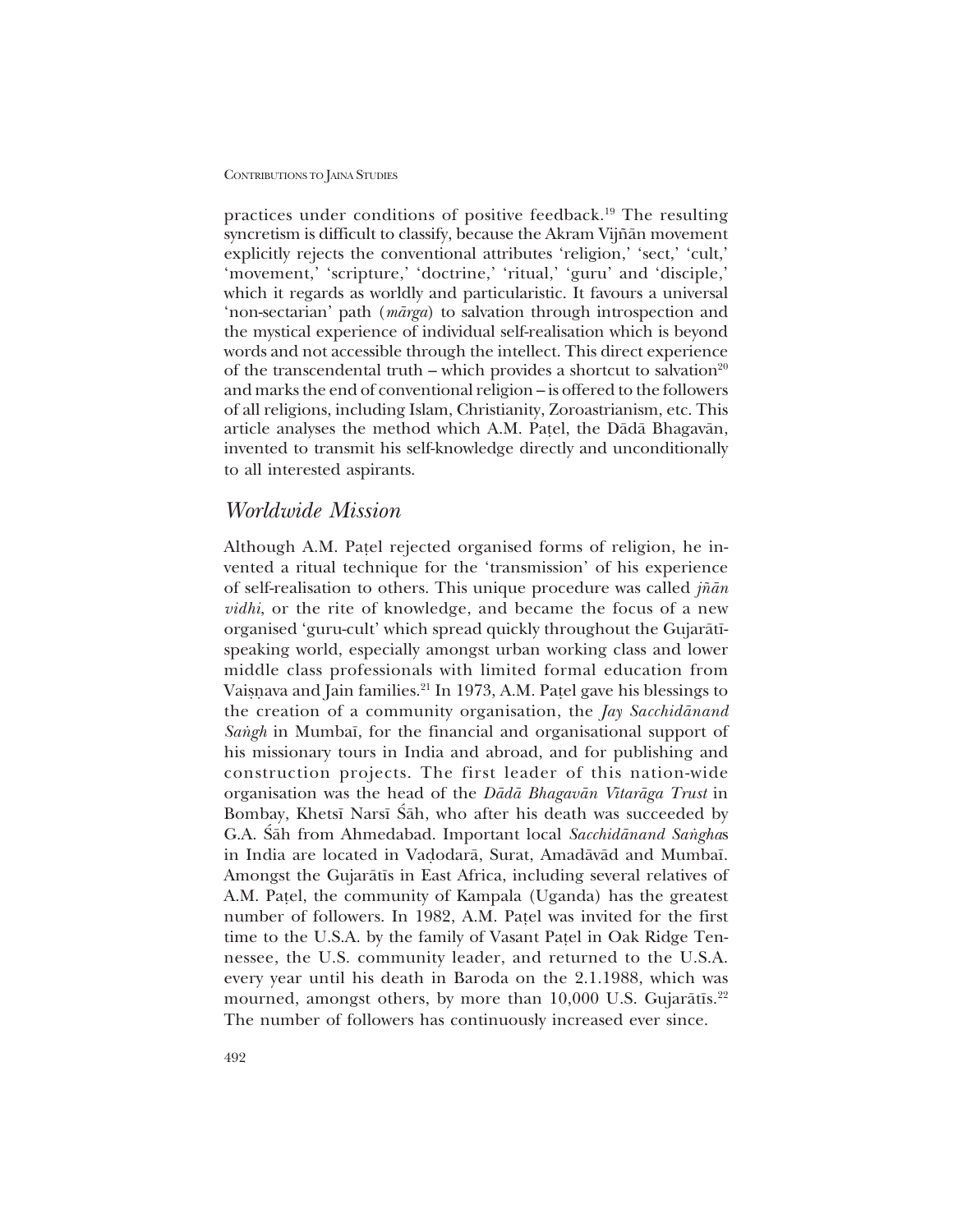# *Schism And Continuity*

In the last decade of his life A.M. Patel became almost a full-time preacher, due to popular demand. Until 1978, when he had an accident which left him with a fractured leg, A.M. Patel and his wife lived together with the family of Kanubhāī Patel (born 1930), a structural engineer who worked for his company and who became his most dedicated follower. However, from 1978 onwards he severed his business connections with Kanubhāī and concentrated entirely on his religious work. He was accompanied on all his missionary tours by the medical doctor Nīrubahen Amīn (born 1944– 2006) from Aurangābād, the widowed daughter of one of his earliest devotees, from the Carotar Pa¢el *j¤åt∂* of the village Vaso in Gujaråt, and herself a devoted follower who committed herself entirely to his service (*sevå*).

After the death of A.M. Patel in 1988 a succession dispute flared up between Kanubhāī Paṭel and Nīrubahen Amīn, which in 1993 – the year in which the first of three Tri-Mandira shrines of the Akram Vijñān movement dedicated to Sīmandhara Svāmī, Krsņa and Śiva was completed in Surat<sup>23</sup> – led to the split of the movement into two factions. At present, the oldest community organisation, the *Jay Saccidānand Saṅgh*, still supports Kanubhāī Paṭel, but the majority



of the believers follow Nīrubahen Amīn. The ongoing dispute between the factions focuses on the charismatic qualification of Nīrubahen Amīn, the person which was closest to A.M. Patel during the last decade of his life, to act as a religious leader. Nīrubahen Amīn claims that, in 1987, A.M. Patel (who publicly did not determine any successor since he rejected organised religion) had given her a secret *mantra* which allows her to temporarily invoke the spiritual power (*siddhi*) of the Dådå within herself and to act as a medium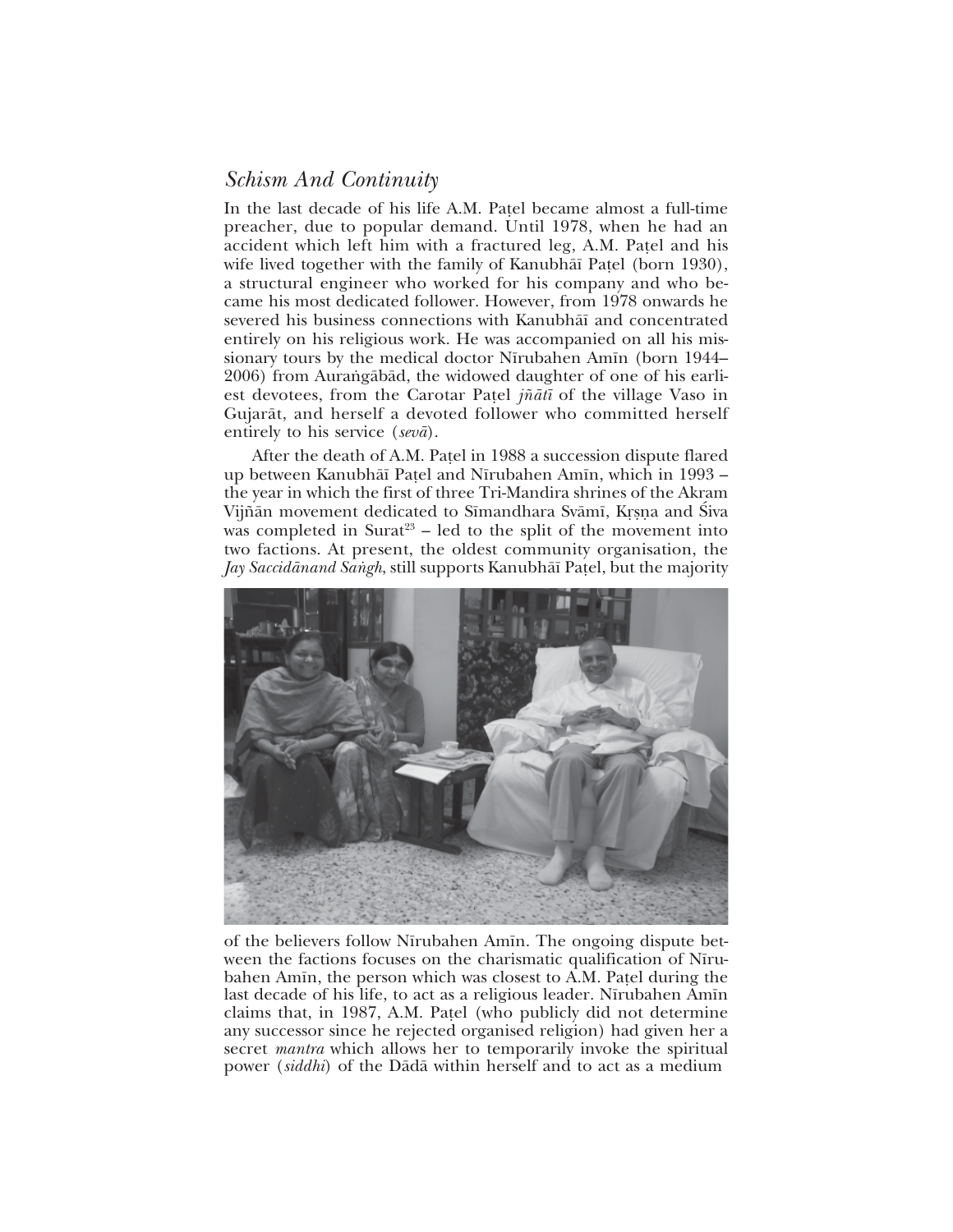for the performance of the rite of knowledge, the principal focus of the Akram Vijñān movement, after his death.<sup>24</sup> Kanubhāī Pațel, on the other hand, points out that he was the person closest to A.M. Pa¢el before 1978 and received from him the powers to perform the *j¤ån vidhi* already in 1960. His followers preserved a clandestine tape recording of a private conversation between A.M. Patel and Nīrubahen Amīn on the 19.9.1987 which seems to prove that he wanted Nīrubahen to work together with Kanubhāī and to assist him in the performance of the *jñān vidhi*. In contrast to Nīrubahen Amīn who does not claim to be enlightened herself but acts merely as a spirit medium (*nimitta*) of A.M. Pa¢el, who in her view was the only *j¤ån∂* of this age, Kanubhå∂ Pa¢el asserts that he is a *j¤ån∂* in his own right, and the only presently existing enlightened being/man (*pravartamån praga¢ j¤ån∂ puru¶*).25 One of the main objections of the *Jay Saccidānand Sangh* to Nīrubahen's succession is that she is a woman.26

## *Religious Hierarchy*

Both wings of the Akram Vijñān Mārg distinguish today three religious statuses: (1) The spiritual leader, Kanubhå∂ Pa¢el or N∂rubahen Amīn, who carries the title *pūjya ātmājñānī*, venerable knower of the soul, and who alone can perform initiations and the rite of knowledge, (2) the category of presently ca. fifty male and seven-to-ten female celibate disciples (*brahmacår∂* or *brahmacårin∂*), called *åptaputra*s or *åptaputr∂*s, or true spiritual sons or daughters of the Dādā, "the one with the speech of truth (*āptavānī*),"<sup>27</sup> and (3) the common believers, which, after their initiation, are either called *mumuksus*, seekers for salvation (like the followers of Rājacandra), or *mahåtmå*s, great souls or great beings. The social leaders of the local or the all-embracing lay associations are distinguished by the title *sanghapati* or *sakal sanghapati*.

## *Åtmåj¤ån∂*

The spiritual leader, who alone can perform the *j¤ån vidhi*, is evidently the most important individual of the Akram Vijñān movement. As a matter of principle, there is only one spiritual leader in each of the two present groups, qualified either by personal charisma or through the possession of a special *mantra*, i.e. objectified charisma, and the ritual competence learned in the presence of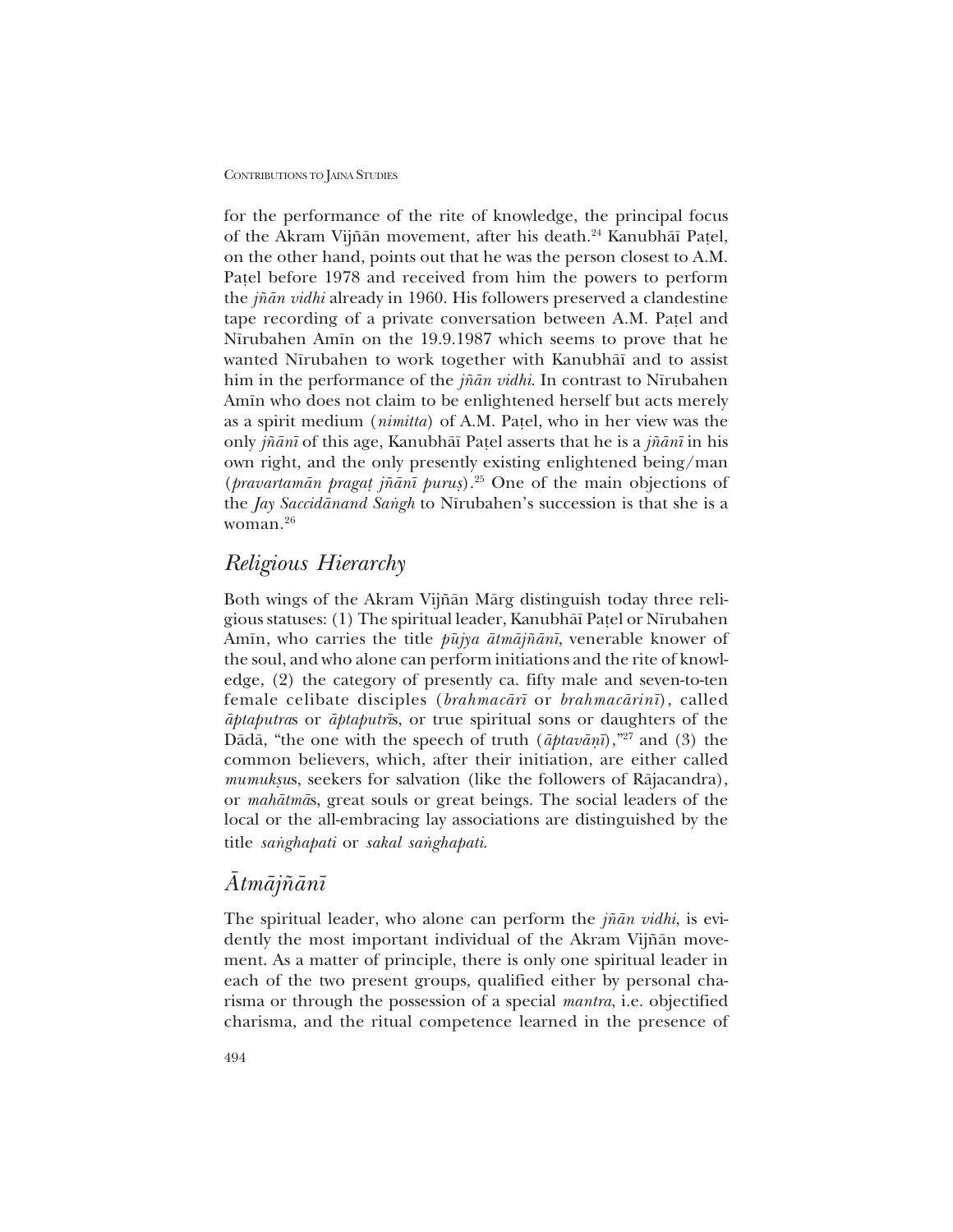A.M. Patel.<sup>28</sup> Since the Akram Vijñān Mārg is an egalitarian and rather informal lay movement, without rules and regulations or institutionalised hierarchies of command, the most important structuring device is the relationship between the *åtmåj¤ån∂*, the knower, and the *mahātmās*, the great souls which have received 'the knowledge' from him or her. This relationship was originally purely emotive.<sup>29</sup> The first '*jñān vidhi*,' i.e. the transmission of the experience of *samyak darśana* to another individual, was performed by A.M. Pa¢el in 1962 in his rented house in Baroda for his nephew Candrakånt Pa¢el from Uganda through an informal discourse (*åptavåƒ∂*) followed by a personal blessing (*å‹∂rvåda*). Since 1983, the relationship was cemented by a formal initiation ritual which precedes the *jñān vidhi* and which requires the devotee's symbolic surrender (*samarpana*) of 'mind, speech, and body' to Sīmandhar Svåm∂ in the presence of the *åtmåj¤ån∂* (thus effectively to both). Since, in principle, the hierarchical relationship depends on nothing but the bond of a shared religious experience of 'the pure soul' and the mutual recognition of 'knowers,' the initiation does not involve any definition of mutual rights and duties or expectations of material or immaterial services. The designations *guru* and  $\delta$ *isya* are therefore deliberately avoided.

# *Åptaputra/Åptaputr∂*

The *åptaputras* and *åptaputr∂s* are *mahåtmås* who practise celibacy in order to enhance their spiritual purity. They do not expressly claim the formal status of religious virtuosi, but many of them act as charismatically qualified preachers under the instruction of the respective *åtmåj¤ån∂*.

*Brahmacarya*, or celibacy, is the only commitment which was taken over by the Akram Vij¤ån movement from the lists of the five principal Jain vows (*mahåvrata*): non-violence (*ahi≈så*), truthfulness (*satya*), not stealing (*asteya*), non-possessiveness (*aparigraha*), and celibacy (*brahmacarya*) (AS 2.15.29f.). A.M. Pa¢el himself rejected world renunciation and monasticism, because in his view leaving the family behind to rely on other people's work creates violence itself. In accordance with his overall philosophy, he also did not share the Jain concern with the subtle physical violence accompanying every sexual act as a major argument for celibacy.<sup>30</sup> However, he recommended *brahmacarya*, because he regarded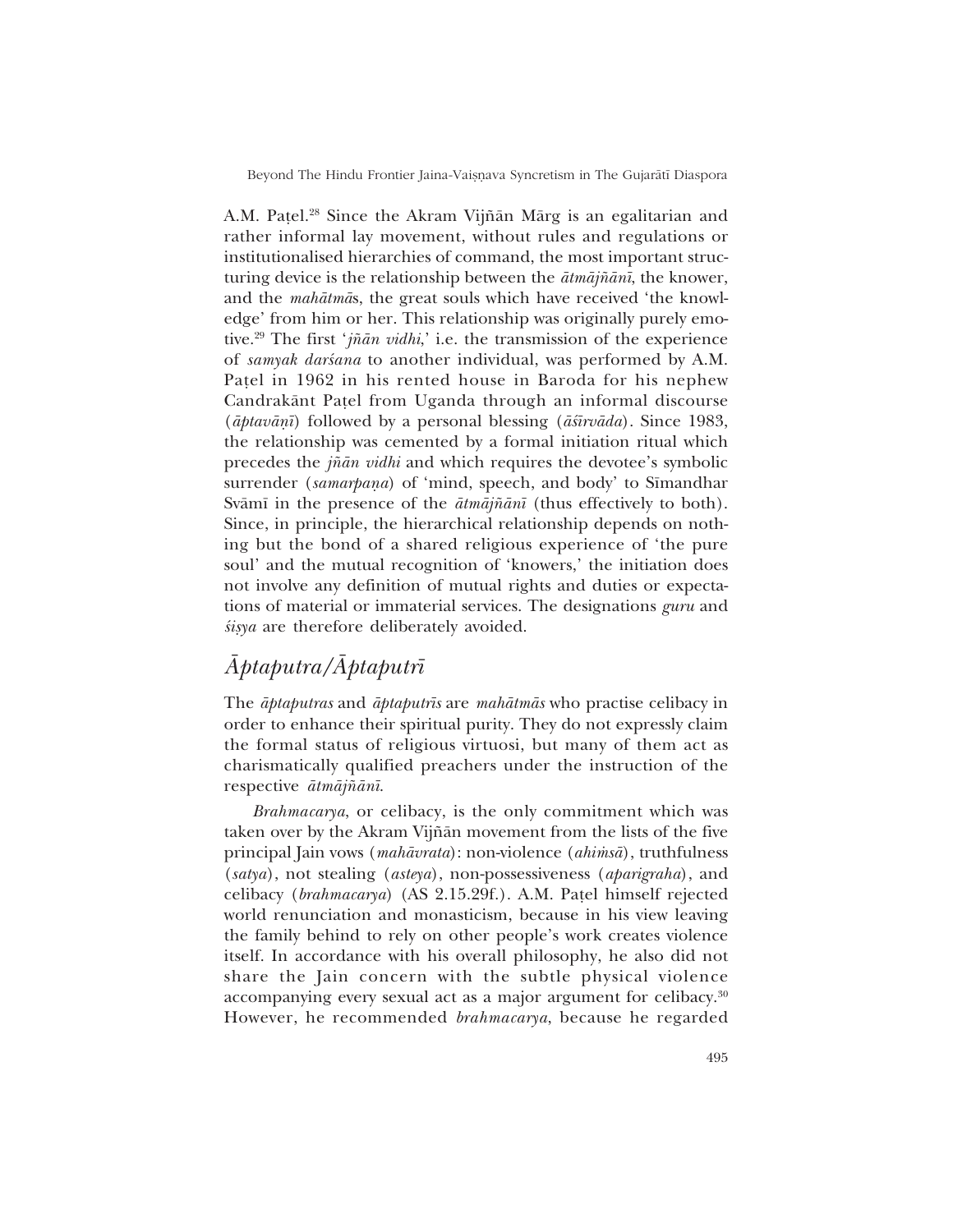sexual desire as the greatest distraction from the concentration on the pure soul, the source of real happiness, particularly in this "sexy" age," to use Nīrubahen's words, but also because it generates the willpower ( $\bar{a}$ *tma*s'*akti*) that is necessary for the incessant application of *bhed j¤ån* in everyday life.

The Jain lay vow of *brahmacarya* demands the observation of a great number of ritualistic rules and regulations, such as observing fast-days (*po¶adha*) four times a month and not eating at night (*råtri bhojana tyåga*), although permitting work and other aspects of householder life.<sup>31</sup> From the point of view of A.M. Patel, observing such vows and fasts may be helpful, but is not necessary. In his opinion, asceticism (*tapasyå*) cannot destroy *karman*, which can only come to fruition naturally.<sup>32</sup> Only the stoppage (*samvara*) of the influx of new *karman* through non-attachment and the constant awareness of the pure self combined with the process of automatic fruition of the already accumulated *karman* can liberate. He rejected therefore all the physical exertions and ritualistic formulae associated with the Jain practice of *brahmacarya* and emphasised that, like K涃a, ideally, a true *j¤ån∂* practices *brahmacarya* spontaneously in his everyday life.<sup>33</sup>

A.M. Pa¢el initiated nevertheless twenty-seven celibate male disciples (*brahmacår∂*) which he called *åptaputras*, true spiritual sons of the one with the speech of truth ( $āptavānī$ ). Later, an  $ās<sub>ram</sub>$ , called *Samyamdhām*, abode of restraint, was constructed for the  $\bar{a}$ *ptaputras* in Sīngod, some 40 km away from Surat. At present, ten *åptaputra*s who have vowed to practice celibacy for the rest of their lives live there to practise constant awareness of the soul. They are provided with all material necessities by the local *Åptaputra Trust* and undertake long journeys to the U.S.A., Canada, Great Britain, East Africa and Oceania (Fiji, New Zealand, Australia) to preach the teachings of the Dådå to their Gujaråt∂-speaking followers at *cåturmås*, the four month period of the traditional Jain monsoon retreat, during which most of the important religious festivals are celebrated.34 However, during most of the year they continue to work in their chosen professions.<sup>35</sup> All of the presently twenty-two surviving *åptaputra*s were initiated by the Dådå in their early twenties. Another twelve *āptaputras* which were initiated by A.M. Patel himself live with their families which have not yet given them permission to leave for the  $\vec{a}$ *sam*. Some of the  $\vec{a}$ *ptaputras* told me that in future no more *brahmacår∂*s will be initiated, because only the Dådå was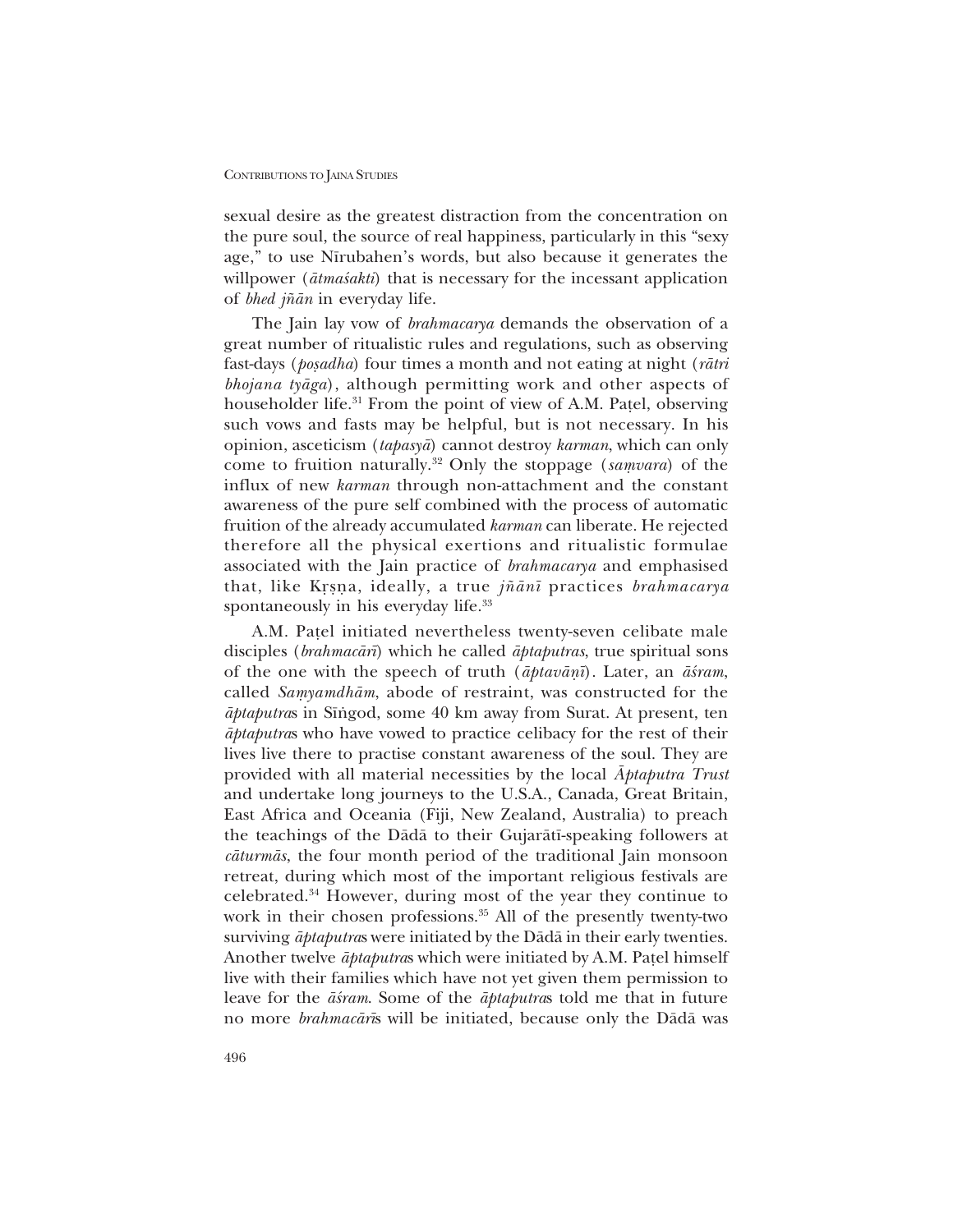able to do that. These conceptions are obviously designed to enhance the status of the remaining *åptaputra*s of A.M. Pa¢el. But they also prevent Kanubhāī Patel from initiating his own celibate disciples.<sup>36</sup>

Nīrubahen Amīn, by contrast, initiated some thirty-five male and female *åptaputra*s up to the year 2001. She permits them to take the vow of *brahmacarya* either lifelong or only for a limited period. Before the proper initiation of a lifelong *brahmacår∂∂* or *brahmacårin∂* a five-year probation period is customarily observed. If someone comes to Nīrubahen and asks her to accept him or her as a lifelong *brahmacår∂* or *brahmacårin∂*, she will ask the individual first to attempt to live for five years "as if" being a *brahmacārī*. Only after the successful completion of the probation is the initiation conducted with a small informal ritual. The candidate first touches the feet of a statue of Sīmandhar Svāmī, then states the intention to become a *brahmacår∂ or brahmacårin∂,* whereupon N∂rubahen utters several times "*śuddhātmā*," pure soul/self, and then transmits to the candidate her inner strength by silently reciting the secret *mantra* that was given to her by the Dådå and by blessing the freshly initiated candidate, who bows down to touch her feet. Formally initiated *brahmacārīs* of A.M. Patel and Nīrubahen give up tailored clothing and permanently wear a simple white cotton garment which is nowadays the only outward characteristic of a Akram Vijñān *brahmacår∂*, white being the colour of purity. The *brahmacårin∂s*, however, continue to wear normal clothes, as did the Dådå himself.

The first *brahmacārī* of Nīrubahen was Dipakbhāī Ghardas Desāī (born 1954), a softly-spoken textile engineer from Vavåniyå, the home town of Srīmat Rājcandra, who was attracted to A.M. Patel's teachings in 1971 by Nīrubahen and "given the *jñān*" by "the Dādā" in 1977. Dipakbhå∂ became the first *åptaputra* initiated by N∂rubahen and is recognised as her dedicated successor "by the Dādā's word." It is said that in future he may become self-realised himself. He masters great influence amongst the predominantly male *brahmacår∂* community which once resided in his apartment in Ahmedabad.

Most temporary *brahmacår∂*s live a normal life with their families. However, the majority of the ca. thirty lifelong *åptaputra*s and *åptaputr*<sup> $\bar{i}$ </sup>s have never married and lived "like a family" together with D∂pakbhå∂ Deså∂ and N∂rubahen Am∂n in their apartments in Ahmedabad and Mumbaī. Recently, Nīrubahen's core following of celibate males and females has moved together into a new apartment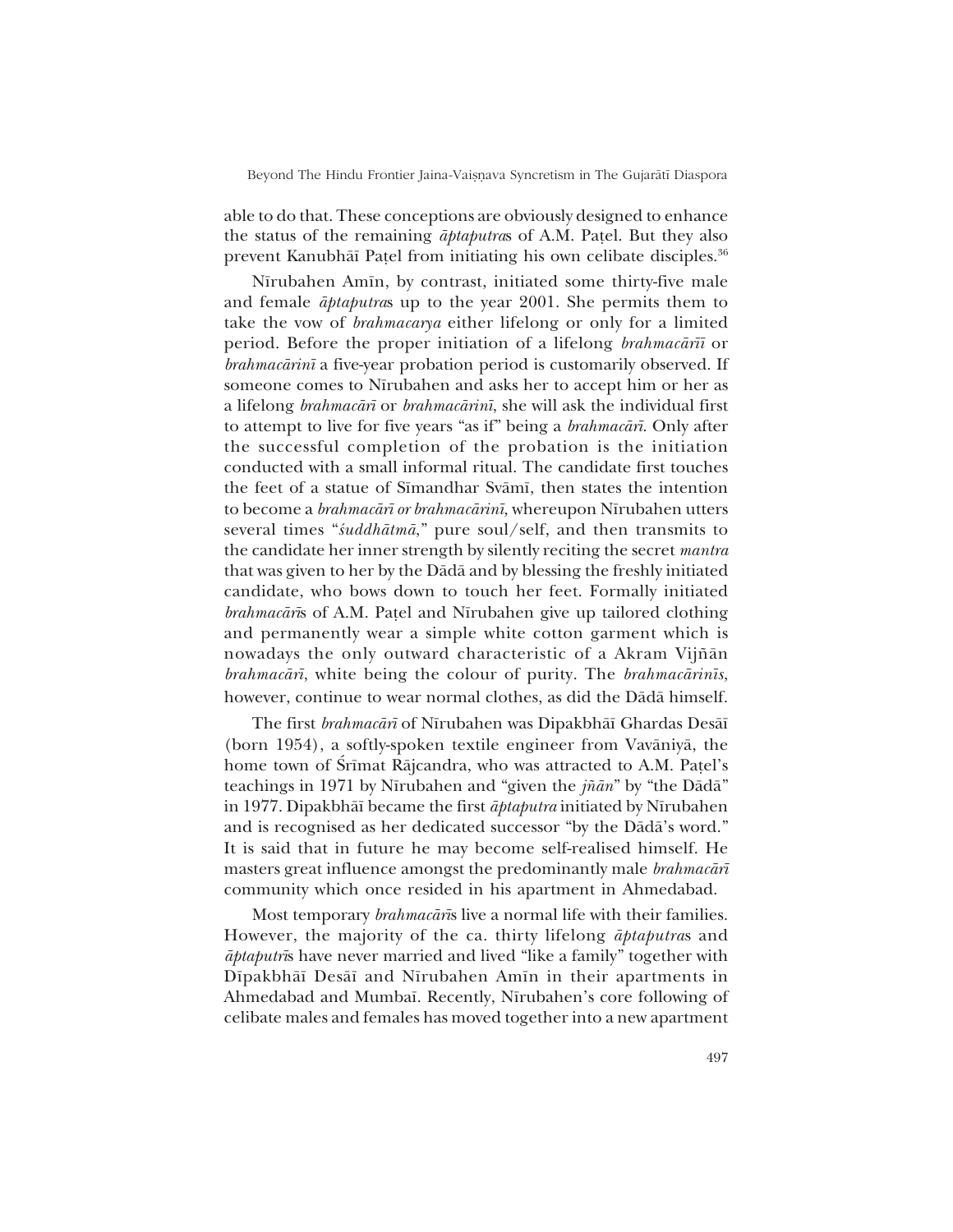block in Ahmedabad, which also houses a newly consecrated temple. All of them either work during the day, or live on the interest of their personal wealth to devote all their time to the propagation of the Dådåís message. There is no practice of begging alms or giving donations in order to accumulate merit in the Akram Vijñān Mārg. The *åptaputra*s and *åptaputr∂*s work for their own spiritual progress, by individually performing a number of religious practices based on idiosyncratic reinterpretations of Jain rituals such as the fortyeight minutes meditative introspection (*såmåyika*) and the rite of repentance (*pratikramana*), or they simply read the edited discourses of the Dådå alone or collectively after dinner for one to two hours (ca. 20.30-21.30). Their main religious exercise is, however, the attempt to maintain a constant awareness (*jågrati*) of the soul for twenty-four hours a day, a practice which is also conceived as a form of internal asceticism (*bhåva tapas*).

In addition, they do "the Dādā's work" for the religious community as a whole by organising *sibirs*, which are informal meetings of ca. 1000 devotees that are held in the evenings from ca. 18.00-24.00 four or five times per month, where videos of A.M. Patel's discourses are shown and discussed, *satsangas* or questionand-answer sessions, and *yåtrå*s, or pilgrimages, which are effectively sightseeing tours with Nīrubahen or Dīpakbhāī which allow their followers to bond with them. They also edit, transcribe and translate the Dådåís taped discourses for publication, publish the community journal *Dådåvåƒ∂*, organise communications, maintain websites and generally organise the infrastructure of the still rather informally organised community.

Apart from N∂rubahen, only seven *åptaputra*s currently hold satsangs on their own, and four to five work full time for the *Dādā Bhagvån Foundation Trust*. Because the parents of interested girls often do not allow their daughters to live a communal life "without protection,î there are only seven *åptaputr∂*s at the moment. Some of the *åptaputr∂*s also left the group after one year to marry. The *åptaputr∂*s supervise the cooking of the communal vegetarian meals by ca. thirty-five Brāhmin girls, who do the menial work, and generally look after the communal household, which is also called religious service (*sevå*). The living arrangements are rather informal, although men and women live of course in different rooms, since the Akram Vijñān Mārg doesn't believe in rules and regulations, which "only create transgressions."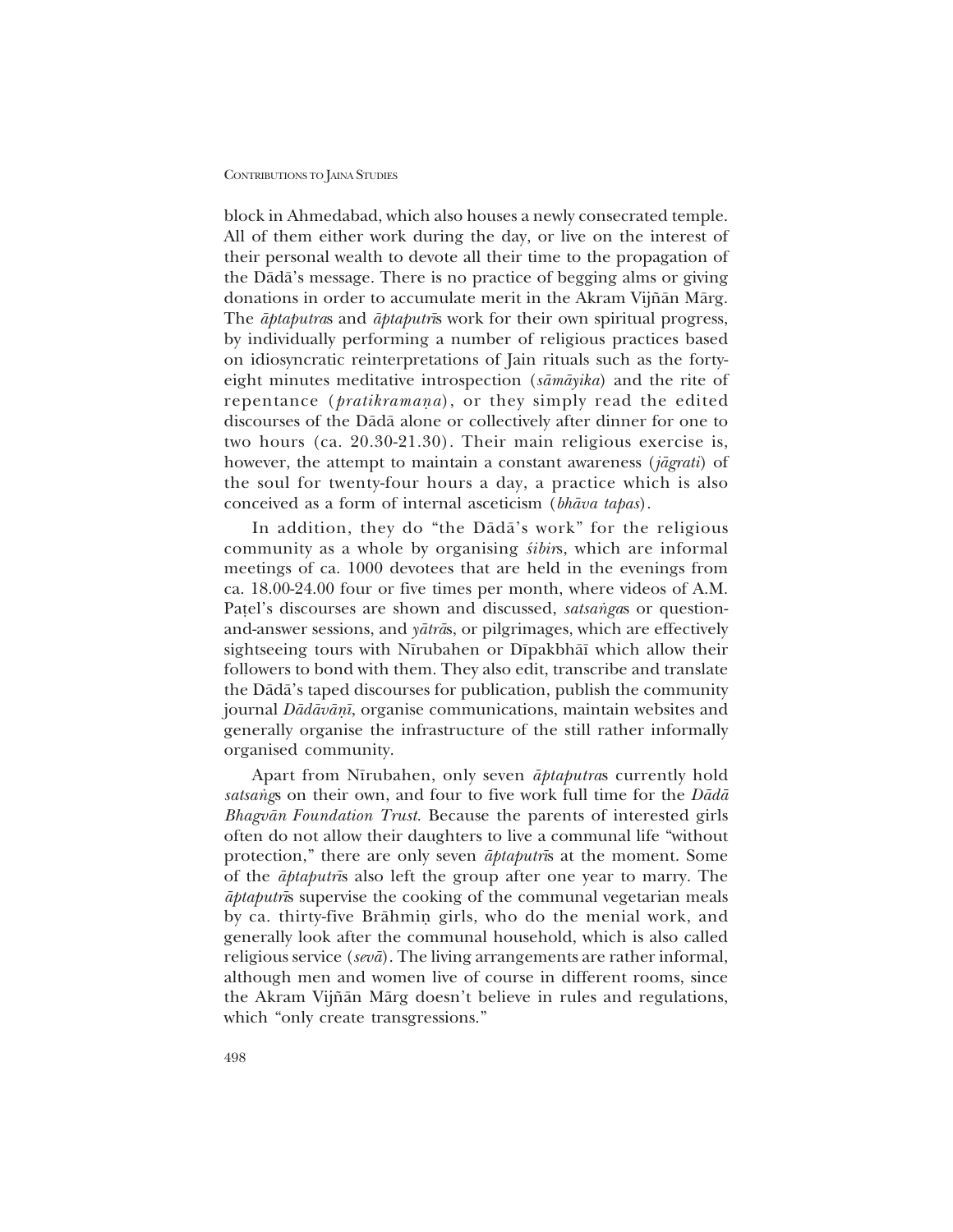In 1999, the new *Mahåvideha T∂rthadhåma* in Ahmedabad became the main centre for communal living and worship. Similar *`āśrams*' exist today in five places: Vadodarā (4), Rājkoṭ, Surat, Valsaḍ and New Delhi. Other members of the cult also live temporarily together with the celibate disciples of Nīrubahen. The desire to be close to her and the ideal of a communal living currently inspires large building projects such as the enclosed Akram Vijñān Mārg compound of a Tri-Mandir temple (consecrated on the 29.12.2002), apartments and service facilities for communal living in Adalaj 18 miles north of Ahmedabad, called *S∂mandhar City*, which is under construction. It will be used not only by the *brahmacår∂*s and pilgrims but also as retirement accommodation by expatriate Gujaråt∂ *mahåtmå*s from America, Great Britain and East Africa. For financing this project a special *S∂mandhar Svåm∂ Årådhanå Trust* has been established.

## *Mahåtmå*

Individuals who have been graced by the Dådå with the experience of the pure self (*‹uddhåtmå*) are called *mahåtmå*s. This experience is 'received' through the participation in the collective *jñān vidhi*, the ritual of knowledge, which is nowadays preceded by an initiation ritual, called *samarpan*, or surrender. Anyone who is eighteen years of age, vegetarian, abstinent from alcohol, and who practises sexual continence (exclusive commitment to wife or husband) qualifies for the ritual transformation into a *mahåtmå*, irrespective of sex, caste, race, nationality, or religion.<sup>37</sup> Since the Akram Vijñān movement emphasises its spiritual and non-institutional character, it rejects the term initiation (*dikṣā*), which implies the existence of an organisation. Rather than establishing membership in an institution, the *j¤ån vidhi* aims at the spiritual transformation of the candidates from the state of ignorance to the state of intuitive knowledge of the true self. However, a closer look at the two crucial elements of the ritual as performed by Nīrubahen Amīn, the vow of surrender in the presence of a *j¤ån∂* or his medium and the active participation in the subsequent *j¤ån vidhi*, show all the hallmarks of a classical initiation or conversion ritual. Nīrubahen Amīn says that without the formal vow of surrender, which is preceded by the enlistment of the name and address of the candidate, no spiritual energy and moral instruction can be transmitted and received, be-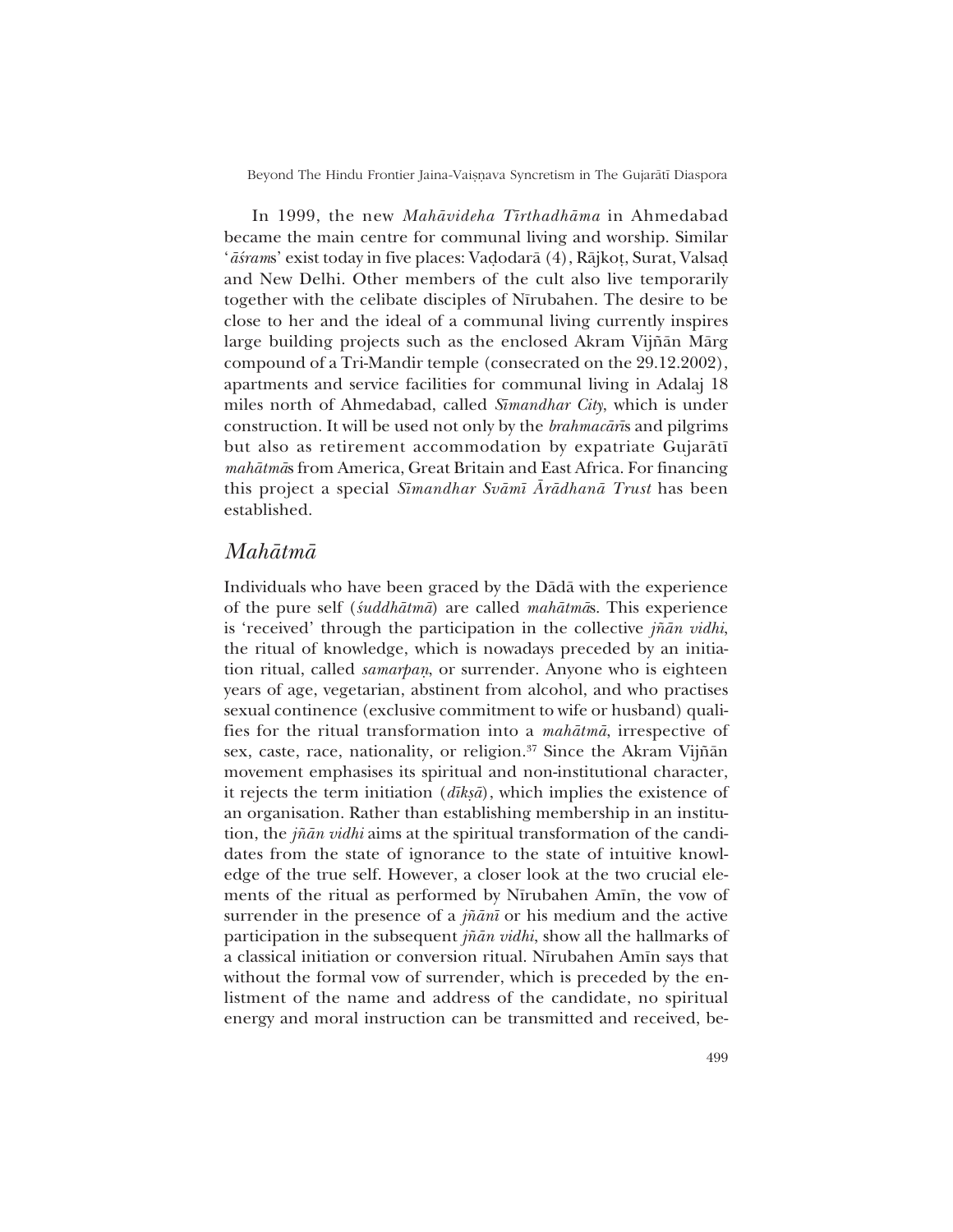cause it is predicated on the correct devotional attitude. Moreover, whoever has been initiated by Nīrubahen will lose the knowledge if he or she participates in the rite of Kanubhå∂ Pa¢el and *vice versa*. The *samarpan* ceremony is clearly regarded as the formal condition for the success of the rite and effectively functions as an initiation into a more or less exclusive cult community. Until the year 2001, N∂rubahen Am∂n has initiated ca 50,000 *mahåtmå*s world-wide, 5000 in Britain alone. However, she concedes that "of course not all are practising, in Britain maybe 100-500."<sup>38</sup> The precise number of initiations performed by A.M. Pațel and Kanubhāī Pațel is not known.

# *The Ritual of Knowledge*

The *j¤ån vidhi* can only be performed by *åtmåj¤ån∂*s or by a specially qualified medium such as Nīrubahen Amīn who has also been honoured with the title *åtmåj¤ån∂*. The rite in the present form is an expanded and formalised version of the first public performances of the ritual by A.M. Pa¢el in 1968. Between 1970-1983 the initially unstructured ritual *séance* was rationalised and augmented through the incorporation of preparatory songs and prayers, composed by the poet Navnīt Patel from Bombay and by Nīrubahen Amīn, and by explanatory lectures. Today, the schematic structure of the entire ritual, in which I participated myself three times between 1997- 1999,39 involves four stages, including the registration of newcomers, the opening lecture, and a concluding communal meal, called *prasåd*. The ritual of knowledge as such, the third stage, comprises again four parts, with the original *j¤ån vidhi*, here called *bhed j¤ån vidhi*, sandwiched between an extensive prelude followed by the initiation rituals (*samarpana*), and the concluding explanation of the five basic precepts (*på¤ca åj¤å*) for the attainment of salvation to the new *mahåtmå*s. The structure of the ritual as a whole corresponds well to the famed tripartite analytical scheme of Hubert and Mauss (1898/1981) which inspired van Gennep and Turner: entry-consecration-exit, which is replicated within the middle section again. The key ritual, the *bhed j¤ån vidhi*, lasts about forty-eight minutes, or one *muhurta*, while the entire ritual takes about four hours: 40

A. registration of new candidates

B. lecture on the meaning and effect of the *j¤ån vidhi*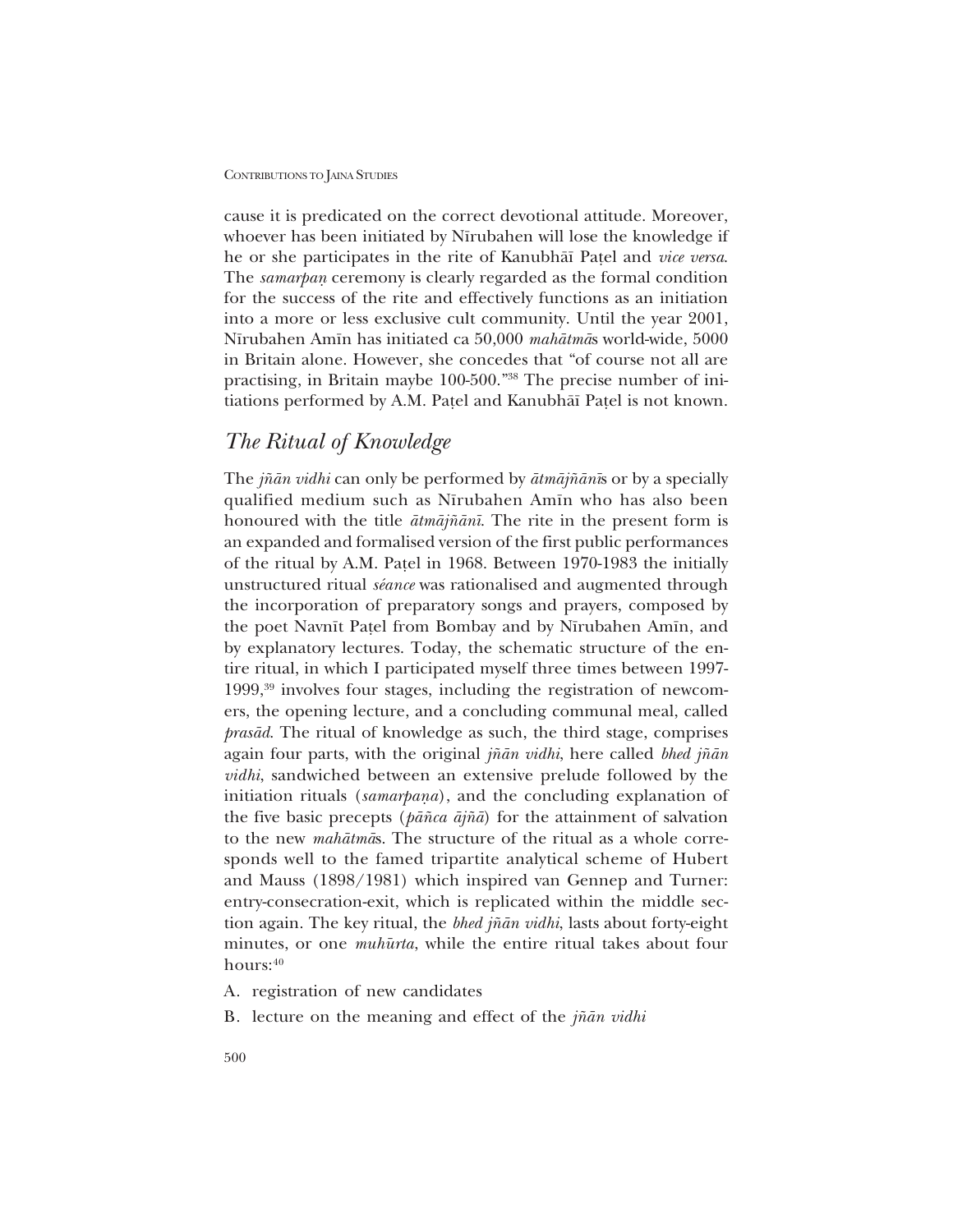- C. *j¤ån vidhi*: rite of knowledge
	- 1. prelude (ca. 10 minutes)
		- a. everything of mine is surrendered (song)
		- b. invitation to the Gods to come (song)
		- c. invitation to the Dādā and Sīmandhar Svāmī to speak through Nīrubahen
		- d. request to the Dådå for strength
	- 2. *samarpan*: initiation of new candidates (ca. 20 minutes)
	- 3. *bhed j¤ån vidhi*: ritual separation of soul and body (48 minutes)
	- 4. *på¤c åj¤å*: explanation of the five precepts (ca. 45 minutes)
- D. *prasåd*: communal meal

## *(A) Registration*

The *j¤ån vidhi* is a collective public ritual for the transformation of newcomers into *mahåtmå*s, which can only be performed in the presence of an *åtmåj¤ån∂*. However, the entire congregation of local *mahåtmå*s following N∂rubahen Am∂n (or Kanubhå∂ Pa¢el: the two groups never mix) actively takes part in the ceremony. The underlying idea is that the more often a *mahåtmå* participates in the ritual the stronger and longer-lasting will be its effects. For any local congregation, the visit of the *åtmåj¤ån∂* is rare, and the *j¤ån vidhi* is always a special event of his/her schedule (during each visit only one or two *j¤ån vidhi*s are performed). The participation in the ritual is therefore seen as a unique chance to directly experience an intuitive insight into the inner pure soul.

The event usually takes place between 2-6 p.m. on a Saturday or Sunday and is advertised through e-mail lists, leaflets and small announcements in local Gujaråt∂ newspapers. The venue is either a rented public hall or  $\overline{\phantom{a}}$  if the congregation is small  $\overline{\phantom{a}}$  a living room in the house of dedicated *mahåtmå*s. The hall is usually not decorated at all, except for an improvised shrine for the Dådå with a flower-rimmed photograph of A.M. Pa¢el at the centre beneath a depiction of Sīmandhar Svāmī, flanked by images of Siva and Krṣṇa. In front of this shrine, a small marble statue of Sīmandhar Svāmī is placed, usually on a table with a chair next to it; and on the left side, somewhat removed from the shrine, is a divan or a sofa chair covered with white cloth next to a microphone. In front of this ritual 'stage' separate seating areas are demarcated with sheets of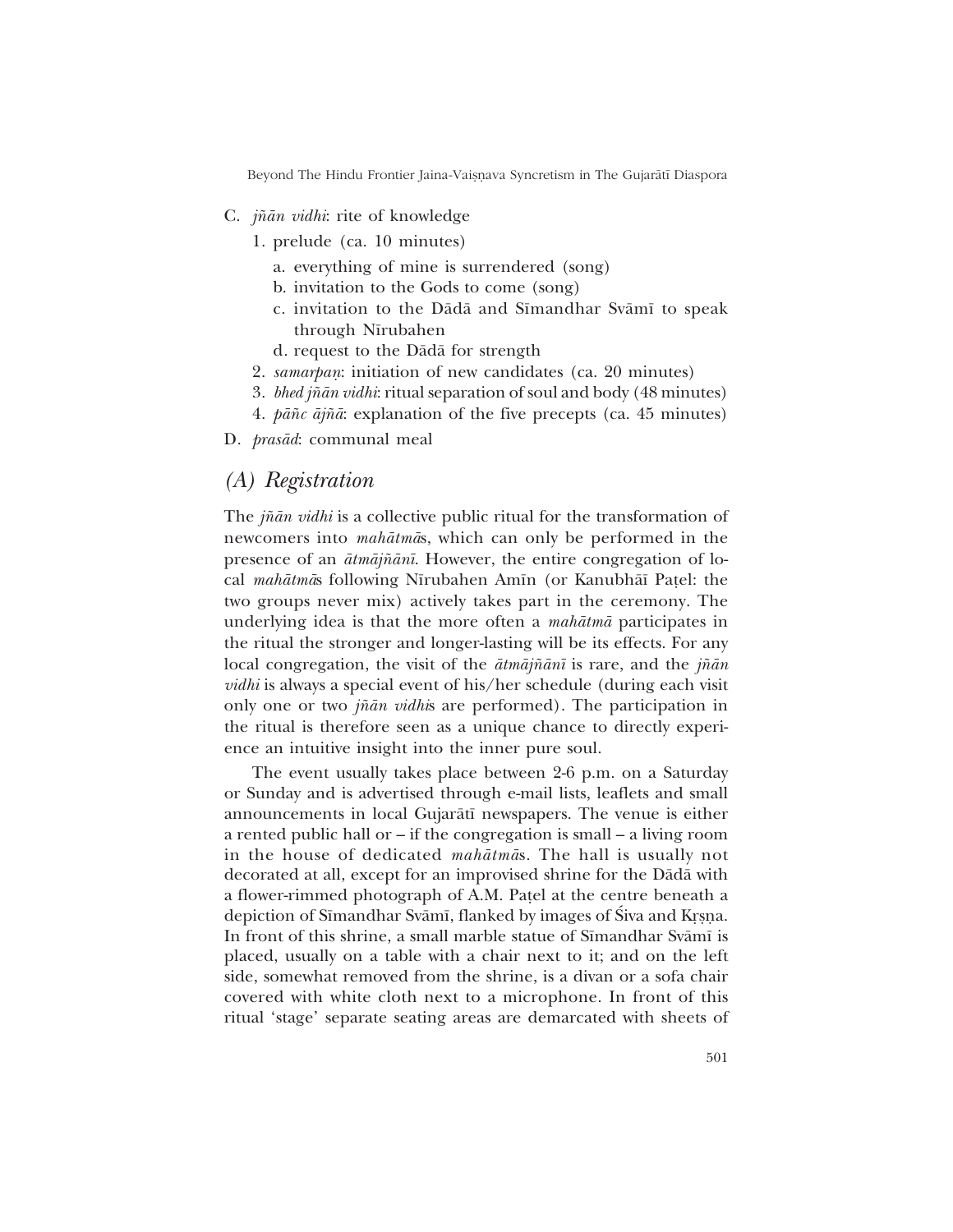white cloth for men on the right side and for women on the left side of the central passage to the shrine. Placed at the back of the room and along the walls are chairs for the elderly, and for officials and guests of honour.

The ritual infrastructure and the material arrangements of the ritual are prepared by the principal local male *mahåtmås* who usually wear a plain white cotton dress on the day to indicate their special role. At the point of entering the hall or the house in which the ceremony is held, they request new candidates for initiation to write their name and address on a list which is later used to individually call them for the *samarpan* ritual. This list represents the only documentary evidence of discipleship or membership and also functions as a mailing list. The majority of the participants of the *j¤ån vidhi* are *mahåtmå*s who have already undergone the initiation ceremony and do not need to repeat it. Many families with children attend and the atmosphere is informal, warm and welcoming and permeated by an egalitarian spirit. The only requirement for joining the congregation is the removal of the shoes. The ceremony is open to non-participating observers as well.

## *(B) Lecture*

Nīrubahen Amīn conducts all her engagements with the support of her personal attendant Brahmacår∂ Dimple Mahetå, an ex-stock broker from Mumba∂ in his late 20s who serves her in the same way as she once served the Dådå A.M. Pa¢el. Dimple orchestrates the ritual performance with a second microphone. Once the majority of the congregation has assembled he is the first to enter the stage to give a short lecture to the newcomers on the structure and the aim of the ritual.

At the outset, he explains that the rite as such consists of three parts: (1) the initiation of new candidates through the surrender (*samarpan*) of all worldly possessions to "the Dādā," that is the pure soul; (2) the forty-eight minute long *bhed jñān vidhi*, a collective meditation on the qualities of the soul, wherein "the Dādā" says a sentence and everyone else repeats *unisono* what he said in order to generate the conscious or unconscious experience of the separateness of the pure soul from the body (*bhed j¤ån*) or right insight (*samyak darsan*); and (3) the explanation of the five precepts (*på¤c åj¤å*) which, if applied correctly in everyday life, can lead to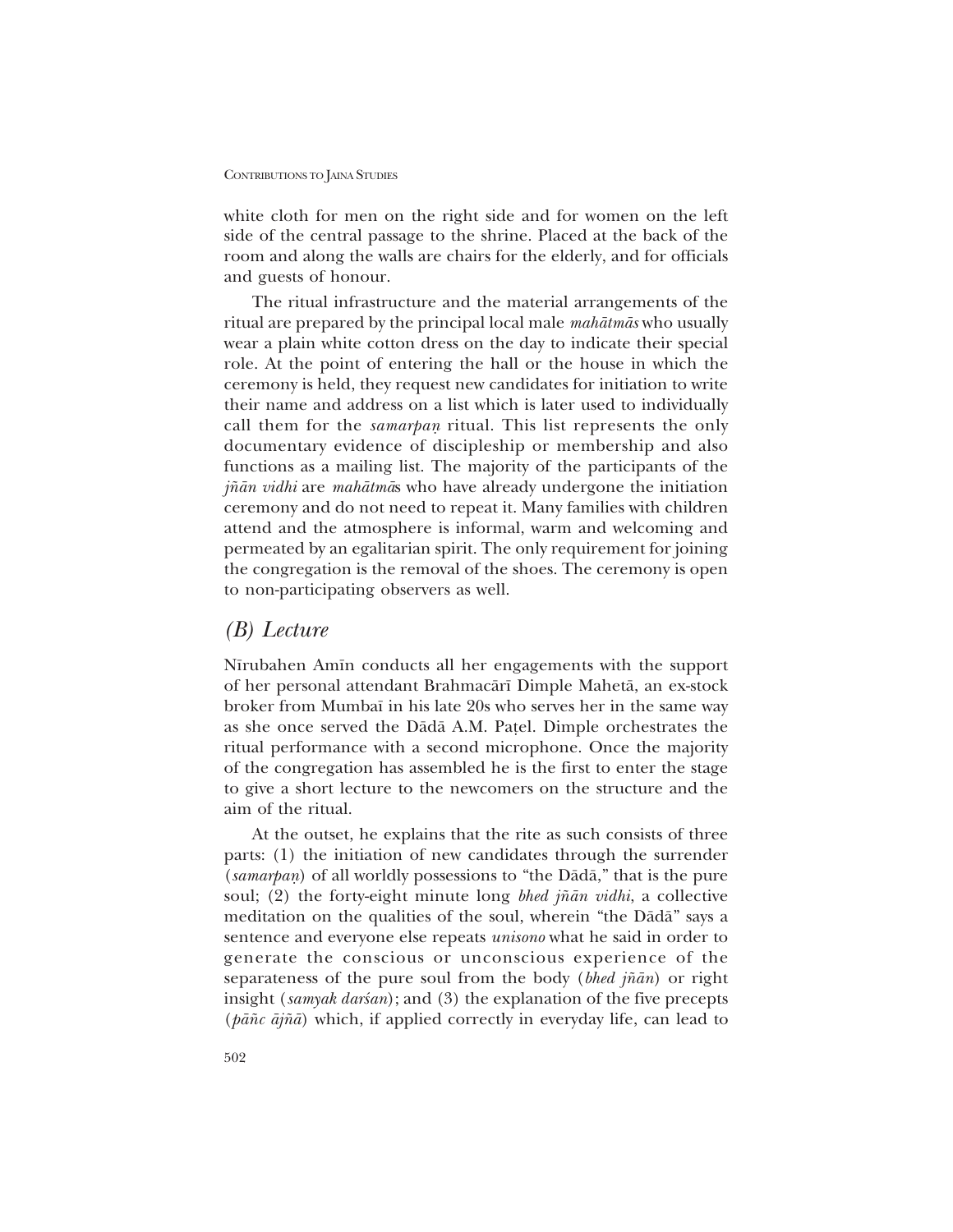salvation at the feet of Sīmandhar Svāmī after only one more rebirth.

Dimple emphasises that, despite the enlisting of names and the ensuing vow of allegiance to Sīmadhar Svāmī, the rite is not an initiation – not even a ritual – because the Dādā did not crave for disciples nor for the creation of a cult, but simply offered his assistance for the evocation of the immediate experience of the soul in everyone through the direct transmission of his unique spiritual energy.<sup>41</sup> It is a necessary precondition that those who desire to be graced with *samyak darsan* by him have to assume an attitude of devotion to him and Sīmandhar Svāmī and surrender all worldly attachments.

After the short overview of the structure of the rite, Dimple indicates the page numbers of the texts which will be recited during the first part of the ritual from a small booklet with the title *Caran Vidhi*, foot worship, which had been distributed among the congregation. This booklet is the main ritual manual of the Akram Vijñān movement and owned by every dedicated follower. It contains a collection of ritual texts, such as the '*Jñān Sākṣātkār' Pāmelāo Māṭenī Niścay-Vyavahār Caran Vidhi*, the Real-Relative Worship of the Feet (of the Dādā) for obtaining a 'Clear Vision of the Knowledge,' which gave the compilation its name.42 The exact words of this text in particular should be recited daily by all *mahåtmå*s as a means of concentration on the pure self.

Parts of the text, called *Åtmå Såmåyik*, are also recited by the medium N∂rubahen Am∂n in the crucial *bhed j¤ån* section of the *jñān vidhi* during which she utters isolated sentences or whole sections of the text which the assembly then repeats *unisono*. The selection, sequence and number of sentences vary from performance to performance. However, almost all sentences can be found in the *Jñān Sākṣātkār* text, and certain sections at the beginning and the end are usually recited entirely as printed in the book. The text is never recited exactly in its printed form, because the words of Nīrubahen Amīn are supposed to come directly from "the Dādā" and not from a book. Dimple Mahetå sometimes points out in his introductory lecture that, in order to safeguard the immediacy of the experience, the *j¤ån vidhi* itself should not be taped nor photographed, in contrast to the *satsangs*, the congregational question-and-answer sessions for the discursive clarification of doubts, which are nowadays always filmed on video. Regular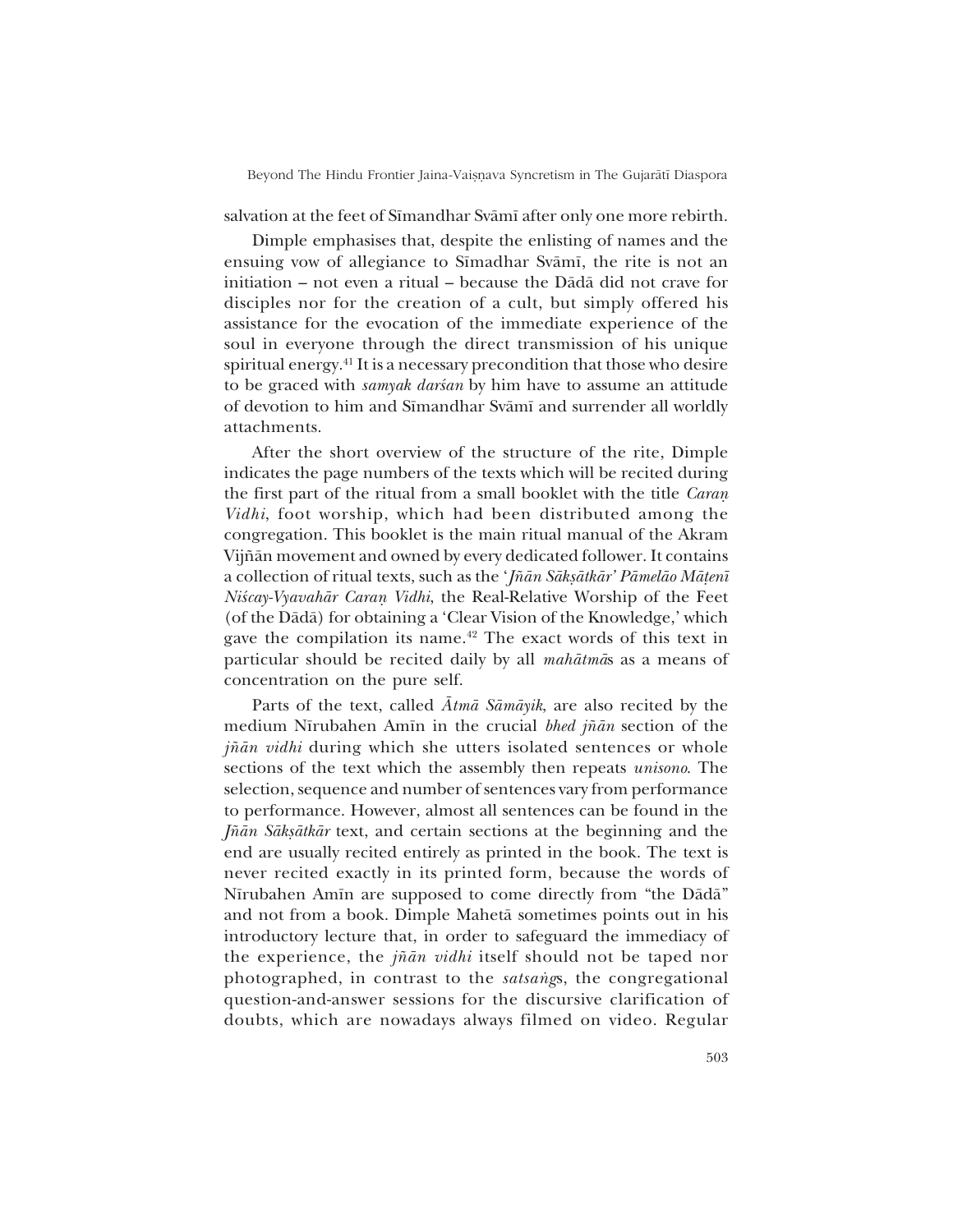participants of the *j¤ån vidhi* are familiar with most of the sentences they encounter during the *bhed j¤ån* ritual. But beginners find it difficult to remember everything they hear. The increasing familiarisation with the procedures and texts of the rituals is regarded as part of the long-term process of induction.

## *(C) J¤ån Vidhi*

The ritual proper is conducted by Nīrubahen Amīn herself, with support from Dimple. At some stage during Dimple's speech she suddenly appears without any formalities and climbs on her divan.<sup>43</sup> Often she is greeted by dedicated female devotees who bow to her feet and adorn her with flower garlands in order to receive her blessings.

### **Prelude**

(1)The rite begins with the invocation of the Dådå and the Gods. The opening sequence has a fixed form. It consists of four elements: First, the congregation requests, through the collective chanting of devotional songs and *mantras*, the Gods to be present, and then invites the Dādā and Sīmandhar, who are invariably perceived as an inseparable unit, to reside in Nīrubahen and to speak through her and to transfer to everyone present the direct knowledge of the pure soul.

(a) First, the members of the congregation bow to A.M. Patel, the manifest supreme God, and announce their heartfelt desire to surrender all their worldly attachments and possession to the <sup>∗</sup>omniscient<sup>∞44</sup> Dādā Bhagavān with the song *Sarvasva Amārūm̀ Arpan Che* - Everything of Mine is Surrendered:45

> Everything of mine is surrendered, surrendered to you almighty, to your holy feet; for spiritual bliss supreme bliss, as a devotee of this realised soul, to his holy feet. The shadowy illusions of mind, speech, and body, of internal actions, habitual actions, and material actions; accept these childlike delusions, allow me to surrender this battlefield of life to none other but you. Everything of mine is surrendered.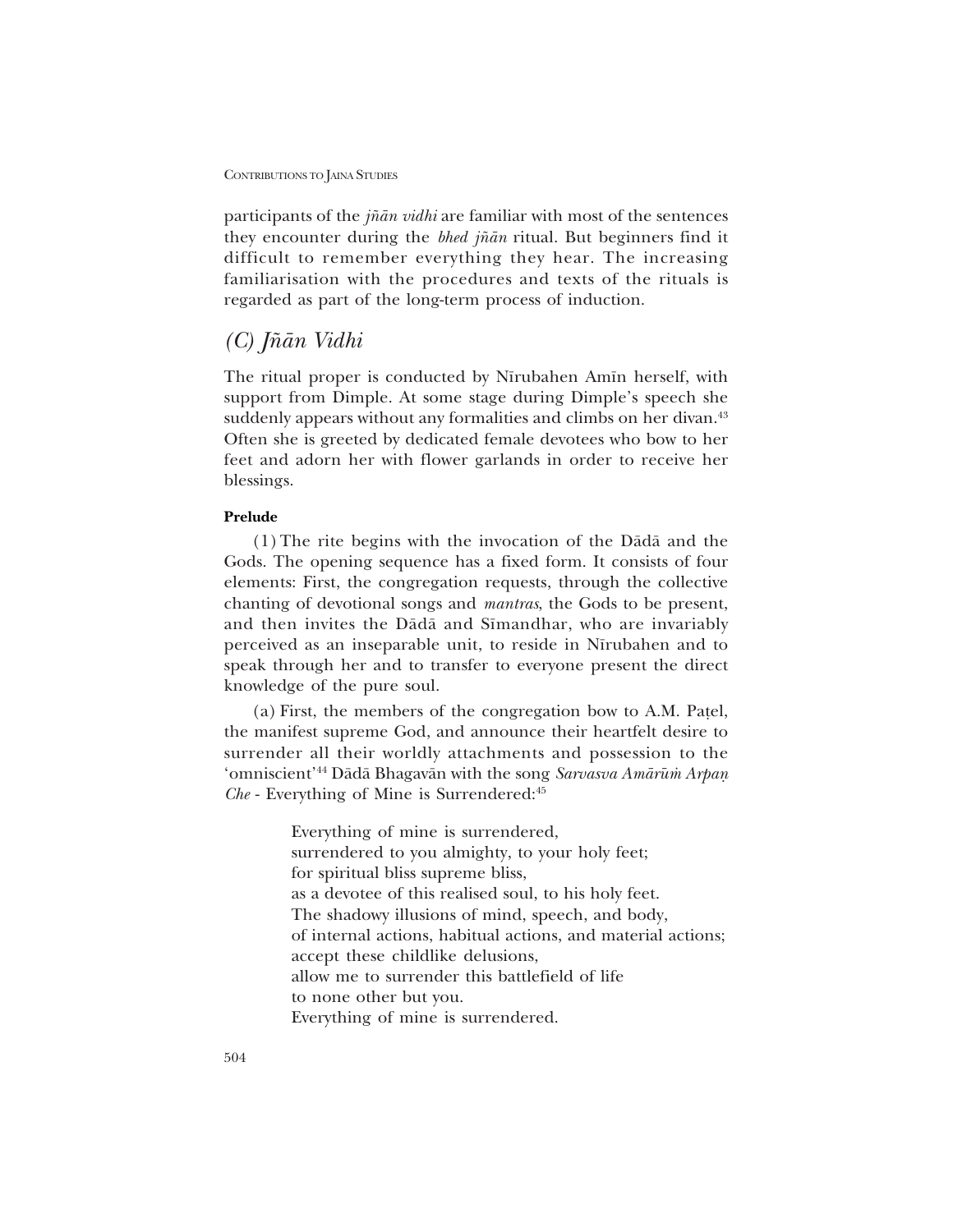The pearls of the nectar of knowledge, are picked by the swan in the lake of pride; in the light of this 'divine eye,' of truth, bliss, and beauty. Everything of mine is surrendered.

What an offering of the sun this is! In the cool rays of the moon; with a 'balanced mind' dispose of, the conflicts arising within. Everything of mine is surrendered.

Day and night, dawn and dusk, how wonderful is their regularity! The ebb and tide of the ocean of the mind, is determined by 'natural law' and 'order.' Everything of mine is surrendered.

Let life be one 'vision,' but the 'soul' is the eternal mirror; 'transactions' may be with millions, but 'absolute determination' be only in the almighty. Everything of mine is surrendered.

For the liberation of the 'unenlightened soul,' the 'pure soul' is awakened; extraordinary, 'beyond the reach of the senses' and full of joy, bright light in body and mind. Everything of mine is surrendered.

Who opens the gate of liberation, the path of immediate understanding' never seen before; O realised supreme soul in visible form, 'you' are my 'pure soul.' Everything of mine is surrendered.

The song recalls the basic principles of the Akram Vijñān doctrine and expresses the longing of the worshippers to identify with the manifest self-realised soul of A.M. Patel.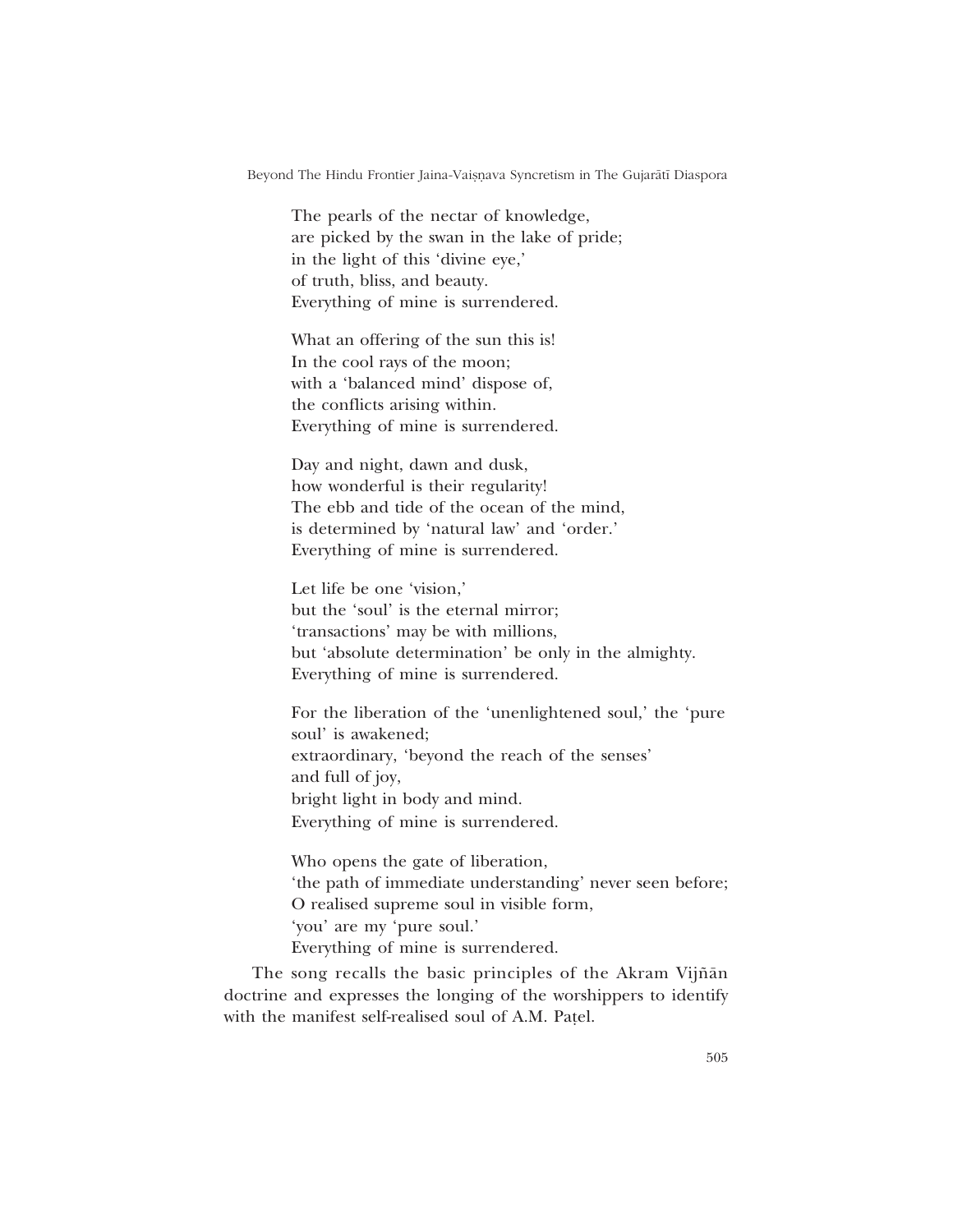(b) Now the Gods, that is the twenty-four Jain tīrthankaras, are invited to come and to listen to the Omniscient one with the song *Devone Åvåhan* - Invitation to the Gods to come:

There is darkness of a million years, but it will disperse in a moment of sixty seconds, this insoluble unbreakable knowledge, will reveal itself in the form of light. Thirty-three million Goddesses and  $Gods<sub>16</sub>$ <sup>46</sup> will come for peace, for the equanimity of the pure soul, which the extraordinary "knower" will bring.

To the voice of 'Dādā Bhagavān,' the Tīrthankaras are listening, at the holy feet of the Omniscient, the soul will find peace. I am surrounded by the flames of the forest fire, the whole universe is ablaze, an underground spring full of compassion, sprinkles cool water. The nectar-like speech of Bhagavån, will extinguish (the fire) by becoming cool water, the perfect twenty-four all together, 'truth, consciousness and bliss' is 'that' knower. Om hrm I go to the omniscient Dådå Bhagavån to take refuge.

These words are not really sung but recited in a peculiar singsong which stretches each word and puts great emphasis on certain words by rising pitch, volume and melody. The words *dev∂-devatå*, or gods and goddesses, are chanted particularly loud and at a high pitch, and the singing is performed deliberately off-key. It is at this moment that Nīrubahen, who participates in the incantations of the first song with her hands folded, begins to turn inward and to recite a special *mantra*, only known to her, while looking around in a slightly agitated way. When the words *dev∂-devatå* are mentioned, she holds her folded hands up and, for a short moment only, moves them in a dance-like circular motion over her head, a very slow controlled expression of ecstasy, while occasionally rolling her eyes until a single hiccup invariably indicates that a connection has been established. The following Sanskrit *mantra* is then collectively recited several times:

*ìO√ hæ√ Dådå bhagavån sarvaj¤a ‹araƒa√ gacchåmi.î*

<sup>*"Om hrm*, I go to the omniscient Dādā Bhagavān to take refuge."</sup>

(c) After the two opening songs, both the Dādā and Sīmandhar Svāmī are requested by Nīrubahen and the congregation together to come and to reside in Nīrubahen, by reciting the following sentence once:

*he dådå bhagavån, he ‹r∂ s∂mandhar svåm∂ prabhu, åp ah∂≈ padhåro, n∂rμu bolnå kaƒ¢he viråjo. åp bolåvo ane hamo badhå bol∂‹u≈.*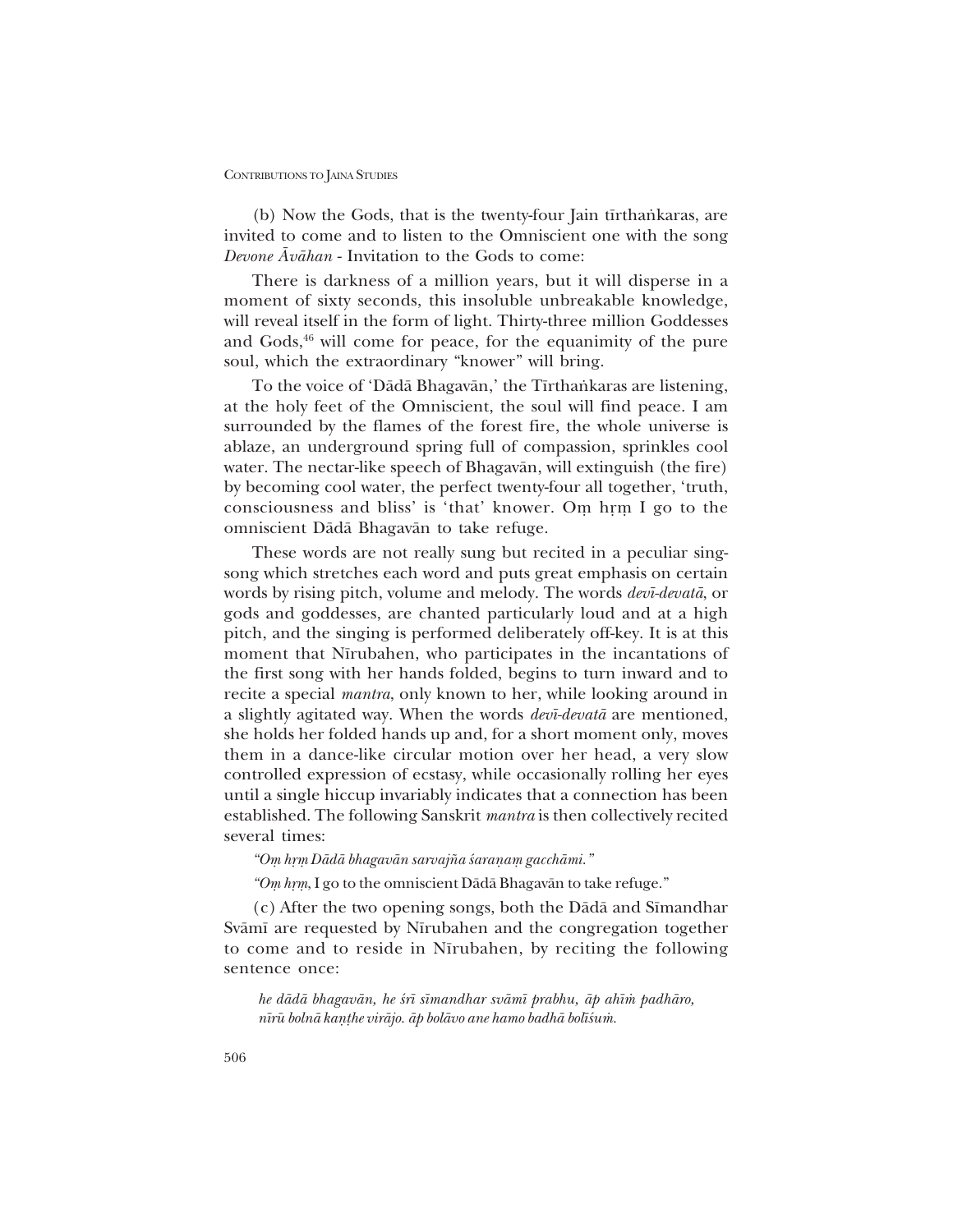O Dādā Bhagavān, O Śrī Sīmandhar Svāmī Lord, come here and place your voice in Nīru's throat. You cause us to speak and we will all speak.

The Dādā is now assumed to be present within Nīrubahen. However, outwardly Nīrubahen acts normal, and no-one could tell that she is, or acts, at this very moment, as a medium of the Dådå, the incarnate pure self-realised soul.

In many ways, the invocation of the Dådå is the most crucial element of the entire ritual because without his presence it is bound to be ineffective. The use of the word Nīru instead of the respectful Nīrubahen indicates that, in the first place, Nīrubahen herself invites S∂mandhar Svåm∂ and the Dådå to manifest themselves within her. The capacity of the medium Nīrubahen to become temporarily possessed by the Dådå, or rather of becoming his incarnation (*avatāra*), and thus endowed with his energy,<sup>47</sup> is said to be predicated on her knowledge of a secret *mantra* which A.M. Patel gave her before he died. 'Dādā' Kanubhāī Paṭel, on the other hand, claims to be a *j¤ån∂* in his own right.

(d) The opening phase of the rite of knowledge terminates with the collective request to the Dådå to evoke the direct experience of the soul in everyone present and to give the strength to all *mahåtmå*s to perpetually maintain the experiential state of being a pure soul. This request is expressed in form of a selfsuggestive formula which is uttered several times, first by Nīrubahen herself, and then repeated with great vigour by the whole congregation:

*hum niścay nirnaythī kevaļ śuddhātmā chum.* 

With absolute resolve and determination I am only a pure soul.

The end of the prelude to the rite is marked by the twofold recitation of a long drawn out *om* and consecutive shouts of "*jay saccidānand*" - "victory to truth, consciousness and bliss."

## *Surrender*

(2) At this point, Dimple takes the candidate list and calls the neophytes up to dedicate themselves to the Dādā and Sīmandhar Svāmī formally in the presence of Nīrubahen, who now descends from her divan to place herself on the chair next to the small Sīmandhar Svāmī statue on the table in the centre of the room,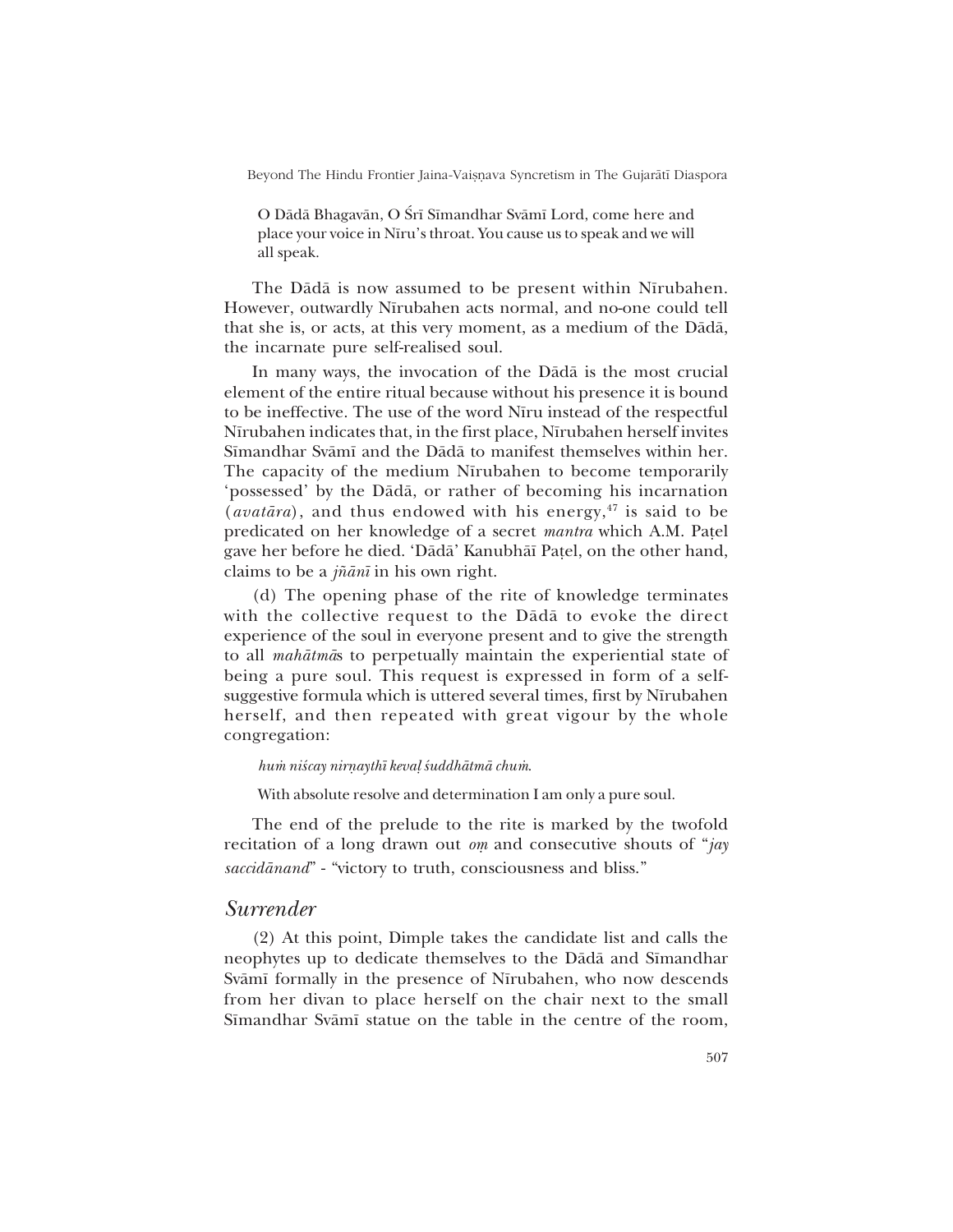holding a copy of the list with the names of the new candidates for initiation. The candidates then form a queue and wait to be invited by Dimple to step up to the statue, either one after the other or in pairs. Nīrubahen sits now with folded hands next to the statue, sometimes rolling her eyes in a strange way to indicate that she is, at this moment, in direct spiritual contact with the Dådå and with Sīmandhar Svāmī. While the rest of the congregation chants devotional songs with hands folded, the first one or two candidates step to the statue, take off their glasses if they wear any (the contact with the *j¤ån∂* should be non-mediated), and decorate the statue with flowers, or necklaces, which are at hand. Then they bow to Sīmandhar with folded hands and put their heads on the table. Ideally, the closed eyes of the initiate should touch the toe of Sīmandhar to enable the direct transmission of his knowledgerevealing power. However, to facilitate the procedures, this practice is omitted. Nīrubahen and her attendant only make sure that the heads of the candidates firmly touch the tabletop. Often they press the candidates' heads down with their hands. Then the text of the samarpan, or self-offering, dedicated to the Dādā and Sīmandhar, is read out by the *åptaputra* in a business-like tone and repeated, sentence by sentence, by the candidates. Nīrubahen looks on, smilingly, with folded hands, making sure, that the direct link to Sīmandhar is maintained:

O Dādā Bhagvān, O Śrī Sīmandhar Svāmī Lord!<sup>48</sup> Whatever I [insert your name] call mine, my thought, speech, and body, is all illusion (måyå) [I am a pure soul].

I surrender all my inner actions, outward actions, and reflex actions<sup>49</sup> at your holy feet, you are the revealed God in the form of the supreme soul.

After repeating these words, which are sometimes recited in English if the candidate does not speak Gujaråt∂, each neophyte receives a rose with a very strong scent. With the rose in the hands he or she returns to the floor and sits with eyes closed, silently repeating "*śuddhātmā*, *śuddhātmā* ...," "pure self, pure self ..."

The initiations are witnessed by the whole congregation which participates in the ceremony by singing devotional songs. Already initiated *mahåtmå*s are instructed to silently repeat the dedication themselves to reconfirm their commitment. The ritualised public surrender represents obviously not just a form of inner devotion,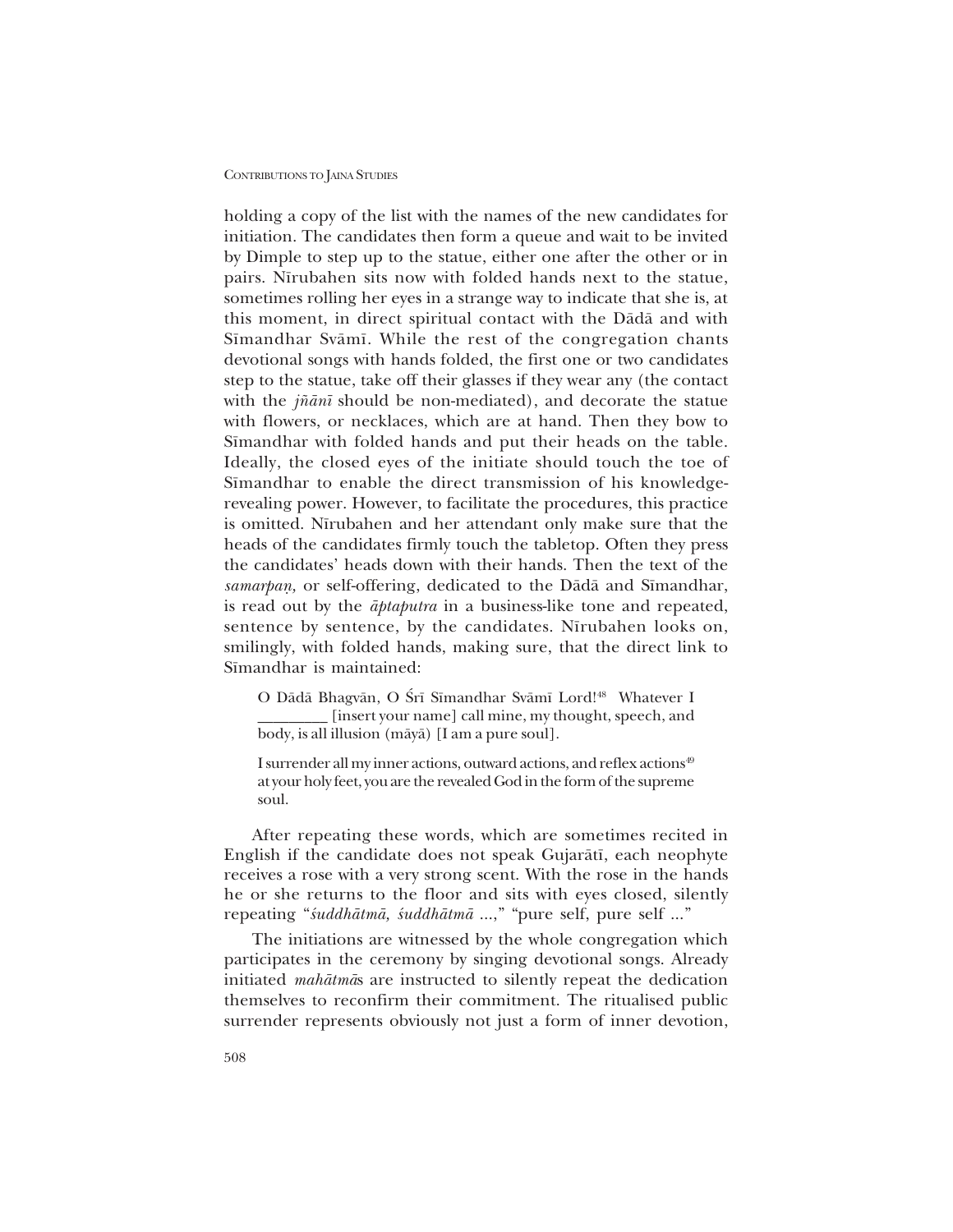but also a formal initiation into the cult of the Dådå, despite all exclamations to the contrary by Nīrubahen and Kanubhāī. The most obvious proof of this evident fact is the list of addresses, which effectively functions as a membership list, and enables the leaders of the community to circulate leaflets and e-mails with updates on the travels of N∂rubahen Am∂n and her dedicated successor D∂pakbhå∂ Deså∂.

# *Knowledge of Separation*

(3) The main part of the *j¤ån vidhi*, the induction of the experience of the distinctness of soul and body (*bheda j¤åna*), now begins. While N∂rubahen climbs back on her divan, Dimple explains that the following main part of the ritual, the forty-eight-minuteslong *bhed jñān* ritual is a 'scientific experiment' that is conceived as an attempt to separate body and soul in the experience of the participants, and to empower them to directly realise their own self with the help of the spiritual energy of the Dådå which is transmitted through his words, which have to be repeated exactly in the same way as they are uttered. Dimple stresses the crucial importance of non-mediated experience for the success of the experiment. Any interference by the intellect will preclude the mind from the requisite emotional experience 'of the heart' which is the real key to religious understanding. In this respect, the *bhed j¤ån vidhi* consciously departs from all other, officially less important, parts of the *j¤ån vidhi*, especially from the framing lectures, which emphasise the significance of cognitive understanding of the meaning of the ritual and of the complex Jain, Vaișnava and to a lesser extent Saivaite philosophical terminology employed therein, which not everyone will immediately understand.

Paradoxically, it is emphasised by the Akram Vijñān movement that the Dādā's 'pure speech,' i.e. words charged with spiritual energy which should be repeated but not reflected upon, should always be in his native Gujaråt∂; which automatically limits the circle of potential followers. This is somewhat awkward, because many young expatriate Gujaråt∂s in East Africa, Great Britain and the U.S.A. understand English better than Gujaråt∂. This is another reason why emotional understanding is privileged over cognitive understanding. However, the official explanations of the meaning of the ritual before and after the *bhed j¤ån vidhi* are given - according to the audience - either in Gujarātī, Hindī, or English.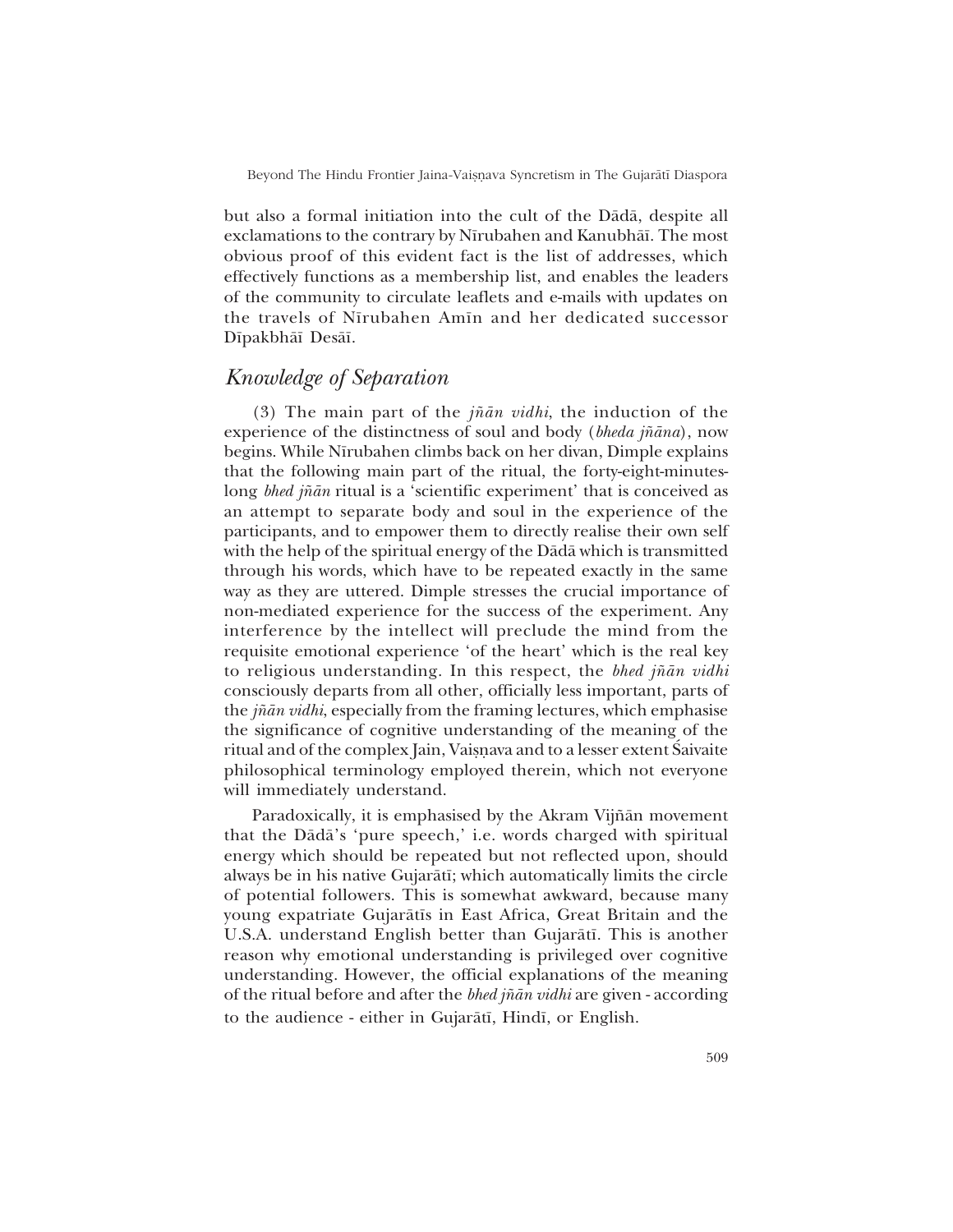Social Anthropologists such as Victor Turner (1986) emphasised that the experiences of others can only be understood through their expressions.<sup>50</sup> A.M. Patel similarly stressed that transcendental experience is only transmittable from one person to another through language. However, he argued that only the 'pure language' of the Unattached One (*v∂taråg∂*) can function as a medium for the transmission of the subtle emotions and energies that are required for the realisation of direct insight (*samjñā*) without the interference of the intellect, not the conventional 'relative language' of everyday life. Not the communication of symbolic meanings, but the transmission of living energy produces the intended transformation.51 However, to create the effect of insight, the structure of the *j¤ån vidhi* systematically combines songs and repetitions of suggestive phrases with reflective discourse, and alternates between 'relative language' and 'transcendental language' and the corresponding 'absolute point of view' (*niscaya naya*) and 'relative point of view' (*vyavahāra naya*).<sup>52</sup> It can be analysed as a ritual which transforms the amorphous lived experience (*Erlebnis*) of the participants of the *bhed j¤ån vidhi* into a reflected experience (*Erfahrung*), that is in an object of conscious reflection and selfinterpretation in the light of the presented teachings of A.M. Patel.<sup>53</sup> The *bhed jñān* ritual can, if at all, only be effective if it is embedded in a context of framed antecedent preconceptions and subsequent reflections. It is merely the central or liminal phase of the *bhed j¤ån vidhi*, where the Dådå by speaking directly through Nīrubahen 'transmits his knowledge' and graces all those in the congregation who resolved to surrender their worldly existence to the inner God, with the awakening of the experiential knowledge of the self. The psychological precondition for the perceived efficacy of this rite is the attitude of surrender and the assumption of an undisturbed steady state of equanimity (*såmåyika*), open for a direct inner experience, not mediated by the intellect or by written words. Some effects of relaxation are already produced through the twenty minutes of chanting during the *samarpan* rite. Others are produced through the participation in the performance itself.

At the beginning of the forty-eight minutes long *bhed j¤ån* ritual Nīrubahen asks the participants to close their eyes and to repeat, as good as they can, what will be said without attempting to understand its meaning: "the meaning is not important, no intellect should become between the words of the Dådå and the receptive souls of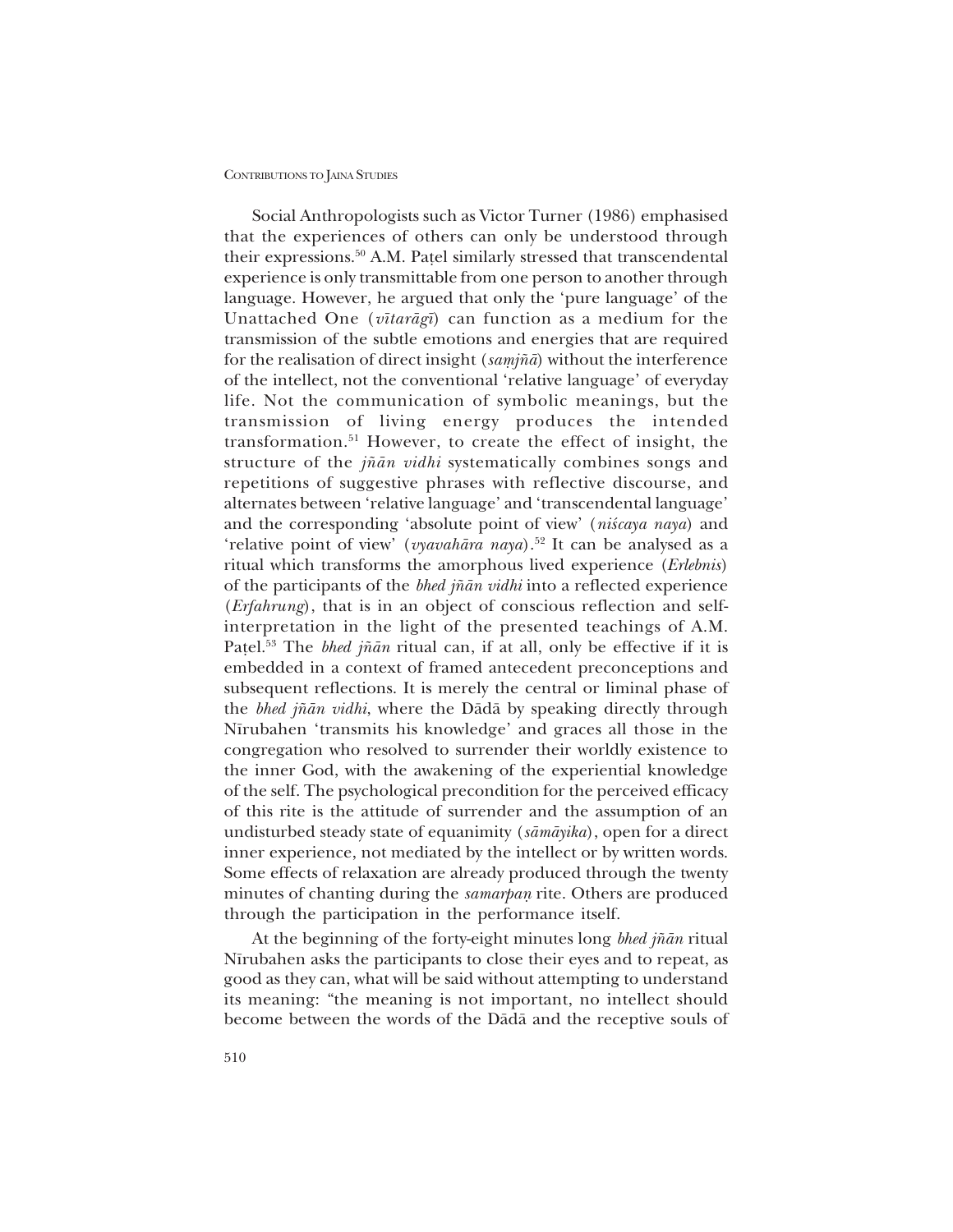the congregation.î Then she closes her eyes and suddenly begins to raise her voice, saying: "*hum śuddhātmā chum*" – "I am a pure soul." The whole congregation repeats: "*hum śuddhātmā chum*" – "I am a pure soul.*î* After a few repetitions of the same sentence, which often marks the beginning of the *bhed j¤ån* ritual, she switches to another, similar sentence, such as: "*hum param jyoti svarūp siddha bhagavān chum*<sup>n</sup> – "I am the supreme light, the self-realised Lord," and so on. Although most sentences can be found in the *Åtmå Sāmāyik* text of the ritual manual *Caran Vidhi*, the sequencing of these sentences is different at every occasion, and while some sentences of this text are not uttered at all, new sentences are included. Many of the sentences that are not printed in the ritual manual contain the suggestion of being liberated from one's sins (*påpa*), and particularly from the obstinate *mohan∂ya karman*s, the delusion-inducing *karman*s, which, according to Jain doctrine, prevent the true perception of reality and the soul. Most sentences are shouted out more than once by Nīrubahen, who uses a microphone, to be repeated in exactly the same way by the congregation. The entire forty-eight minutes long *séance* consists of a frenetic dialogic repetition of such auto-suggestive utterances.

The intensity of Nīrubahen's delivery varies. The pitch, volume, speed, rhythm, and melody of her manner of speaking are imitated by the congregation. Most sentences are pronounced in an unusual way and often shouted in a fast, hypnotic rhythm which leaves little time for taking breath or thought. This exhaustive technique induces hyperventilation and heavy breathing, which on its own can lead to experiences of relaxation. Some elderly devotees invariably fall asleep. Dimple Mahetå, who does not participate in the rite himself, therefore regularly patrols between the rows of the devotees and scans the congregation with his eyes to make sure that everyone has the eyes closed and that no one is asleep. Sometimes he wakes someone up or orders others to close their eyes.

The rapid and often changing rhythms and noise levels create what Lévi-Strauss (1982 I: 31) would call a 'pure physiological time of hearing. They destroy the awareness of both diachronic time and of discernible semantic meaning by forcing the participants, on one level, to concentrate only on their breathing and the proper mechanical repetition of the phrases in an extended present, while, at the same time, stimulating the self to observe itself observing the ritual mechanics from the outside.<sup>54</sup> After a while, the utterances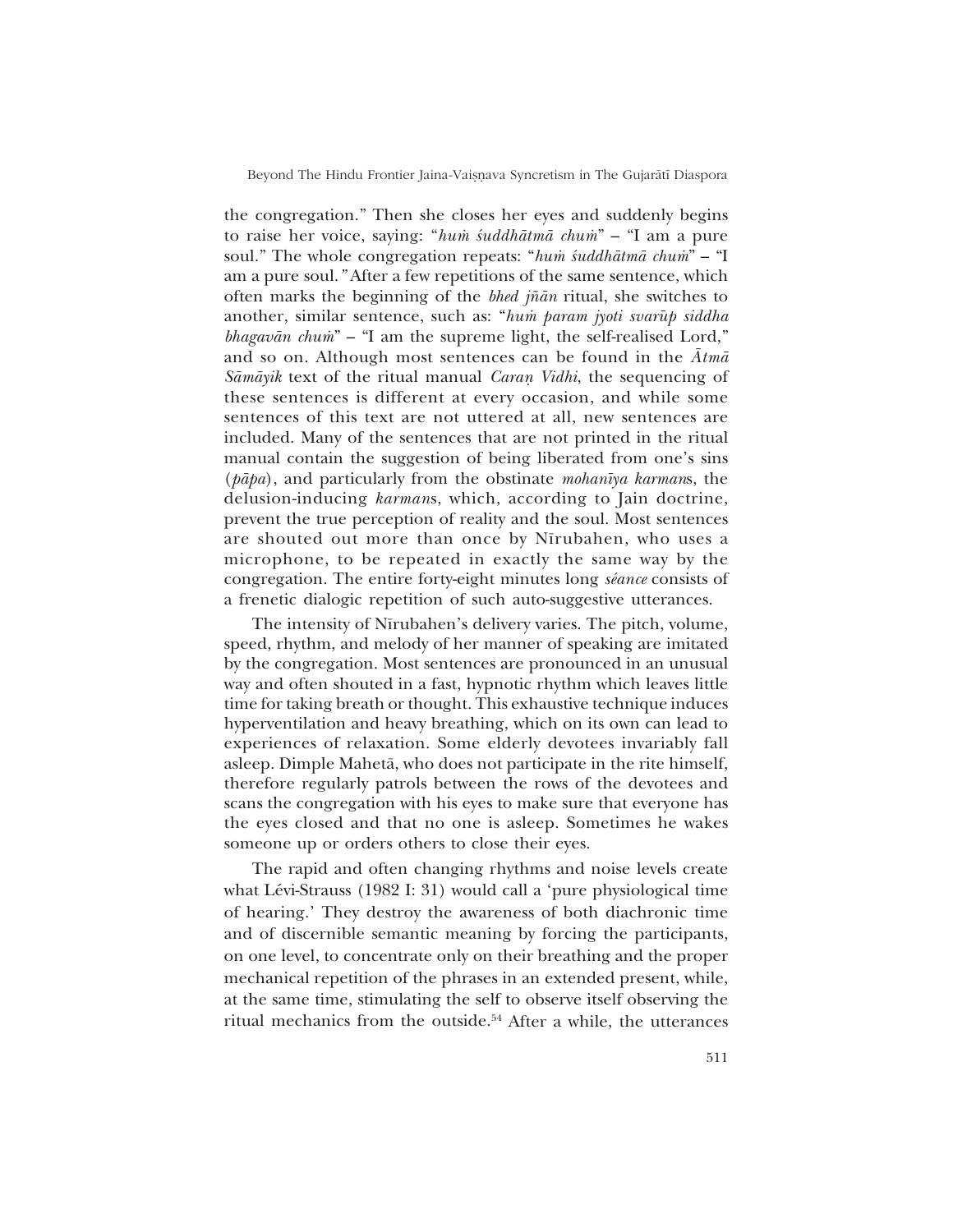of the language of truth ( $āptavānī$ ) which supposedly 'communicate' the experience of direct insight (*samyaktva*)<sup>55</sup> are not perceived as semantically meaningful elements anymore but as *mantra*-like vehicles of meditation.56 In fact, the word *mantra* is used for certain phrases by Nīrubahen Amīn herself, although the sequential changes of her delivery do not conform to the formulaic format of *mantra*s.57 Maybe the best comparison is with the experience of music<sup>58</sup> which, in the words of Lévi-Strauss (1982 I: 31, 51), is coexistent with the emotive function and 'transcends the dimension of the articulate language.' This is here achieved not through the regression to the phonemic dimension of language but through the meta-linguistic perception of morphemes, units of signification, as phonemes,<sup>59</sup> that is as intrinsically non-significant (but not arbitrary) elements of transcendental ritual communication, which Frits Staal (1993: 267) called "language used in a pre-language fashion." $60$ 

In the case of N∂rubahen, the pre-linguistic use of language is predicated on a deliberate state of possession. Dumont (1980: 270) highlighted the "importance of institutionalized possession of a man by a god (or several gods)î in popular Hinduism, and in *bhakti* religiosity in particular, where he observes the phenomenon of *entasis*:

It is true that 'meditation' also recalls the ritual identification of the priest with the god ..., and also that the *bhakta* does not prophesy as does the possessed. Yet it remains that both possession, a functional feature of folk religion, and *bhakti*, a characteristic of many sects, rest upon a common psychological condition, and that bhakti takes up in more or less sublimated form an aspect of common religion ignored by Brahmanic orthodoxy. We must remember that possession by a god is in popular religion one of the circumstances in which the divine resolves itself into an individuality. Even though it underwent a thorough intellectual elaboration, identification with a god was given in immediate experience (p. 283f.).

During the entire *bhed jñān vidhi* Nīrubahen speaks with the voice of the Dådå, which outwardly manifests itself in the strange oscillation of the pitch in her voice. It is said that she does not know where she is at the time, but she would not confirm this herself, but merely say that the Dādā is always with her. Nīrubahen admits that it is difficult to maintain the experience of being a pure soul continuously for forty-eight minutes, and that the Dådå does not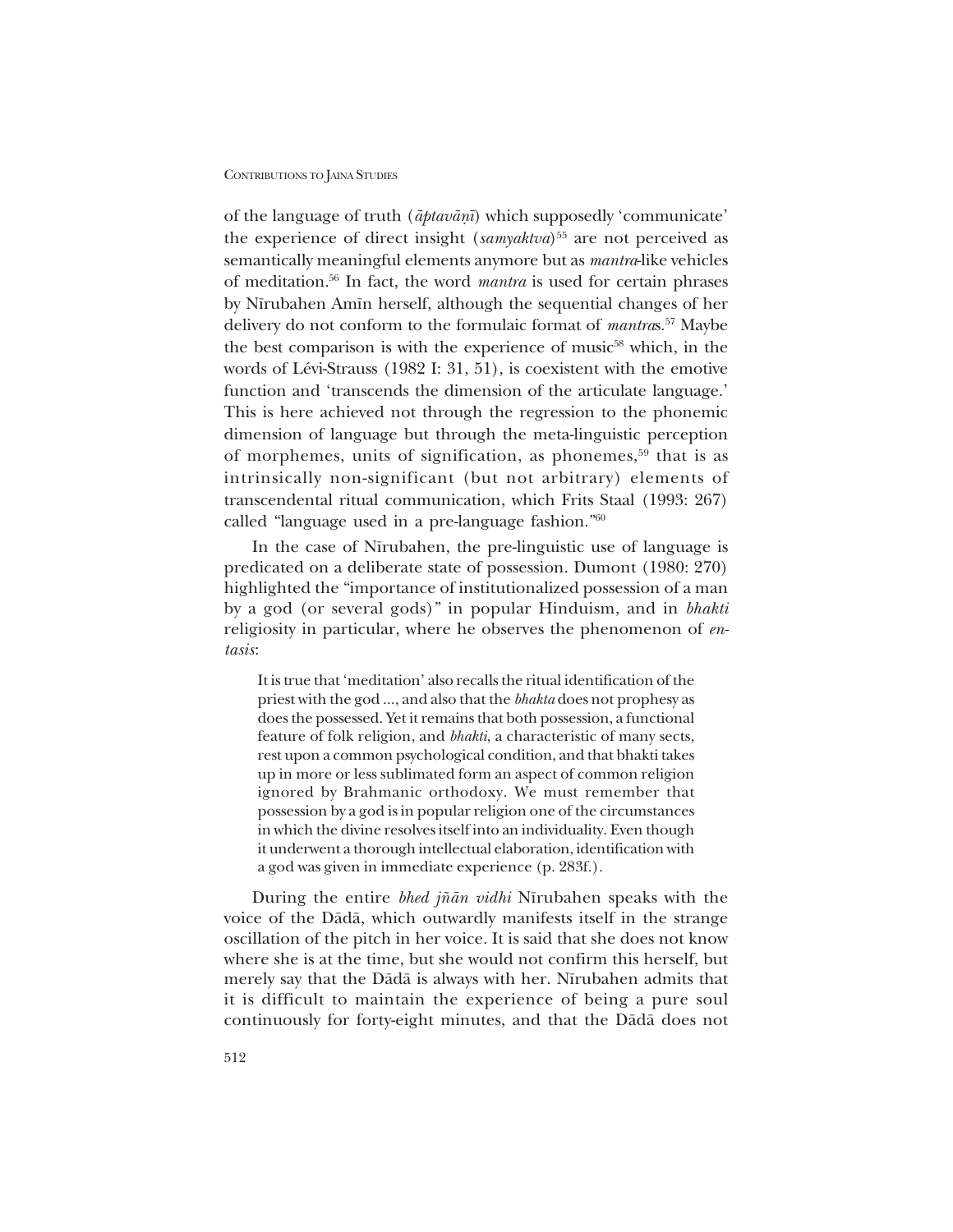always directly speak through her during the entire rite. She says, sometimes he comes only for a few moments, but this is enough. N∂rubahen says she is only an instrument (*nimitta*). The words she utters are the actual words of the Dådå, who speaks through her.

These very words were apparently heard for the first time by A.M. Patel during his enlightenment experience. They are the words of the pure soul whose effect cannot be explained but only experienced. However, it is the power transmitted by these words, not the words themselves, through which the knowledge of separation (*bhed jñān*) is mysteriously transferred to the initiates.<sup>61</sup> It is said that many have tried to perform the *j¤ån vidhi* themselves, by memorising and repeating the phrases that were recurrently used by the Dādā and Nīrubahen, yet they remained unsuccessful, because the authoritative power (*‹akti*) is missing, which only a person who has already experienced the *jñān* itself can have.<sup>62</sup> According to Jaina and Samkhyā-inspired interpretations, all speech is "totally material," that is a manifestation of *karman*. However, the speech of the Dådå is special because it is the unattached speech (*vitarāga vāṇī*) of a self-realised pure soul: "our speech articulates after touching the conscious-manifested (chetan-pragat) paramatman and therefore it is spiritual (living)," "Our speech is real and living Saraswati. It burns to ashes others' sins of infinite (cycles of) births. Our speech is absolutely free from attachment" (A.M. Pa¢el, in Shah 1983: 71).

Though many *mahātmā*s insist that it is Sīmandhar himself who speaks through the Dādā and now through Nīrubahen, the doctrinally-trained *brahmacārīs* insist that it is not Sīmandhar who speaks, but that he is only present through our belief, devotion, and surrender. However, they all assume that it was possible for the Dådå to communicate with Sīmandhar through a subtle body (*suk¶ma ‹ar∂ra*), technically called conveyance body (*åhåraka sarīra*),<sup>63</sup> which he detached from his body in his dreams to ask questions, sometimes returning with surprising answers.

The last part of the rite is fixed and the wording of the final section identical with the last section of the published *Åtmå Såmåyik* text:

O universally adored and fully manifested suddhātmā Bhagavān! Let your enlightened congregation constantly dwell in me (repeated 3x). Let your enlightened right knowledge keep me aware of the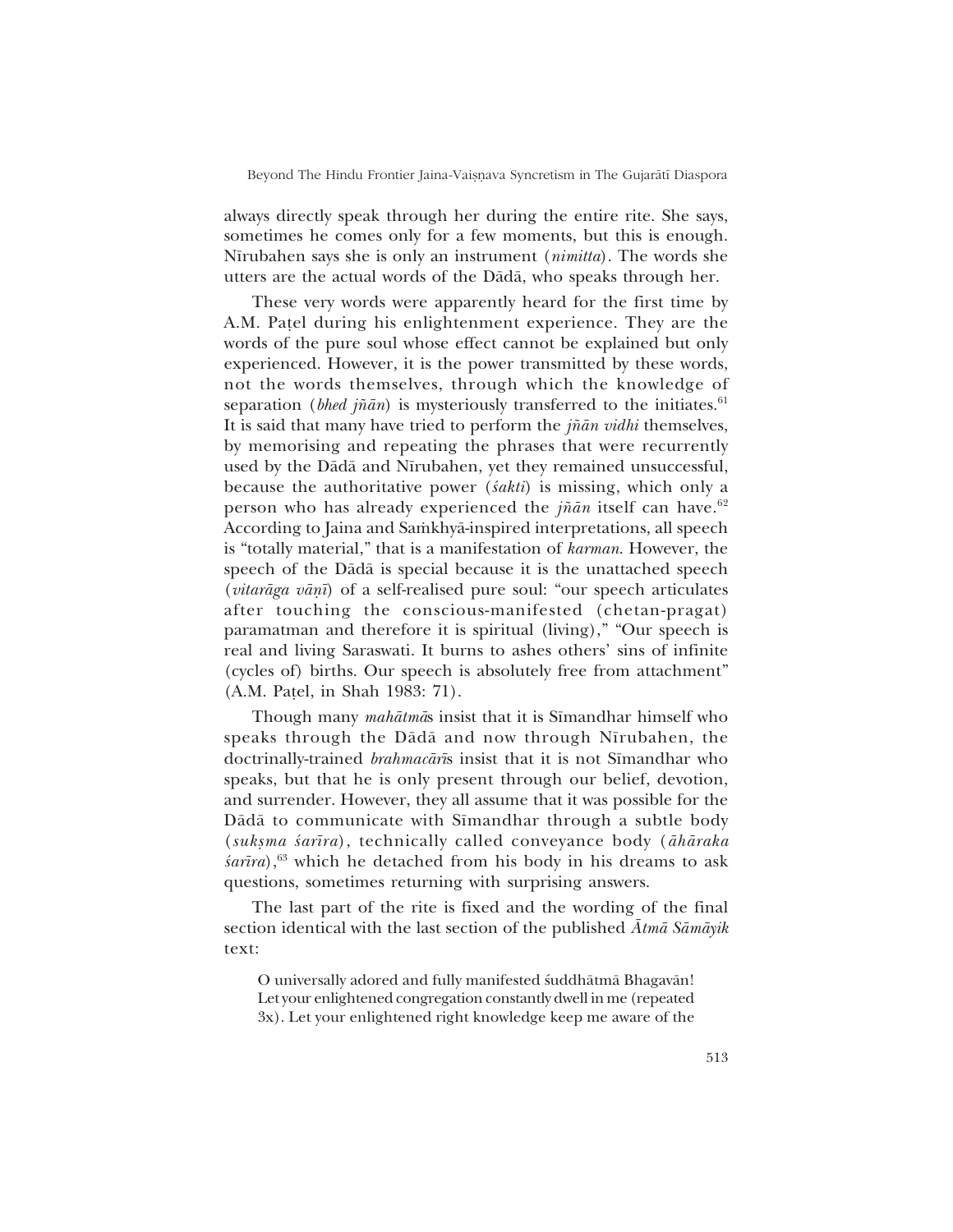pure self at every moment (3x). Instil in my heart the knowledge that all gross circumstances, subtle circumstances, and circumstances of speech, are (separate from me and) dependent on external factors. Give me the strength not to interfere or quarrel (with the natural order of things) (3x). Give me the strength to perform only observation (3x). I only desire your grace (3x). Let your lotus feet dwell in my heart (3x). I am a pure soul (25x). With absolute resolve and determination I am only a pure soul! (2x). Victory to truth, consciousness and bliss (5x).

The repeated collective shouts of "*hum̀ śuddhātmā chum*" - "I am a pure soul" - and "*jay saccidānand*" - "Victory to truth, consciousness and bliss" - which mark the end of the rite of separation are followed by the extremely slow, trance-like recitation of the words: *"hum Vijñān svarūp chum*" - "I am by nature pure experiential knowledge," which formally state that the aim of the rite - the transmission of the knowledge - has now been achieved. After the subsequent recitation of the *Tri-mantra* - the Akram Vij¤ån version of the Jain *Namaskåra Mantra* with additional references to Krsna and Siva and the phrase *jay saccidånand* - the whole congregation ecstatically chants the words ì*Dådå bhagavånanå as∂m jay jaykår ho*î - ìInfinite glory to Dådå Bhagavān" - which are also said to destroy sins - faster and faster, and the last time very slowly, for up to ten minutes. This is the devotional praise (*k∂rtan bhakti*) of the now ëdirectly accessible supreme self<sup>'</sup> (*pratyakṣa paramātmā*) (A.M. Paṭel, in R.M. Paṭel 1994: 77): "When one sings it for a minimum of eight minutes onwards and an optimum of forty-eight minutes, one starts feeling a taste of nectarlike happiness within. It heals old wounds of insults, assaults and sorrows of the worldly life. By doing it layers around the pure soul get destroyed" (Shah 1995: 45).

## *ëActual experienceí*

Some people get quite agitated during the forty-eight minutes of meditative shouting. Some ecstatically shake their upper bodies. Others fall into a kind of trance with a strong tendency to fall asleep. I asked about fifty participants at various performances about their experiences during and after the rite. Everyone said that it is difficult to describe the feelings experienced during 'the separation.' Most respondents, even stern believers, told me that - apart from physical exhaustion caused by the intense shouting - they felt, like myself, 'nothing' or 'absolutely nothing.' An educated Jain sceptic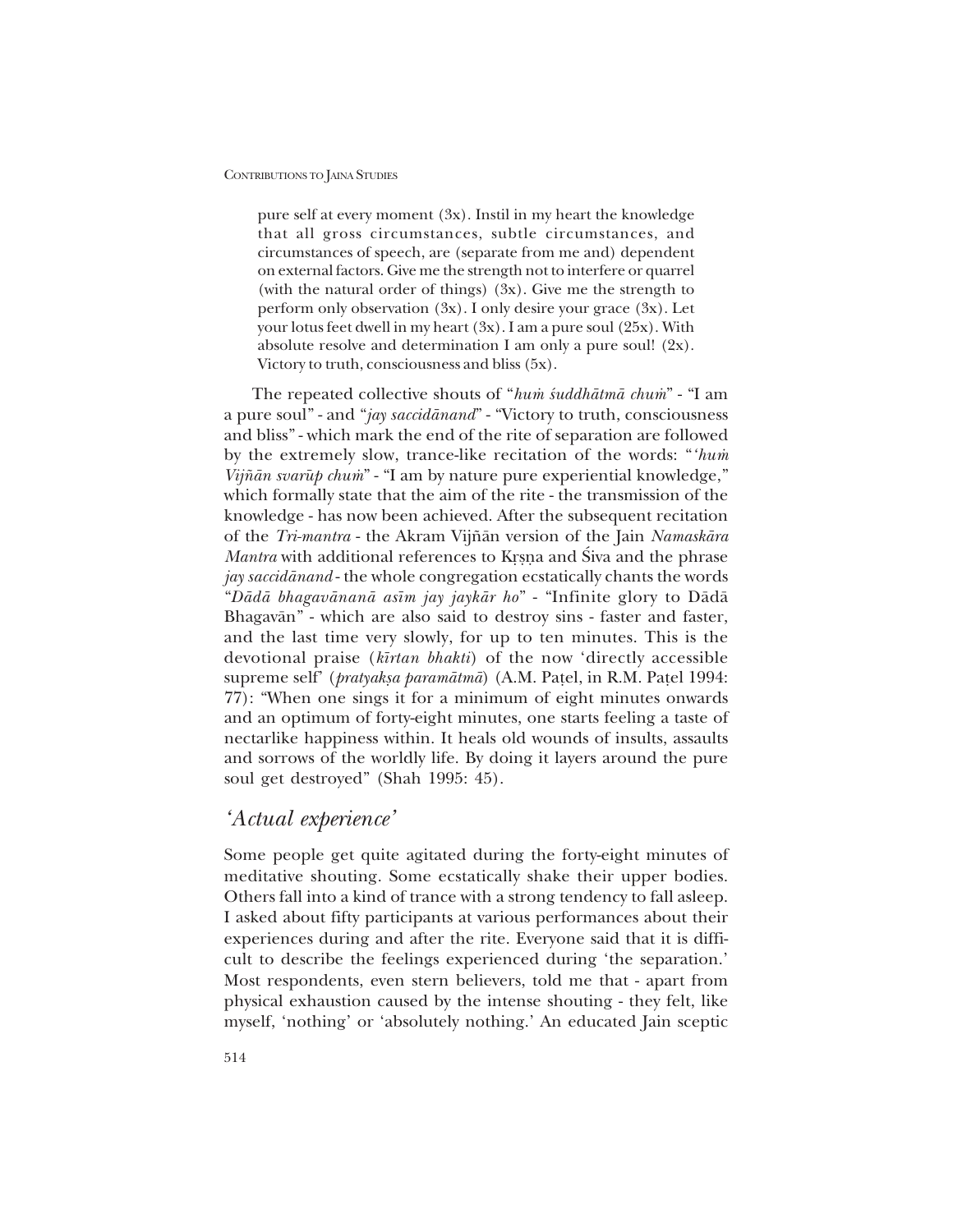told me, he experienced the rite as a form of 'brainwashing.' Some people said, they experienced relaxation; some, that they perceived lights; others, that the Dådå actually appeared and spoke to them; or, generally, that they vaguely perceive things differently afterwards. One man in his thirties told me: "I felt as if I was floating, forgetting everything, thoughts, worries about money, relatives, etc.<sup>"</sup> He also felt empowered by the transfer of the Dādā's energy through the rite: "When she says 'sakti'," he said, "then inspiring energy is released for whatever you do." Another man of similar age said, he felt absolutely nothing during the process, but for two or three days afterwards he felt incredibly light, and was truly able to see the pure soul in everyone. Most respondents confessed their ignorance, and merely repeated what Nīrubahen has said: "Don't listen to the words [that are uttered during the course of the ritual]. Their meaning is not intelligible at first, but understanding will develop later, with more practice. No miracle happens [during the rite<sup>1.</sup>

Several explanations are readily offered by the participants for discrepancies between the promised insight into the true nature of reality and actual experience. Most explanations cite the doctrine of *karman* and of the hierarchy of karmically-inherited sensibilities as the cause of different experiences. The three reasons that were quoted most often to me were: (1) Differential karmic constitution: people that are born with good *karman*, are more likely to consciously experience the effect of Dādā's transmission of energy. $64$  (2) Failed performance: the words have not been accurately repeated, or/ and the required inner devotional attitude was not realised. (3) Latent efficacy: even those who are not consciously aware of any experience have unconsciously gained the benefit of the separation and will realise its effects later in their life.65 Whatever their individual experience was, all participants were acutely aware of A.M. Patel's promise that whoever performs the rite secures for him/herself the possibility of salvation within not more than two more lives. Even those who were sceptical about the doctrine of the Akram Vijñān movement wanted to make sure that they don't miss out and took advantage of this opportunity as part of their spiritual insurance policy.

The discourse on the presumed effects of the *j¤ån vidhi* is an important part of the religious culture of the Akram Vijñān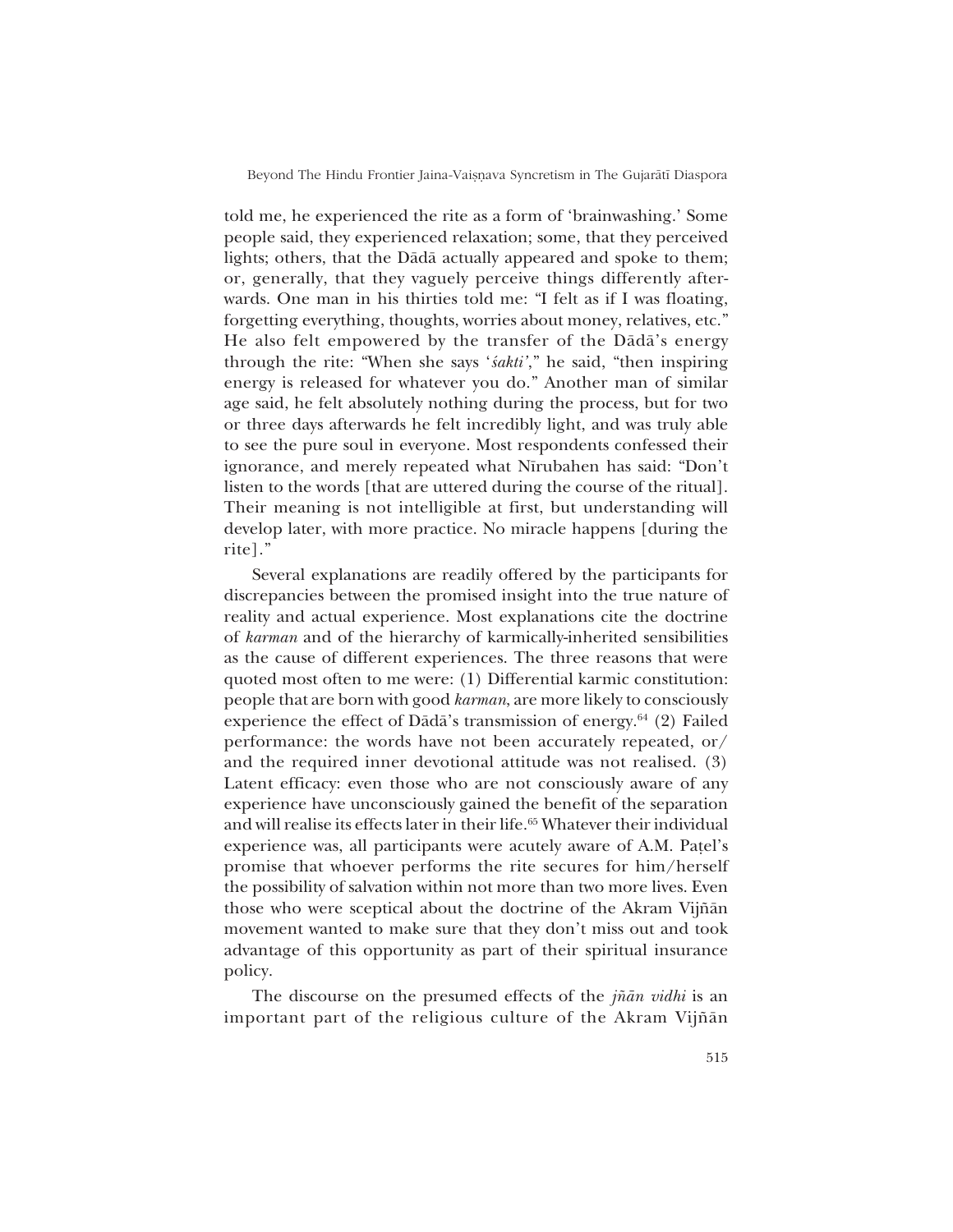movement. The individual self-exploration of the promised changes in the days and weeks after the ritual and the mutual communication and interactive validation of (usually affirmative) self-observations produces a self-confirming discourse amongst the believers which forms the bedrock of the religious movement. It is based on the preliminary acceptance of the premise that participation in the ritual indeed produces conscious or unconscious effects. An interesting, evidently well rehearsed, written account is available from Juan C. Garcia from Spain, now a committed devotee, who participated in a *j¤ån vidhi* in London in May 2002, following the suggestion of an internet contact. He reports that he experienced tremendous perceptual changes afterwards, although he could not understand a word of what was said in the 'Hindu' congregation. He was, however, offered a short version of the *vidhi* in English during a one-to-one encounter with Nīrubahen immediately after the public programme:

In the beginning I didn't feel anything special not to mention the normal feeling of relaxation after one hour meditation (with closed eyes). I took the underground back to my hotel and when coming out of the station I started to feel a sort of an unexpected euphoria and joy coming from within. It was no longer a feeling of relaxation due to meditation. I started to think that may be it could work for me. On the way to the hotel I noticed that my whole awareness of space and time was being changed, not being changed but more like being destroyed. It was the first time in my life that I was no longer sure that "that" called "Juan" which was walking in the hotel was me. This time it was not at all a play of intellectual concepts borrowed from somebody else, it was a real experience happening within me. ... Even sleeping I felt the touch of this Bliss which seemed to sprout from the heart area. It was as if my heart was full of light spreading this light all around me. I noticed that even my thoughts were no longer so important and that they took the form of visualisations which I could observe before [they were] effecting me at all. ... When I looked at my hands I could observe them as being separated from my real "I." The same happened with the thoughts, and with all this "doll" called Juan was doing. You could even observe your words as coming out of your mouth automatically (Garcia 2002).

Similar self-conscious, rationalised experiences are expressed more informally in the form of oral autobiographical narratives that are at various occasions shared and discussed by *mahåtmå*s in the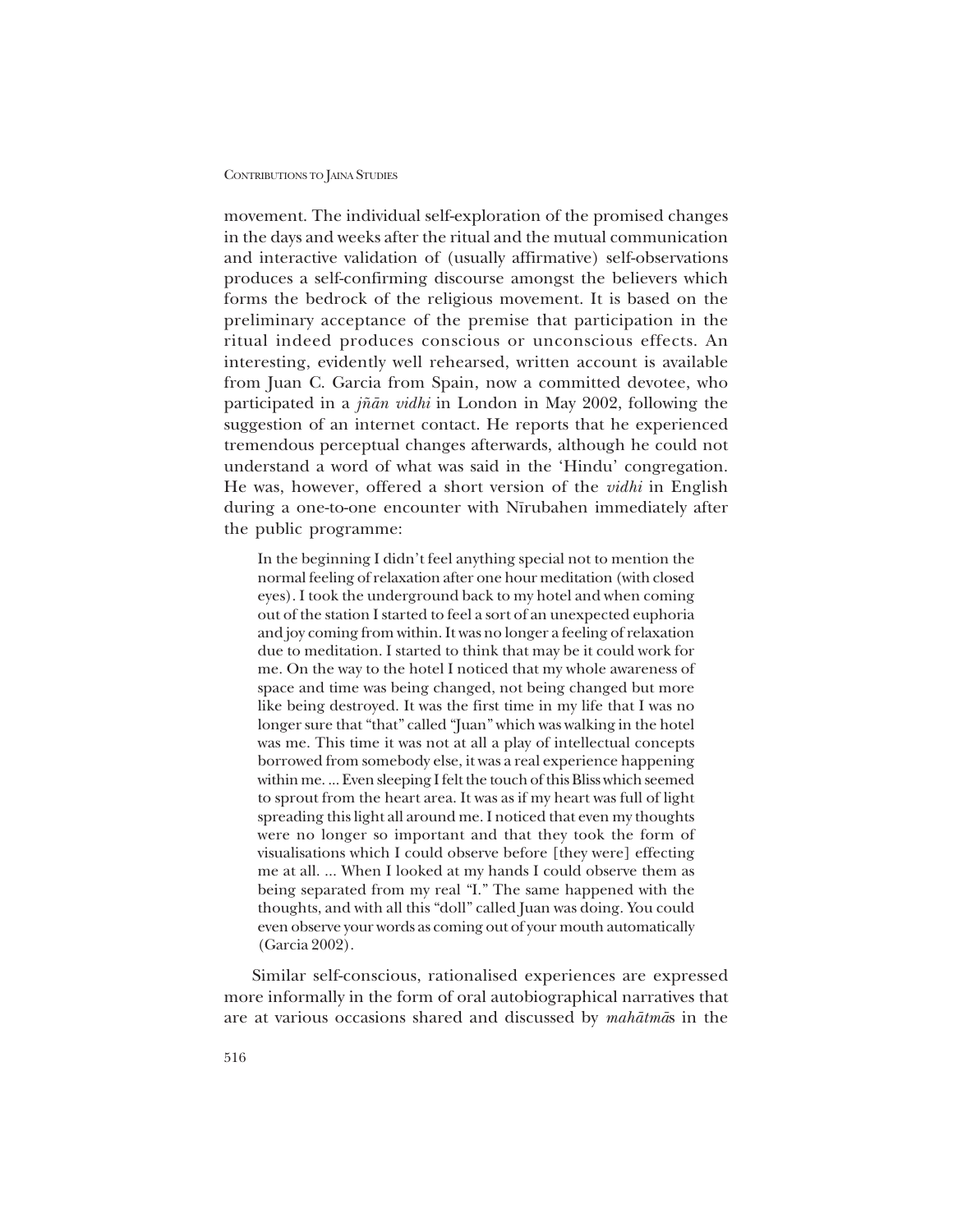light of the doctrines of A.M. Patel. These are learned, step-bystep, through the repeated contact with Nīrubahen (or Kanu Patel) and their *brahmacår∂*s, and by reading the published transcriptions of the oral discourses of A.M. Pa¢el.66 The collectively-shared esoteric experience of receiving the *j¤ån*, real or putative, and the accepting egalitarian atmosphere of the community clearly lift the spirits of the *mahåtmå*s and trigger their magico-religious imagination, as the following narrative of a dream experience by S. Patel, an approximately fifty-five year old man from Gujaråt who lives London, illustrates:

A couple of weeks ago I had a dream that I was travelling to S∂mandhar Svåm∂ in Mahåvideha K¶etra together with the Dådå. There I was sitting at the giant feet of Sīmandhar. He was huge, dressed with a crown and sitting cross-legged, just like the statue in Ahmedabad. After a while, Sīmandhar slaps my front once with his fingers just like this [he hits me gently on my front to demonstrate what he felt] and I instantly gained *kevalj¤ån* (omniscience). The feeling was indescribable and I cannot put it into words, since I also cannot remember everything. But the dream experience is still very vivid with me. For three days afterwards I felt extremely good. Of course, this was just a dream. I have certainly not gained omniscience. But only few people have such dreams."<sup>67</sup>

In order to underline the last point he told me about a similar dream soon thereafter:

Later, I dreamt I was again at the feet of Sīmandhar Svāmī together with Nīrumā. I asked him when Nīrumā was to become omniscient. Sīmandhar answered that she will not yet receive omniscience since Sīmandhar wants her first to continue her religious work in Bhāratkṣetra.

He said, he discussed this dream with Nīrumā and she said that he must have had an experience of *jātismaranjñān* that is he was experiencing an event that happened in a previous life. In this way, she put his claim to be able to communicate with Sīmandhara directly (which would be the next step in doctrinal evolution) into perspective, by implicitly contrasting it with the well-known belief that only A.M. Pa¢el had the unique capability of contacting Sīmandhar Svāmī in this life.<sup>68</sup> That the message from Sīmandhar was nevertheless correct was evidently the case because she had the Dådåís assurance that she would ascent to Mahåvideha after this life and gain omniscience.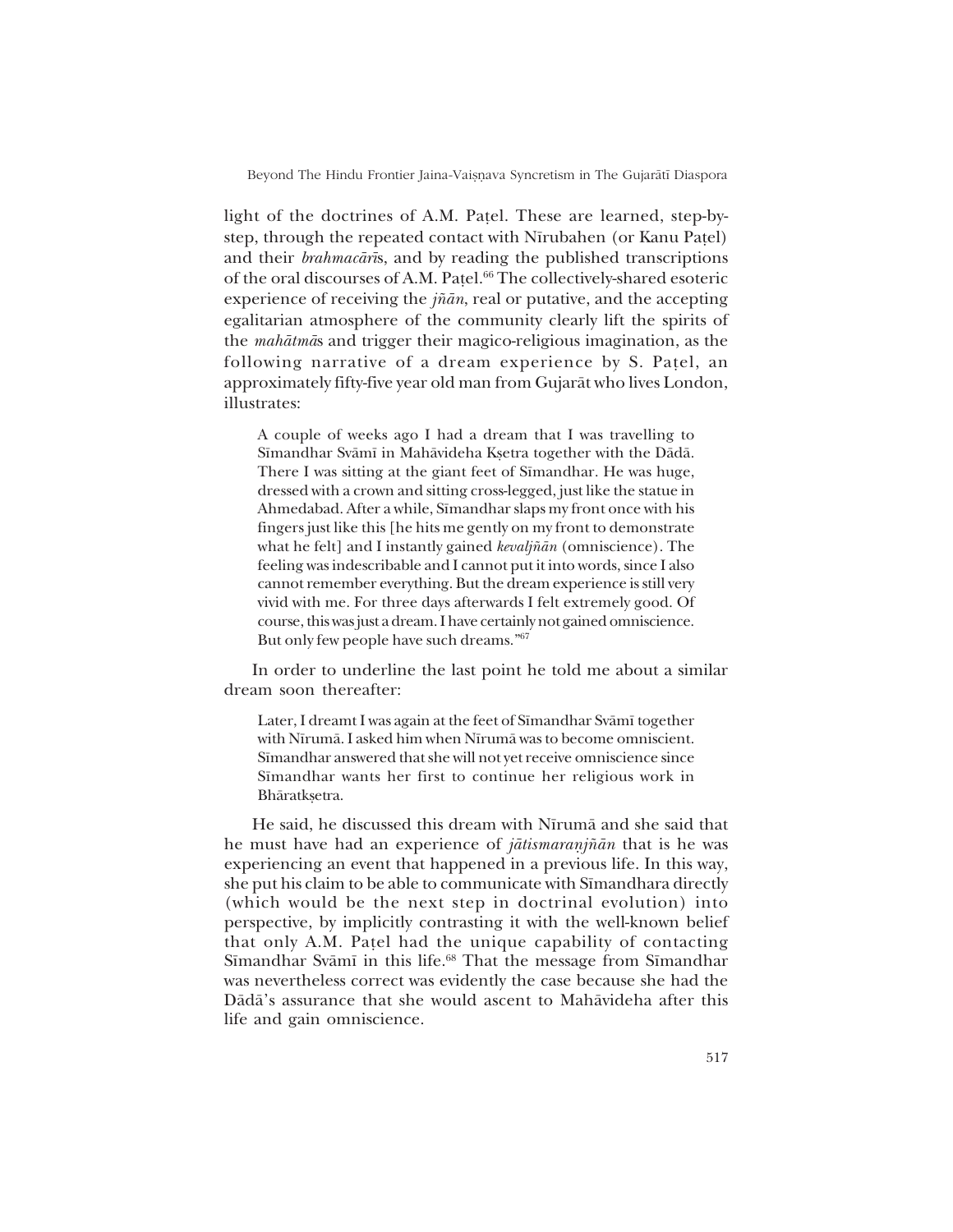The mutual reinforcement of belief within the hothouse of the closely monitored cultic atmosphere surrounding N∂rubahen Am∂n and similarly Kanu Pa¢el is achieved through narratives such as this which contribute to a discourse of mutual recognition of charismatically qualified individuals with extraordinary religious experiences. Through the catalyst of Nīrubahen and her entourage of *åptaputra*s the most unlikely claims can gain acceptability if they accord with the doctrines of the movement. Nīrubahen Amīn, whose opinion is, qua status, always more respected than others, effectively exercises a monopoly of interpretation. Her recognition of narrated experiential claims can officially validate the reported magico-religious messages that are received in dreams and visions. This two-step procedure corresponds well to the pattern of transmission of charisma through a *guru* which is superimposed upon the initial processes of interactive validation of religious charisma between institutionally unconstrained individuals who meet as equals. $69$ 

## *Five precepts*

(4) The main part of the rite has now been completed. The experience of the separation, which nominally transforms every devotee into a *mahåtmå*, that is someone who has received the *j¤ån* directly from the Dådå, has been imparted to the congregation. What remains to be answered is the question how to live a religious life leading to salvation without renouncing the world. One of the main attractions of the stepless path is that the *mahåtmå*s continue to live a normal householder life without being asked to renounce anything. Although their self-perception should have changed, outwardly they remain indistinguishable from anyone else. Only during religious ceremonies some male *mahåtmå*s, usually the local community leaders, distinguish themselves from the rest of the congregation by wearing the same white clothes as the *brahmacår∂*s to indicate their dedication. When *mahåtmå*s meet or talk on the phone they also recognise each other by saying "jay saccidānand," just as Vaisnavaites say "*jay śrī kṛṣṇa*" and traditional Jains "*jay jinendra*."

The mere participation in the rite itself does, of course, not secure final *moksa*. But it is believed that by creating the condition of a non-attached way of life it offers the real possibility of achieving so-called living *moksa*, or *jīvanmukti*, and the prospect of being reborn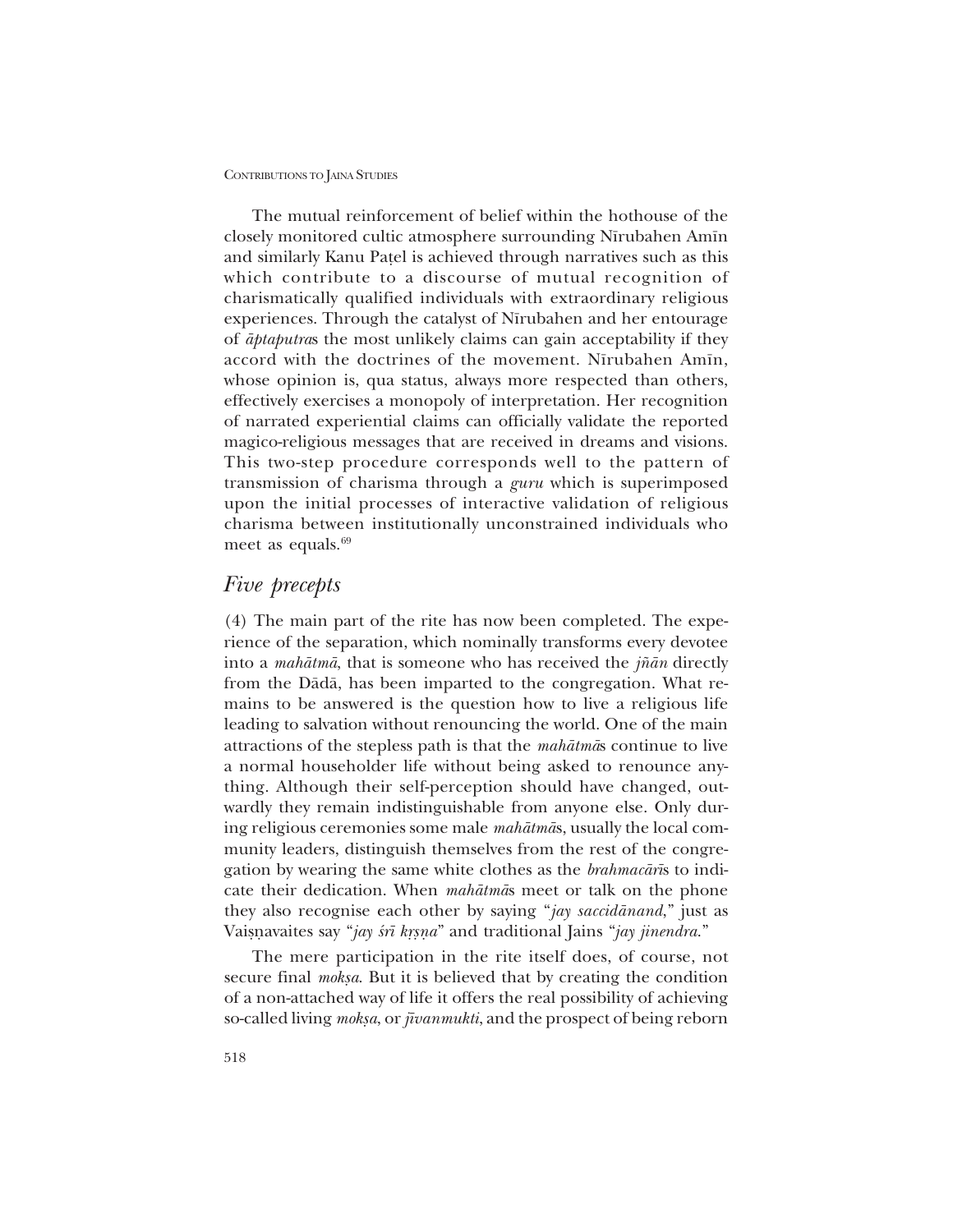at the feet of the currently living *tīrthankara* Sīmandhara Svāmī in Mahāvideha Ksetra within no more than one or two lifetimes. According to Jain doctrine, everyone has the opportunity of being enlightened in the presence of a living *tirthankara*, a process called *buddha-bodhita* that is attributed to his/her<sup>70</sup> great compassion, and to achieve liberation thereafter. The question is how to get to Mahāvideha Kṣetra? Classical Jainism teaches that a better rebirth can only be secured by reducing the *karmic* burden of an individuaL.A.M. Patel and his successors agree with this, but have a different opinion about the way in which this is achieved. Not asceticism or devotion, but the application of spiritual knowledge and passionlessness in everyday life is the key. In this respect the soteriology of the Akram Vijñān differs from the Vaisnava approach.

A.M. Patel has made the importance of the role of self-effort, sandwiched between the initial gift of *bhed j¤ån* by the grace of the *jñānī* and the final gift of *sarvajñān* by the grace of Sīmandhar Svāmī, explicit in the following statement:

First I destroy all your blunders because by yourself it is impossible for you. How do I do it? By placing my hand on your head and letting Bhagawan (Dada Bhagawan the Lord of the 14 worlds) give his divine grace (kripa). There after, you need to remove your mistakes yourself. You will be able to see your own mistakes. Daily you will be able to see 5, 50 or 100 faults of your own and thus these mistakes will go on their own. Your realization of your self will increase as your mistakes (faults) decrease" (A.M. Paṭel, in Amīn 1994: 34).

In order to provide an easy answer to the question of how to remove one's own mistakes, A.M. Patel drafted a list of five precepts (*på¤ca åj¤å*) which, if observed correctly in everyday life, would inevitably lead to salvation, ideally within only two rebirths. The precepts are explained immediately after the *bhed j¤ån* ritual. They are formulated in colloquial language, but their meaning is cryptic and unintelligible without supplementary explanations, which is not uncommon for mystical cultic milieus:<sup>71</sup>

- 1. From the 'relative' point of view 'I am Candulal' (substitute 'Candulal' with your own name).
- 2. From the 'real' point of view 'I am a pure soul.'
- 3. This world is ruled by scientific circumstantial evidence.
- 4. Clear your files with equanimity.
- 5. Enter credit into the account book of the pure soul.

Do not look at the outer wrappings ('packing')<sup>72</sup> but look with divine sight at the pure soul.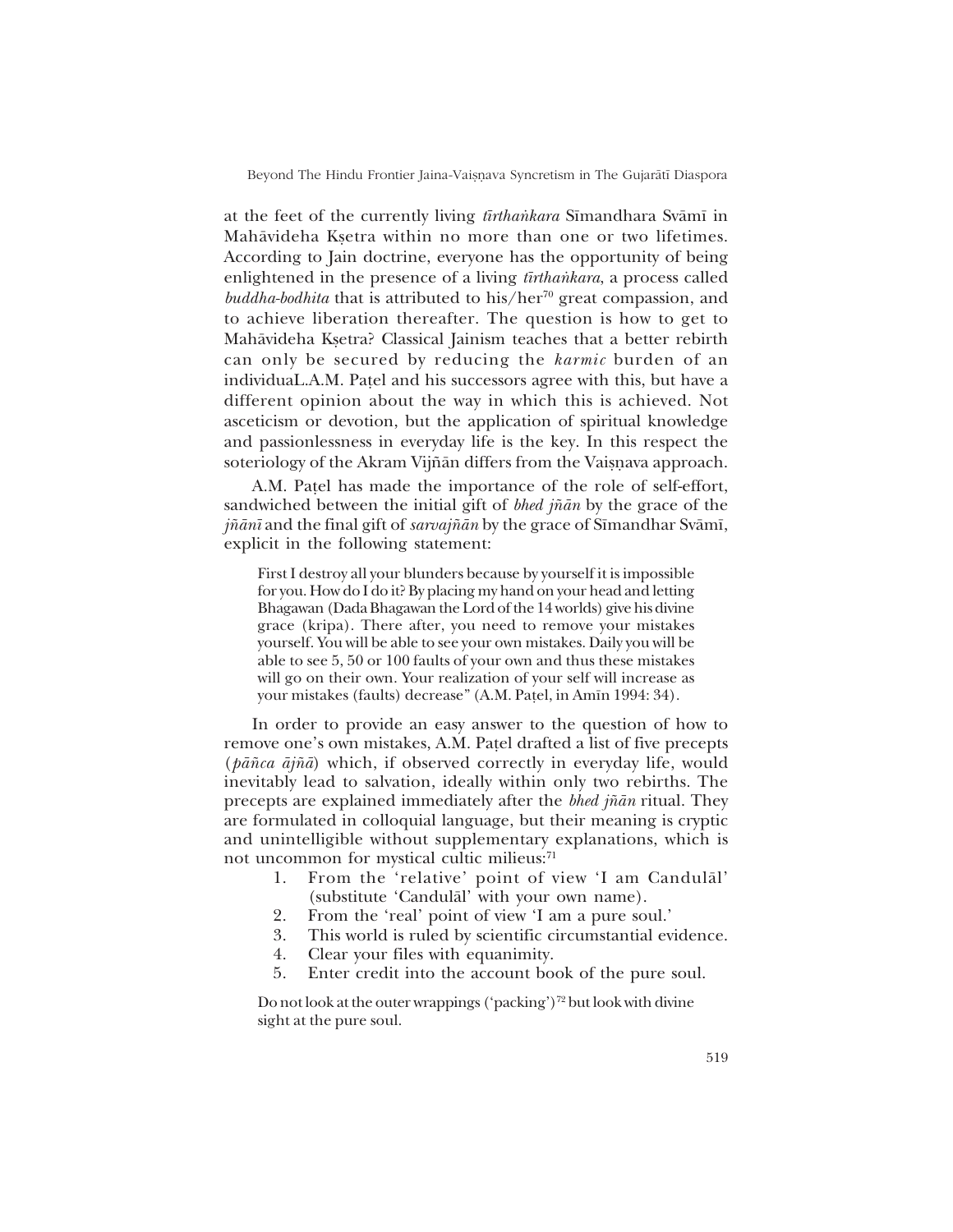These five precepts summarise the method of liberation propagated by the Akram Vijñān Mārg. They are not formally accepted like the five great vows (*mahåvrata*) of the Jain ascetics or the twelve vows (*barah vrata*) of the Jain laity in traditional Jainism, but serve as regulative ideals for those who wish to progress towards salvation, like the seven truths (*tattva*) of classical Jainism. Their meaning is explained in detail by Nīrubahen for up to an hour immediately after each *bhed jñān* performance. Strictly speaking, the *på¤c åj¤å*s are only revealed to initiated *mahåtmå*s,73 but any bystander can eavesdrop on the public discourse as well.

The phrasing of these five precepts, which, if properly observed, are believed to lead to certain salvation, betrays the ethos of the Gujarātī business culture within which the Akram Vijñān Mārg thrives. They are composed in a popular language which an average Gujaråt∂ businessman can easily identify with. Nevertheless, most of my informants, apart from N∂rubahen and the *åptaputra*s, found it very difficult to explain what precisely is meant in particular by the enigmatic precepts 3 and 4.

### **Precepts 1-2**

The first two precepts are self-explanatory: From a common sense perspective we appear to be differently named individual personalities, but from the ultimate point of view we are all pure souls. The name 'Candulal' should be substituted by the name of anyone who tries to apply these precepts. 'Relative' and 'real point of view' is a translation of the philosophical distinction between *vyavahåra* naya and niścaya naya,<sup>74</sup> which may well have been introduced by Buddhist philosophers such as Nāgārjuna (ca.  $2<sup>nd</sup>$  century CE) and then incorporated into Jainism by the Digambara Jain *åcårya* Kundakunda, who lived in Southern India sometime between the  $1<sup>st</sup>$  and  $8<sup>th</sup>$  century CE; though many Digambaras reverse the chronology, while the Svetambaras point to the 'implicit' application of this distinction already in the canonical *Viyåhapannatti*. The soteriological use of the two-truth theory by A.M. Patel overlaps with the oppositions of *purusa* and *prakrti*, soul and matter, essence and appearance, knower and devotee, observer and actor, etc. In practical terms, the aim is to perceive everyone as a pure soul, and not as a mortal individual with all its natural, or rather 'karmic,' deficiencies, which is one of the cardinal mistakes of the beginner. "If we see the *prakæti* of others we have missed the five *åj¤å*s. So *åj¤å*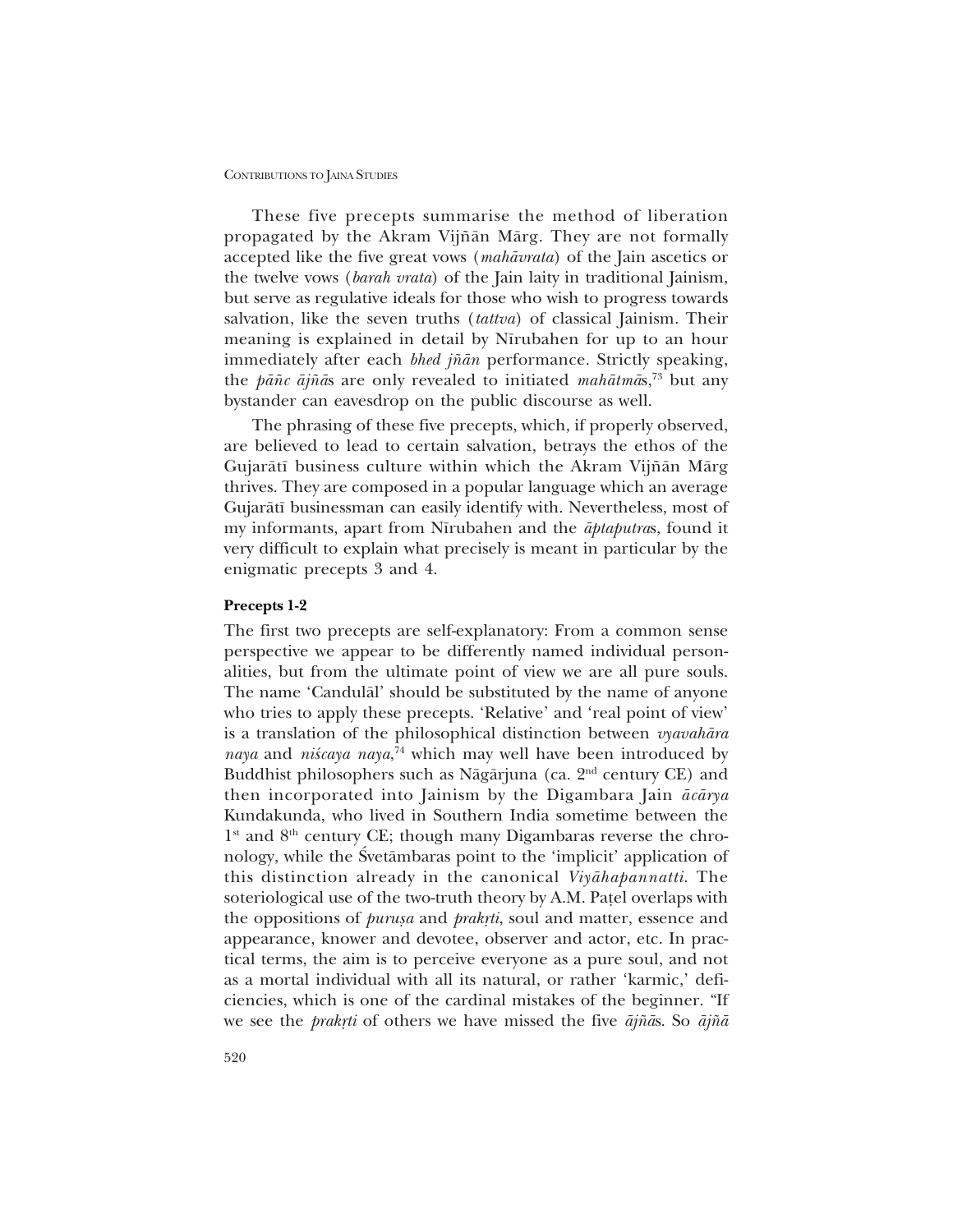1, 2 are very important. Irritation also means you have missed the *åj¤å*sî (N∂rubahen Am∂n, lecture). Hence, one should only perceive one's own mistakes.<sup>75</sup>

## **Precept 3**

The difficulty of rule three, "This world is ruled by scientific circumstantial evidence," is to understand the philosophical implications of the English expression 'scientific circumstantial evidence' which A.M. Pa¢el often preferred to the original expression *niyamtåvyavasthit śakti*, which can be translated as 'the power of natural law.' What is meant are the combined effects of nature and the law of *karman* that are signified by the term *prakrti*.<sup>76</sup> The precept expresses the conviction that the experienced world is neither governed by human intentions, nor by the laws of physics, but by circumstantial combinations (samyoga) which emerge through the cooccurrence of *karman*s which come to fruition under certain conditions.77 In other words, what happens to the individual during one life, its actions and thoughts, is happening as the unintended consequence of inherited dispositions which were acquired in previous lives. There is nothing one can do about this, since human intentions, let alone habits, feelings or the biological metabolism, are merely *karmic* effects: "Everything that happens to you is destiny! [*prārabdha*]."<sup>78</sup> From the perspective of the pure soul, human action and life in general appear as a series of events which unfold through the interaction of *karmic* dispositions, which can only be observed but not be influenced or controlled by the pure self, because it is entirely distinct from the material and mental world, as *purusa* is from *prakrti*. In accordance with Sāmkhya doctrine, A.M. Patel does not conceive the soul as active, as in classical Jainism,<sup>79</sup> but as inactive. Therefore, the only choice that is left is to switch from the perspective of the relative self to the perspective of the real self. Once the soul realises that it is not a doer, and does not identify with the actions of the body and mind, then the charge, or bondage, of new *karman* is stopped (*samvara*), and an improved rebirth in the next life ensured. According to A.M. Pa¢el, *karman* never comes to fruition in the same life in which it was accumulated:<sup>80</sup> "Everything you do in this life won't change your present life, but it will have a considerable effect in your next life. ... In the present life we are only the masters of charge [ $\hat{p}$ *urana*],<sup>81</sup> not discharge [*gālana*].<sup>"82</sup>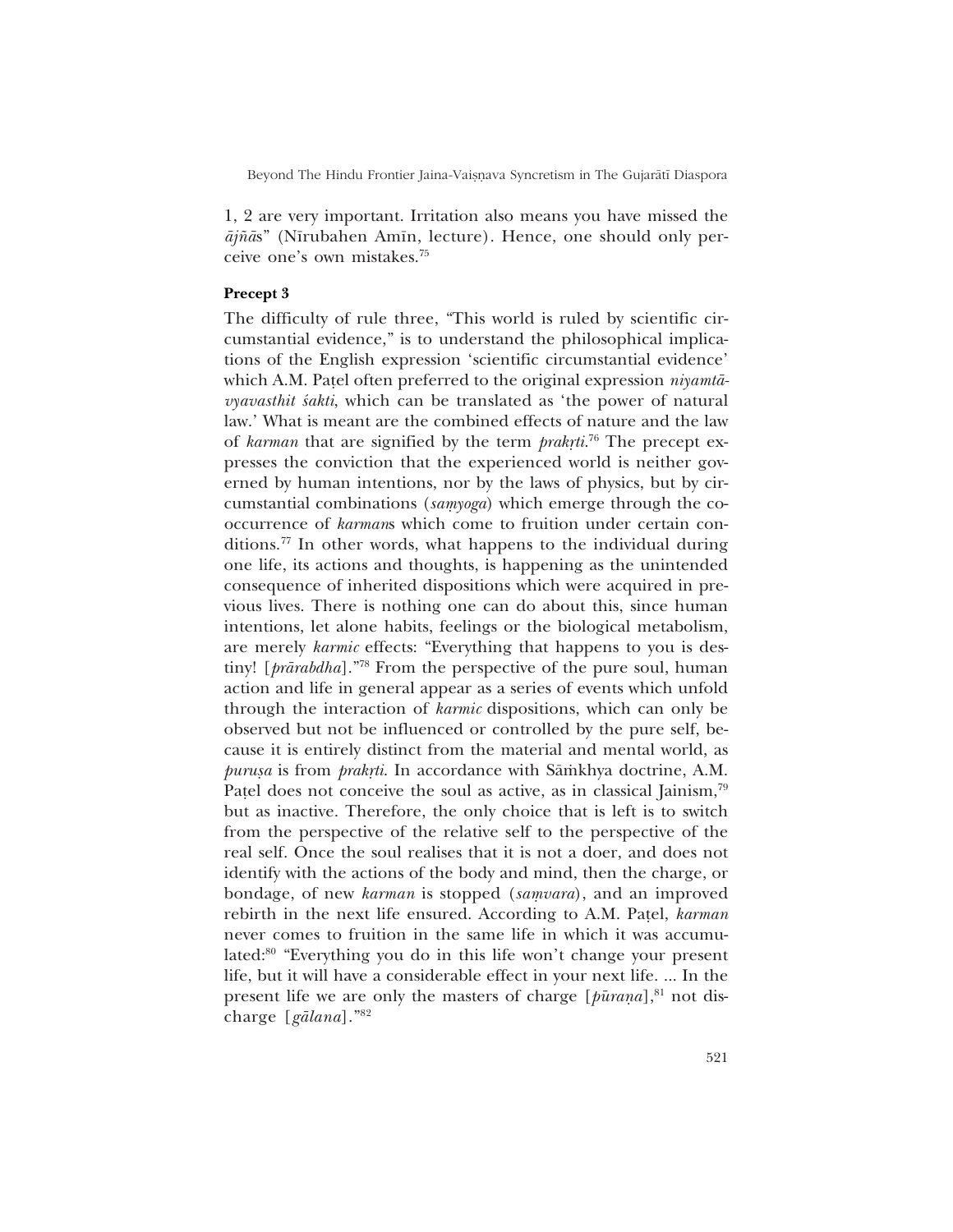## **Precept 4**

This leads to the next question: How shall we act?<sup>83</sup> This question is answered by precept four: "Clear your files with equanimity." The term 'file' is here used as a synonym for the different types of *karman* which are generated through the interaction of the relative self (*jīvātmā* or *pratisthit ātmā*)<sup>84</sup> with lifeless matter (*ajīva*).<sup>85</sup> The sum of an individual's *karmans* is pictured as a filing cabinet: file 1 contains the acts of the egotistic mind, file 2 relates to the body, file 3 to marriage, file 4 to neighbours, etc. In order to clear the files, the *karman*s have to realise themselves naturally, without any attempt of active intervention by the soul. This can be achieved by avoiding worldly presumptions and intentions (*sankalpa*) altogether in favour of the, ideally, permanent orientation towards the pure soul. The pure soul is not a doer, it is an observer. From the absolute point of view, actions should therefore be perceived as *karmic* results (or 'happenings around one-self') not as conditions for the fulfilment of a goal, that is from a retrospective point of view, not from a prospective point of view. Active interventions such as world renunciation, vow-taking, ritual observances, or fasting, as practised for instance by Jain mendicants, do not make much sense from the perspective of the pure soul, because they involve the relative self, the ego, and only create new attachments. For clearing their 'files' the followers of the Akram Vijñān Mārg do not need to change their life at all. It is not necessary for them to impose painful restrictions upon themselves or to follow rigid rules. They only need to perform a change of perspective or attitude towards the actions by assuming the passive and unattached stance of a pure observer towards anything that happens in the world. Everything else follows naturally, without coercion and self-torture. The pure self is not responsible for the actions of the ego if it merely observes its deeds with detachment and equanimity. In this way, it prevents the bondage of new *karman*s and at the same time discharges the *karman*s of all the actions which it merely observes without identifying with them: "there is no need to give up anything except your wrong beliefs."86

## **Precept 5**

In the same way, past mistakes (*karman*) can be neutralised by the practice of *såmåyik*, or meditation, and other methods of self-purification. Precept five says: "Enter credit in the account book of the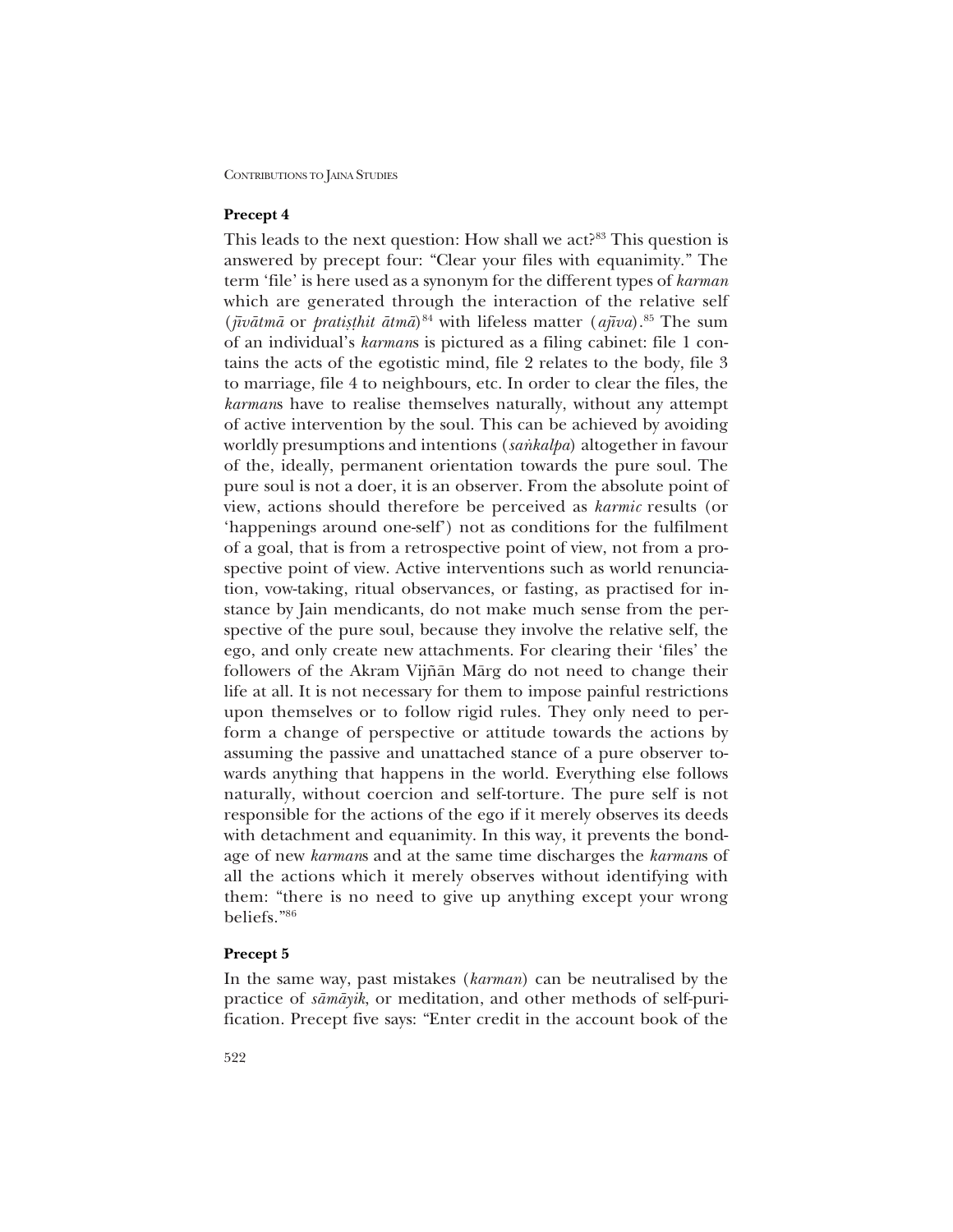pure soul." This means that spiritual 'credits' should be accumulated by stopping the influx of both *pāpa karman* and *punya karman* and by discharging the *karman*s that have already been accrued. Crucially, credits are not defined as *punya*, or good *karman*, but as the freedom from the effect of all types of *karman*. There are four basic methods of doing this: (a) applying the five precepts to all aspects of one's life, $^{87}$  (b) studying A.M. Patel's discourses, (c) visiting Nīrubahen Amīn's *satsangs*, and (d) trying to minimise violence by recognising other living beings also as pure souls. All useful practical advice is said to be condensed in the only written religious text that A.M. Patel himself ever composed - the short *Nav Kalamo*, or Nine Laws – which, as stated in its subtitle, comprises 'the essence of all scriptures' and 'of all religion.'88 The core message of this text – non-violence – has been adopted from Jainism and is summarised in the following 'golden rule':

Try your best not to give any living being unhappiness. If you do (as a result of your previous lives), then ask for forgiveness immediately.<sup>"89</sup>

If nevertheless *karman*-charging acts of violence occur, then rituals of purification should be performed immediately to destroy the fresh *karmans*. The Akram Vijñān teaches that, after receiving the *j¤ån*, the *mahåtmå*s can purify themselves from newly committed mistakes simply through confessing and repenting their misdeeds, and promising not to commit them again. Giving gifts (*dåna*), fasting  $(ta \rho a s \gamma a)$ , worship  $(\rho \bar{u} i \bar{a})$ , and other traditional Jain rituals are explicitly rejected, since the Akram Vijñān movement believes that inherited *karman* can only be discarded by acting it out, while newly acquired *karman* can be dissolved immediately,<sup>90</sup> if recognised, through processes of meditative recollection *cum* repentance and apology 'to the pure self.'

# *Rites of repentance*

Four ritual forms of 'apology,' of 'asking for forgiveness,' or 'saying sorry' (*ksamā*) are recommended for the purification of the soul:

- 1. absolute-relative foot worship (*niścay-vyavahār caran vidhi*)
- 2. prayer to the pure self (*‹uddhåtmå pratye prårthanå*)
- 3. repentance (*pratikramaƒ*)
- 4. rite of restoring equanimity (*såmåyik pμurven∂ vidhi*)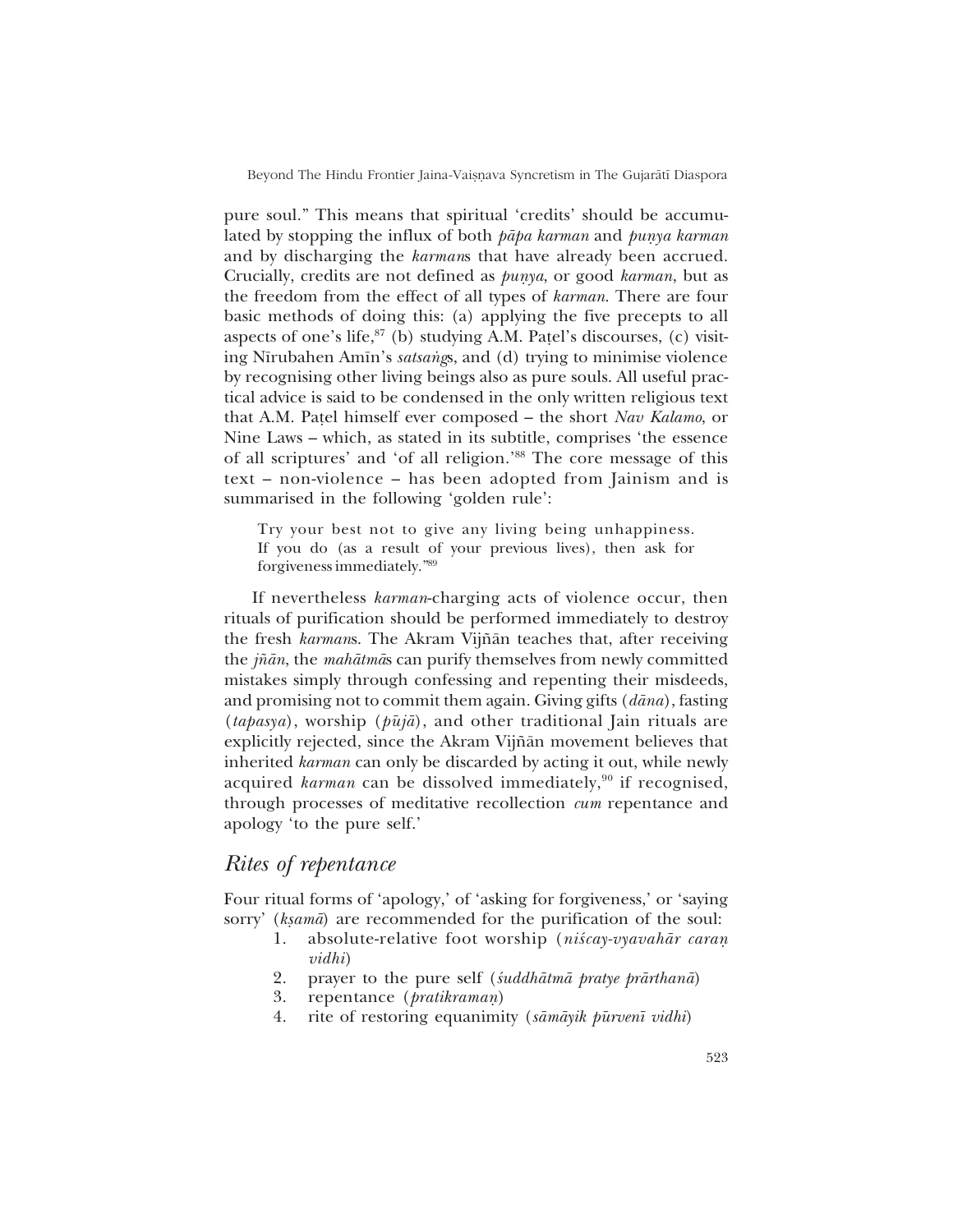The first two of the four rituals, which cannot be analysed in detail here, the 'absolute-relative foot worship' and the 'prayer to the pure self, are part of the recommended daily routine of worship. They are not considered to be obligatory, and are practised variably according to individual preference. The multi-purpose *niscayvyavahār caran vidhi*, or absolute-relative foot worship, consists of the recitation of the published *Åtmå Såmåyik* text (the same text that provides the foundation of the *bhed j¤ån vidhi*) which should be performed daily for the purpose of 'remembering one's true self' and for 'asking the Dādā for forgiveness' for the fresh mistakes that were committed. The *‹uddhåtmå pratye prårthanå*, or prayer to the pure self, fulfils the same purpose.

The most common rite of purification is the third ritual, the *pratikramana*, or repentance. It is not performed periodically in a ritualised form, as it is by traditional Jains, but immediately after recognising an error (*dosa*) or as soon as possible thereafter in order to prevent the *karman* leaving a durable imprint on the soul. It consists of a simple formula, a 'divine apology,' that is modelled on the Jain *Såmåyika Sμutra*, and of a subsequent ca. fifteen-minute-long meditation on the freshly committed mistakes. Interestingly, asking forgiveness (*ksamā*) does not necessarily require the presence of an interlocutor, because *karman* can only be dissolved by the perpetrator itself.91 It is enough to ask one's own pure soul for forgiveness, since "the good vibrations of one's own pure soul, once they are activated, automatically reach the other soul and clear the *karma*s from the mind of the injured person as wellî (N∂rubahen Am∂n, lecture). Wrongdoing can be confessed to one's self (*suddhātmā*), to the person concerned, to the Dādā, to the Gods, to the assembly of the believers (*satsanga*), or to Nīrubahen. Sometimes a list with the names of the injured parties and the mistakes committed is drawn up on a piece of paper which is read out aloud first. Then the *pratikraman* rite is performed, i.e. the mistakes are formally confessed, repented, and resolved to be never committed again.

The fourth ritual, the *såmåyik*, is the preferred method of purification of the Akram Vij¤ån Mårg. The Jain term *såmåyika* (Prakrit *såmåiya*) is here used as a designation for the retrospective *anamnesis* and confession of all past acts of violence that can be remembered. The *såmåyik* thus incorporates features of the traditional Jain rituals of confession (*ålocanå*) and repentance (*pratikramana*). In contrast to the *pratikramana* rites which are performed to cancel out short-term karmas, the *såmåyika* procedure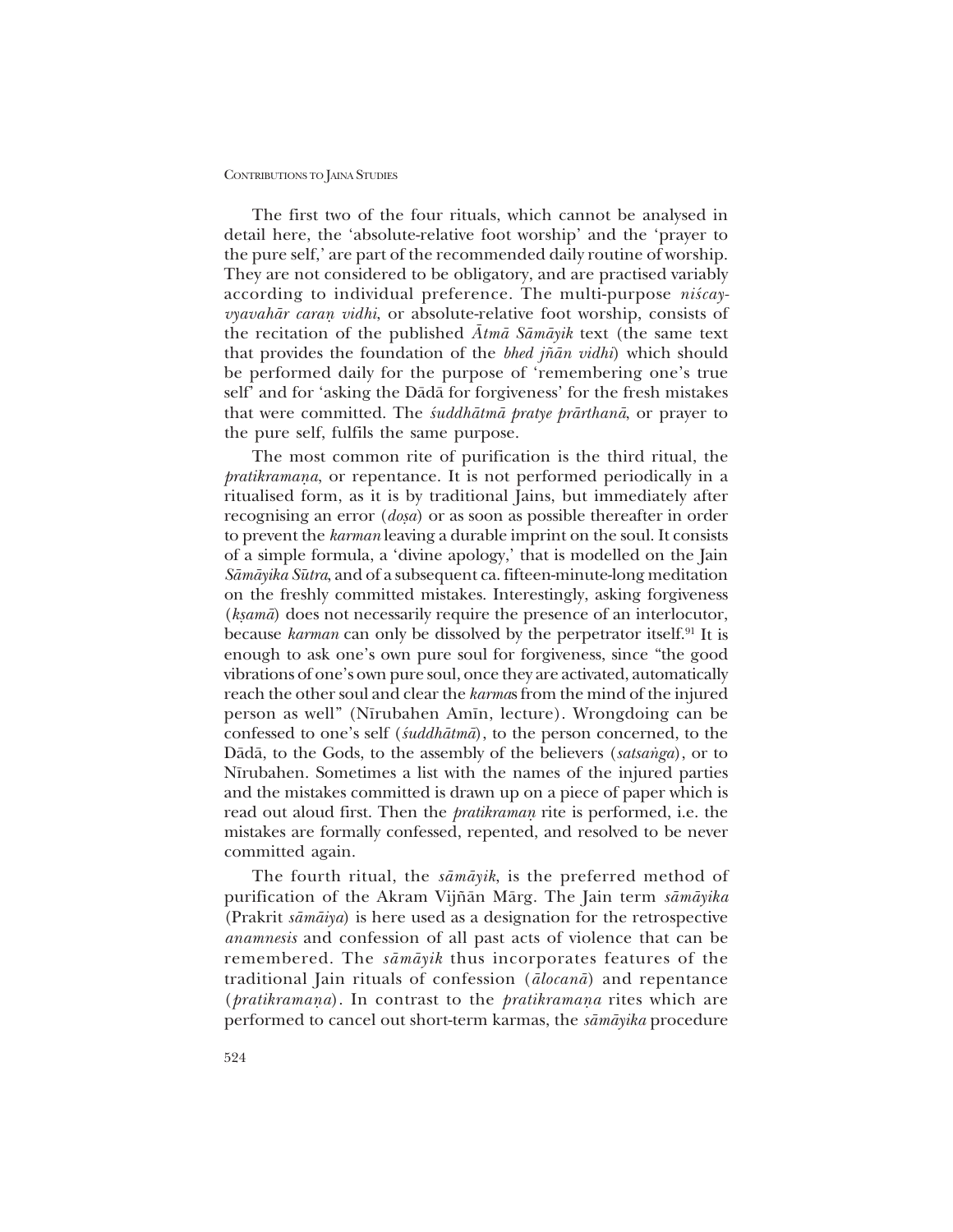Beyond The Hindu Frontier Jaina-Vaiṣṇava Syncretism in The Gujarātī Diaspora

is used in the Akram Vijñān Mārg to cancel the effects of mistakes committed a long time back, as far as one can remember, and to restore former purity. It is therefore the functional equivalent of asceticism in traditional Jainism, since the Jain rites of atonement  $(p\bar{r}\bar{a}y\bar{a}\bar{s}\bar{c}t\bar{t}a)$  are not performed as a matter of principle.<sup>92</sup> The *såmåyik* is the most innovative purification ritual of the Akram Vij¤ån Mårg, because it demands from the *mahåtmå*s the concrete analysis and insight into their own behavioural patterns,<sup>93</sup> which should be remembered and observed from the point of view of the pure soul 'like a film,' rather than the formulaic recitation of schematic lists of mistakes (*aticāra*) in the traditional Jain *pratikraman* ritual.<sup>94</sup> Traditional Jain laity practice *såmåyik* either individually or collectively in the form of forty-eight-minute-long meditations during which they study religious texts (*svådhyåya*), perform repetitions (*japa*) of the *Namaskåra Mantra*, or other purifying practices. Usually, the followers of the Akram Vijñān Mārg perform the *sāmāyik* collectively, preferably in the presence of Nīrubahen or one of the *åptaputra*s, though, in principle, the *såmåyik* can be practised individually at any time.

The perceived effectiveness of the four purification 'rituals' (*vidhi*) is predicated on the prior acquisition of *samyak darsan* during the *bhed j¤ån vidhi*, and on the formal renunciation of the faults committed by the 'relative self' through self-confession ( $\bar{a}locan\bar{a}$ ), repentance (*pratikramana*), the promise not to relapse (*pratyākhyāna*), and the request for forgiveness (*kṣamā*). It is stressed that not the ritual procedures purify, but the insight that the pure soul itself has not committed any mistake, only the *karman*s which came to fruition. Thus, the four methods of purification of the Akram Vijñān Mārg are all based on the identification of specific individual mistakes in terms of the Jain *karman* theory, and on the reviewing of the video' of these mistakes from the point of view of the pure self. The salient feature of this method is the insight into the illusory character of the common sense notion that ëI have done this.í That is, the key for the purification of the soul from sin is the understanding of the false notion of agency: "it is not the karmas that obstruct our liberation; it is our ignorance.<sup> $\frac{95}{5}$ </sup> Only the direct intuitive realisation that it was not 'I' who has committed the mistakes, but the *'karmans'* that were accumulated in previous lives, can purify. T was not the doer, but 'me.' As soon as the awareness of the pure soul emerges, the mind and the conscience are clear.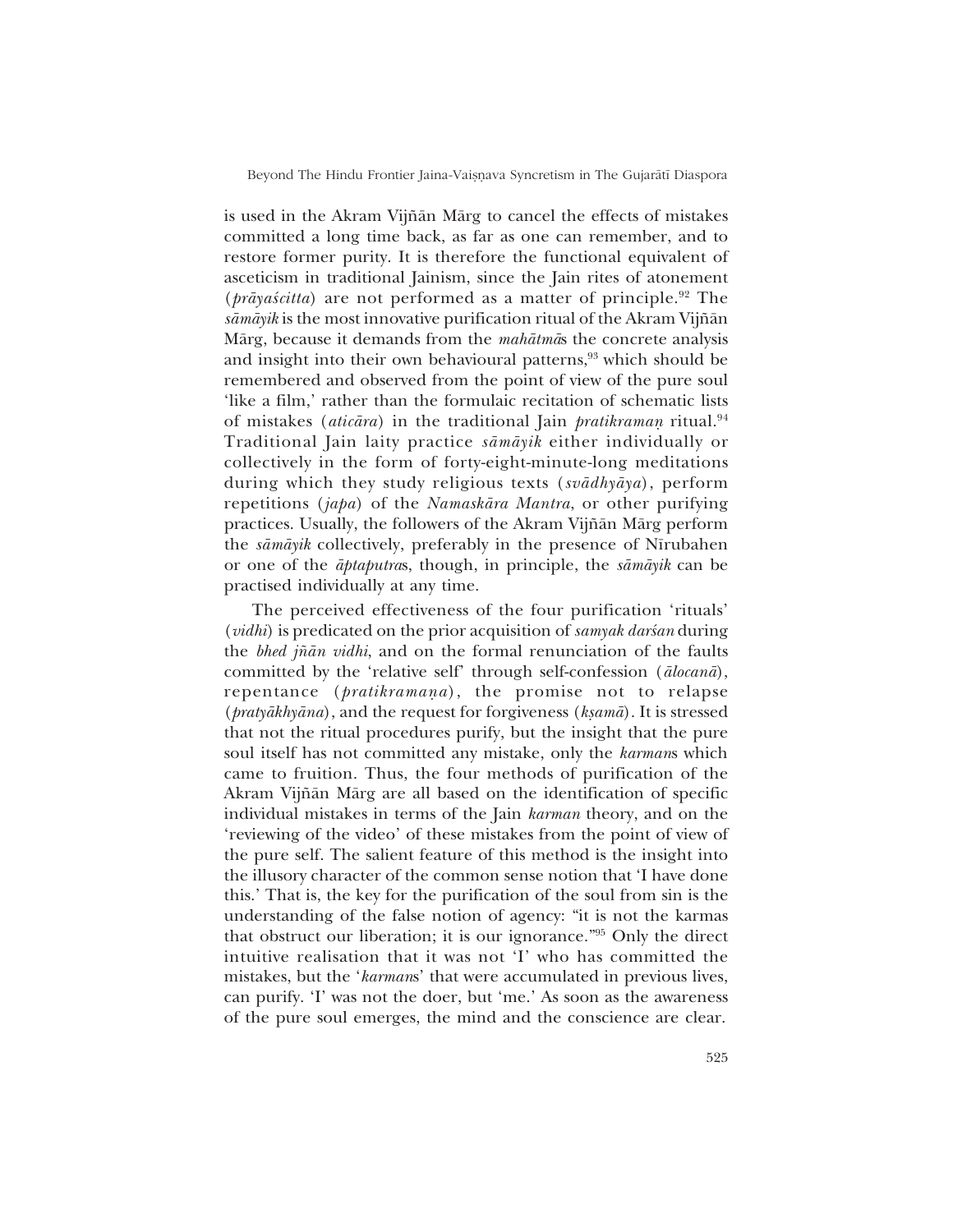The dissolution of *karman* through repentance, in the wider sense, is thus predicated on a process of inner distanciation and objectification which Dumont (1980: 282) has called the internalisation of renunciation, and which A.M. Patel called selfknowledge. William Johnson (1995: 260) has characterised Kundakunda<sup>'s<sup>96</sup> exposition of the philosophical bedrock of such</sup> techniques in the tradition of Digambara mysticism (as well as Vaisnava and Saiva philosophy) as follows: "it is not the physical objects which make up the *aj∂va* world themselves which are to be renounced, but the attitude towards these objects."97 The Self "does not have to do anything to renounce since, having no other states and being in contact with no other states, there is nothing to renounce" (ibid., p. 288f.), except the attitude of desire and identification with the ego.

# *Knowledge and Conduct*

The pending question to what extent God's grace is evoked in the act of purification is interesting, since the rejection of this possibility is widely regarded as a main difference between Jainism and Hinduism.98 In asking the Dådå for forgiveness the devotee is not assuming that A.M. Pa¢el cleanses the soul by an act of pure grace, but by evoking the manifestation of the Dådå in his/her mind, the *mahåtmå* can experience again his/her own self and systematically reduce the karmic load through the method outlined in the five  $\bar{a}j\tilde{n}\bar{a}s$ . It is only the awareness that is was not "I" who has committed the mistakes but the discharge of my outer *karmic* fetters, the bodymind-speech complex called *prakrti*, that can purify. In contrast to the ëHinduí devotional traditions, it is believed that neither the god-like figures of Sīmandhar Svāmī nor the Dādā can purify. The Dådå can only give his knowledge and inspirational power to face one's own mistakes. Only the instantaneous awareness of one's real self can purify.<sup>99</sup>

Whereas principle four of the *pañc ājñā* resembles more or less the teaching of the *Bhagavadg∂tå*, 100 to remain unattached towards the fruits of one's actions, violent or non-violent, principle five implicitly refers to the Jain ethics of non-violence as the measure of good and bad actions. These ethical presuppositions are not always clearly expressed since the mystical philosophy of the pure soul has been put in the centre, but without them the movement could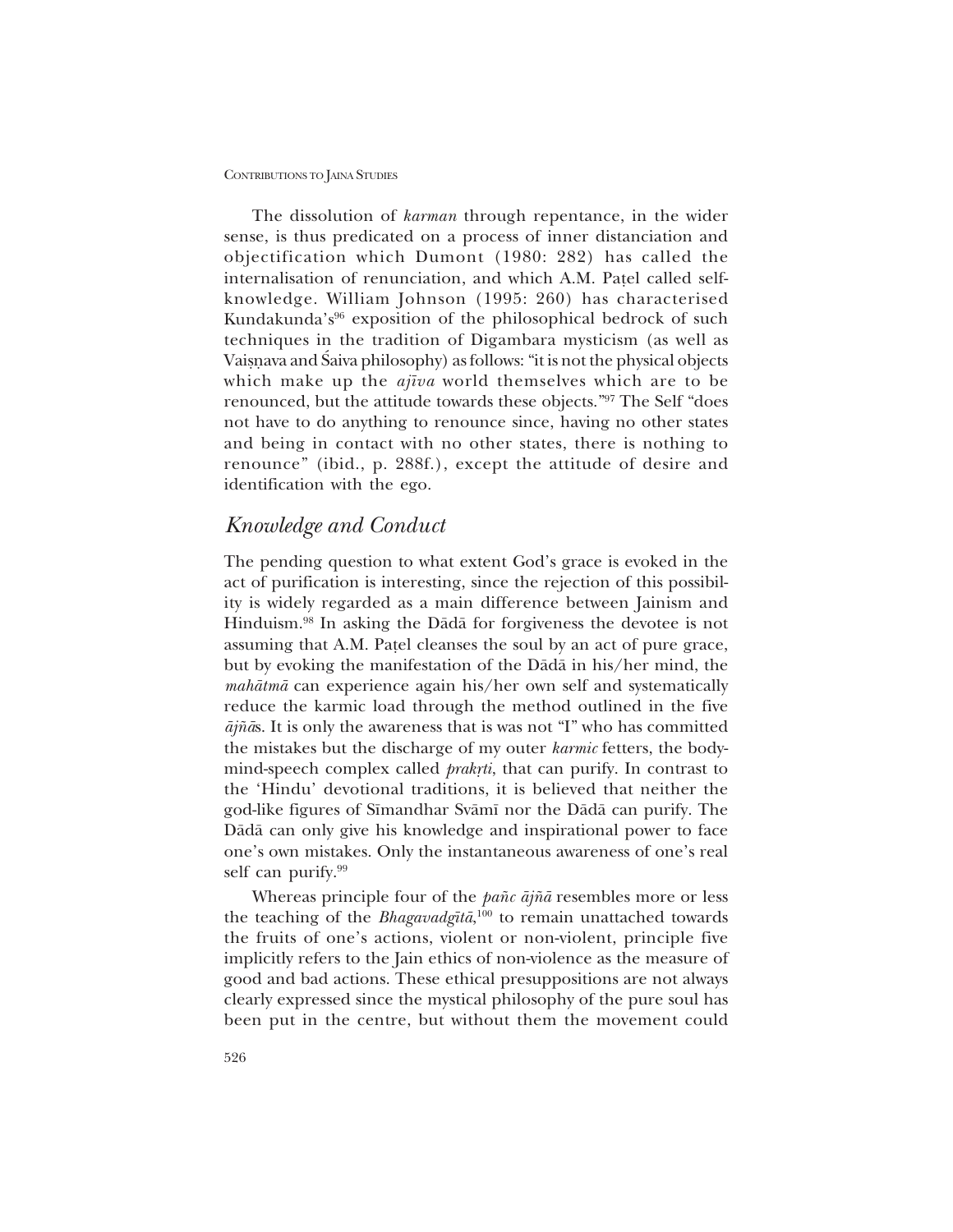hardly be linked to Jainism, despite its orientation towards Sīmandhar Svāmī and the goal of *mokṣa*. The question is whether violent action can function as a form of discharge without the bondage of further *karman* if it is performed in a non-attached way, as recommended by the *Bhagavadg∂tå,* or not? If this is the case, then non-violence should not be a necessary condition of salvation.

A.M. Patel's answer is unanimous: non-violence is an absolute condition of salvation, because it is the only form of action which is not only an effect of *karman* but, inevitably, also the cause of new *karman*. Why this should be the case is not immediately transparent. It seems, A.M. Pa¢el assumes that violent or injurious actions cannot merely be observed but involve necessarily a sense of agency which by definition causes the inflow of *karman*, whereas the mere observation of one's other forms of action from the outside causes the dissolution of *karman*: "To support the action with the belief 'I am the doer' is called binding the karma";<sup>101</sup> "If you relinquish the doership, you are free of karma."<sup>102</sup> In an attempt to clarify the issue, A.M. Patel distinguishes 'cause karma' and 'effect karma.' Interestingly, effect karma is usually discussed by him in terms of the suffering experienced due to the actions of others, and cause karma in terms of one's 'own' actions causing suffering in others.<sup>103</sup> Yet, in practice the line between effect karma and cause karma is difficult to draw, as the tape-recorded and transcribed discussions of the *satsang*s of A.M. Patel show. After all, "Everything you encounter is your own design. Nobody else is responsible for it"; even the co-occurrence of one's own actions with the actions of others is karmically determined.104 That is, the suffering experienced through the actions of others is interpreted as self-created. If someone is inflicting pain on you, then for you the other is merely acting as the instrument of your own *karman* (apart from his/her own). The golden rule is that "The fault lies within the one who suffers.<sup> $105$ </sup> From the point of view of the pure soul, suffering is a form of discharge of *karman* and therefore to be welcomed. This is one of key insights of A.M. Pa¢el. But new *karman* will be bound if one reacts violently to such external or internal experiences. Ultimately, A.M. Patel takes recourse to psychological factors such as intention, attitude and perspective of doer/observer to draw the line between action and reaction somewhere: $106$  "It is this inner reaction that will bind karma. ... While experiencing the effects one creates new causes." $107$  It is simply assumed that subjectively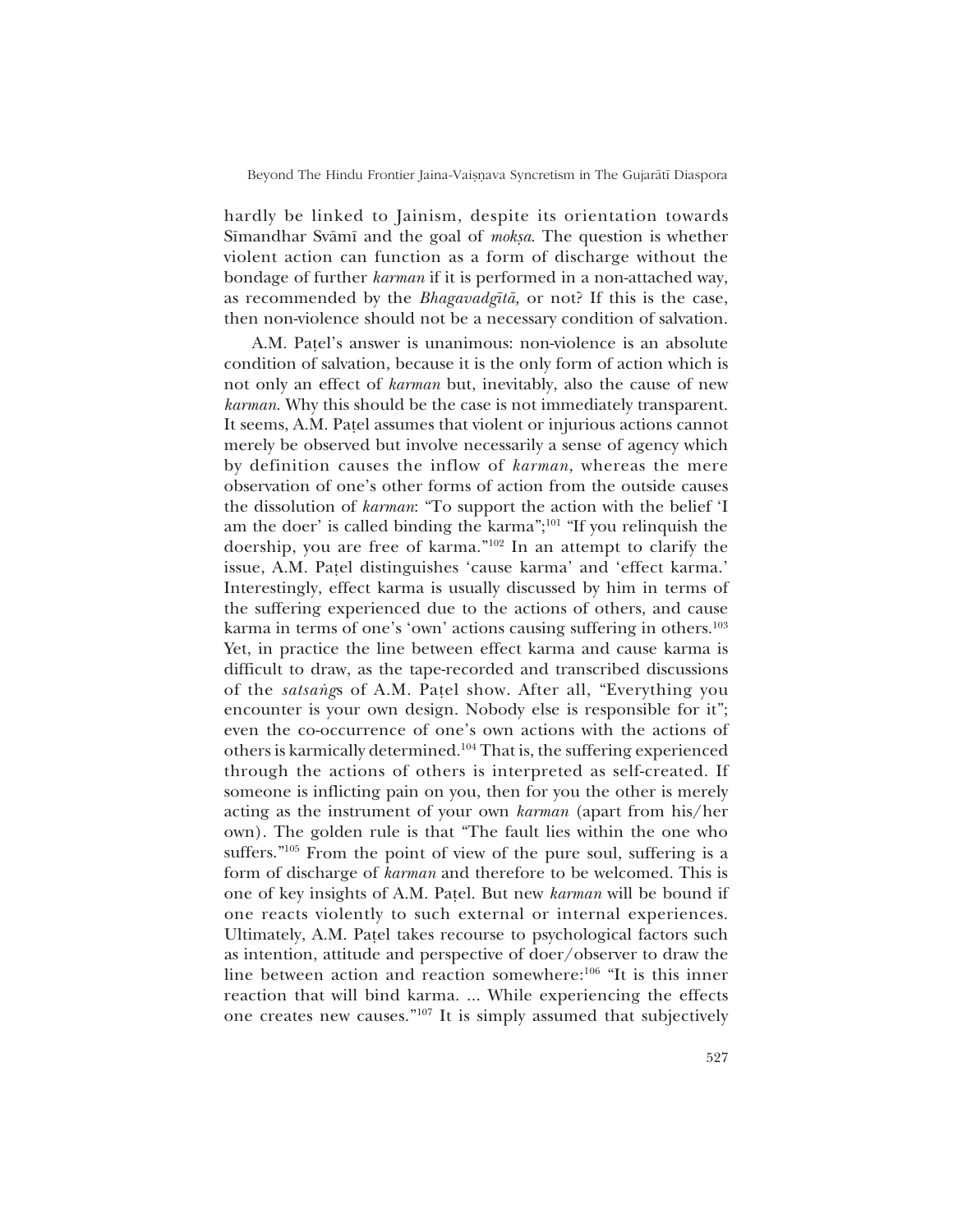violent action can only occur if the ego is involved, but not if the individual is oriented towards the pure self. If violence occurs, it should be repented immediately.

Discriminative knowledge alone is clearly not considered sufficient for realising the pure self, as William Johnson (1995: 282f., 285) expected from any movement based purely on Kundakunda's concept of self-realisation. A.M. Pa¢el insists on the importance of practising non-violence and mental detachment while acting out one's *karman*, whose discharge cannot be accelerated by asceticism, only slowed down. That is, despite offering 'instant salvation' to everyone, he holds on to a stepwise path of purification qua karmic discharge. In other words, it is not  $-$  as Johnson predicted  $-$  the practice of meditation as an internalised activity (*åtmabhåvanå*), set apart from everyday life, which is important, but the unattached reflection on every form of action or conduct, as it unfolds. If the action/behaviour is violent, then it should be repented immediately, to prevent its bondage. $108$ 

# *(D) Communal Meal*

Nīrubahen's explanation of the basic implications of the five precepts, which in contrast to a *satsang* is predominantly monological, takes up the rest of the afternoon until the time has come for the congregational evening meal which is, fittingly, called *prasåd* (lunch is called *mahāprasāda*) – a term which can designate both the food offered to gods and the sacramental leftovers.<sup>109</sup> The shared meal must therefore be regarded as the final part of the rite of knowledge itself. The smell of the Gujaråt∂ vegetarian food that is being prepared by female *mahåtmå*s in a separate room pervades the congregation hall during last part of Nīrubahen's lecture. The meal itself is taken informally. There is no seating arrangement or order of precedence in the process of food distribution, but a simple queue. In fact, even Nīrubahen, who is usually quite exhausted at this stage, and Dimple often eat together with everyone else, which is typical for the highly emotive and egalitarian family atmosphere amongst the followers of the Akram Vijñān Mārg.<sup>110</sup> The informal get-together over a meal gives everyone, male and female and old and young, the chance to discuss the effects of the *j¤ån vidhi* and to socially integrate new *mahåtmå*s into the circle of regular participants in the congregation.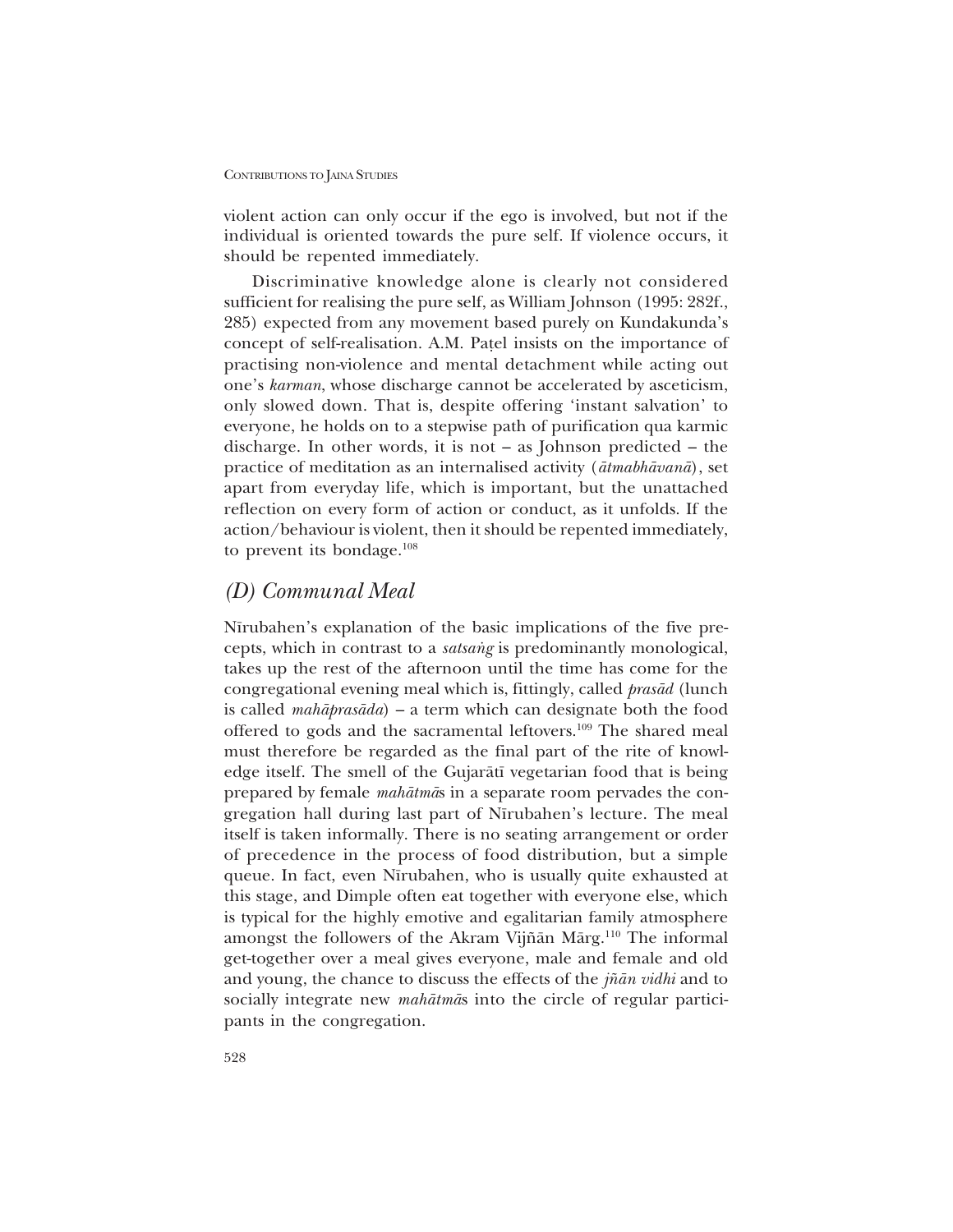Beyond The Hindu Frontier Jaina-Vaiṣṇava Syncretism in The Gujarātī Diaspora

# *Relative And Absolute Religion*

The Akram Vijñān Mārg presents itself as the very opposite of organised religion. It is, in the words of A.M. Pa¢el, not a cult but a method to directly experience the ultimate truth. Anyone, whether Hindu, Jain, Muslim or Christian, is therefore invited to follow the stepless path and to realise that all living beings are essentially pure souls:

All religions of the world are correct by their own view point. But the religion which investigates, 'Who am I?' and 'Who is the doer?' is the final path. The absolute religion is the one that gives us the one and final understanding of 'Who is the knower and the seer?.'"<sup>111</sup>

The acceptance of the doctrines of all religions as partially but not absolutely true is informed, on the one hand, by the Jain distinction between the practical point of view (*vyavahåra naya*) and the transcendental point of view (*niścaya naya*) and, on the other hand, by the Jain doctrine of qualified assertion (*syådvåda*) which is predicated on the belief in the omniscience of the Jaina *tīrthankaras* and of permanently self-realised beings such as the Dādā, who alone are able to see the absolute truth, while unenlightened beings or members of organised religions such as Jainism have to remain satisfied with the manifest plurality of partial truths:<sup>112</sup>

All these religions are true but they are relative religions. They are religions based on different view points. But if you want totality, you'll have to be in the centre. True (Real) religion is at the centre which includes all aspects of reality, integrates all fragments of reality. That is the religion of the soul (Atmadharma) for it leads to self-realisation. He, who sits at the centre, comprehends the view points of all and hence he has no cause for quarrel with any religion. That is why 'we' say that 'we' are 'Mahaveer' of the Jains, 'Krishna' of the Vaishnavas, 'Sahajanand' of the Swaminarayans, 'Christ' of the Christians, 'Zarathustra' of the Parsis and 'Allah (Khuda)' of the Muslims. Ask anything you love and it shall be given (A.M. Pa¢el, in Shah 1983: 9f.).<sup>113</sup>

Of course only few, if any, Muslims or Christians etc. accept this argument which may, on the contrary, be perceived as a hegemonic device. But many Jains and Vaiṣṇava and Śaivaite Hindus, particularly those who live outside India, are currently attracted by the individualist and universal trans-sectarian message.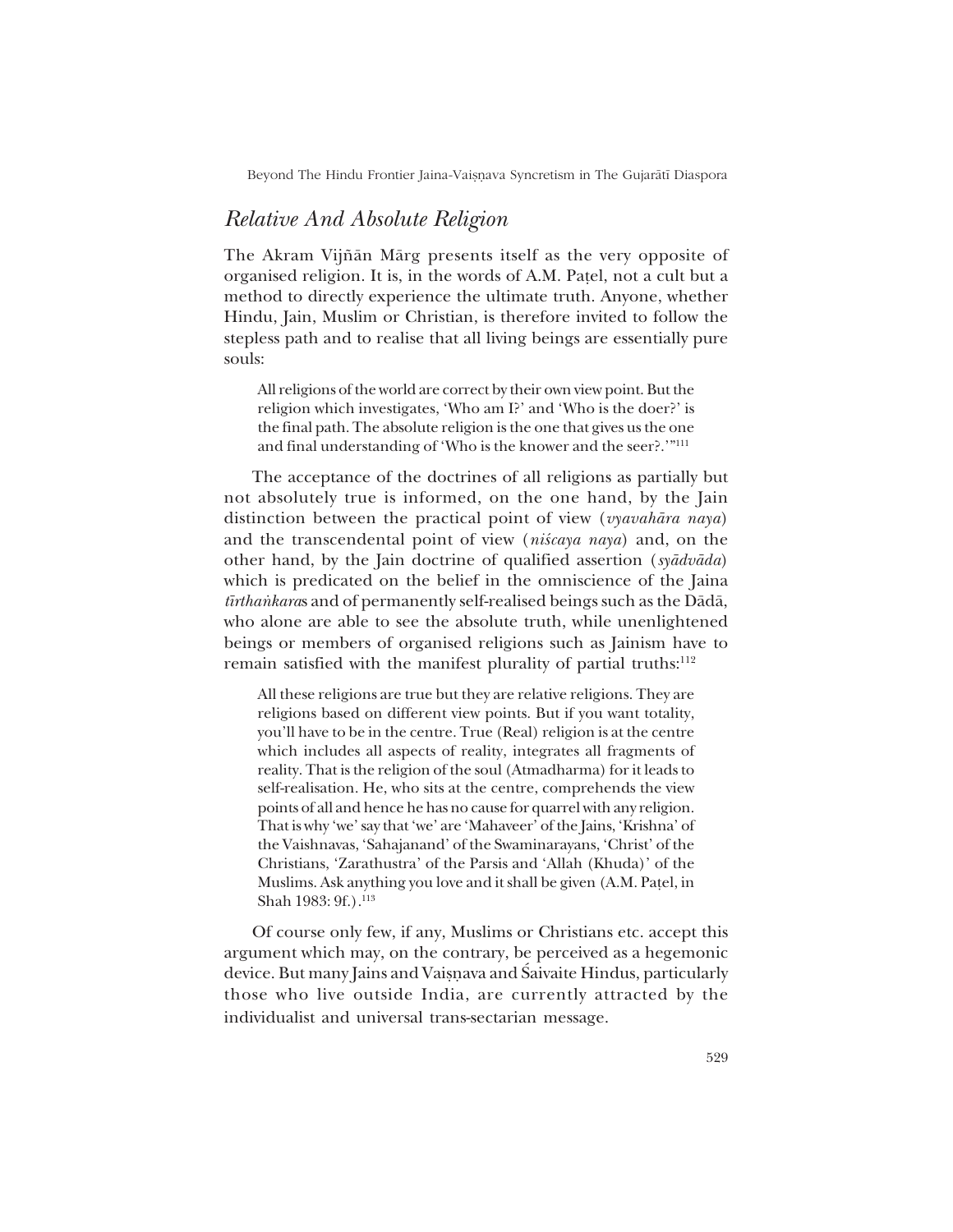Before A.M. Patel, a similar message was preached by his Gujarātī compatriot Srīmat Rājacandra whose philosophy was somewhat closer to classical Jain ontology, and to the concept of the path purification through acts of asceticism and renunciation, but also influenced by Vaiṣṇava *bhakti* movements going back to the *Bhagavadgīta*.<sup>114</sup> It is evidently not the hierarchical idiom of purity and pollution but the individualistic, egalitarian spirit of *bhakti* which colours many forms of religious expression in Western India and the Indian diaspora today. These devotional movements can not be easily accommodated within conventional models of Indian religion and culture, neither within 'orthodox Brāhmanism' or so-called 'popular Hinduism,' nor within 'heterodox Jainism,' since both the path of grace (*bhaktimårga*) and the path of knowledge (*j¤ånamårga*), as advocated by the *Akram Vj¤ån* movement, is invariably characterised by its adherents as superior to the traditional paths of merit (*punyamārga*) and of asceticism (*taptamārga*), etc., which are explicitly rejected.<sup>115</sup>

Almost all Jain and Non-Jain devotional movements developed institutions, which betray their characteristic ideological rejection of organised religion – in particular lineages of charismatically qualified virtuosi and initiation rituals. These features are typical for routinised forms of charismatic religion, as outlined by Max Weber. The principal organisational features of the Akram Vijñān Mārg, the officially denied *guru-śiṣya* relationship and the egalitarian cultic milieu, are in this form not present in the typical dualistic organisation of the mainstream 'fourfold' Jain sect, the *caturvidha* sangha, as analyzed by Weber (1951: 196) and Dumont (1980: 186), whose definition of 'the Indian sect' as "a religious grouping constituted primarily by renouncers" proves insufficient in this respect.<sup>116</sup> Not only bows the individual follower of the Akram Vijñān Mårg to his own pure soul, and to the knower, but the knower also bows to the *mahåtmå*s. Although Dådå Bhagavån was recognised as a spiritually superior, A.M. Pa¢el himself and his successors N∂rubahen and Kanubhå∂ are regarded as human beings of equal status. Yet, despite the outwardly egalitarianism, no detailed religious instruction on the *pa¤c åj¤å* is imparted by N∂rubahen to anyone who has not performed the *jñān vidhi*, and she also creates a strong sense that it is only by her grace  $-\infty$  as the medium of the D $\bar{\text{a}}$ da and Simandhar  $-$  that the initiation is given, as it were, as a personal favour.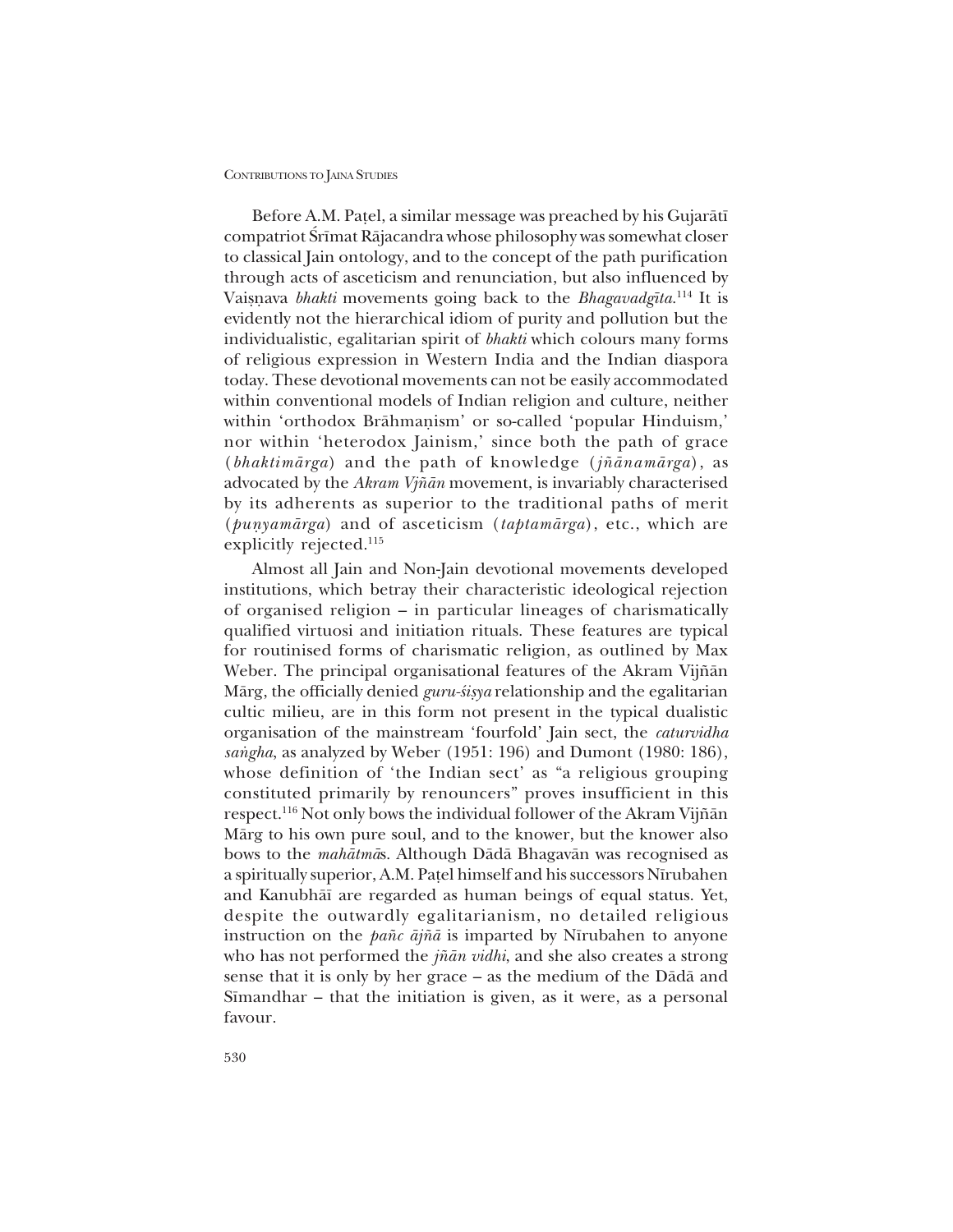Beyond The Hindu Frontier Jaina-Vaiṣṇava Syncretism in The Gujarātī Diaspora

In this respect, many similarities exist to the practices of the Vaisnava Pustimārga and other Vaisnava and Saiva devotional movements. In his exemplary study of the religious practices of the Pustimärg, Peter Bennett (1993: 35), for instance,<sup>117</sup>also highlighted that the *mantra* of initiation is the "lifeblood" of the segmentary lineage structure of the Pustimarg, and that "the Maharaja [guru] is at liberty to refuse a request for initiation, though I heard of no specific instances of this kind.<sup>"118</sup> Moreover, the purification of the self through the formal dedication of all possessions to Krsna<sup>119</sup> and the emphasis on his grace (as opposed to *karman* and *j¤åna* in early Vaisnavism), is one of the principal components of the *śuddhādvaita* Pustimārgī initiation, the *brahma sambandha*, which shares many features with the initiation of the Akram Vijñān movement, amongst others.

The attitude of devotion and surrender expected by the devotee is the same in both traditions, although the Akram Vijñān Mārg does not propagate the worship of a transcendent God, but the veneration of one's own pure self through the mediation of Dādā-Sīmandhar as a quasi-personal God. Like the Pustimārg *mahārājā*s,<sup>120</sup> both the *åtmaj¤ån∂*s and the *åptaputra*s visit family homes, which are thereby turned into temporary temples (*ghårasevå*), where they sit on an improvised throne (*gaddi*), are garlanded and venerated through toe worship, and the *åptaputra*s even receive gifts of money in return for their religious instruction and, sometimes, for the consecration of small house shrines (which a *j¤ån∂* never does). However, in contrast to the Pustimārgīs, the leftover food of the *åtmajñānīs* and *āptaputras* are not regarded as *prasāda* or *āhāra amṛta*, since the religious virtuosi of the Akram Vijñān Mārg eat together with their hosts.<sup>121</sup> The communication between the godlike *jñānī* and the *mahātmās* are characterised by great intimacy – hugging, for instance, is quite common – and couched in a discourse of love and transcendental unity, which is usually not found in Jainism, but in the Vaisnava and the Saiva Siddhānta traditions.<sup>122</sup> In fact, the accessibility of the religious functionaries and the closeness between them and their followers is one on the most attractive feature of the cult for its devotees, which, like the Pustimärg, makes no caste distinctions, and rejects brāhmanic discourses of purity and pollution<sup>123</sup> in favour of a purely spiritual experience of the pure soul. These attributes are also manifest in the ritual offerings of both movements.<sup>124</sup> Yet, in contrast to the Puṣṭimārgī, the followers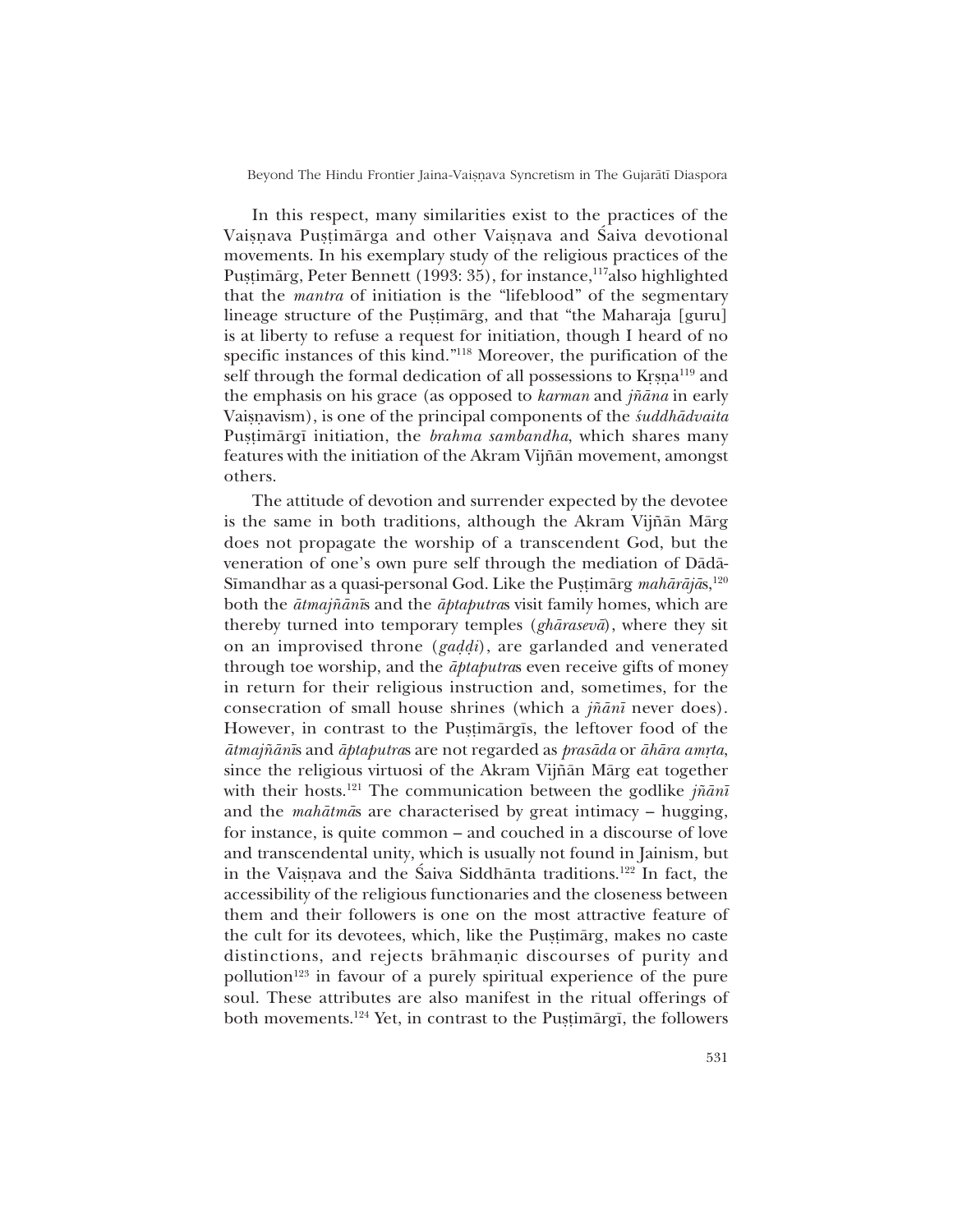of the Akram Vijñān path do not perform elaborate material *pūjās*, but only *āratī* to the images of Sīmandhar Svāmī, Krsna and Siva and to the photograph of Dådå Bhagavån in their temples. They also do not display the same concern about food at all, $125$  nor about charity,126 or asceticism, which are all perceived as mere preoccupations of relative religion.

# *ìWho Am I?î*

The question how the Akram Vijñān Mārg as an organised religious movement succeeds in transcending reified Jain, Vaisnava and Saiva etc. identities seems to lie in a particular variant of the proverbial dance (*nå¢aka*) of the mind which serves as a metaphor for the relationship of the dancer *prakrti* and the spectator *purusa* in the Sāmkhya inspired religious movements.<sup>127</sup> Because the inner self of the devotee and of the *j¤ån∂*, the self-realised God, are essentially identical in the Akram Vijñān doctrine, paradoxical shifting identities are created:

Basically, you should play two different roles. With your external eyes you see by relative view-point and with your internal eyes you are the soul (pure-self). ... We should also remember that we too are playing two roles; the human being and the soul."<sup>128</sup>

The question of how the alternating of perspectives is practiced by the *mahåtmå*s who, at best, can only temporarily realise their pure self, can be answered through a comparison of the phenomenology of religious experience of the Pustimårgīs, for instance, and of the Akram Vijñān Mārg. Bennett observed that the initiation into the Pustimarg resembles a consecration (*prana pratistha*) of a statue, because in both cases the *guru* makes the identity of the divine qualities of both the image (*mμurti*) and the real nature or *svarūpa* of the soul of the devotee manifest.<sup>129</sup> The word *svarūpa* is similarly used by the Akram Vijñān to describe the manifestation of Sīmandhar-Dādā's real form, as opposed to his outward appearance or figurative representation, in the inner experience (*bhåva*) of the *mahåtmå* who is contemplating the Dådå by means of songs, *darśan* or *pūjā* to an image of Sīmandhar or the Dādā, the pure soul (*‹uddhåtmå*) is ideally felt as being actually present. There are no rules for the performance of *darsan* by an initiated *mahātmā*, since the knowledge and the devotional attitude towards the pure self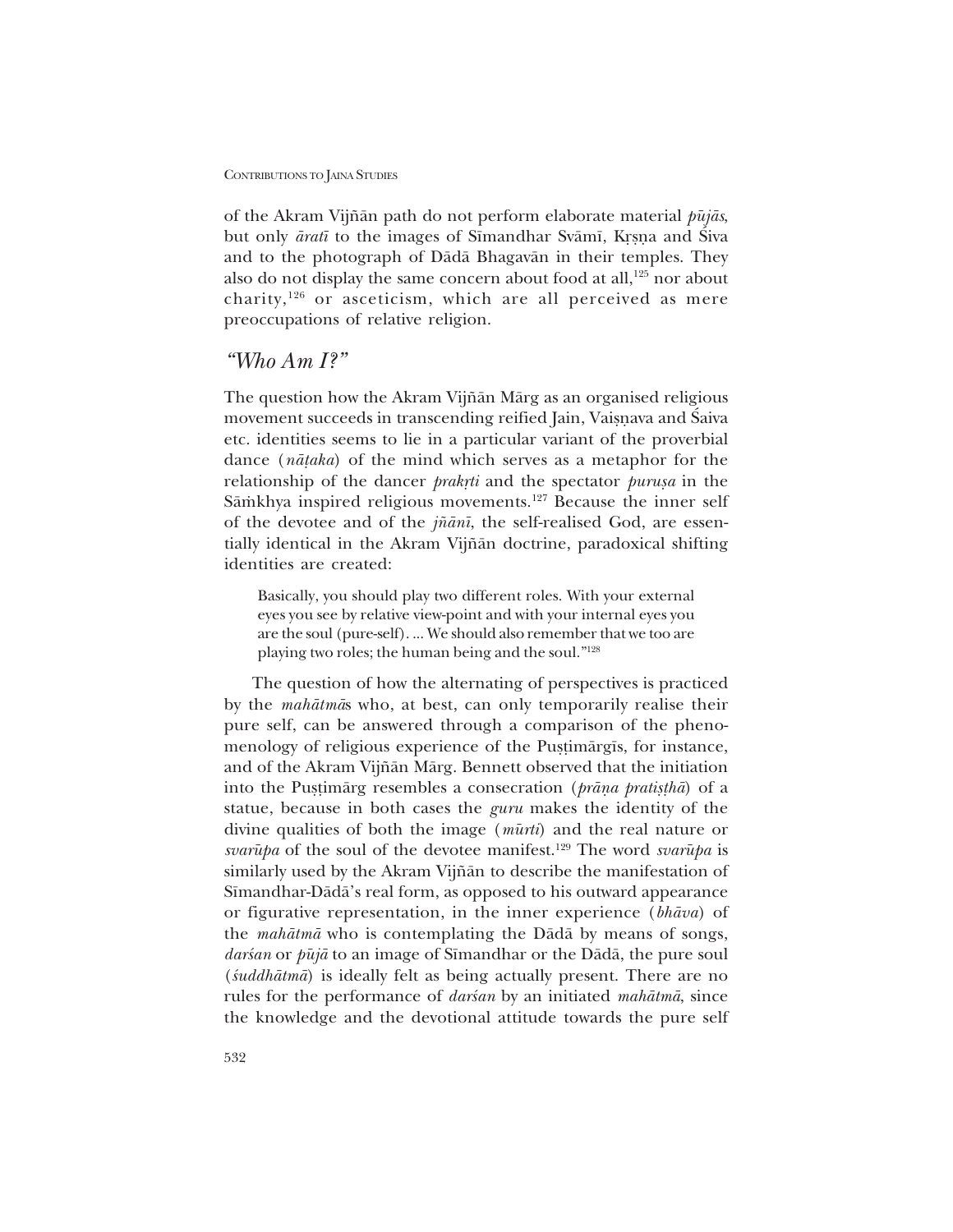Beyond The Hindu Frontier Jaina-Vaisnava Syncretism in The Gujarātī Diaspora

alone is crucial for the realisation of the God within through the medium of an image, be it a statue, a photograph, or a living manifestation, such as the Dādā himself, and his words:<sup>130</sup>

These our *mahatmas* can perceive the god residing in you and have 'his' darshana, because 'we' have blessed them with divine eyes (divya chakshu). These eyes of yours are physical ones which can see only transient things. The indestructible Bhagavan can be perceived with divine eyes only. ... But (this) wonderful Gnana (knowledge) is naturally revealed. It is a natural adjustment and therefore divine eyes are so effortlessly available in an hour. This, our word, your soul must accept because I am seated within you; but you must not be intransigent. We do not find any difference either in you or in us."<sup>131</sup>

The presence of Krsna is experienced by the Pustimārgīs as a momentary revelation in form of a sudden and brief change of consciousness, called *sākṣāta darśana*, or face-to-face vision.<sup>132</sup> Similarly, through the vision and voice of Dādā-Sīmandhar, the *mahåtmå*s suddenly temporarily realise the presence of their own pure soul, which is also characterised by the word *saccidånanda*, or truth, consciousness and bliss, which is used by Vaisnavas to designate Visnu and by the Saivaites to designate Siva, who are identified with the ultimate self-existing spirit (*brahma*).<sup>133</sup> Sīmandhar Svāmī, like Krsna amongst the Pustimārgī, "is both mediated by and manifested in the figure of the guru.<sup> $134$ </sup> Although the soul of the worshipper is conceived in Jain terms as an individual entity and not as a reflection of the one and only soul of God, during the veneration of the Dådå in the experience of the worshipper the soul of Dādā-Sīmandhar and his/ her own soul almost unnoticeable tend to merge into one. Momentarily, at least, all souls seem to be an integral part of Sīmandhar Svāmī and the Dādā as his medium, in the same way as Krsna is worshipped by the Pustimārgīs and Siva by the Saiva Siddhāntins as the only real self.<sup>135</sup>

It is an interesting question whether and how the doctrinally prescribed difference between the similarity and the identity of souls can actually be experienced in religious performances. The ritual texts of the Akram Vijñān are, it seems, at times deliberately ambiguous. They indistinctively use phrases such as "ap' ja cho mārā *'śuddhātmā*<sup>™</sup> - "'you' only are my 'pure soul'<sup>'</sup><sup>136</sup> or "*āpnum svarūp te ja mārūm svarūp che*" - "only your natural form is my real form,"<sup>137</sup> instead of "you are like my soul" as in the phrase "*hum 'dādā*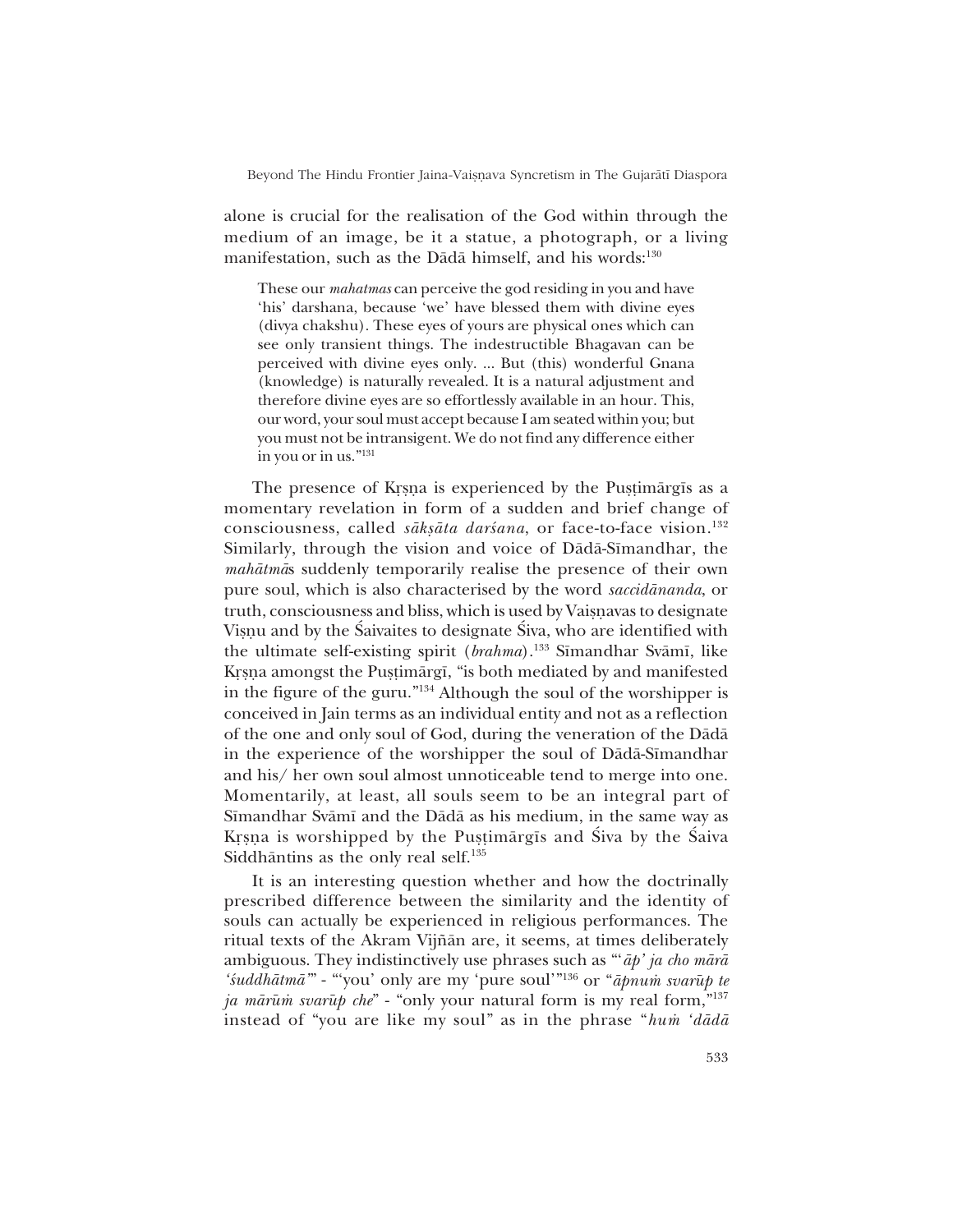*bhagavān' jevo śuddhātmā chum*" - "I am a pure soul like 'Dādā Bhagavān.<sup>19138</sup> The semantic shift in expressions such as this from comparison to identification, from 'your soul is *like* my soul' to 'you *are* my soul' and back again, shows that the Jain and Vaisnavite or Saivaite perspectives are still discernible, and have not yet been melted completely into a new syncretic synthesis which the theology of the Akram Vijñān Mārg generally represents.<sup>139</sup> Rather they are transformed into one another through subtle shifts in perspective produced both by the ritual dynamic itself and by the deliberately ambiguous composition of the ritual texts.<sup>140</sup>

If pressed, the *åtmaj¤ån∂*s of the Akram Vij¤ån movement prove to be clearly aware of the difference between themselves and Sīmandhar Svāmī, since they do not consistently claim to have already achieved complete omniscience themselves. Although they never cite any texts, they are also conscious of the differences between the Jain and Sāmkhya ontologies, which both in their nontheistic emphasis on *karman* and (internalised) renunciation share an individualistic orientation<sup>141</sup> which probably accounts for the 'transsectarian' outlook and the contextual adaptability of movements such as this. In future, the Akram Vijñān movement may gain even more influence well beyond the Indian or Gujaråt∂ diaspora if only it could detach itself from the infrastructure of spiritual lineages and temples which it shares with other religious movements of Indian origin. Typically, most *guru*s of such modern devotional movements developed a 'Western' following,<sup>142</sup> and the Akram Vijñān Mārg is no exception, though there seems to be limited influence beyond the Indian diaspora in Africa or the Middle East.

## *Conclusion*

The ways in which we imagine our world is part of the world and influences our individual and collective behaviour. In the past, Anthropologists have privileged a culturalist group-focused mode of imagination based on the dominant modern western utopia of the nation state with a homogenous population and culture and clear cut boundaries between one culture and the next. In the more diverse cultural universes of Africa and Asia plural ways of existence do still find more acceptance. The analysis of ritual dynamic of the conversion ritual of the Akram Vijñān Mārg casts some light on the ultimately dogmatic or political question whether this syncretic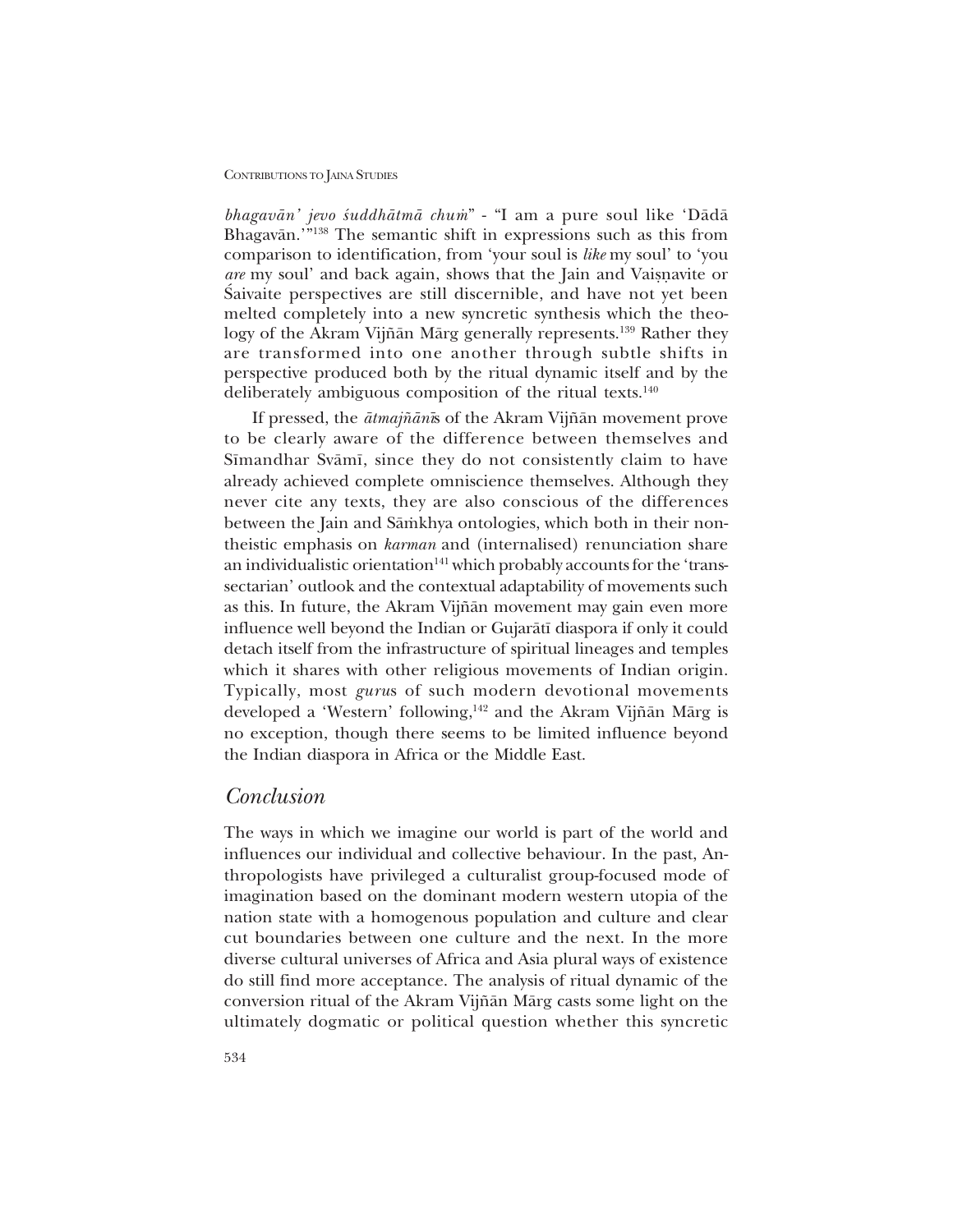Beyond The Hindu Frontier Jaina-Vaisnava Syncretism in The Gujarātī Diaspora

movement can be categorised as 'Jain' or not. In his book *Absent Lord: Ascetics and Kings in a Jain Ritual Culture*, L.A. Babb (1996: 44) identified the conundrum of the absence of the divine as the defining problematic of the Jain tradition:

The ultimate locus of the sacred for the Jains, the Tīrthaṅkar as a generic figure, is no longer present in the world. In the aftermath of their era, therefore, the task is to maintain some kind of contact with their presence as it once was."<sup>143</sup>

P.S. Jaini (1985: 104), on the other hand, emphasised the soteriological conundrum of self-liberation and criticised theistic interpretations of Jainism for ignoring the fact that orthodox Jainism locates the principle of sacrality not within a transcendent God but in man (*jīva*) itself: "It is the contention of the Jainas that a person becomes an Arhat not by the grace of any Higher Being, but by dint of his own insights *(darsan)* and exertions *(caritra)*." Jaini (1979: 88ff., 134-41, 312) argues that these 'core beliefs' clearly demarcate 'the Jainas' from their theistic (Hindu) and fatalistic (Ājīvika) rivals. I would argue that the Akram Vijñān Mārg can be regarded as a 'Jaina' tradition, although its leaders claim to transcend all organised religions,' because it shares at least three of its key features. What is special about any self-consciously 'Jain' movement is the principal emphasis on the soteriological importance of non-injury and the soteriological goal of liberation preached by the 'Jinas.' It is the orientation toward the Jinas as the sources of the soteriological knowledge which defines the movement as 'Jain.'

However, the real significance of the sudden insight of A.M. Patel at the railway station in Surat did not concern questions of group identity or philosophical doctrine, but the experience of the individual. It was that suffering is the consequence of one's own *karman*, and that every insult suffered from someone else without reaction causes the discharge of one's own *karman* (and simultaneously a charge of the other's *karman*). If one realises this, then the other is doing oneself a favour: "the ego is melting away with every insult suffered happily. $144$  This theodicy seems perfectly suited for the lower classes, transforming social suffering and anger into an experience of bliss. But the sociological question remains, whether the control of anger, celebrated as a personal triumph rather than as a humiliation, is functioning predominantly as a ëweapon of the weakí (Scott), a device for the ëpacification of the powerless' (Weber), or indeed a universal answer to the experience of suffering.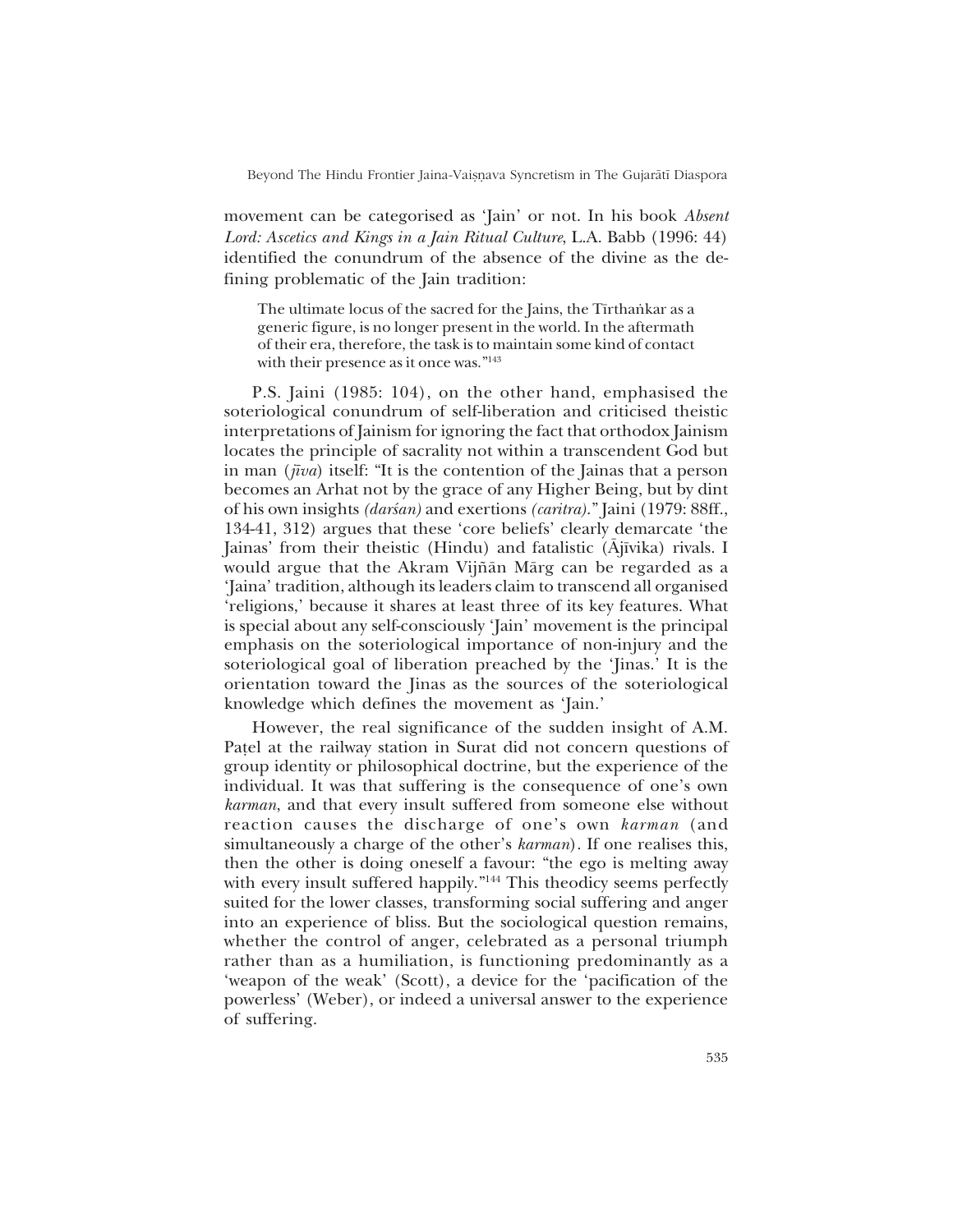# *Bibliography*

- Amīn, J.P. (comp.). *Pragat Anubhav Jñān Sūtro*. Śreņī 1-14. Amadāvād: Jay Sacchidānand Saṅgh, 1997-2003.
- Am∂n, N∂rubahen. ìForeword.î *Aptavani* I. Ed. K.N. Shah [no pagination]. Bombay: Sachchidananda Sangha, 1983.
- –. "What is your Spiritual State after "Gnan Ceremony"?" *Dådåvåƒ∂*. Ahmedabad: Dada Bhagwan Foundation, n.d.
- Am∂n, N∂rubahen (comp.). *Who Am I*. Ahmedabad: Dada Bhagwan Foundation, (1986) 1994.
- óóó. (comp.). *Caraƒ Vidhi*. 2nd Edition. Madrås: Dådå Bhagavån Phäundesan, 1998.
- $-$ . (comp.). *The Essence of All Religion (Intentions Improve Life After Life).* Ahmedabad: Dada Bhagwan Foundation, 2000a.
- óóó. (comp.). *Generation Gap*. Ahmedabad: Dada Bhagwan Foundation, 2000b.
- $-$ . (comp.). *The Science of Karma*. Ahmedabad: Dada Bhagwan Foundation, 2003a.
- óóó. (comp.). *Freedom Through Apology & Repentance: Pratikraman*. Ahmedabad: Dada Bhagwan Foundation, 2003b.
- $\rightarrow$ . (comp.). *Brahmacarya. Celibacy attained with Understanding.* www.dadashri.org, 2005.
- AS =  $\bar{A}c\bar{a}r\bar{a}n\bar{g}a S\bar{u}tra$ . Tr. H. Jacobi. *Sacred Books of the East* 22 (1884) 1980.
- AV = *Åptavåƒ∂.* Vol. 1-12. Sampådak: Dr. N∂rubahen Am∂n. Amadāvād: Dādā Bhagavān Foundesan, 1995-1999 [the original Edition of the first Volume of A.M. Patel's Discourses was compiled by Kanu Patel and Nīru Amīn and published on the  $15.7.1973$  by the Jay Sacchidanand Sangh].
- Babb, Lawrence A. *Absent Lord: Ascetics and Kings in a Jain Ritual Culture*. Berkeley: University of California Press, 1996.
- Bennett, Peter. *The Path of Grace. Social Organization and Temple Worship in a Vaishnava Sect*. Delhi: Hindustan Publications, 1993.
- BG = *The Bhagavadg∂tå in the Mahåbhårata*. Tr. J.A.B. van Buitenen. Chicago: The University of Chicago Press, 1981.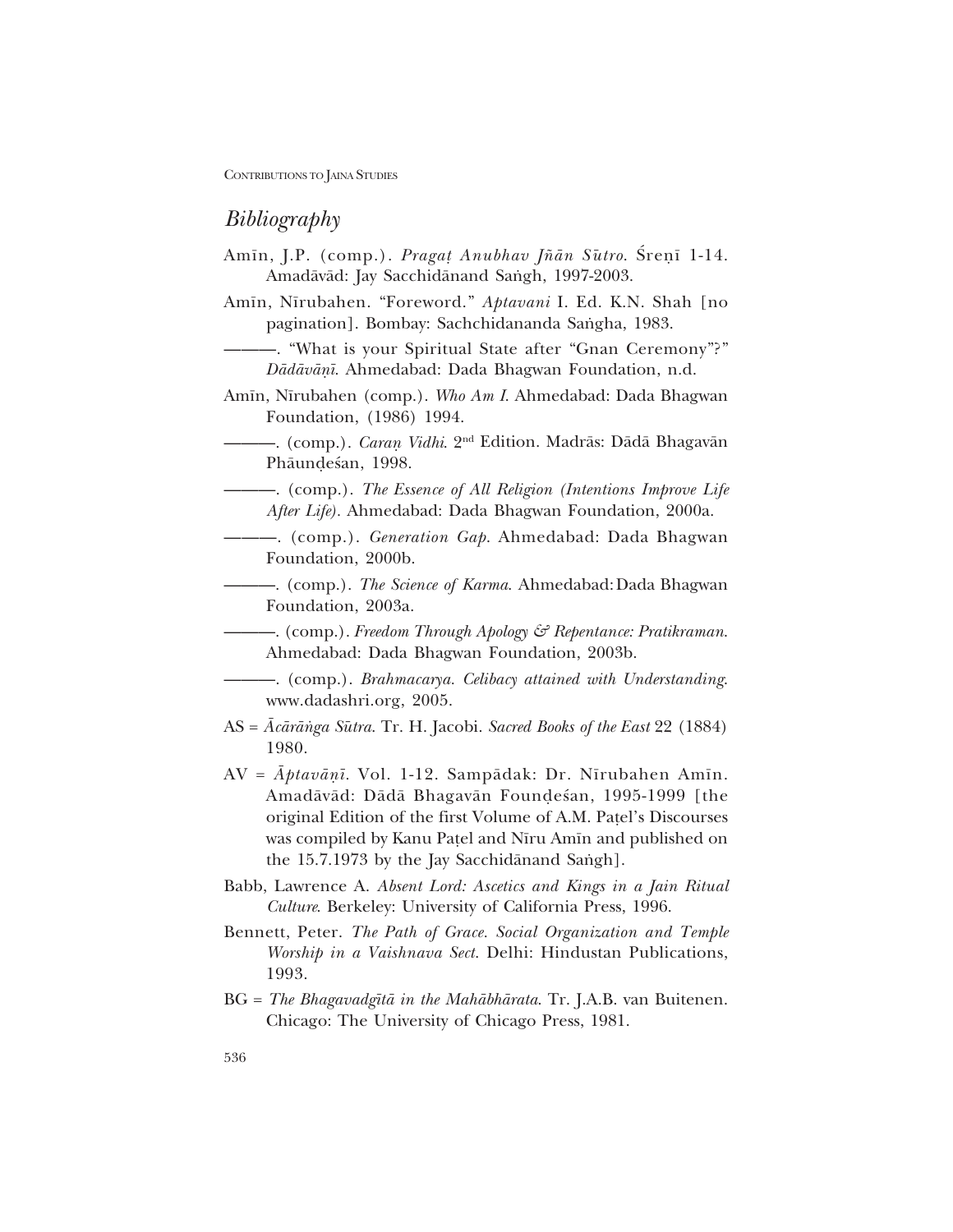Beyond The Hindu Frontier Jaina-Vaișnava Syncretism in The Gujarātī Diaspora

- Bhatt, Bansidhar. "On the Epithet: *nāṭaka* for the *Samayasāra* of Kundakunda.î *Jainism and Prakrit in Ancient and Medieval India*. Ed. N.N. Bhattacharyya, 431-462. New Delhi: Manohar, 1994.
- Bronkhorst, Johannes. "Ajīvika Doctrine Reconsidered." *Caturaranayacakram: Essays in Jaina Philosophy and Religion*. Ed. P. Balcerowicz, 153-178. Delhi: Motilal Banarsidass, 2003.
- Bruhn, Klaus. "Soteriology in Early Jainism." *Hinduismus und Buddhismus*. Ulrich Schneider Felicitation Volume, 61-86. Freiburg, 1987.
	- óóó.ìFive Vows and Six Avashyakas: The Fundamentals of Jaina Ethics.î Ed. C. Geerdes, 1997-1998. http://here-now4u.de/ eng/spr/religion/Bruhn.html
- Caillat, Colette. *Atonements in the Ancient Ritual of the Jaina Monks*. L.D. Series 49. Ahmedabad: L.D. Institute of Indology, (1965) 1975.
- Chakravarti, A. "Introduction." *Āchārya Kundakunda's Samayasāra*. With English Translation and Commentary based upon Amrtacandra's Ātmakhyāta. 3rd Edition. Ed. A. Chakravarti, 1-110. New Delhi: Bharatiya Jnanpith, (1925) 1989.
- Cort, John E. *Jains in the World: Religious Values and Ideology in India*. New York: Oxford University Press, 2001.
- Dalmia, Vasudha, Angelika Malinar & Martin Christof (eds.). *Charisma & Canon: Essays on the Religious History of the Indian Subcontinent*. New Delhi: Oxford University Press, (2001) 2003.
- Daniels, R. Cathey. "Spiritual Mission to U.S. begins in OR." Akram *Vij¤ån* 20.1 (1999) 34f. (first published in *The Oak Ridger* 8.6.1999, Oak Ridge, Tennessee).
- Dikshit, Sudhakar S. (ed.). *I Am That. Talks with Sri Nisargadatta Maharaj*. Translated from the Marathi Tape Recordings by Maurice Frydman. Bombay: Chetana, (1973) 1999.
- Dumont, Louis. *Homo Hierarchicus: The Caste System and its Implications*. Complete Revised English Edition. Chicago and London: The University of Chicago Press, 1980.
- Dundas, Paul. "Becoming Gautama: Mantra and History in Svetāmbara Jainism." Open Boundaries: Jain Communities and *Culture in Indian History*. Ed. J. Cort, 31-52. Albany: SUNY, 1998.
- Flügel, Peter. "Power and Insight in Jain Discourse." *Paper presented at the Jains in Indian History and Culture Workshop*. Amherst College, 26.6.1993 (Published 2010).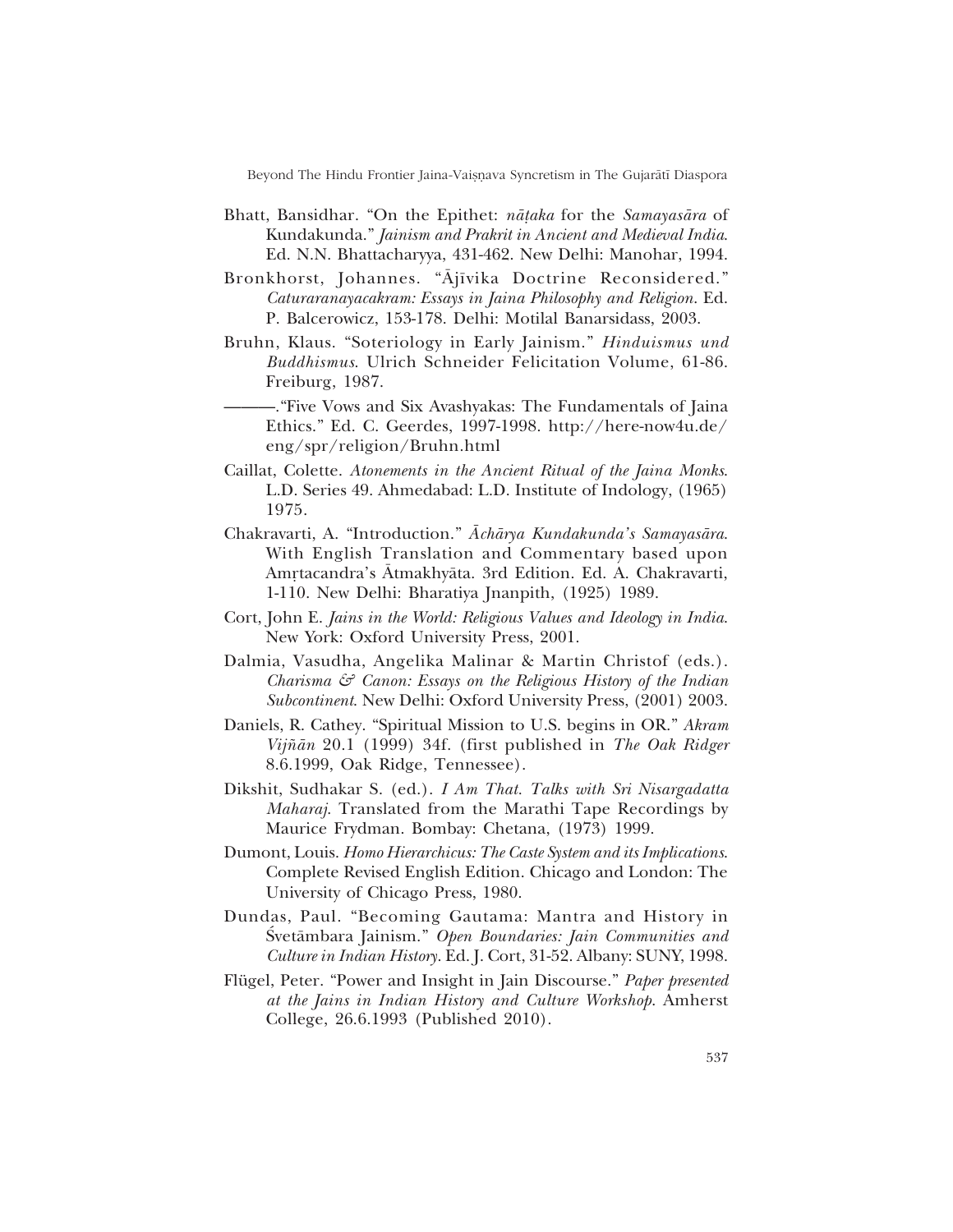- óóó. ìPresent Lord: S∂mandhar Svåm∂ and the Akram Vij¤ån Movement.î *The Intimate Other: Love Divine in Indic Religions*. Eds. Anna S. King and John Brockington, 194-242. Delhi: Orient Longman, 2005.
- Fuchs, Martin. *Kampf um Differenz. Repräsentation, Subjektivität und soziale Bewegungen. Das Beispiel Indien*. Frankfurt am Main: Suhrkamp, 1999.
- Fuller, Christopher John. *The Camphor Flame. Popular Hinduism and Society in India*. Cambridge: Cambridge University Press, 1992.
- Garcia, Juan Carlos. "'My' Experience after the Gnan Vidhi Given by Atma Gnani Dr. Nirubahen in London, May 2002." *www.realizaciondadashri.com*
- Glasenapp, Helmuth von. *Die Lehre vom Karma in der Philosophie der Jainas*. Leipzig: Otto Harrassowitz, 1915 (Translated from the original German by B. Gifford and revised by the Author as *The Doctrine of Karman in Jain Philosophy*. Ed. H.R. Kapadia. Bombay: Bai Vijibai Jivanlal Panalal Charity Fund, 1942).
- Heesterman, Jan C. "The 'Hindu Frontier.'" *India and Indonesia: General Perspectives*. Ed. J.C. Heesterman et. al., 1-15. Leiden: E.J. Brill, 1989.
- Hubert, Henri & Marcel Mauss. *Sacrifice: Its Nature and Functions*. Chicago: The University of Chicago Press, (1898) 1981.
- Humphrey, Caroline & James Laidlaw. *The Archetypal Actions of Ritual: A theory of ritual illustrated by the Jain rite of worship*. Oxford: Clarendon Press, 1994.
- Jaini, Padmanabh S. *The Jaina Path of Purification*. Berkeley: University of California Press, 1979.
	- óóó. ìThe Jaina Concept of the Sacred.î *Perspectives in Jaina Philosophy and Culture*. Ed. S.S. Kumar & K.C. Sogani, 102-105. New Delhi: Ahimsa International, 1985.
- Jaiswal, Suvira. *The Origin and Development of Vaisnavism. Vaisnavism from 200 B.C. to A.D. 500*. Delhi: Munshiram Manoharlal, 1967.
- Johnson, William. J. *Harmless Souls. Karmic Bondage and Religious Change in Early Jainism with Special Reference to Umåsvati and Kundakunda*. Delhi: Motilal Banarsidass, 1995.

- "Knowledge and Practice in the Jaina Religious Tradition." *Jain Doctrines and Practice: Academic Perspectives*. Ed. J.T.Oí Connell, 18-49. University of Toronto: Center for South Asian Studies, 2000.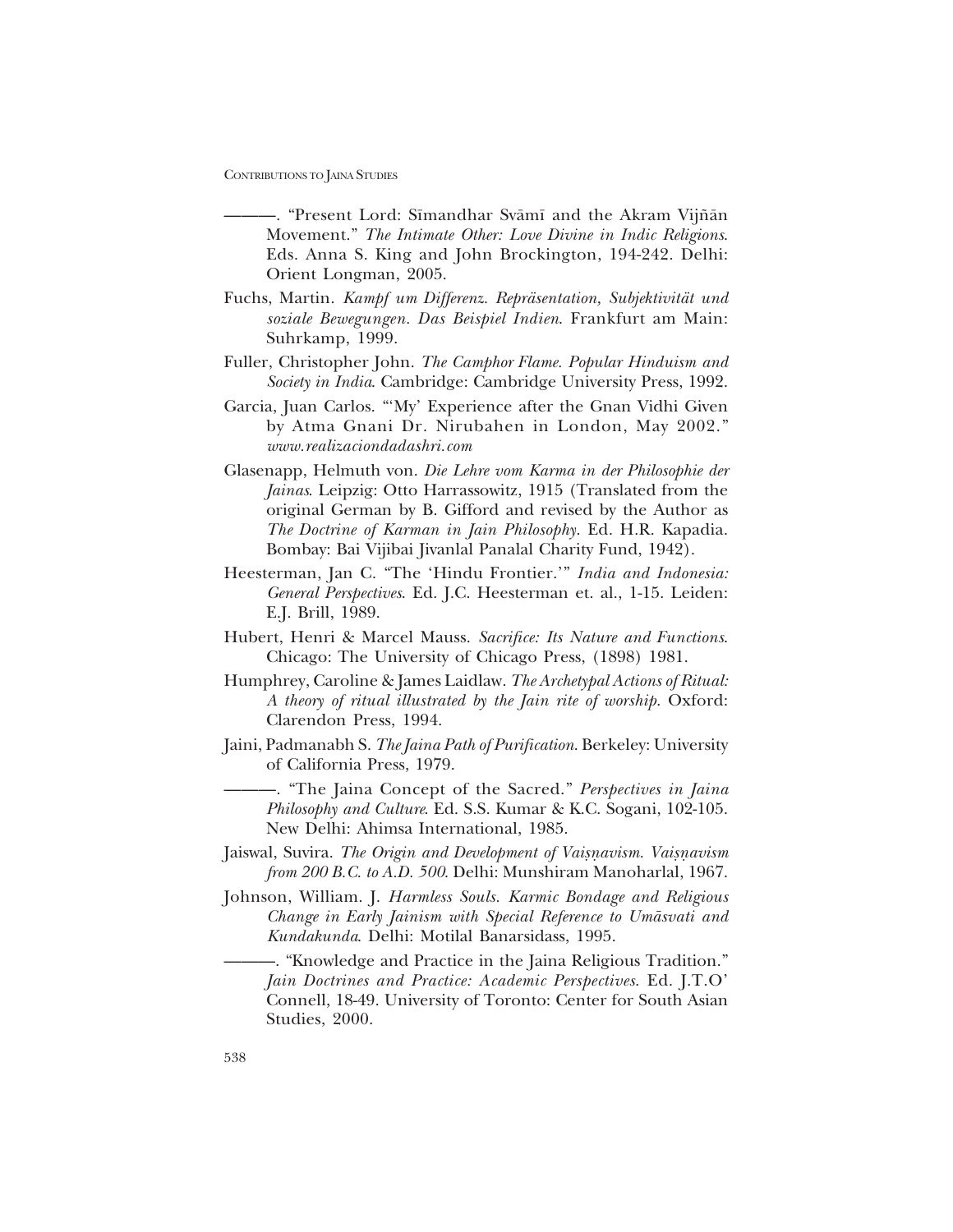Beyond The Hindu Frontier Jaina-Vaisnava Syncretism in The Gujarātī Diaspora

- Lévi-Strauss, Claude. *The Raw and the Cooked*. Translated from the original French by John and Doreen Weightman. London: Cape, (1964) 1982.
- Monier Williams, Monier. *Sanskrit-English Dictionary*. Revised Edition. Oxford (1899) 1986.
- Parry, Jonathan P. "The Gift, the Indian Gift and the 'Indian Gift.'" *Man (N.S.)* 21, 3 (1986) 453-73.
- Patel, Ajit (ed.). *Charan Vidhi*. Ahmedabad: Dada Bhagwan Foundation, n.d.
- Patel, Rakesh M. (comp.). *Ultimate Knowledge*. 2<sup>nd</sup> Edition. London, 1994.
- Pocock, David. *Mind, Body and Wealth: A Study of Belief and Practice in an Indian Village*. Oxford, 1973.
- Pungaliya, U.K. *Philosophy and Spirituality of Srīmad Rajchandra*. Jaipur: Prakrit Bharati Academy, 1996.
- Ramadevanahalli, Sharadaprasad. *Akram Vignan... Instant Moksha*. http://www.geocities.com/Athens/Acropolis/7591 gnani.html
- Ryan, James. "Erotic Excess and Sexual Danger in the *C∂vakacintåmaƒi*.î *Open Boundaries: Jain Communities and Cultures in Indian History*. Ed. J.E. Cort, 67-83. New York: SUNY, 1998.
- Salter, Emma. "Unity and Diversity amongst the Followers of Srīmad Råjacandra.î *Jinama¤jari* 23, 1 (2001) 32-51.
- Schubring, Walther. *The Doctrine of the Jainas*. *Described after the Old Sources*. Translation from the original German by Wolfgang Beurlen. 2nd English Edition. Delhi: Motilal Banarsidass, (1935) 2000.
- óóó. ìKundakunda echt und unecht.î *ZDMG* 107 (1957) 537- 574.
- Shah, Khetsi Narsi (ed.). *Aptavani I*. Tr. V. Pathak & G. Shah. Bombay: Sachchidananda Sangha, 1983.
- Shah, G.A. *ìDada Bhagavanís Akram Vignan.î Way to Blissful Living.* Oak Ridge: Jai Sacchidanand Sangh USA, 2003.
- Smith, Wilfred Cantwell. *The Meaning and End of Religion*. Minneapolis: Fortress Press, (1962) 1991.
- Soni, Jayandra. *The Notion of Åpta in Jaina Philosophy*. The 1995 Roop Lal Jain Lecture. University of Toronto, 1996.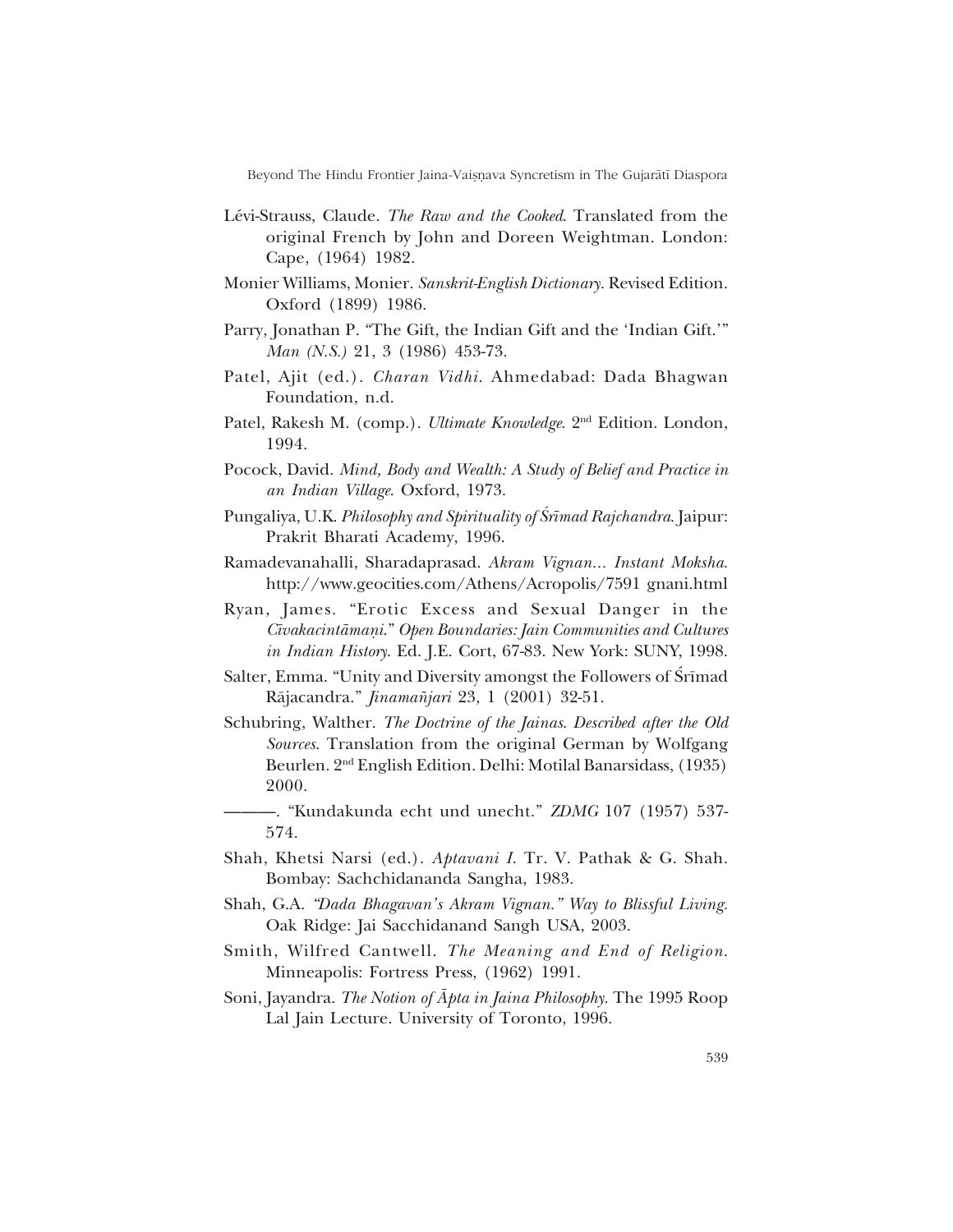- Sontheimer, G.D. "Hinduism: The Five Components and their Interaction.î *Hinduism Reconsidered*. Ed. by G.D. Sontheimer & H. Kulke, 197-212. New Delhi: Manohar, (1989) 1991.
- SS = *Samayasåra* of Kundakunda. With English Translation and Commentary based upon Amrtacandra's Atmakhyāt by A. Chakravarti. 3rd Edition. Ed. A. Chakravarti. New Delhi: Bharatiya Jnanpith, (1925) 1989.
- Staal, Frits. *Rules Without Meaning: Ritual, Mantras and the Human Sciences*. New York: Peter Lang Verlag, (1990) 1993.
- Stevenson, Sinclair. *The Heart of Jainism*. Delhi: Manohar, (1915) 1984.
- Tambs-Lyche, Harald. *London Patidars: A Study in Urban Ethnicity*. London: Routledge, 1980.
- Todarmal, Pandit. *Moksha Marg Prakashak (The Illuminator of the Path of Liberation).* Tr. H. Jain. Bombay: Shri Kund-Kund Kahan Digambar Jain Tirtha Suraksha Trust, 1992.
- TS = *Tattvårtha Sμutra*. Tr. N. Tatia. The Sacred Literature Series of the International Sacred Literature Trust. San Francisco: Harper Collins, 1994.
- Turner, Victor W. "Dewey, Dilthey, and Drama." *The Anthropology of Experience*. Eds. Victor W. Turner & Edward M. Bruner, 33-44. Urbana and Chicago: University of Illinois Press, 1986.
- Upadhye, Adinath Neminath. "Introduction." *Śrī Kundakundācārya*'s *Pravacanasåra (Pavayanasåra). A Pro-Canonical Text of the Jainas (2nd Ed.)*, i-cxxvi. Bombay: Sheth Manilal Revashankar Jhaveri (Rāyacandra-Jaina-Śāstra-Mālā 9), (1930) 1935.
- UtS = Uttarajjhāyā (Uttarādhyayana Sūtra). Translated by Herman Jacobi. *Jaina Sūtras. Part II. Sacred Books of the East 45*, 1-232. Oxford: Clarendon Press, 1895.
- Viy. = Deleu, Jozef. *Viyåhapannatti (Bhagava∂). The Fifth Anga of the Jaina Canon*. *Introduction, Critical Analysis, Commentary & Indexes*. Brugge: Rijksuniversiteit de Gent, 1970.

Williams, Robert. *Jaina Yoga*. London: Luzac, 1963.

## *Websites*

www.dadabhagawan.org www.dadashri.org www.realizaciondadashri.com

540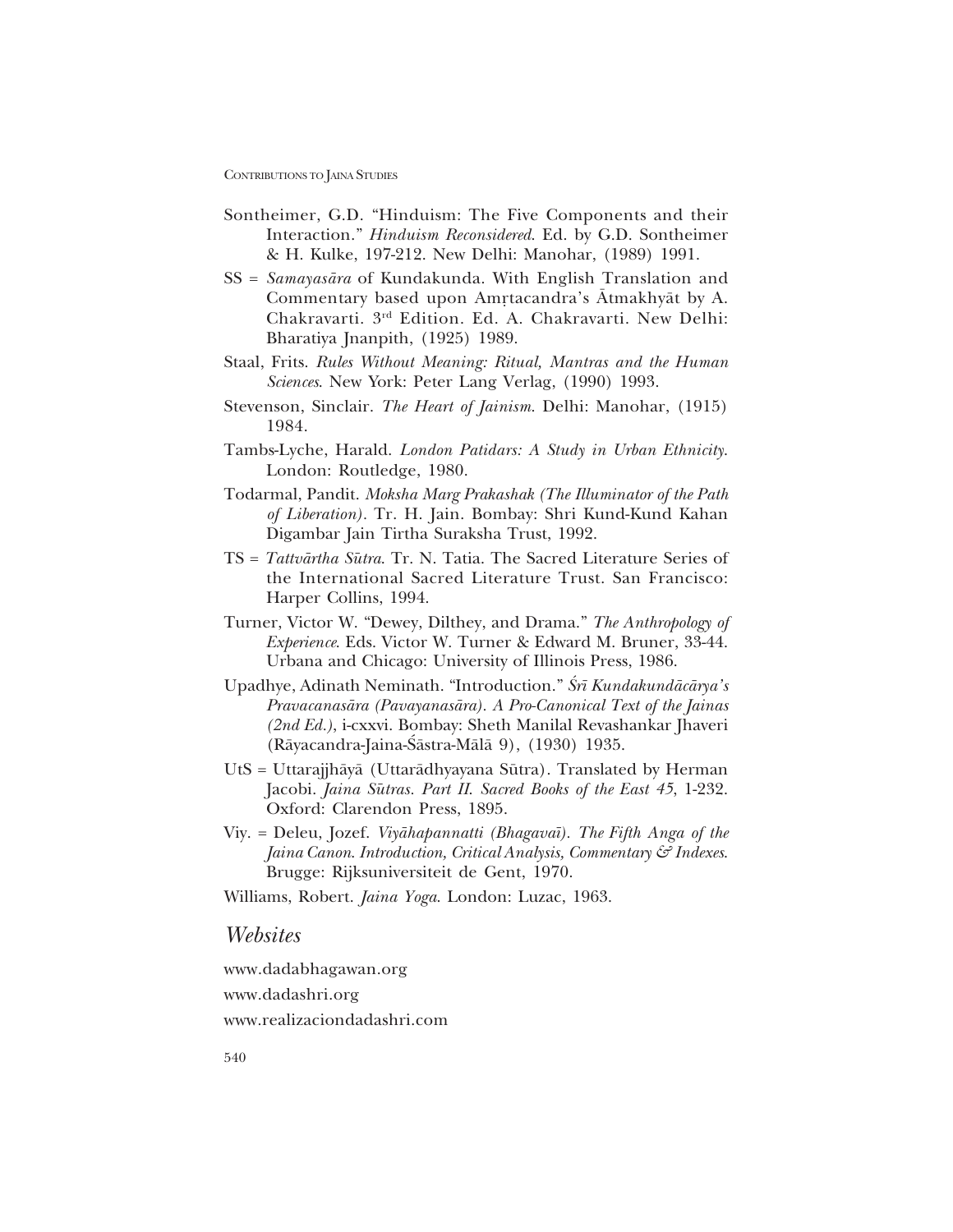Beyond The Hindu Frontier Jaina-Vaișņava Syncretism in The Gujarātī Diaspora

# *Appendix*

# Sequence of Texts Used in the Jñān Vidhi

# *Original Gujaråt∂ Texts145*

*(1a)*

### *sarvasva amårμu≈ arpaƒ che*

*sarvasva amårμu≈ arpaƒ che, bhagavån tamårå ‹araƒomå≈, su-caraƒomå≈; ådhyåtmik ånand paramånand,*  $ā$  param-hamsnām satsangmām, su-caranomām.

*man-vacan-kåyå chåyå, måyånå, bhåv-no-dravya karma;* svīkāro bhrāmti bāļaknī, ananya śaraņ dhyo bhavaraņmām. *- sarvasva amårμu≈ arpaƒ che.*

 $jñānāmștnām motī cūge, hamsā mān sarovarmām;$ satyam śivam ne sundaramn**ī**, ā 'divya-cakṣu'nī jyotimām. *- sarvasva amårμu≈ arpaƒ che.*

sūrajnum kevum tarpan che! candānām śītaļ kiranomām; *ësambhåveí nikål karo, gha¢må¸ μu¢he je antarmå≈. - sarvasva amårμu≈ arpaƒ che.*

rāt-divas, sandhyā-uṣā, kevām adbhut che niyammām! *bharatī-ot man sāgarnī, 'niścit' ne 'vyavasthit'mām. - sarvasva amårμu≈ arpaƒ che.*

*jīvan bhale ek 'darśan' ho, pan 'ātmā' śāśvat darpan che; 'vyavahār' bhale ho koți sang, pan 'niścay' keval bhagvānmām sarvasva amårμu≈ arpaƒ che.*

*ëmμuŒh-åtmåí no uddhår kar∂, je ë‹uddhåtmåí ne jagåe che; apμurva ëagocarí ne ullasit, jha¸ha¸ jyoti tan-manmå≈. - sarvasva amårμu≈ arpaƒ che.*

*ëakramí n∂ aƒad∂¢h keŒ∂th∂, je mok¶advår ughåŒe che;* paramātma-svarūp he pragat purus, 'āp' ja cho mārā 'śuddhātmā.' *-sarvasva amårμu≈ arpaƒ che.*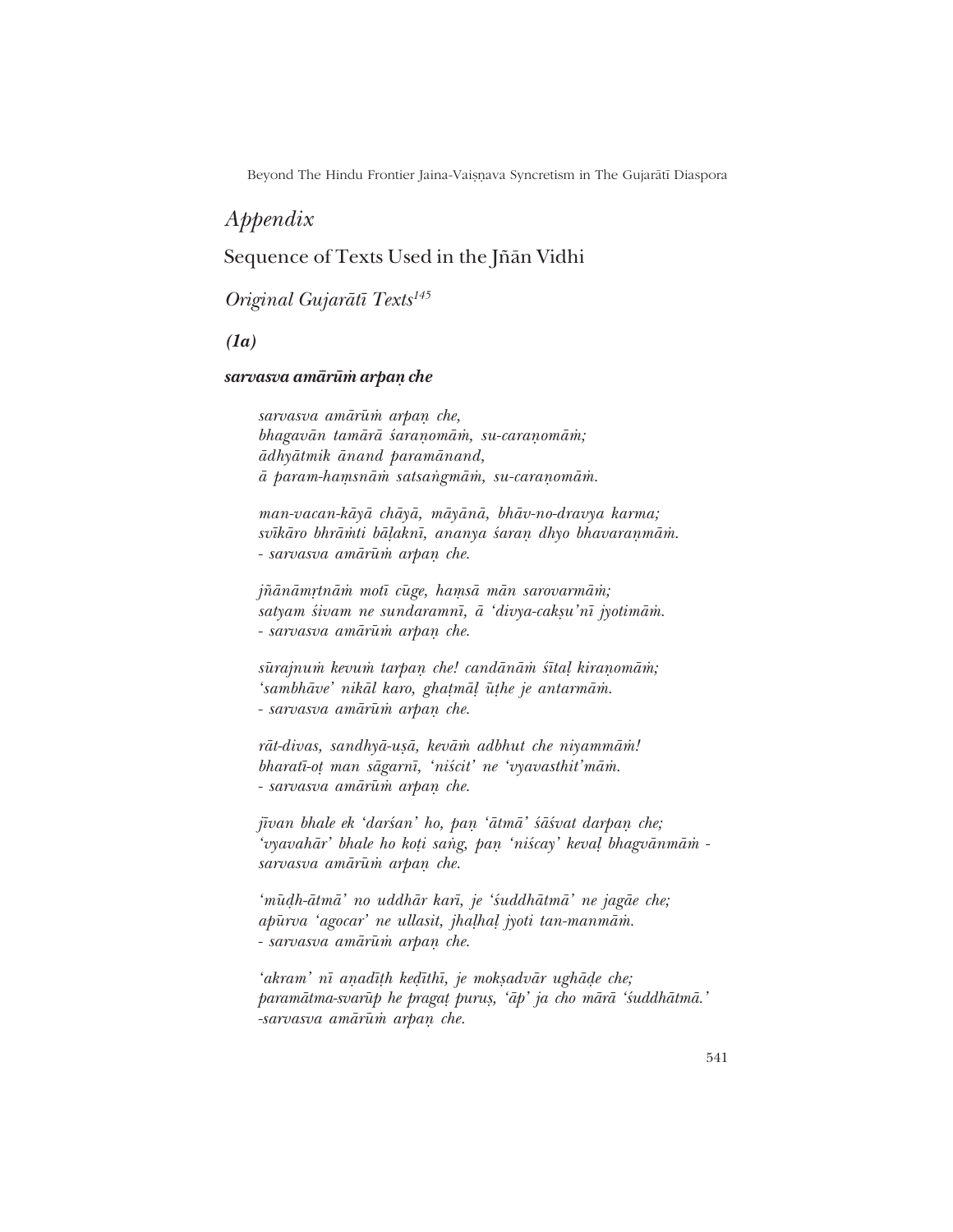*(1b)*

## *devone åvåhan146*

*andhårå ko¢i var¶nå, pa¸ så¢hmå≈ uleca‹e, ¢aΔkotk∂rƒ j¤ån abhed-nå jyoti svarμupe praga¢a‹e.*

*tetr∂s ko¢i dev∂-devatå, ‹ånti kåje åvajo,* sāmāyik śuddha-ātmānī, "jñānī" apūrva lāvaśe.

 $v\bar{a}n\bar{i}$  'dādā bhagavān' nī, tīrthankaro sāmbhaļe, sarvajñanām su-caraņo mahīm, ātmā śātā pāmaśe.

*dāvānaļnī jvāļā mahīm, brahmānd pan bhadake baļe,*  $p\bar{a}t\bar{a}l\bar{i}$  jharan karūņā bharyām, jaļ-śītaļ chanțakāraśe.

*amrt-vāņī bhagavānnī, jaļ-śītaļ thaī thārśe, caram cov∂‹∂ såma¢∂, ëjay saccidånandí j¤ån∂ ëte.í*

*o√ hæi√ dådå bhagavån sarvaj¤a ‹araƒa√ gacchåmi.*

### *(1c)*

*he dådå bhagavån, he ‹r∂ s∂mandhar svåm∂ prabhu, åp ah∂≈ padhåro, n∂rμu bolnå kanțhe virājo. āp bolāvo ane hamo badhā bolīśum.* 

### *(1d)*

*hum niścay nirnaythī keval śuddhātmā chum.* 

### *(2)*

## *samarpaƒ*

*he dådå bhagvån, he sr∂ s∂mandhar svåm∂ prabhu! [hu≈] man, vacan, kåyå .............. nå nåmn∂ sarva måyå [hu≈ ‹uddhåtmå chu≈]. bhåv karma, dravya karma, no karma, åp praga¢* paramātmā svarūp prabhunā su-caraņomām samarpaņ karum *chu≈.*

*he dådå bhagavån o√ ‹uddhåtmå che*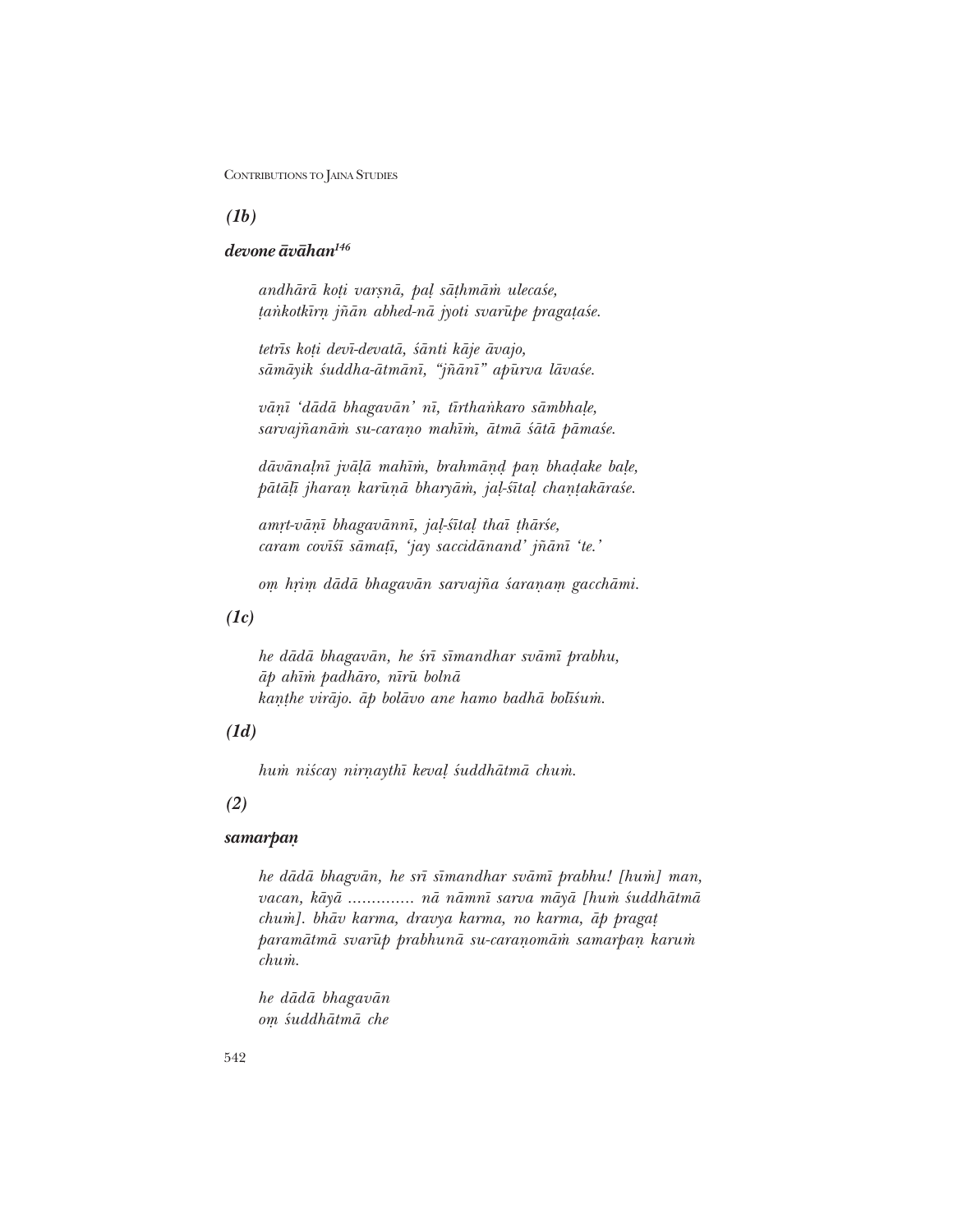Beyond The Hindu Frontier Jaina-Vaișņava Syncretism in The Gujarātī Diaspora

*(3)*

### *åtmå såmåyik*

*ëj¤ån såk¶åtkårí påmelåo må¢en∂ ni‹cay-vyavahår caraƒ vidhi*

*dådå bhagavånne trikå¸ namaskår, namaskår, namaskår. he* nirāgī, nirvikārī, saccidānand svarūp, sahajānandī, anantjñānī, *anantdar‹∂, trailokya prakå‹ak, ‹uddha, buddha, caitanyaghan svarμup, param jyoti sukhdhåm evå he v∂taråg∂ paramåtmå! hu≈ niścay nirnaythī keval śuddhātmā chum (3x). mane āpnī apūrva ‹akti åpo, ‹akti åpo, ‹akti åpo. mane ‹uddhåtmånu≈ satat* smaran  $\bar{a}$ po.

 $\bar{a}$ pnum akhand nididhyāsan āpo. āpnum akhand sānnidhya āpo.  $\bar{a}$ *pn* $\bar{a}$  *sarvotkrst* sadguno mārāmām utkrstapane sphurāymān thāo, *sphuråymån thåo, sphuråymån thåo.*

*he visvavamdhya evā pragat śuddhātmā svarūp prabhu! āp ā kāļne više bījā rām ke mahāvīr ja cho. āp ja mārā pragat ‹uddhåtmå cho. åpnå må≈ jevo åtmå varte che, tevo ja åtmå mårå må≈ vartåvo. måru≈ man ane buddhi sarvathå åpne va‹ vartyā karo. samasta viśvanī vismrti ane kevaļ ek āpnī ja smrti mane pråpta thåo. bhåve kar∂ne keva¸ ‹uddhåtmånubhav* sivāy ā jagatnī koī pan vināśī

*c∂j måre jo∂t∂ nath∂. hu≈ k¶aƒe k¶aƒe sadåy sarvathå svasattå må≈ rah∂ svasattåno ja upabhog karu≈, tem ja parasattå mām kadī ja praveś na karum,* 

*e māro drdh nirnay niścay pūro pāo.* 

he viśvavamdhya evā pragat śuddhātmā svarūp prabhu! mārā sarva prakārnā sarva doșonī mane kșamā āpo, kșamā āpo, *k¶amå åpo. dayå åpo, ‹ånti åpo, samatå åpo, satya åpo, tyåg åpo, vairågya åpo.*

sans*ār bhajavavānā ārambh kāļthī āj dinnī adhyakṣaṇ paryamt*, *å jagatnå j∂von∂*

*kamī pan śankā-kuśankā karī, karī, karāvī ke anumodī hoy, kamī*  $pan$  *āparādh karyā, karāvyā ke anumodhyā hoy, kamī pan virådhanåo kar∂, karåv∂ ke anumod∂*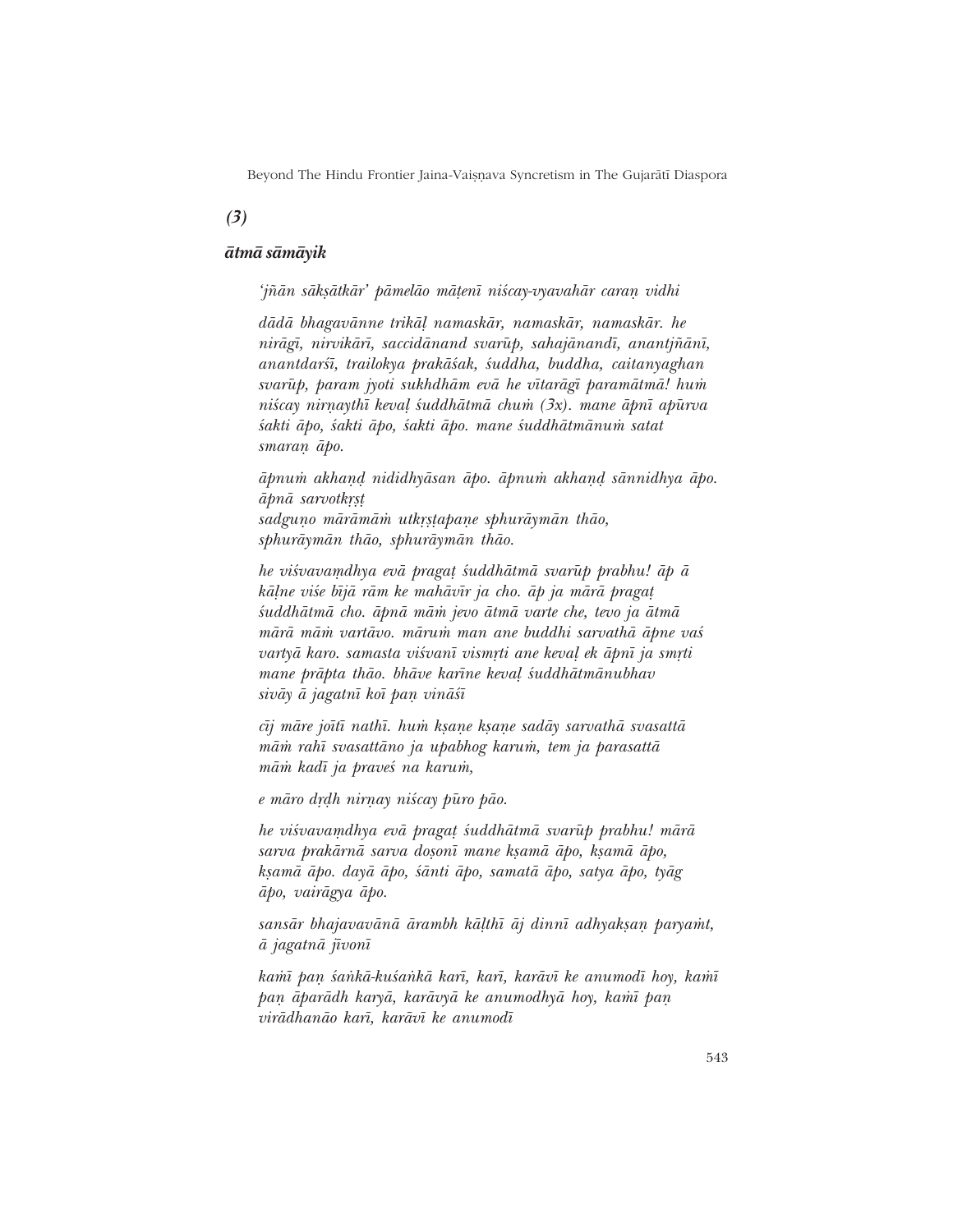*hoy, ka≈∂ paƒ antaråyo karyå, karåvyå ke kartå pratye anumodhyā hoy, cha mahāvratonā bhange karī adhār påpasthånakoe kar∂ne ka≈∂ paƒ avinay, avivek,*

*abhakti, apakårya ke do¶, jåƒye-ajåƒye karyå, karåvyå ke kartå pratye anumodhyā hoy, to te sarva dosonī hum kṣamā māgum chu≈, ålocanå, pratikramaƒ, pratyåkhyån karu≈ chu≈. mane k¶amå karo, k¶amå karo, k¶amå karo.*

*he viśvavamdya evā pragat śuddhātmā svarūp prabhu! āp niråg∂, nirvikår∂, saccidånand svarμup, sahajånand∂,*  $\bar{a}$ *nantajñānī, ānantadarśī, trailokya prakāśak cho. hūm bhāv karma, dravya karma, no karma, man, vacan, kåyå .............. nå*  $n$ *āmnī sarva māyā, āp pragat paramātmā svarūp prabhunā* sucaranomām samarpan karum chum. (3x)

*hu≈ caitanyaghan svarμup∂ evo ‹uddhåtmå chu≈ (3x). hu≈ arūpī chum (3x). hum asang chum (3x). hum aksay chum (3x). hu≈ amμurta chu≈ (3x). hu≈ acyut*

*chum (3x). hum ajanma chum (3x). hum amar chum (3x). hum janma-maranthī mukta evo śuddhātmā chum (3x). hum avyābādh svarūp chum (3x). hum paramānand sukh* svarūpavālo chum (3x). hum tankotkīrnavat evo śuddhātmā *chum (3x). hum sva-par prakāśak evo śuddhātmā chum (3x).* 

*hum 'dādā bhagvān' jevo śuddhātmā chum (3x). hum ëæ¶abhadev dådå bhagavåní jevo ‹uddhåtmå chu≈ (3x). hu≈ ëmahåv∂r bhagavåní jevo ‹uddhåtmå*

*chu≈ (3x). hu≈ ‹r∂ ës∂mandhar svåm∂ bhagavåní jevo* śuddhātmā chum (3x). hum śrī krsna bhagavān'jevo *‹uddhåtmå chu≈ (3x).*

*hu≈ j¤åtaputra chu≈. ane åp mårå j¤åtapitå cho (3x). hu≈ param jyoti svarūp siddha bhagavān chum (3x).* 

*hum anant jñānavāļo chum (3x). hum anant darśanavāļo chu≈ (3x). hu≈ anant*

*‹aktivå¸o chu≈ (3x). hu≈ anant sukhnu≈ dhåm chu≈ (3x). hu≈ aguru-laghu svabhåvavå¸o chu≈ (3x). krodh-mån-måyålobh, e laghu-guru svabhåvnå ja che (3x).*

*dravye kar∂ne hu≈ sampμurƒ ‹uddha chu≈, sarvå≈g ‹uddha chum (3x). jñān-daršanādi anantā guno thakī hum sampūrn ‹uddha chu≈, sarvå≈g ‹uddha chu≈ (3x). anantå*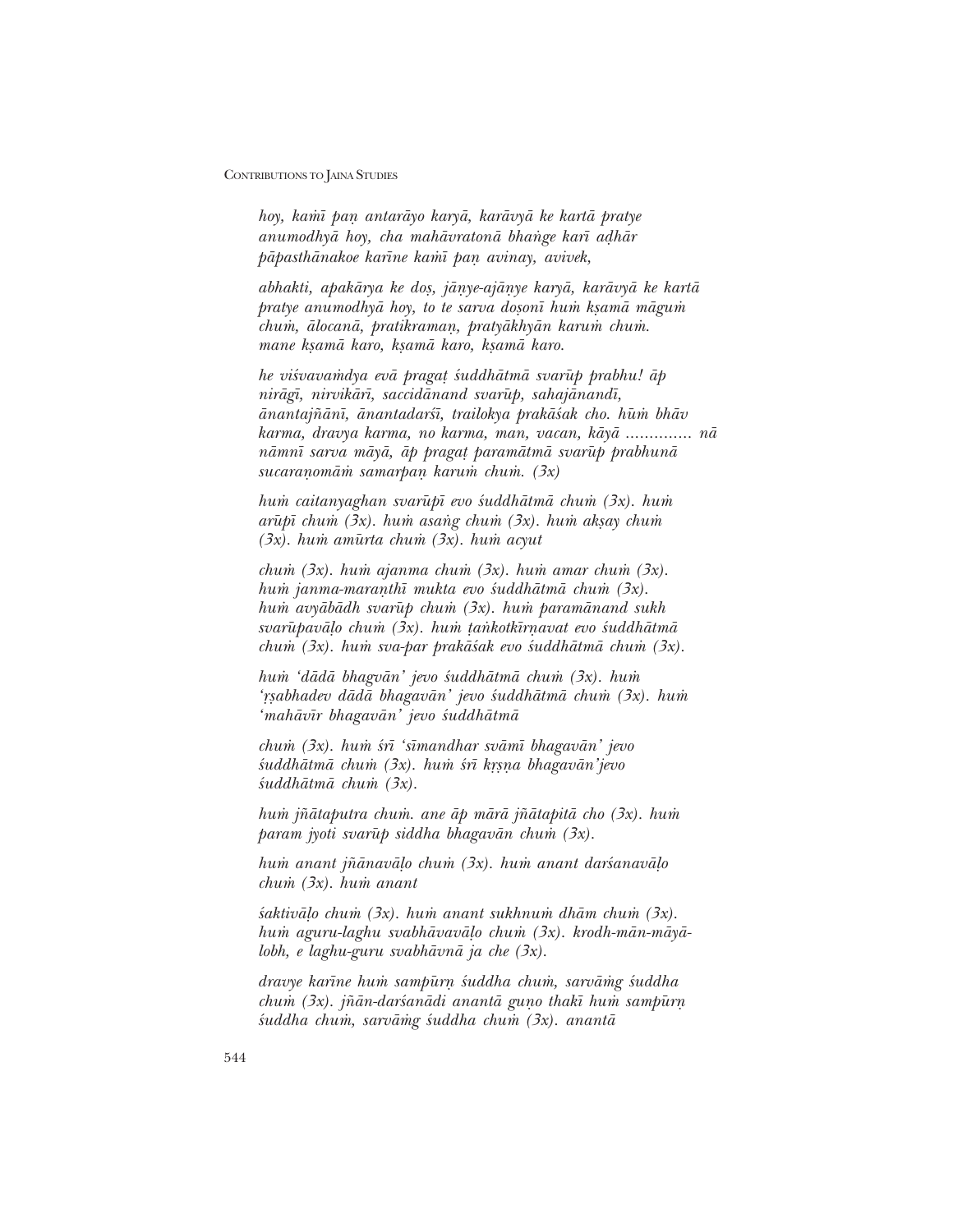Beyond The Hindu Frontier Jaina-Vaișņava Syncretism in The Gujarātī Diaspora

*jñevone jānavāmām parinamelī anantī avasthāomām hum sampμurƒ ‹uddha chu≈,*

*sarvå≈g ‹uddha chu≈ (3x).*

*hum avināśī chum (3x). hum avyay chum (3x). hum sūksma chum (3x). hum kevaļ nirvikalpa vītarāg ksān mātra chum*  $(3x)$ . hum nirmaļ akhūt paramānand svarūpī chum (3x). *hu≈ sarva paradravyoth∂ sarvathå udås∂n ja chu≈ (3x).*

sūrya samān tejasvī ane candra samān śītaļ evā he vītarāgī *paramåtmå! tamåm*

*lepåyamån bhåvoth∂ hu≈ sarvathå nirlep evo ‹uddhåtmå chum (3x). man-vacan-kāyānī tamām sangī kriyāothī hum tadna asang ja chum (3x). man-vacan-*

kāyānī tevo ane tenā svabhāvne hum jāņum chum ane mārā *sva-svabhåvne paƒ hu≈ jåƒu chu≈ (3x). man-vacan-kåyåth∂ tadna bhinn evo hum* suddhātmā chum (3x). sthūļatamthī *sμuk¶matam sudh∂n∂ tamåm samsår∂ avasthåono hu≈ j¤åtå dæ¶¢å måtra chu≈, ¢aΔkotk∂rƒ chu≈, ånand svarμup chu≈ (3x). åhår∂ åhår kare che ane hu≈ niråhår∂ måtra tene jåƒu≈ chu≈ (3x). avasthå måtra kudart∂ racanå che, jeno ko∂ båpo ya racanår nath∂ ane te ëvyavasthití che (3x).*

*man-vacan-kåyån∂ åpnå jev∂ sahajtå mane pråpta ¢håo (3x). åpn∂ vætti e ja mår∂*

*vætti raho (3x). åpn∂ dæ¶¢i e ja mår∂ dæ¶¢i raho (3x). åpno* svabhāv te ja māro svabhāv raho (3x). āpnum jñān, darśan, *cāritra ane sukh te ja mārum jñān darśan, cāritra ane sukh raho (3x).*

he viśvavamdya evā pragat śuddhātmā svarūp prabhu! mane *ane sarva kalyåƒamμurt∂, samakitadhår∂ mahåtmåone t∂vra*  $i\tilde{n}$ *ān daśā prāpta thāo, sampūrn arpantā prāpta thāo, sampμurƒ abhedatå pråpta thåo, sampμurƒ v∂tarågatå pråpta thåo, praba¸ puru¶årtha pråpta thåo.*

*sarva kalyåƒamμurt∂ samakitadhår∂ mahåtmåonå ‹uddhåtmåne atyant bhaktith∂ abhedabhåve våra≈vår trikå¸ namaskår, namaskår, namaskår* karī etlum māmgu chum, ke samatābhāve mem je drdh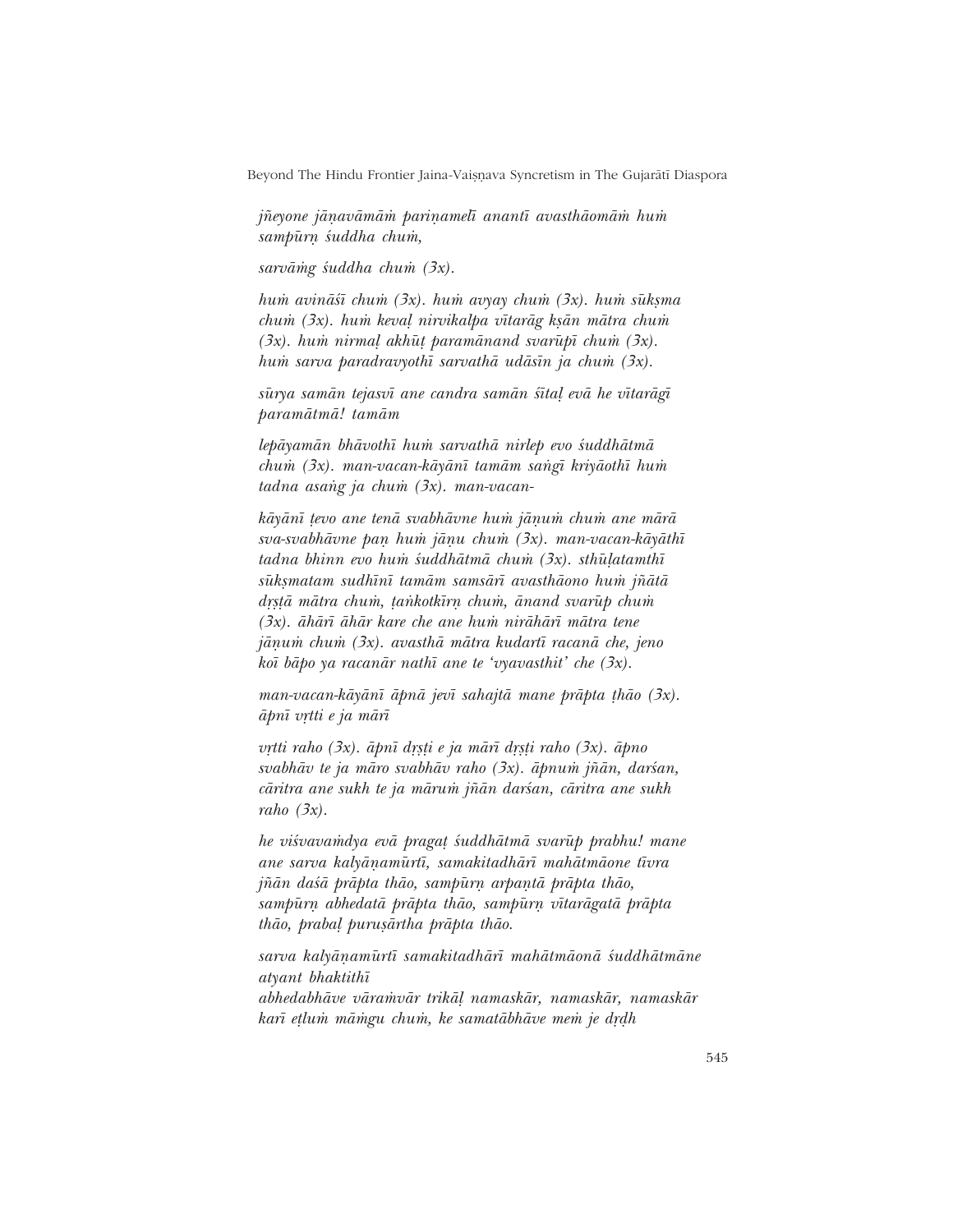*nirƒay ni‹cay karyo che, ke mane ‹uddhåtmånubhav pråpta thāo, ane te prāpta thavāmām sarva kalyānamūrtī* samakitadhārī mahātmāonā sarvotkrsta sadguņo mārāmām  $u$ tkrstapane sphurāyamān thaī mane śaktivamt banāvo, *‹aktiva≈t banåvo, ‹aktiva≈t banåvo. samasta vi‹vanu≈ kalyåƒ karo, kalyåƒ karo, kalyåƒ karo ane kalyåƒ karavån∂ mane param ‹akti åpo. samasta vi‹vanå j∂vo sukh ane ‹åntine påmo.* samasta viśvanā jīvo moksane pāmo.

*he visvavamdhya evā pragat suddhātmā svarūp prabhu! hum kad∂ paƒ åp gurudev thak∂, j¤ånavådth∂, syådvådth∂, paramaj¤ånth∂, paramadhyånth∂, ‹uddhåtmåth∂, śuddhātmānī upāsanā karanārāo sarve kalyānmūrtī samakitadhår∂ mahåtmåonå ‹uddhåtmåth∂, sarva siddhoth∂,* santothī, mahantothī, jagatnā jīvamātrathī kadī ja pan śankit,  $vañcit, ke bādo na banu m tevī šakti, bhakti, drsti, jñān, vivek,$ *vinay, cåritra ane praj¤å åpo.*

*ekanisthāpūrvak kevaļ ek āpnī ja ājñāmām ja vartavānī mārī je dæŒh abhilå¶å che*

*ane pratij¤å che, te pμur∂ karavån∂ ‹aktio mane pråpta thåo, prāpta thāo, prāpta thāo. āj dinnī adhyaksan paryamt āpnī je ko∂ åj¤å måråth∂ på¸∂ ‹akå∂ nath∂, te sarvan∂ hu≈ k¶amå māmgu chum; ālocanā - pratikraman - pratyākhyān karum chu≈. mane k¶amå karo, k¶amå karo, k¶amå karo.*

*he vi‹vava≈dhya evå praga¢ ‹uddhåtmå svarμup prabhu! åpno bodhelo satsang* 

 $m\bar{a}r\bar{a}m\bar{a}m$  nirantar thāo, nirantar thāo, nirantar thāo, āpnum *bodhelu≈ samyak j¤ån mane k¶ane k¶ane jågæti arpo, jågæti* arpo, jāgrti arpo. sthūl samyogo, sūksma samyogo, vāņīnā samyogo par che ne parādhīn che, e jñān mārā hrdayne viśe  $sansth\bar{a}pit$  raho, sansthāpit raho, sansthāpit raho. dakhodakhal *karu≈ nahi tev∂ ‹akti åpo. (3x) keva¸ dekhbhå¸ karvån∂ mane ‹akti åpo. (3) keva¸ ek åpn∂ ja kæpåno abhilå¶∂ chu≈. (3x)*  $āp<sub>n</sub>ām caranārvid mārā h<sub>r</sub>da<sub>Y</sub>mām sthān pāmo. (3) hu<sub>m</sub>$ *‹uddhåtmå chu≈, ‹uddhåtmå chu≈ (25x) hu≈ ni‹cay nirnaythī kevaļ śuddhātmā ja chum! (2x) jay saccidānand (5x).*

*ihum vijñān svarūp chum*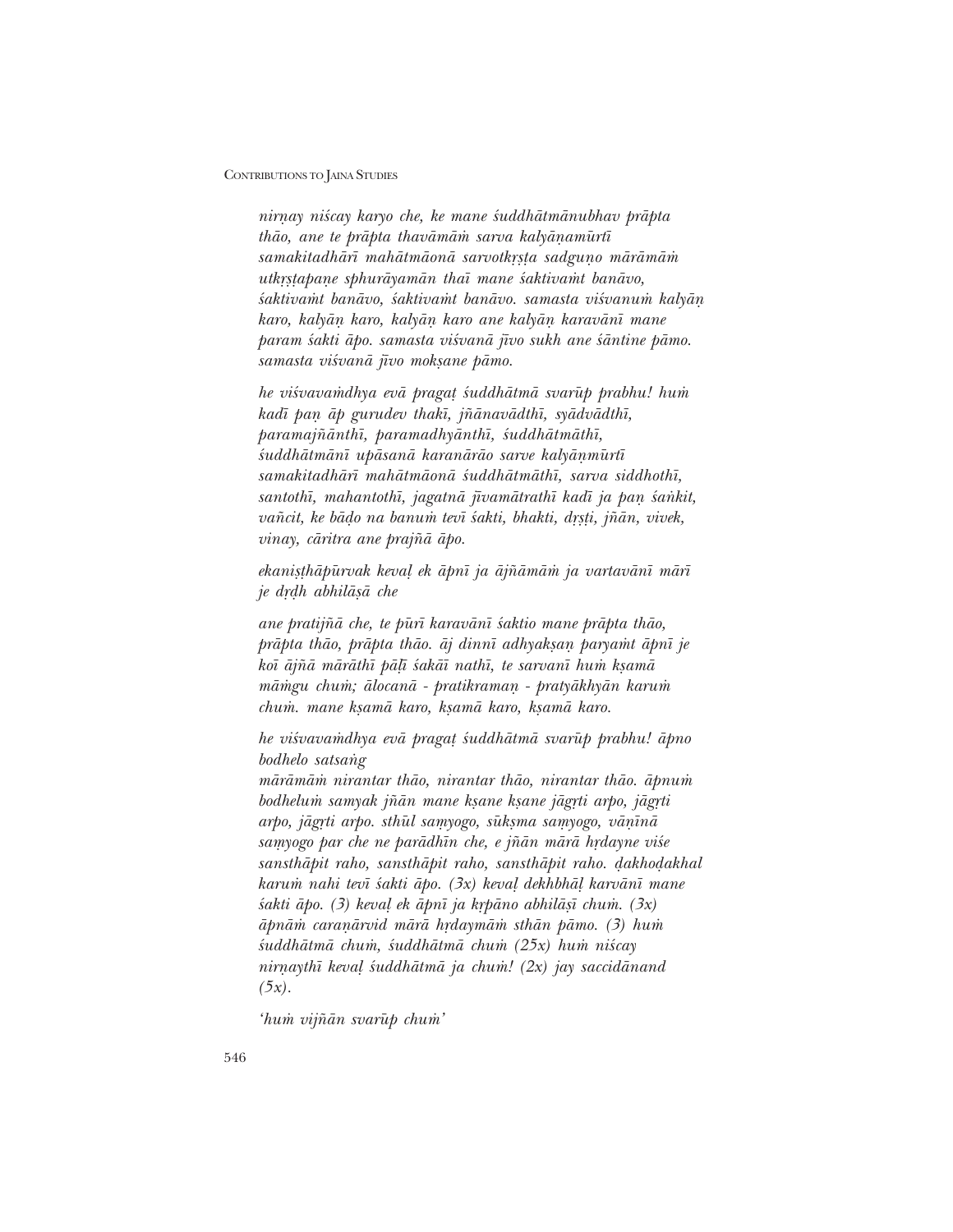Beyond The Hindu Frontier Jaina-Vaișņava Syncretism in The Gujarātī Diaspora

*(4)*

### *på¤c åj¤å*

- 1. *'riletīv' vyu poinmthī 'hum candulāl chum.'*
- 2. 'riyal' vyu poinmthī 'hum śuddhātmā chum.'
- 3. *jagat niyamtå-vyavasthit ‹akti.*
- 4. *phāiļono sambhāve nikāl karvo.*
- 5. *śuddhātmānā copadāmām rakam jame karvī*.

 $pekingne$  na jotām enā śuddhātmāne divyadrstithī jovo.

# *English Translation*

*The rite of knowledge 1. Prelude*

*(1a)*

Everything of mine is surrendered (song)

Everything of mine is surrendered,

surrendered to you almighty, to your holy feet; for spiritual bliss supreme bliss, as a devotee of this realised soul, to his holy feet. The shadowy illusions of mind, speech, and body, of internal actions,<sup>147</sup> habitual actions,<sup>148</sup> and material actions;<sup>149</sup> accept these childlike delusions,

allow me to surrender this battle-field of life to none other but you.

- Everything of mine is surrendered.

The pearls of the nectar of knowledge, are picked by the swan in the lake of pride; in the light of this 'divine eye,' of truth, bliss, and beauty.

- Everything of mine is surrendered.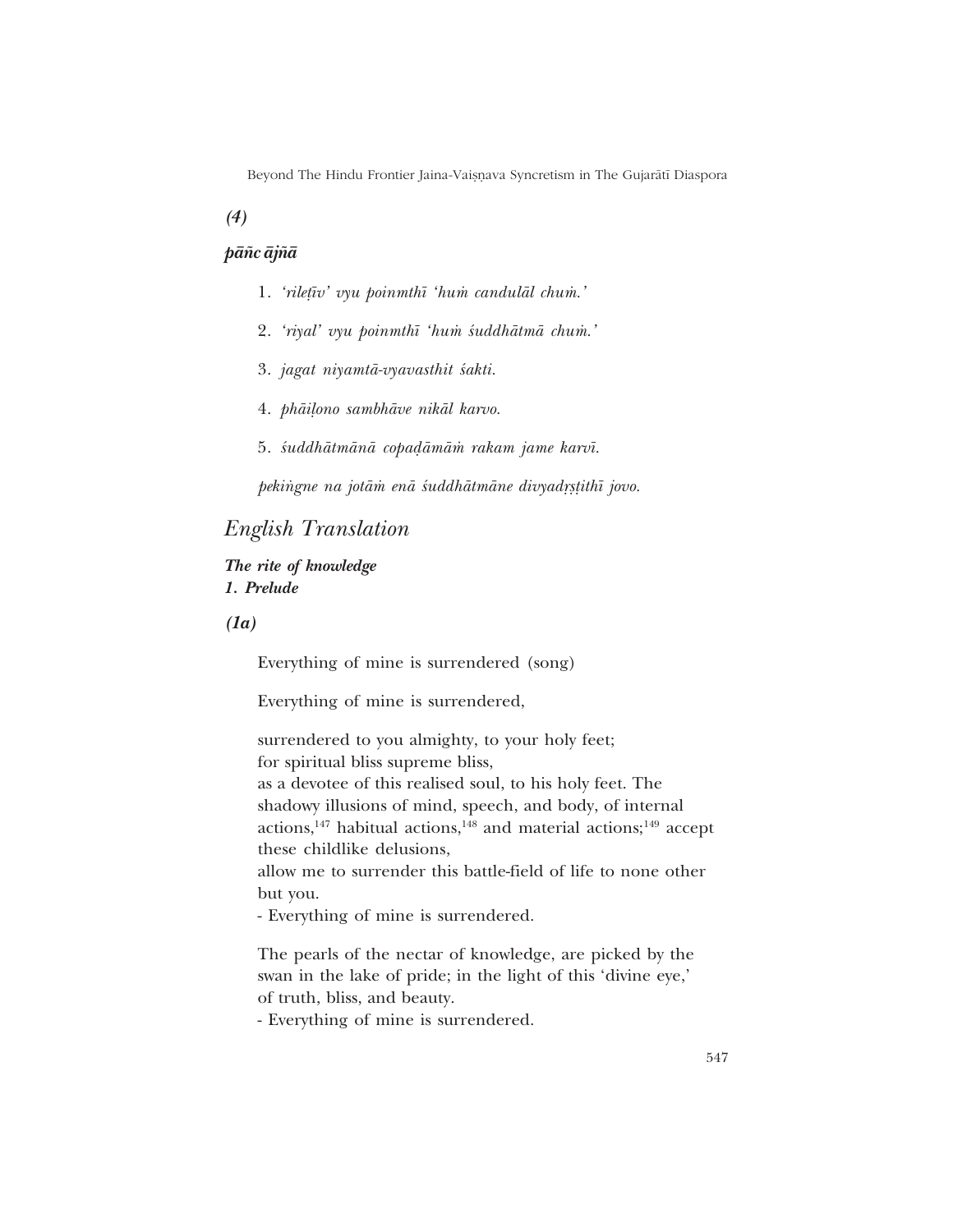What an offering of the sun this is! In the cool rays of the moon; with a 'balanced mind'<sup>150</sup> dispose of, the conflicts arising within. - Everything of mine is surrendered.

Day and night, dawn and dusk, how wonderful is their regularity! The ebb and tide of the ocean of the mind,<sup>151</sup> is determined by 'natural law'<sup>152</sup> and 'order.'<sup>153</sup> - Everything of mine is surrendered.

Let life be one 'vision,' $154$ but the 'soul'<sup>155</sup> is the eternal mirror; 'transactions'<sup>156</sup> may be with millions, but 'absolute determination'<sup>157</sup> be only in the almighty. - Everything of mine is surrendered.

For the liberation of the 'unenlightened soul,' the 'pure soul' is awakened; extraordinary, 'beyond the reach of the senses'<sup>158</sup> and full of joy, bright light in body and mind. - Everything of mine is surrendered.

Who opens the gate of liberation, 'the path of immediate understanding<sup>159</sup> never seen before; O realised supreme soul in visible form, 'you' are my 'pure soul.' - (To you) Everything of mine is surrendered.

## *(1b)*

### *Invitation for the Gods to come (song)*

There is darkness of a million years, but it will disperse in a moment of sixty seconds, this insoluble unbreakable knowledge, will reveal itself in the form of light.

Thirty-three million Goddesses and Gods,<sup>160</sup> come for peace, for the equanimity of the pure soul, which the extraordinary "knower" will bring.

To the voice of 'Dādā Bhagavān,' the Tīrthankaras are listening, at the holy feet of the Omniscient, the soul will find peace.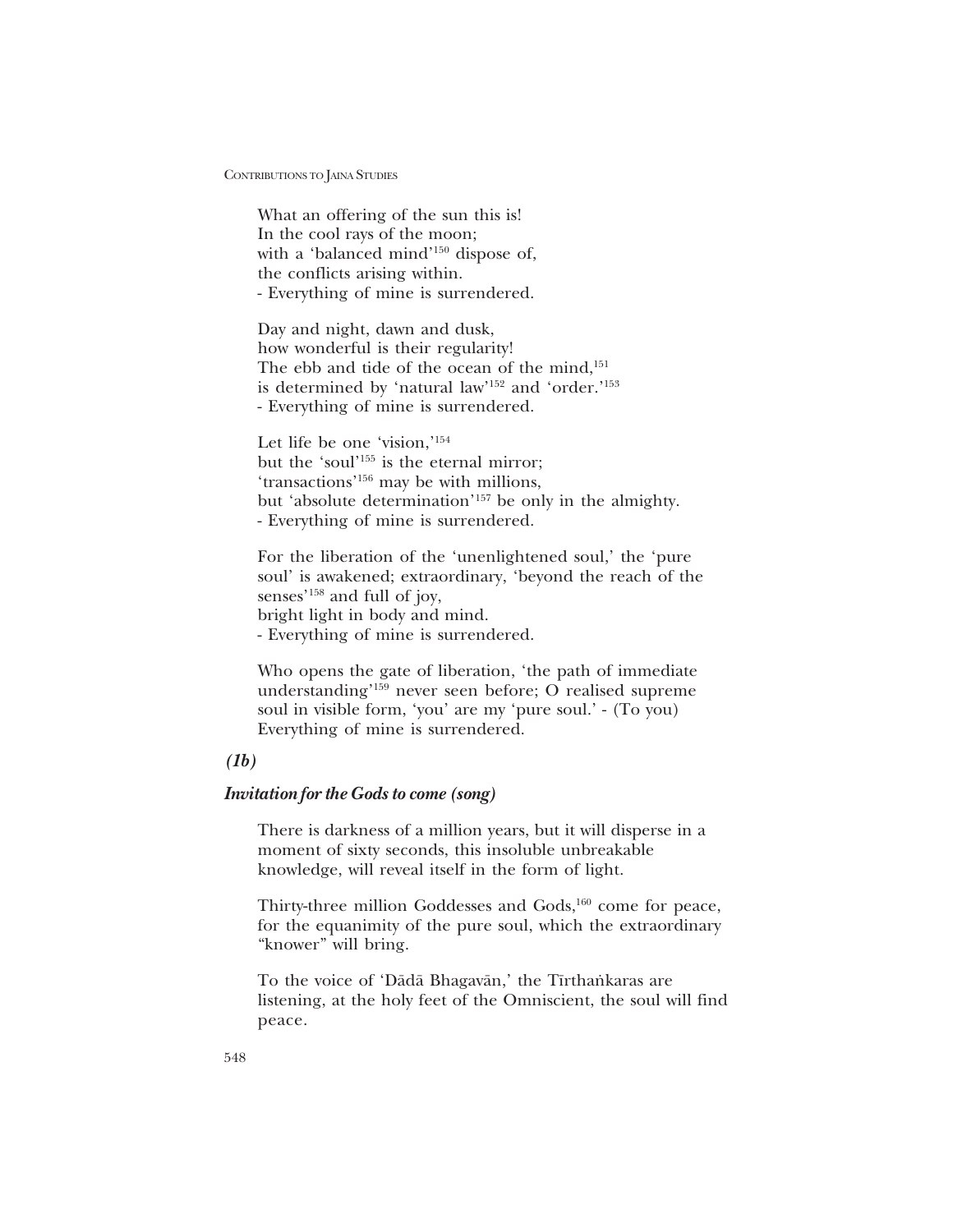Beyond The Hindu Frontier Jaina-Vaișnava Syncretism in The Gujarātī Diaspora

I am surrounded by the flames of the forest fire, the whole universe is ablaze, an underground spring full of compassion, sprinkles cool water.

The nectar-like speech of Bhagavån, will extinguish (the fire) by becoming cool water, the perfect twenty-four all together, 'truth, consciousness and bliss'<sup>161</sup> is 'that' knower.

Om hrm I go to the omniscient Dādā Bhagavān to take refuge.

*(1c)*

# *Invitation for Dådå Bhagavån and S∂mandhar Svåm∂ to come and to reside in Nirμubahen*

O Dādā Bhagavān, O Śrī Sīmandhar Svāmī Lord, come here and place your voice in Nīru's throat. You cause us to speak and we will all speak.

*(1d)*

### *Asking the Dådå for strength*

With absolute resolve and determination I am only a pure soul.

*(2)*

## *Dedication*

O Dādā Bhagvān, O Śrī Sīmandhar Svāmī Lord! Whatever I \_\_\_\_\_\_\_\_\_ [insert your name] call mine, my thought, speech, and body, is all illusion<sup>162</sup> [I am a pure soul]. I surrender all my inner actions,<sup>163</sup> outward actions,<sup>164</sup> and reflex actions<sup>165</sup> at your holy feet, you are the revealed God in the form of the supreme soul.

## *(3)*

## *Self-meditation166*

(Absolute-relative foot worship for obtaining 'the direct vision of the knowledge')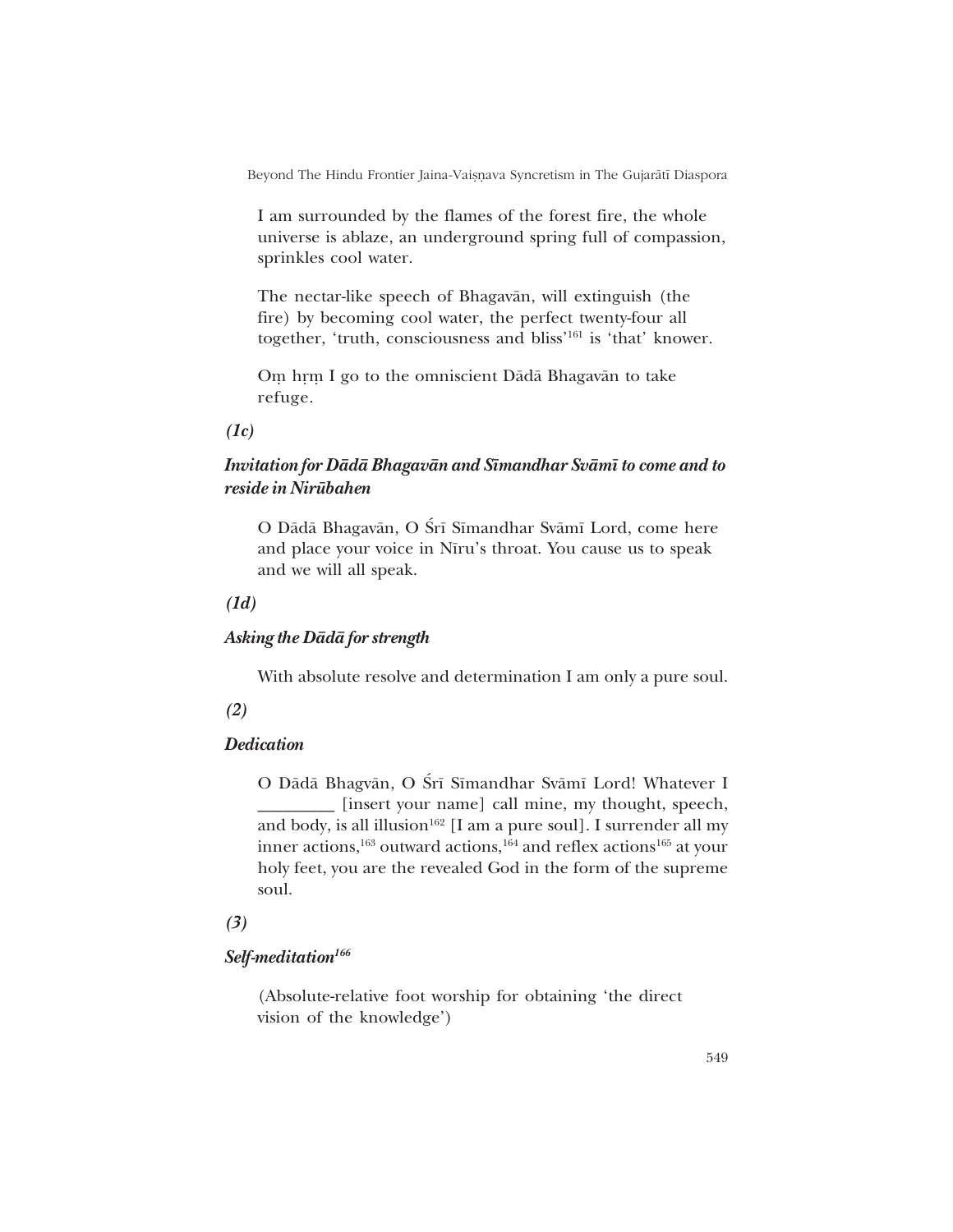Humble obeisance (3x) to Dådå Bhagavån at all three times (through past, present, and future). O unattached Lord within; you are free from passions;<sup>167</sup> of the natural form of truth, consciousness and bliss; innate joy;168 infinite knowledge; infinite vision; illuminating the three worlds; $^{169}$  pure; wise; in the form of knowledge; the abode of infinite joy and the supreme light (of knowledge). O unattached One! With absolute resolve and determination I am only a pure soul (3x). Bestow upon me your unprecedented strength (3x). Bless me with the perpetual awareness of the pure soul.

Bless me with the perpetual visual contemplation of your formless attributes.170 Comfort me with your perpetual proximity. May all your magnificent attributes become instilled within me, instilled within me, instilled within me.

O universally adored and fully manifested Suddhātmā Bhagavān! You are another Rām or Mahāvīr of this age. You are my own manifest pure soul. Let me experience the same soul that you experience. May my mind and my intellect be completely absorbed in you. Let me become oblivious to the entire universe and keep only you in my mind. From the bottom of my heart, I do not desire any perishable worldly things. I only want the perpetual experience of the pure soul. Let me remain every second and in all ways in the realm of the self and enjoy the realm of the self, and never transgress into the domain of the non-self. I supply this resolve with my firm determination.

O universally adored and fully manifested Suddhātmā Bhagavån! Please grant me forgiveness for all my mistakes, forgive me, forgive me. Give me compassion, give me peace, give me equanimity, give me truth, give me renunciation, give me detachment.

From the beginning of this world's drama until this very moment; for all the times that  $I$  – through my own actions, through the actions of others acting on my behalf, or through my approval of the actions of others – have doubted or been suspicious of any living being in this world; for any hostility towards another living being; for criticising any living being;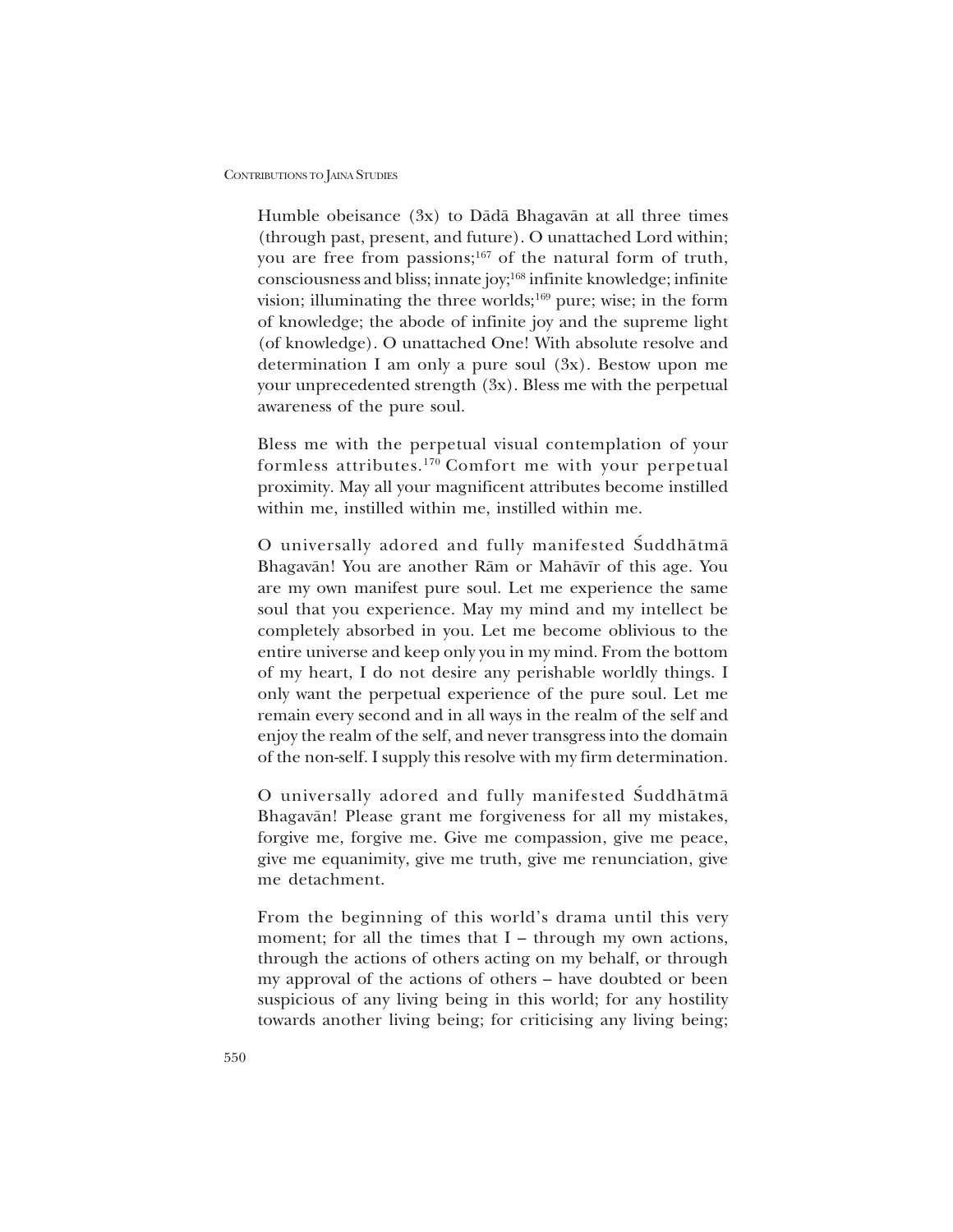Beyond The Hindu Frontier Jaina-Vaiṣṇava Syncretism in The Gujarātī Diaspora

for obstructing another living being; for knowingly or unknowingly doing, causing to be done, or approving of others doing171 the slightest discourtesy, indiscretion, non-devotion, or harm to any living being, and for all the times I have committed any of the eighteen states of  $\sin^{172}$  or broken any of the six great vows<sup>173</sup> – I criticise myself,<sup>174</sup> and repent all these wrongdoings, and resolve not to commit such mistakes again, and ask to be forgiven. Please grant me your forgiveness  $(3x)$ .<sup>175</sup>

O universally adored and fully manifested Suddhātmā Bhagavån! You are detached; passionless; of the natural form of truth, consciousness and bliss; innate joy; infinite knowledge; infinite vision; illuminating the three worlds. Whatever I [insert your name] call mine, my thought, speech, and body, is all illusion, I surrender all my inner actions, outward actions, and reflex actions at your holy feet, you are the revealed god in the form of the supreme soul. (3x)

I am a pure soul by nature knowledge incarnate (3x). I am formless (3x). I am detached (3x). I am imperishable (3x). I am intangible  $(3x)$ . I am eternal  $(3x)$ . I am without birth  $(3x)$ . I am immortal (3x). I am a pure soul free from birth and death (3x). I am by nature imperishable  $(3x)$ .<sup>176</sup> I am by nature supreme infinite bliss (3x). I am a (permanent) pure soul like (something) inscribed with a chisel (on a rock)  $(3x)$ .<sup>177</sup> I am a pure soul that illuminates the difference between the self and non-self  $(3x)$ .<sup>178</sup>

I am a pure soul like 'Dādā Bhagavān' (3x). I am a pure soul like 'Øsabhdev Dādā Bhagavān' (3x). I am a pure soul like 'Mahāvīr Bhagavān' (3x). I am a pure soul like Śrī 'Sīmandhar Svāmī Bhagavān' (3x). I am a pure soul like Śrī 'Krsna Bhagavān' (3x). I am your knowledge child.179 And you are my knowledge father<sup>180</sup> (3x). I am the liberated God (Siddha Bhagavān) in the form of divine light  $(3x)$ .

I possess infinite knowledge (3x). I possess infinite vision (3x). I possess infinite energy  $(3x)$ . I am the abode of infinite bliss (3x). I am, by my very nature constant, without highs and lows. Anger-pride-deceit-greed, these highs and lows are by their very nature unstable (3x).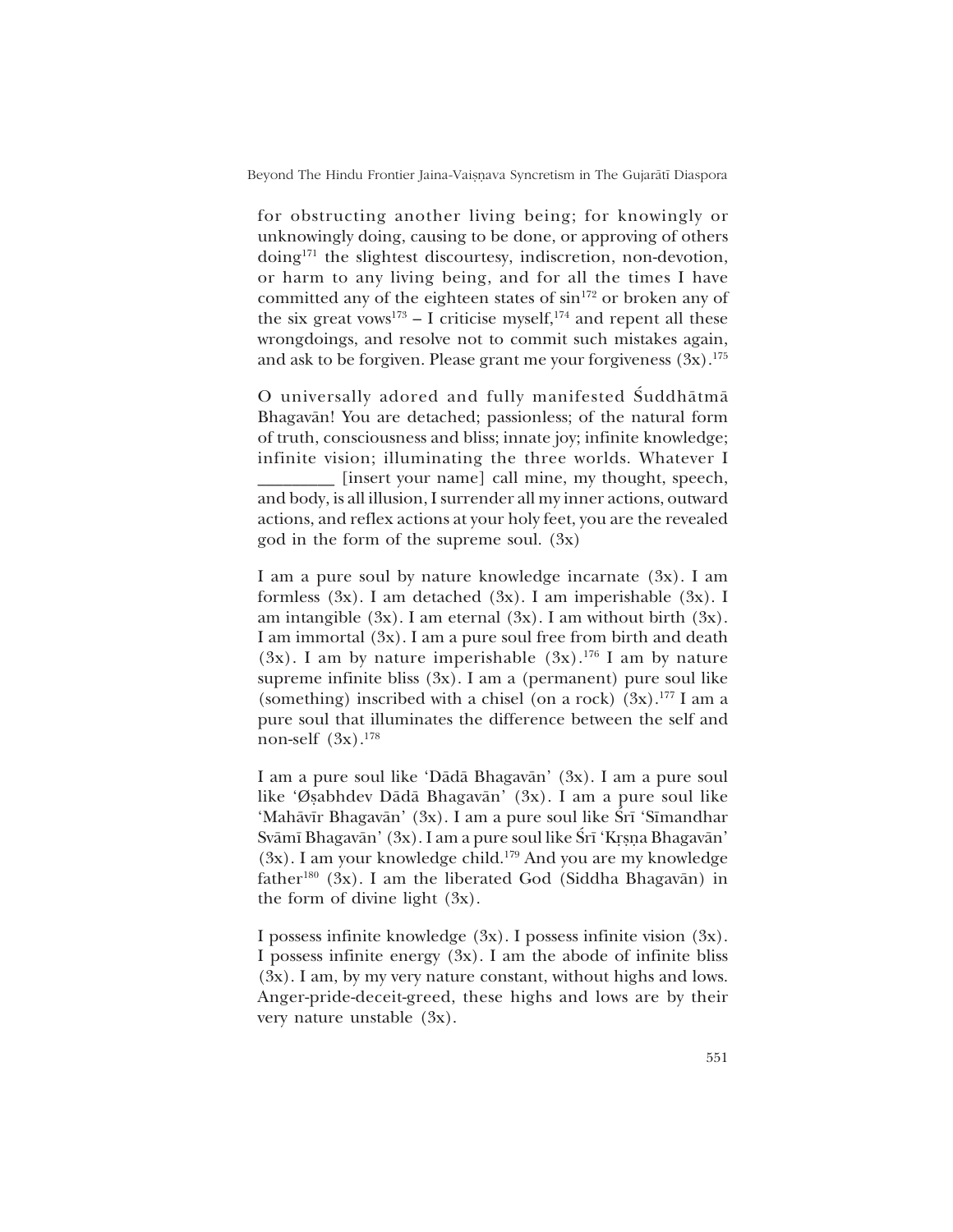My substance is such that I am completely and totally pure  $(3x)$ . Because of my absolute knowledge, absolute vision, and infinite other qualities, I am completely and totally pure (3x). In knowing infinite objects that give rise to infinite situations, I am completely and totally pure  $(3x)$ . I am indestructible  $(3x)$ . I am immutable  $(3x)$ . I am subtle  $(3x)$ . I am only absolute, changeless, detached knowledge (3x). I am pure, inexhaustible supreme bliss (3x). I am entirely indifferent to all other substances (3x).

O dispassionate supreme soul, you are as radiant as the sun and as soothing as the cool moon! Amidst all the worldly desires and wishes, I am a completely detached pure soul (3x). I am absolutely separate from all attached actions of mind, speech and body (3x). I know of the bad habits of the mind, speech and body and of their nature, and I also know of my own (soul's) nature (3x). I am a pure soul, completely separate from the mind, speech and body (3x). I am knower and seer of but completely separate from the gross and subtle circumstances of the world, I am inscribed with a chisel.181 I am full of bliss  $(3x)$ . The eater eats, and I, the 'non-eater,' know  $(3x)$ . All the phases of life are created by nature, of which there is no creator, and they are ' $v\gamma$ *avasthit'* (systematically arranged)<sup>182</sup> (3x).

Please bless me with the same innate state of mind, speech, and body that you possess  $(3x)$ . Let your dispositions also be my dispositions  $(3x)$ . Let your vision also be my vision  $(3x)$ . Let your nature also be my nature (3x). Let your knowledge, vision, conduct, and bliss also be my knowledge, vision, conduct, and bliss  $(3x)$ .

O universally adored and fully manifested Suddhātmā Bhagavān! Bless me and all other virtuous,<sup>183</sup> self-realised<sup>184</sup> great beings<sup>185</sup> with the acute condition of knowledge (of the pure self), with total surrender (to you), in a state of complete oneness with all, with complete detachment, and strengthen our endeavour.

I bow down,186 I bow down, I bow down to the pure souls of all great beings<sup>187</sup> who are the living embodiment of auspiciousness and self-realisation,<sup>188</sup> with extreme devotion, unreservedly,<sup>189</sup> repeatedly, three times (through past, present, and future) $190$ and request, what I firmly resolved with the feeling of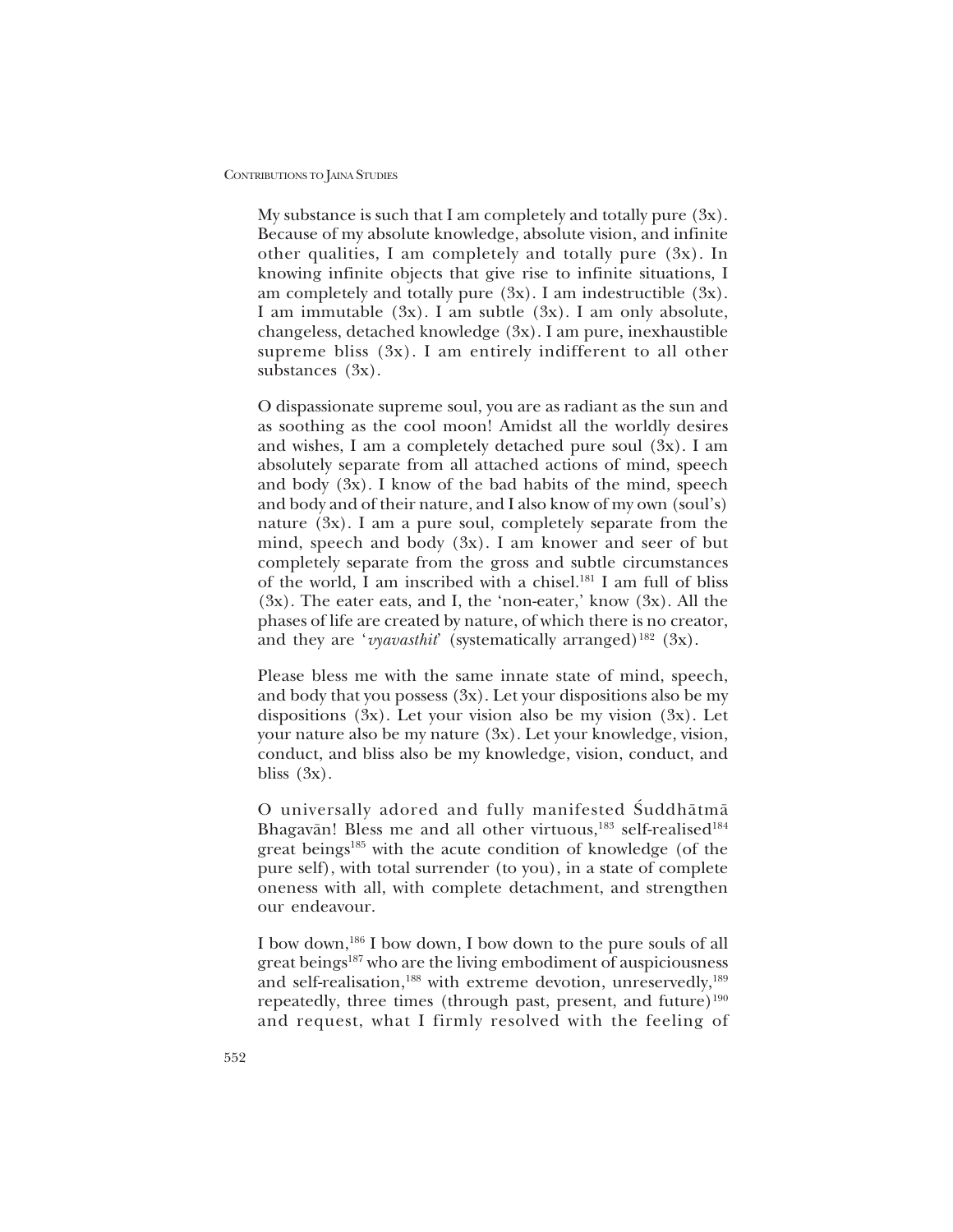Beyond The Hindu Frontier Jaina-Vaișnava Syncretism in The Gujarātī Diaspora

equanimity,191 that I may be granted the experience of the pure soul, and, in obtaining it, that the best qualities of all the auspicious and self-realised great beings may come into me192 in the best possible manner and make me strong, make me strong, make me strong. May you bestow spiritual welfare<sup>193</sup> upon the entire universe, and give me supreme strength to be an instrument for its welfare. May all living beings of the universe attain peace and happiness. May all living beings of the universe attain liberation.194

O universally adored and fully manifested Suddhātmā Bhagavån! Give me strength, devotion, vision, knowledge, discrimination, humility, right conduct and wisdom, so that because of you O Gurudev I may never doubt, be left out, or become blind towards the path of knowledge, the manypointedness of existence,195 the supreme knowledge, the supreme contemplation, the pure soul, the worshippers of the pure soul,196 of the pure souls of all the auspicious self-realised great beings, of all liberated souls, saints, religious superiors,<sup>197</sup> and all living beings of the world.

Please give me (3x) the full strength to fulfil my intense hope and determination to loyally remain in your commandments<sup>198</sup> alone. Until this very day, for whichever commandments I have failed to follow, I ask your forgiveness; I confess, and repent, and resolve not to commit such mistakes again. Forgive me (3x).

O universally adored and fully manifested Suddhātmā Bhagavān! Let your enlightened<sup>199</sup> congregation<sup>200</sup> constantly dwell in me  $(3x)$ . Let your enlightened right knowledge<sup>201</sup> keep me aware of the pure self<sup>202</sup> at every moment  $(3x)$ . Instil in my heart the knowledge that all gross circumstances, subtle circumstances, and circumstances of speech, are (separate from me and) dependent on external factors. Give me the strength not to interfere or quarrel (with the natural order of things)  $(3x)$ . Give me the strength to only perform observation<sup>203</sup>  $(3x)$ . I only desire your grace (3x). Let your lotus feet dwell in my heart (3x). I am a pure soul (25x). With absolute resolve and determination I am only a pure soul! (2x). Victory to truth, consciousness and bliss  $(5x).^{204}$ 

I am by nature experiential knowledge.<sup>205</sup>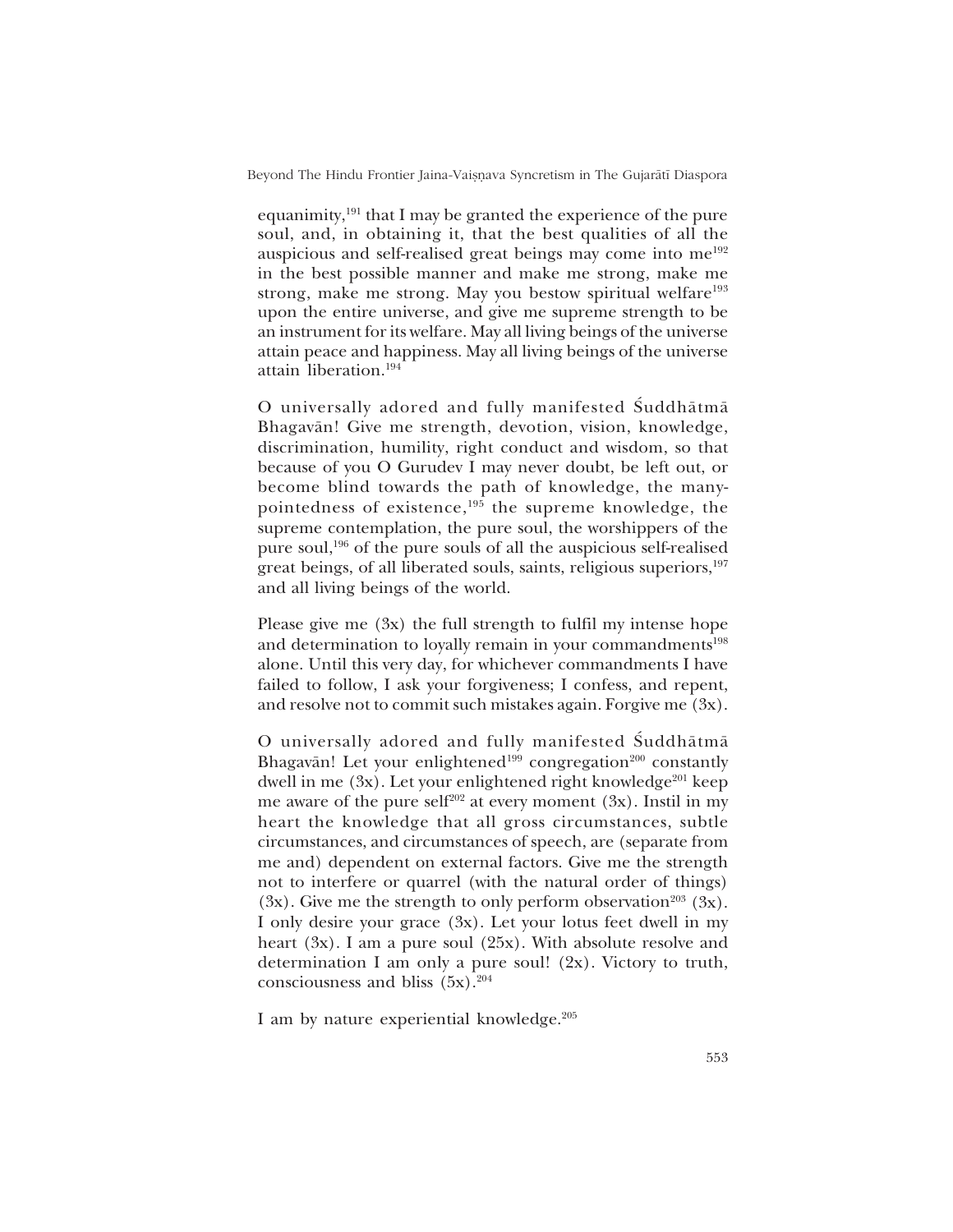## *(4)*

### *The five commandments*

- 1. From the 'relative' viewpoint 'I am Candulal' (substitute 'Candulal' with your own name).
- 2. From the 'real' viewpoint 'I am a pure soul.'
- 3. This world is ruled by scientific circumstantial evidence.206
- 4. Clear your files with equanimity.<sup>207</sup>
- 5. Enter credit in the account book of the pure soul.

Do not look at the outer wrappings ('packing') but look with divine sight at the pure soul.

## *Endnotes*

- 1 See particularly Dumont's 1980 still influential variant of methodological holism.
- 2 *The Constitution of India*. 24th Edition. Lucknow: Eastern Book Company, 2003, p. 30.
- 3 In a footnote, even Louis Dumont 1980: 427, n. 6 emphasises that Hinduism does not encompass these religions: "Hinduism' is used here in the habitual sense to mean the present religion of those Indians which are not Muslims, Christians, Parsis, Sikhs, and with these exceptions, the religion of the caste society." At the same time, he favours a "unitary definition of Hinduism and even of Buddhist and Jain religions" because, despite their philosophical differences, within India all these groups "have castes"  $(p. 46, cf. p. 269)$ . ëHinduismí (the term is missing in the index of *Homo Hierarchicus*) is for him "the religion of caste and of renunciation" (p. 285, cf. p.  $428$ , n. 10): "belief in gods does not transcend this fundamental opposition of caste [i.e. ëpure and impureí]î (p. 270). Fuller 1992: 91 criticises this approach as "sociological reductionism," though reverting to it himself elsewhere (p. 157f., etc.).
- 4 See Heesterman's 1989 influential article "The 'Hindu Frontier'" which utilises Redfield's term 'great tradition,' Srinivas' concept of Sanskritisation, and Dumont's insights on the 'complementary opposition of power and authority' to delimit the 'sharp edge' of 'Indianisation.' In his view, Buddhism "can mark the 'Hindu frontier' as well" (p. 11). For similar generalisations see for instance Parry's 1986 article on 'the Indian gift,' which is exclusively based on brähmanical conceptions.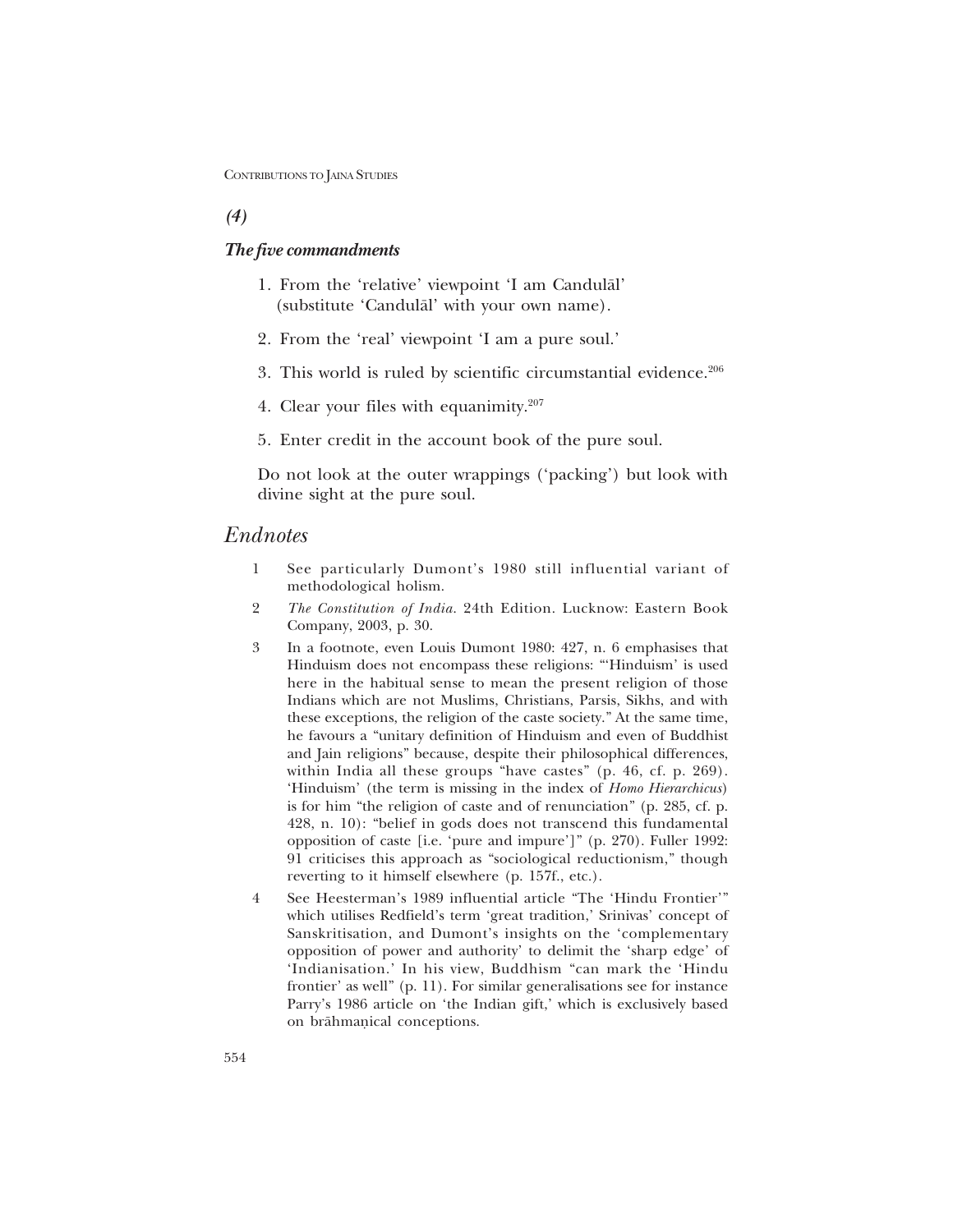Beyond The Hindu Frontier Jaina-Vaișnava Syncretism in The Gujarātī Diaspora

- 5 The, ultimately divisive, politics of cultural homogenisation is primarily a project of the modern nation state. In India, the ancient hierarchical ideologies, the cultural pluralism on the ground, and the secular constitution have, thus far, put a break on the supremacist 'Hindu' religious nationalism which, however, turns out to be difficult to contain.
- 6 Reified definitions of 'religion' and of religions such as 'Hinduism' or 'Jainism' are a modern, highly-politicised preoccupation. On the term 'religion' see for instance Smith 1991 and for 'Hinduism' Sontheimer 1991.
- 7 Mahåvideha plays an important role in Jain cosmology and cosmography. See Schubring 2000 ∂ 102ff.
- 8 The Jain terms *samyak darsana* (right insight) or *kevalajñāna* (omniscience) are rarely used in this context, presumably to avoid unnecessary debate. See A.M. Pa¢el, in Am∂n 1994: 77.
- 9 A.M. Patel, in Amīn 1994: 32.
- 10 Ibid., p. 72. With the exception of the Appendix, I follow throughout the text the official English renditions of the original Gujaråt∂ that are offered in the Pamphlet literature of the Akram Vijñān Mārg.
- 11 Orally transmitted practical philosophy of a similar style was also practised by the Marå¢h∂-speaking householder Guru Nisargadatta Mahåråj (1897-1981), a petty shopkeeper in Mumba∂ whose birth name was Måruti before he was initiated into the Advaita Vedånta Navnåth Sampradåy in 1930. See Dikshit 1999. Within the Jain tradition, the teachings of the Gujaråt∂ *brahmacår∂* Kånj∂ Svåm∂ (1889- 1980) are also transmitted in this form. The only direct influences cited by A.M. Patel himself was the Gujarātī Jain householder Śrīmat Råjacandra (1867-1901) and the Digambara Åcårya Kundakunda (ca.  $1^{st}$ -8<sup>th</sup> century CE).
- 12 *samyag-darśana-jñāna-cāritrāņi mokṣamārgaḥ* (TS 1.1).
- 13 Soul (*j∂va*), non-soul (*aj∂va*), inflow of karmic particles (*åsrava*), bondage of karmic particles (*bandha*), stoppage of the inflow of karman (samvara), annihilation of karman (nirjarā), liberation from karman (*mok¶a*) (TS 1.4).
- 14 On the principal features of canonical (and classical) Jainism see Schubring 2000.
- 15 See Johnson 2000.
- 16 Devotion here means merit making through  $p\bar{u}j a$ , *dāna*, *vandanā*, etc., in combination with asceticism. A Jain version of *bhakti* religiosity without the necessity of asceticism and study can be found amongst the followers of Śrīmat Rājacandra (Salter 2001).
- 17 Flügel 2005: 195.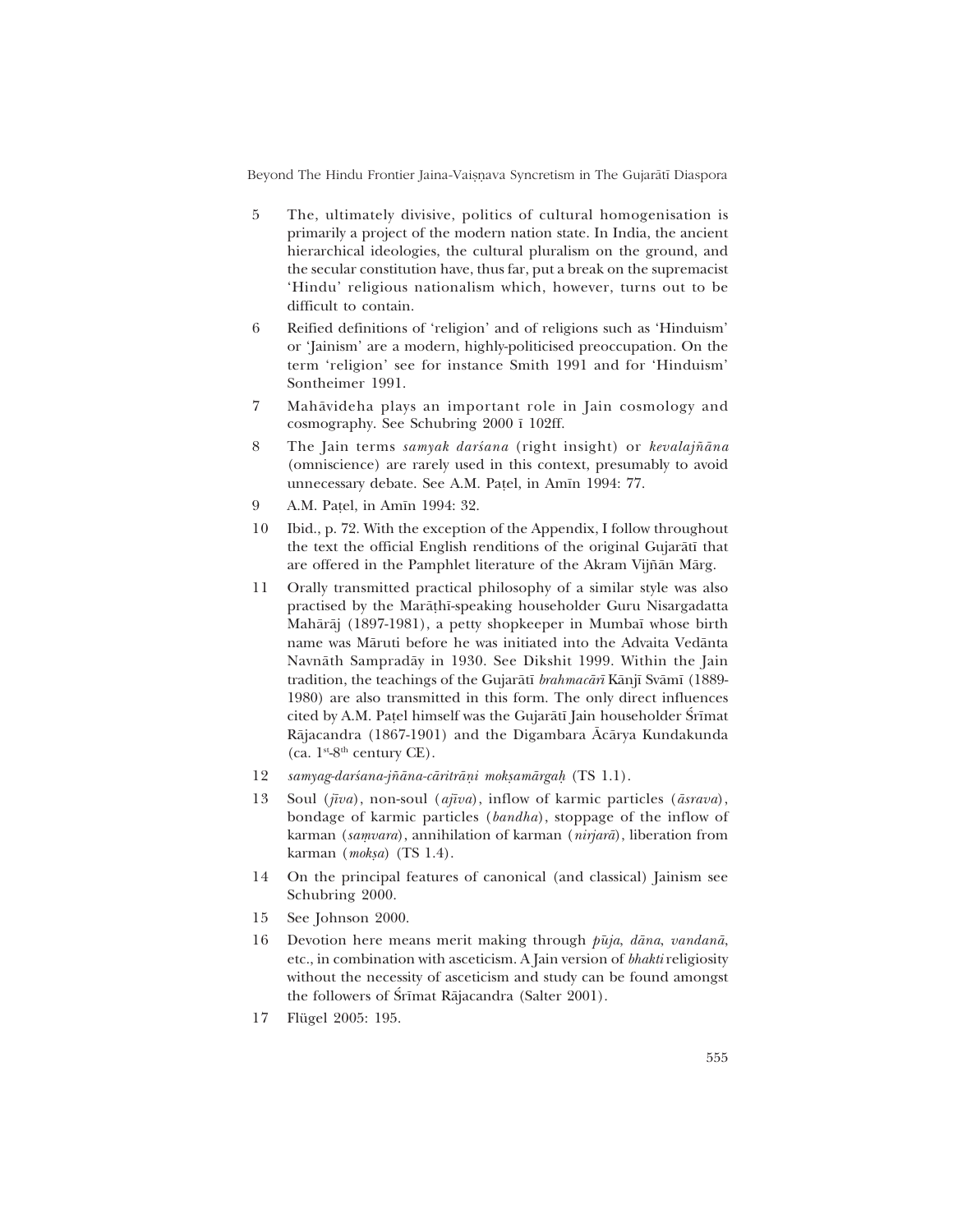- 18 The term 'movement' is theoretically uninformative, as Luhmann 1984: 543 rightly stressed, and is here only used for convenience for non-institutionalised collective behaviour. Luhmann suggests to rather talk about 'the production of effects through unintended self-amplifying effect-cumulation,' i.e. self-referential processes which initially emerge through the accidental coincidence of events which generate a series of unintended consequences, until they are stabilised when the notion 'movement' is used as a self-description (p. 544). A functional theory such as this comes somewhat closer to the self-interpretation of the Akram Vijñān 'movement' in terms of the contingent discharge of various individual *karman*s which come to fruition through natural processes or ëscientific circumstantial evidence' (*vyavasthita śakti*), rather than the reference to a common ideology (Salter 2001: 49) or political interests (Fuchs 1999: 59).
- 19 The aggregative, syncretic nature of 'Brāhmaṇism' and 'Hinduism' (and its 'tolerance' of heterodox sects) was highlighted by Dumont 1980: 269, 284, etc. But he denied this very feature to the religious sects' which, he argued, are "inclusive as regards the subjects, the faithful, but strict and exclusive as regards the god or belief, the object of religion" (ibid.).
- 20 "This is a short cut a diversion path (marg) a different (akram lift -"stepless" elevator). You don't have to do any effort" (A.M. Patel, in Amīn 1994: 81f.).
- 21 For further details on the history, doctrine and following of the Akram Vijñān Mārg see Flügel 2005. Most followers are Gujarātī På¢∂dars on which see Pocock 1973 and Tambs-Lyche 1980.
- 22 Daniels 1999: 34f.
- 23 The two other temple complexes are near Baroda and near Ahmedabad. The latter is the only Tri-Mandir temple of the followers of Nīrubahen to date..
- 24 Recent publications edited by her contain the following quotation of 'Dada Bhagavan' under the heading 'Current link for attaining the knowledge of Self-Realization (Atma Gnan)': "I am personally going to impart siddhis (special spiritual powers) to a few people. After I leave, will there not be a need for them? People of future generations will need this path, will they not?"
- 25 The word *purusa* means either human being or man. The following characterisation of the 'Vatsalyamūrti Kanubhāī Dādā' is given by the president of the Jay Saccidānand Sangh, G.A. Shah 2003: 23: "In Him is the divine love of God personified. ... Today, DADA BHAGAVAN manifests in full spiritual splendour in Revered KANU DADAJI with all the spiritual might of conducting 'Gnan Vidhi,' separating 'I' from 'My' - Eternal DADA BHAGAVAN - The Formless 'Pure Soul' (Paramatma) is experienced in physical form and frame of KANU DADAJI. As the Liberator and Saviour of all aspiring Souls he is moving all over the world."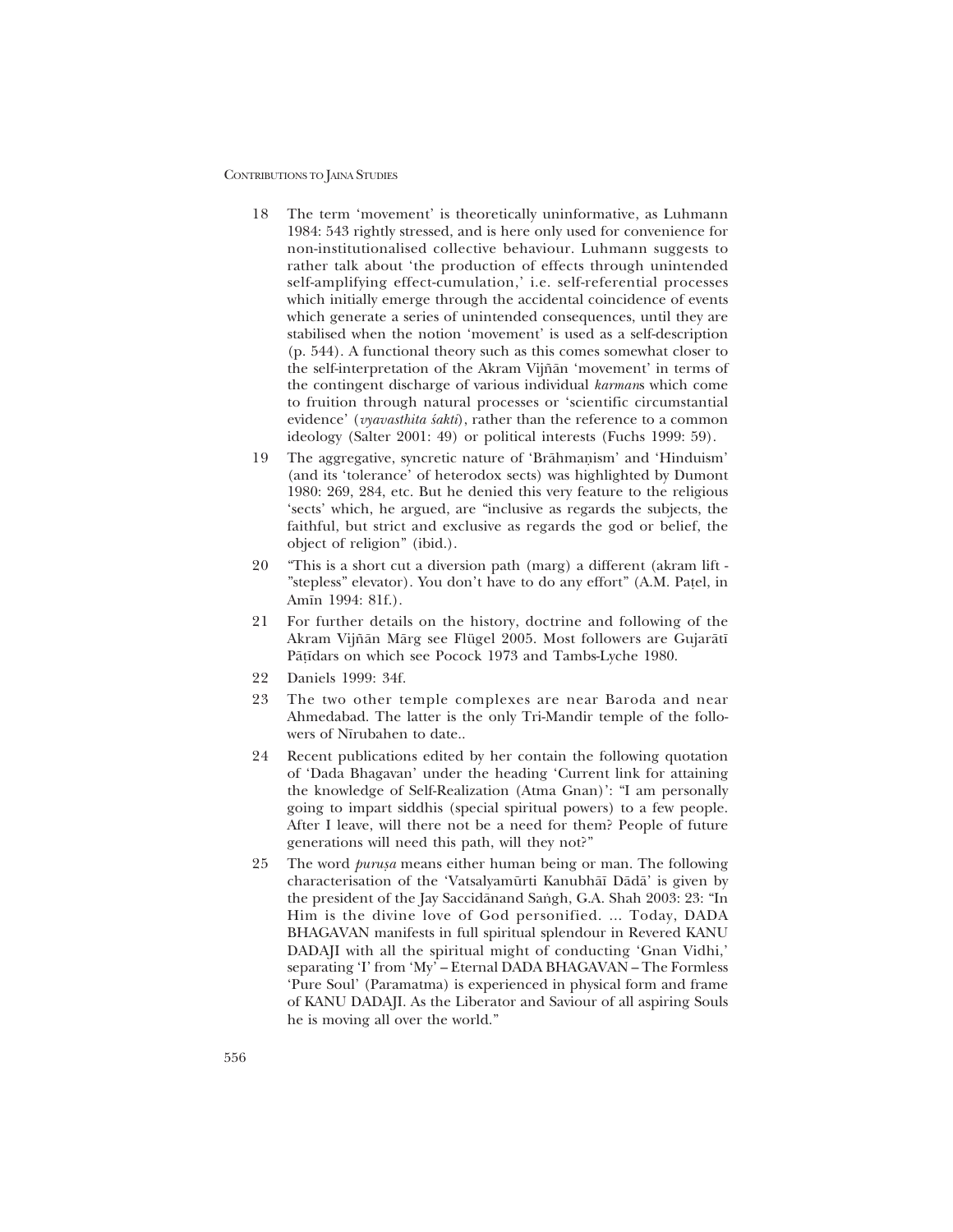Beyond The Hindu Frontier Jaina-Vaisnava Syncretism in The Gujarātī Diaspora

- 26 For further details on the reasons for the split and the processes of the 'routinisation of charisma' within the movement see Flügel 2005: 218-225.
- 27 The word *åpta* means also trustworthy, reliable, authoritative. For its use in the Jain tradition see Soni 1996.
- 28 For a similar structural divide see the Śrīmat Rājacandra movement which has been studied by Salter 2001.
- 29 See Flügel 2005: 202ff.
- 30 Cf. Williams 1963: 91.
- 31 ibid., pp. 84ff., 172ff.
- 32 Bronkhorst 2003 argued that similar conceptions must have prevailed amongst the Ajīvikas.
- 33 A.M. Pa¢el in Amin 2005. In the words of Kanubhå∂ Pa¢el (in J.P. Amīn Vol. 11 1997-2003: 10): "Real 'Penance' - 'Tap' is spontaneous and borne with equanimity within, not from any activity." *Brahmacarya* does not involve taking a public vow of celibacy, but merely the inner belief "that 'I am a Brahmachari'" (p. 20): "'Renouncement' is not of things, house, wife or children. No, it is the 'attaching force' that is to be renounced and in present times that is only possible after Self Realisation first, through the grace of Atma-Gnani the Self-Realized One" (p. 18).
- 34 In the U.S., apart from Oak Ridge, they travel to dedicated followers in Chicago, Houston, Los Angeles and Montreal. In 1994, a conference of 700 followers was held in Oak Ridge (Daniels 1999: 34f.).
- 35 The names of 17 of the 27 *åptaputra*s initiated by A.M. Pa¢el himself are: Pareś Aņākhīvālā (from Surat, working in Mumbaī as a computer engineer), Bihår∂ Bhagat, Kåntilål Bhagat, Navin Bhagat, Bharat Mahetā, Kamleś Mahetā, Mineś Mahetā, Dr. Śailes Mahetā, Yoges Mistrī, Aśok Mocī (a chemist), Pradīp Parekh, Maheś Patel, Pulin Punātar, Jaymeś Sah, Kamleś Sah, Mahendra Sah, Nimeś Sakhīdās.
- 36 I do not know more about the relationship between Kanubhå∂ Pa¢el and the *åptaputra*s, nor his personal views on this point. Kanubhå∂ Pa¢el regularly travels to the U.S.A., Great Britain and East Africa. He toured West Africa in 1996 where he created a following amongst the small Indian diaspora in Lagos (Nigeria) (G.A. Shah 2003: 1).
- 37 Am∂n 1983: 89.
- 38 Personal communication, 1999.
- 39 Dudden Hill Community Centre, London NW10, 11.5.1997, 14.30- 19.00; Madhanta Youth and Community Centre, London HA9 7EE, 16.5.1999, 15.00-18.00, and 8.8.1999 15.30-19.30. I attended two other ceremonies in London for a limited period of time and was assured that exactly the same format is applied in India and elsewhere in the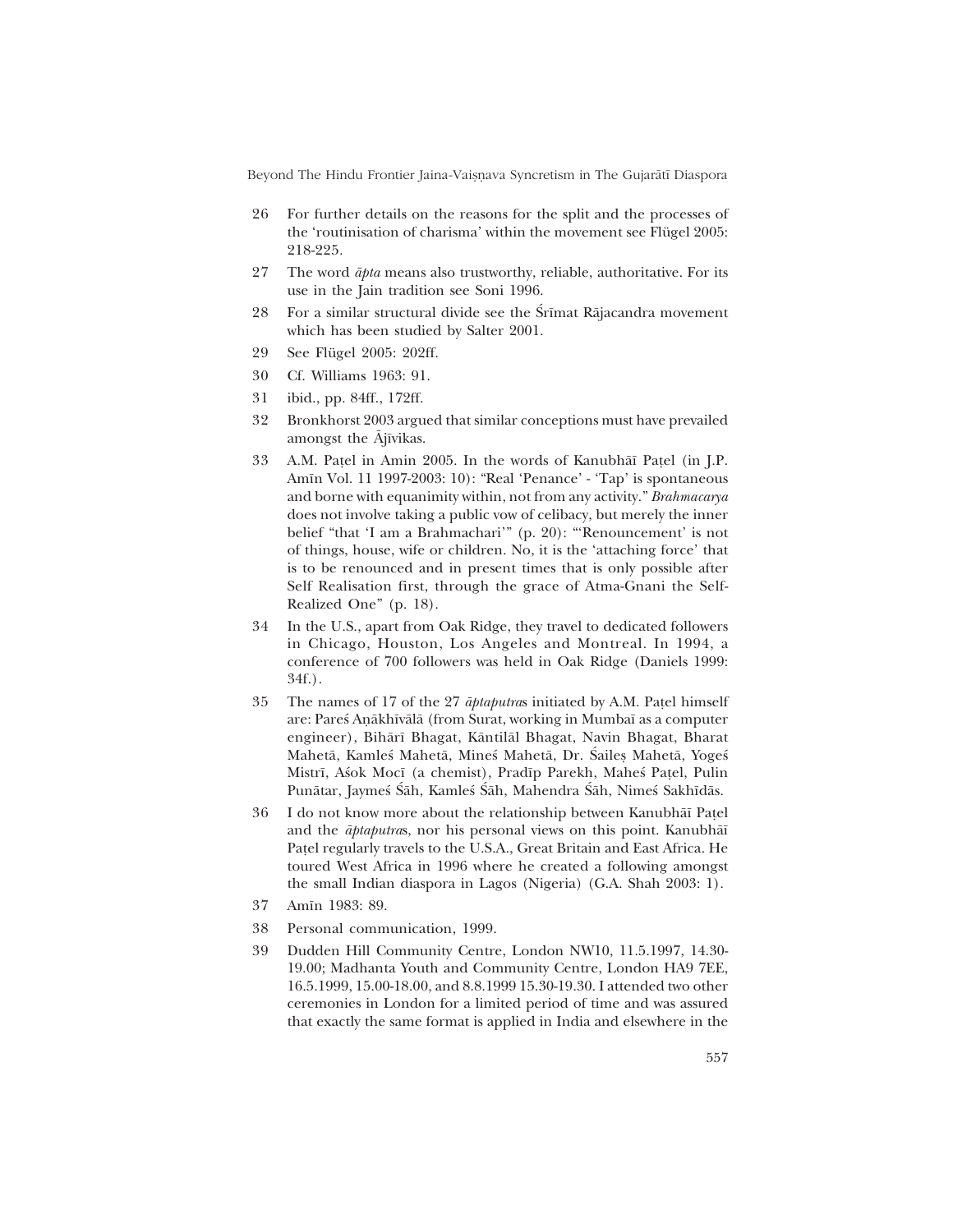world. I have only participated in the rites of knowledge *cum* initiations conducted by N∂rubahen Am∂n who officially initiated me. Kanubhå∂ Pa¢el apparently performs the ritual in exactly the same way (personal communication, November 2003), and I saw a video which seemed to confirm this.

- 40 Cf. Am∂n 1983: 82f. For the Digambara Jain concepts of *bheda j¤åna, j¤ån∂*, *‹uddha-upayoga*, etc., see the writings of Åcårya Kundakunda, and Upadhye 1935.
- 41 The paradox of mediated immediacy is not explained.
- 42 Am∂n 1998: 30-43.
- 43 This technique of turning up "unexpectedly and suddenly" apparently out of nothing is utilised by many modern saints such as Sai Baba. See Swallow, in Fuller 1992: 178.
- 44 The term omniscience (*sarvaj¤åna*) is here used in the narrower mystical understanding that: "When 'knower' is 'known,' everything is known in the universe," i.e. everything that matters (Kanu Patel: Aphorism 101 in J.P. Am∂n Vol. 11 1997-2003: 16).
- 45 For full texts and translations of the texts cited in this section see Appendix.
- 46 The *t* $\overline{t}$ rthankaras are included here.
- 47 Cf. BG 10.49, cited in Jaiswal 1967: 119.
- 48 I have not seen the Gujaråt∂ original of a more elaborate English version of the first part of this offering which is often cited in the pamphlet literature: "O universally adored and fully manifested Śuddhātmā Bhagavān! O Dādā Bhagvān, O Śrī Sīmandhar Svāmī! You are detached, free from passions, blissful, natural, full of infinite knowledge, infinite vision, illuminator of the three worlds (the entire universe)."
- 49 The characterisation of the relative self in terms of the expression *hu≈ bhåv karma, dravya karma, no-karma*, here translated as ëmy inner actions, material actions and reflex actions,' requires some explanation. A.M. Pa¢el equated these three types of actions with 'charging, discharging, and neutral action,' i.e. the mechanism of the acquisition of *karman* through the inner feelings or passions, the discharge of *karman* through action, and reflex behaviour. According to canonical Jainism, *no karma* is produced by reflex actions caused by *no-kasāya*, or subsidiary passions of the four principal passions anger, pride, deceit and greed. The following nine *no-kasayas* are habitual in everyday life, but decrease with spiritual advancement: laughter *(håsya*), enjoyment (*rati*), apathy (*arati*), grief (*‹oka*), fear (*bhaya*), disgust (*jugupså*), and sexual cravings for the male, female, and hermaphrodite (*strī-veda, pumveda*, and *napumsakaveda*) (UtS 32.102, 33.10-11). On *no-karma* see Schubring 2000: 87, Jaini 1979: 120, Bruhn 1987: 69. See also Chakravarti's 1989: 129, 75 commentary on SS 190-192, and SS 87, and Johnson 1995: 287.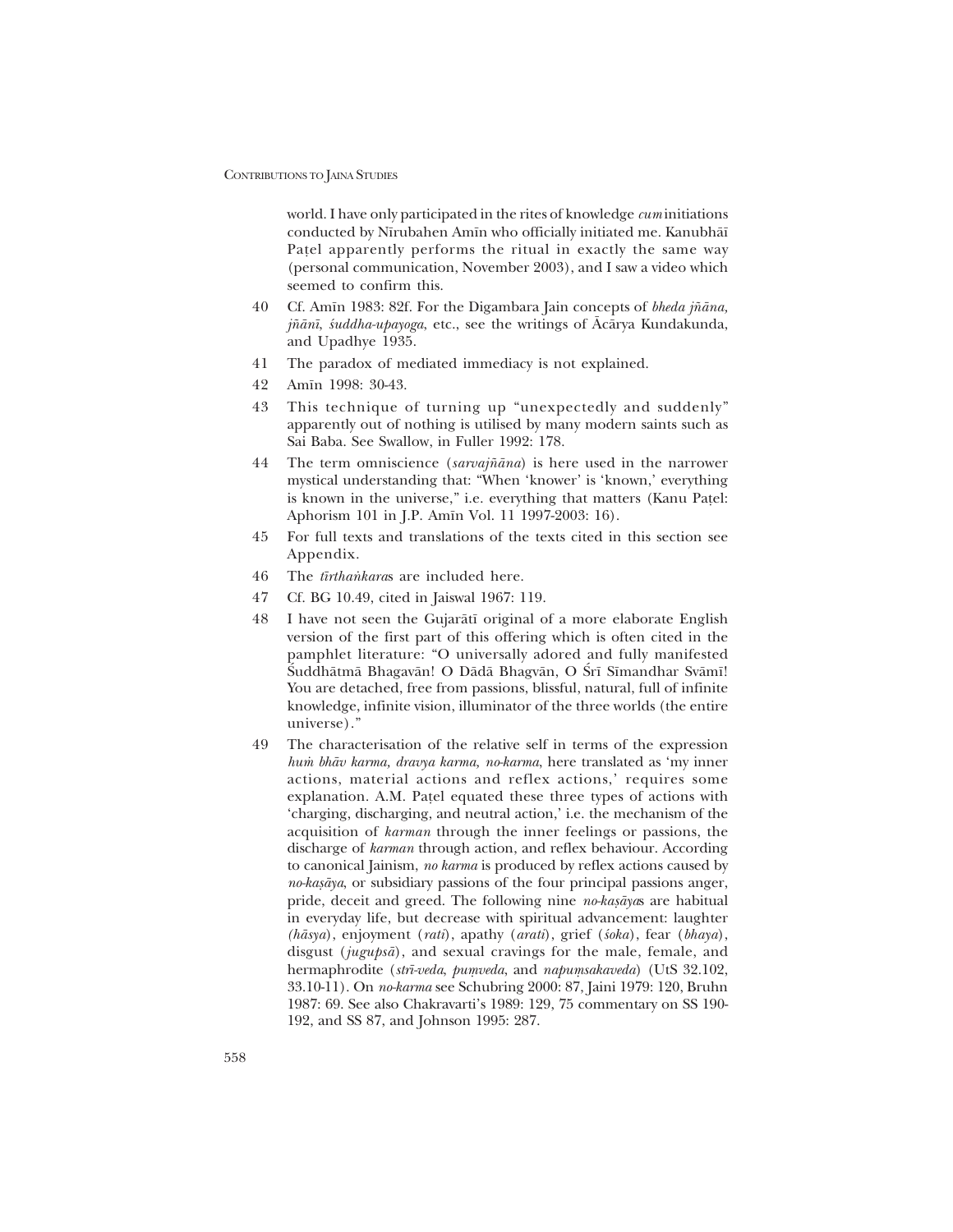Beyond The Hindu Frontier Jaina-Vaișnava Syncretism in The Gujarātī Diaspora

- 50 See also Geertz 1986: 373.
- 51 See Cort 2001: 153 for similar 'magico-religious' assumptions underlying the rather mechanical *Kalpa Sμutra* recitations of Mūrtipūjaka Jains during *paryusana*. For examples from 'Hindu' contexts see the contributions in Dalmia et.al. 2003.
- 52 The distinction was introduced by the Digambara *Åcårya* Kundakunda (SS 7) into Jain discourse. On the shock of insight created by the reversal of perspectives in Jain conversion stories see Ryan 1998: 77 and Flügel 1993. In the present case, the shock of insight is explained as the product of non-cognitive ritual action.
- 53 Turner 1986: 35 translates Diltheyís terms *Erlebnis* and *Erfahrung*, which have no equivalent in English, as 'mere experience' and 'an experience.'
- 54 This formally resembles the separation of ritual and meaning postulated by Humphrey and Laidlaw 1994, following Frits Staal 1993, but can hardly be interpreted as a universal condition of ritual action, as proposed by the authors.
- 55 "If one listens to the 'Direct Speech,' one will have 'Samakita'" (A.M. Pa¢el in Shah 1983: 72).
- 56 A more differentiated analytic terminology is needed to make further distinctions.
- 57 E.g., Amīn 1983: 33. See Staal 1993: Ch. 3 and p. 192 on the 'power of inspiration' associated with words, derived from the Sanskrit (S.) root *dh∂*- (e.g. *dhyåna*), and its manifestation in language, especially verses, chants, and formulae, called *mantra*, which were at an early state distinguished from ritual itself: "Mantras [sacred formulae] are always the elements that are recited or chanted; they are neither the ritual acts themselves, nor the glosses or meanings ..."
- 58 In contrast to the 'absolute,' that is instrumental, music (Dahlhaus 1978: 13), 'pure speech' is not intended as a 'pure structure' without object or function, but has a strong 'conative function,' i.e. it is intended to direct the gestures of the participants (Lévi-Strauss 1982 I: 49). See also Staal 1993: 221 for the similarity between *mantra*s and music.
- 59 Cf. Staal 1993: 233f. on Buddhist 'meaning(ful)-memorization' (*artha-dhāraṇī*) and on the Jain *Namokār Mantra* etc. (p. 223): "Many mantras [whether meaningful or meaningless] are constructed from language, but in their ritual use, which is their proper use, they do not conform to any of the normal uses of language" (p. 265). Staal argues "that language derived from mantras in the course of the evolution" but also describes the opposite phenomenon of "the musicalisation of language" (ibid.) under the same term (cf. Lévi-Strauss 1982 I: 42f. remarks on the differences between structuralism and serialism). The ritual communication of the *bhed jñān vidhi* is an example of the latter, since it clearly presupposes language.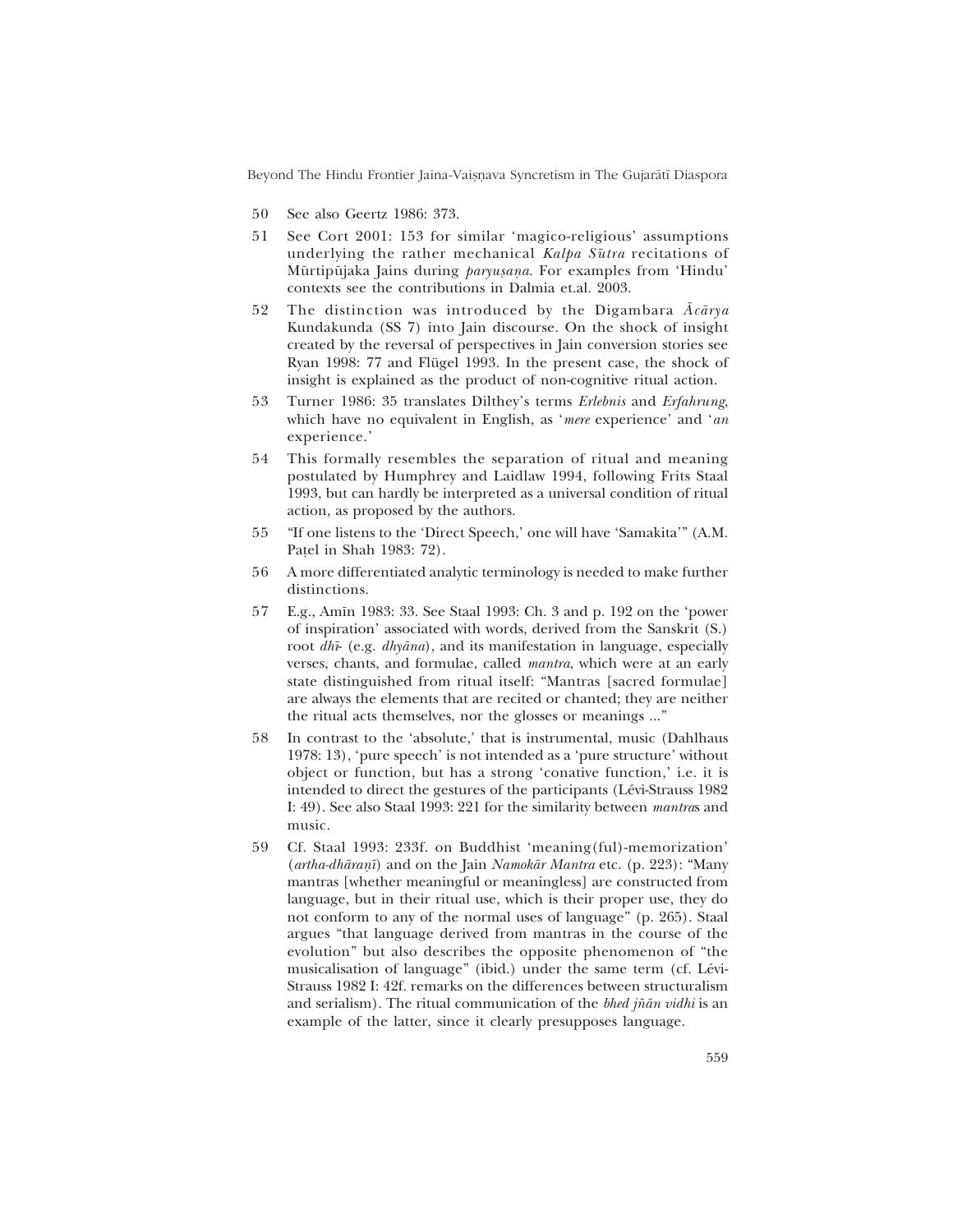- 60 The mystical state is a state of awareness that can be reached or produced with the aid of mantras, a state of consciousness that is 'beyond language' or 'ineffable'" (Staal 1993: 274).
- 61 "Understanding' is not the function of language" (Kanu Patel: Aphorism No. 46, in J.P. Amīn Vol. 11 1997-2003: 8).
- 62 The emphasis on *sakti* reveals Saivaite influence. Compare Staal 1993: 242 on the eligibility of using mantras.
- 63 Classical Jainism distinguishes five types of bodies: gross body (*audårika ‹ar∂ra*), transformation body (*vaikriya ‹ar∂ra*), communication body (*åhåraka ‹ar∂ra*), fiery body (*taijasa ‹ar∂ra*), and karmic body (*karma ‹ar∂ra*). The *åhåraka ‹ar∂ra* is said to be an attribute of ascetics with the knowledge of the lost fourteen *Pμurva* texts only. See TS 2.37 for details.
- 64 Garcia 2002 writes for instance: "This combination: one guru and a heavy load of karma made it impossible for me to experience anything within. Even when I experienced something, now I know it was due to the power of my own mind concentration and not necessarily due to the power of the guru."
- 65 Compare the somewhat similar Mimāṃsā concept of the invisible (*adrsta*) effects of ritual (*apūrva*).
- 66 See www.dadabhagawan.org. To dispel doubts about the efficacy of the rite, N∂rubahen Am∂n n.d. published also an explanatory article: "What is your spiritual state after the 'Gnan Ceremony'?" which is often consulted.
- 67 The dream was related to me in 2001. On the significance of dreams see A.M. Patel, in K.N. Shah 1983: 168: "A dream is the complete effect. There, ego being inactive, causes do not get implanted. ... You gain profusely more by seeing 'Dada' in a dream and seeking his assistance, than by seeing Him in person. This Dada is capable of doing everything in a dream! Yes, you must know what you want to ask for. Some of our Mahatmas see Dada in dream everyday. As the scriptures sing: Even in a dream who has 'Darshan,' Not shall his mind seek another vision. The 'Darshan' of the Gyani Purush even in the dream will put an end to all the other rovings of the mind."
- 68 Srīmat Rājacandra claimed to have met a Jina in a previous life. See Flügel 2005: 210.
- 69 Salter 2001: 46-47 reported similar processes amongst the followers of Śrīmat Rājacandra: "It is believed that one self-realised person can accurately recognise another ... If they reach the belief that the *guru* is authentic they go on to become a disciple and hence enforce the *guru*'s status." See also Dumont's 1980: 282 statement that "in order to conceive of a personal Lord there must also be a believer who sees himself as an individual."
- 70 The Śvetāmbaras believe the *tīrthaṅkara* Mallinātha was female.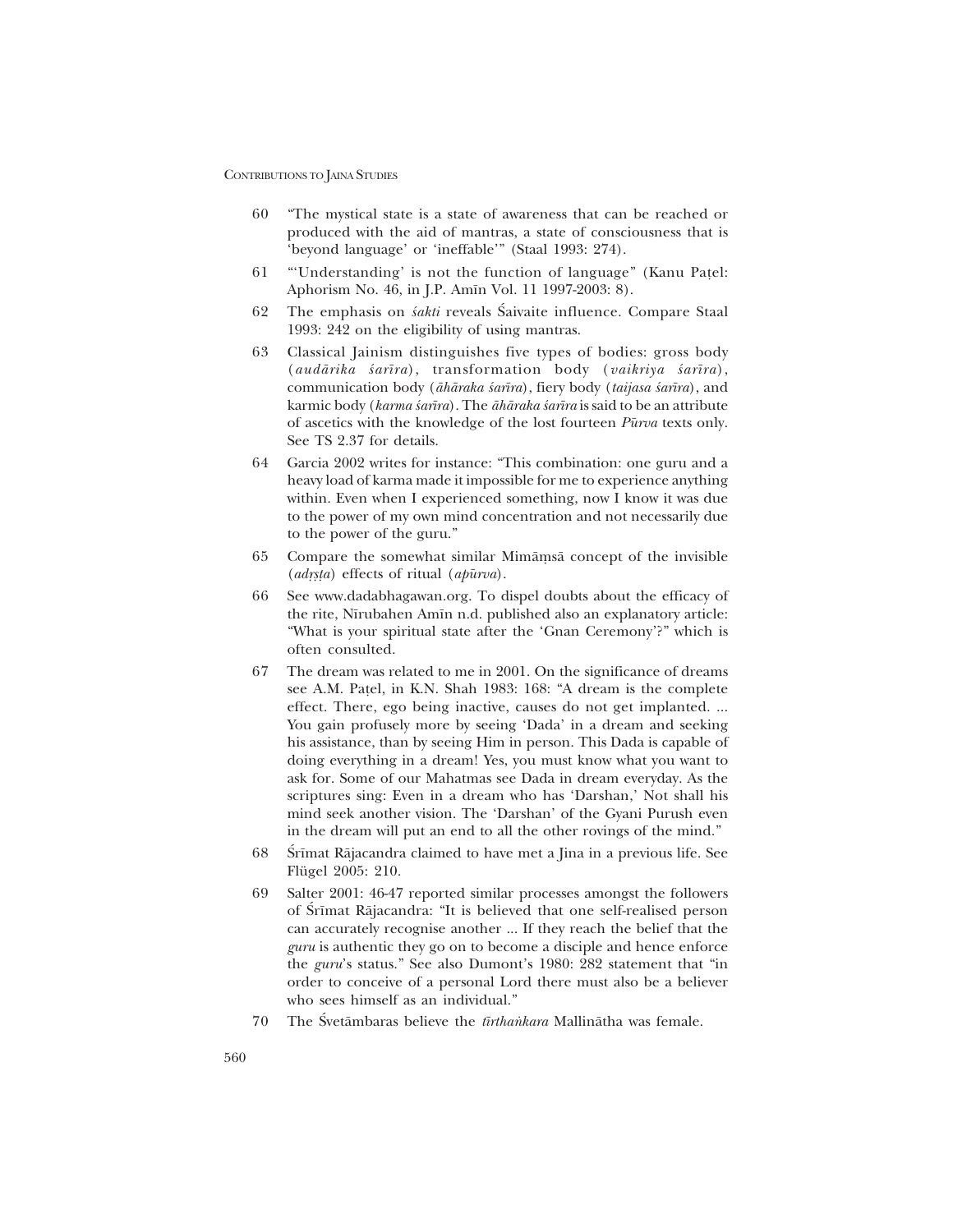Beyond The Hindu Frontier Jaina-Vaisnava Syncretism in The Gujarātī Diaspora

- 71 See Gombrich & Obeyesekere 1988: 61.
- 72 That is the body (A.M. Pa¢el, in R.M. Patel 1994: 4f.).
- 73 The precepts are only printed in a single small booklet (Am∂n 1998) which contains all important ritual texts in Gujarātī. It is only given to *mahåtmå*s.
- 74 In the ritual literature of the Akram Vijñān Mārg the word *niścaya* is sometimes interpreted literally, as resolve or decision, i.e. the intention of completely surrendering the relative self to the real self (not philosophically, in terms of *niścaya naya*). Shifting interpretations such as this offer escape clauses against the arguments of sceptics. It is argued that the *j¤ån vidhi* merely conveys the energy or spiritual power for the resolve, not access towards transcendental perception itself.
- 75 See Schubring 1957: 569 for critical reflections on the possibility of the apocryphal interpretations of SS 141 which identify the *niscaya* point of view with the view of a spiritually advanced believer.
- 76 "Prakriti means Circumstantial Evidence. This, that goes on, is nothing but the puppet show of Prakriti. One dances or does anything as it makes him to, and yet he brags: 'See, I dance! I renounce!' Renunciation is possible, only if it is in one's Prakriti" (A.M. Patel, in K.N. Shah 1983: 257). On the use of the metaphor of dance, wellknown in Vaisnavism, for the ambiguities generated by the two-truth theory in Digambara Jain literature see Bhatt 1994.
- 77 On complementary *karman* see for instance A.M. Pațel, in Amīn 2003a: 20.
- 78 A.M. Pa¢el, in R.M. Pa¢el 1994: 50.
- 79 Cf. SS 332-344.
- 80 In classical Jainism, the technical terms for bondage and stoppage are *bandha* and *samvara*. A.M. Patel occasionally employed these terms, but usually used Gujaråt∂ equivalents.
- 81 Literally 'filling.'
- 82 A.M. Pa¢el, in R.M. Patel 1994: 11. Bronkhorst 2003: 169 has shown that already the Ājīvikas must have believed that the real self does not act, and that karmic changes can only occur through rebirth. Yet, the Ājīvikas did not – like A.M. Patel's 'moderate fatalism' (which rejects the concept of 'untimely death,' see N. Amīn, in R.M. Patel 1994: 54f.) – consider the possibility of changes and shortcuts in the karmically predetermined course of rebirths through 'the path of introspection' (*antaramukhī mårga*) (A.M. Pa¢el, in N. Amin 2000a: 7).
- 83 Cf. Todarmal's 1992: 174-76, 203f. critique of the Sāmkhya view: "nothing is achieved by mere knowing. ... So long as one believes Prakruti to be the doer (of attachment, etc.) and the self as nondoer, why would then he try to reduce attachment, etc.?" (p. 176).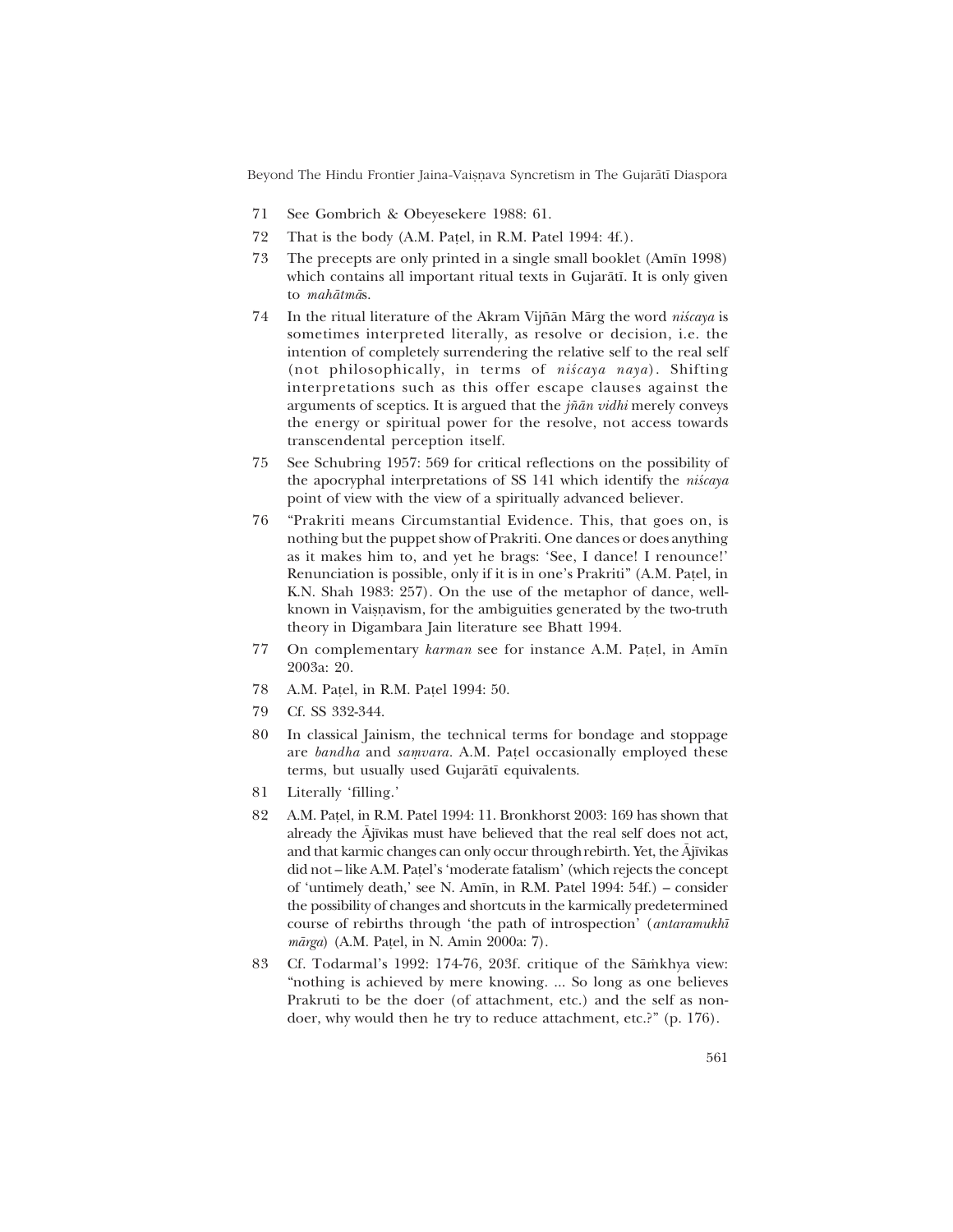- 84 A.M. Pa¢el, in K.N. Shah 1983: 230.
- 85 Classical Jainism categorises the different types of *karman* according to effect (*prakæti*), duration (*stithi*), intensity (*rasa*) and quantity of space points occupied (*pradesa*). Four principal types of bondage (*bandha*) of *karman* are distinguished: wrong belief (*mithyåtva*), nonrestraint (*avirati*), passion (*kasāya*), and activity (*yoga*). Starting with wrong belief, they should be eliminated one after the other to prevent further bondage. The effects of *karman* are of three types: (1) *bandha* - bondage, (2) *sattå* (*åbåhå*) - latency, (3) *udaya* (*prårabdha*) realisation: (a) *udīranā* - premature fruition, (b) *samkrama* transformation of one type of *karman* into another (Viy. 57b; TS 8.2 ): ìOf oneís own accord one makes [karman] effective (*ud∂rei*) and one repents (*garahai*), checks (*samvarai*), suppresses (*uvasāmei*), experiences (*veei*) and annihilates (*nijjarei*) it by an effort of one's own will (*v∂riya*)î (Vij. 1.3.6 (56b), in Deleu 1970: 78). See also Glasenapp 1915: 20ff., 35-38, 42, 75.
- 86 N. Amīn, in R.M. Patel 1994: 56.
- 87 Practical rules that are given orally, for instance: "to look at everything" only as a karmic result," to "accept everything that happens," "never misuse the power acquired through the *jñān vidhi* for worldly ends," "never resolve to do anything intentionally (*sankalpa*)," "don't be presumptuous of the form 'if I \_\_\_\_\_'," etc. For lists of practical advice see also A.M. Pa¢el, in N. Amin 2000a: 17, 36.
- 88 A.M. Pa¢el, in R.M. Patel 1994: 73-6.
- 89 Ibid., p. 62.
- 90 At least 'seventy-five percent' of it (A.M. Patel, in Amīn 2003a: 74).
- 91 Cf. A.M. Patel, in Amīn 2003b: 107f.
- 92 On the Jain rites of atonement see Caillat 1975.
- 93 The Akram Vijñān movement often uses popular metaphors such as 'video-rewinding' or 'the cinema approach' to *karman*, i.e. life as a film (A.M. Pa¢el, in N. Amin 2000a: 33f.), for the reflective *anamnesis* as the following summary of Nīrubahen Amīn's Telesatsang on the 23.7.2000 illustrates: "Every 15 to 30 minutes rewind and fast forward your inner video and if you miss this, then at the end of the day rewind the entire dayís video for 10 to 15 minutes. Our Godown is stuffed full. Let us resolve to clear it with the phenomenal Grace of Dada and all His Gnan material. Remove all vyavahaar aagrahs and the rest is all nikaal. ... Observance with awareness is the essence of Time and the state of the Self. Day's events and agenda: Set in advance the 5 agnas and then proceed. Thereafter rewind and set review and reset. ... When you get engrossed ... get unentangled by video rewind and review. When you are reviewing you are the observer and therefore free. To rewind and reset is your Purusharth. To forget your Self is what you have brought with you. Observe this in samayik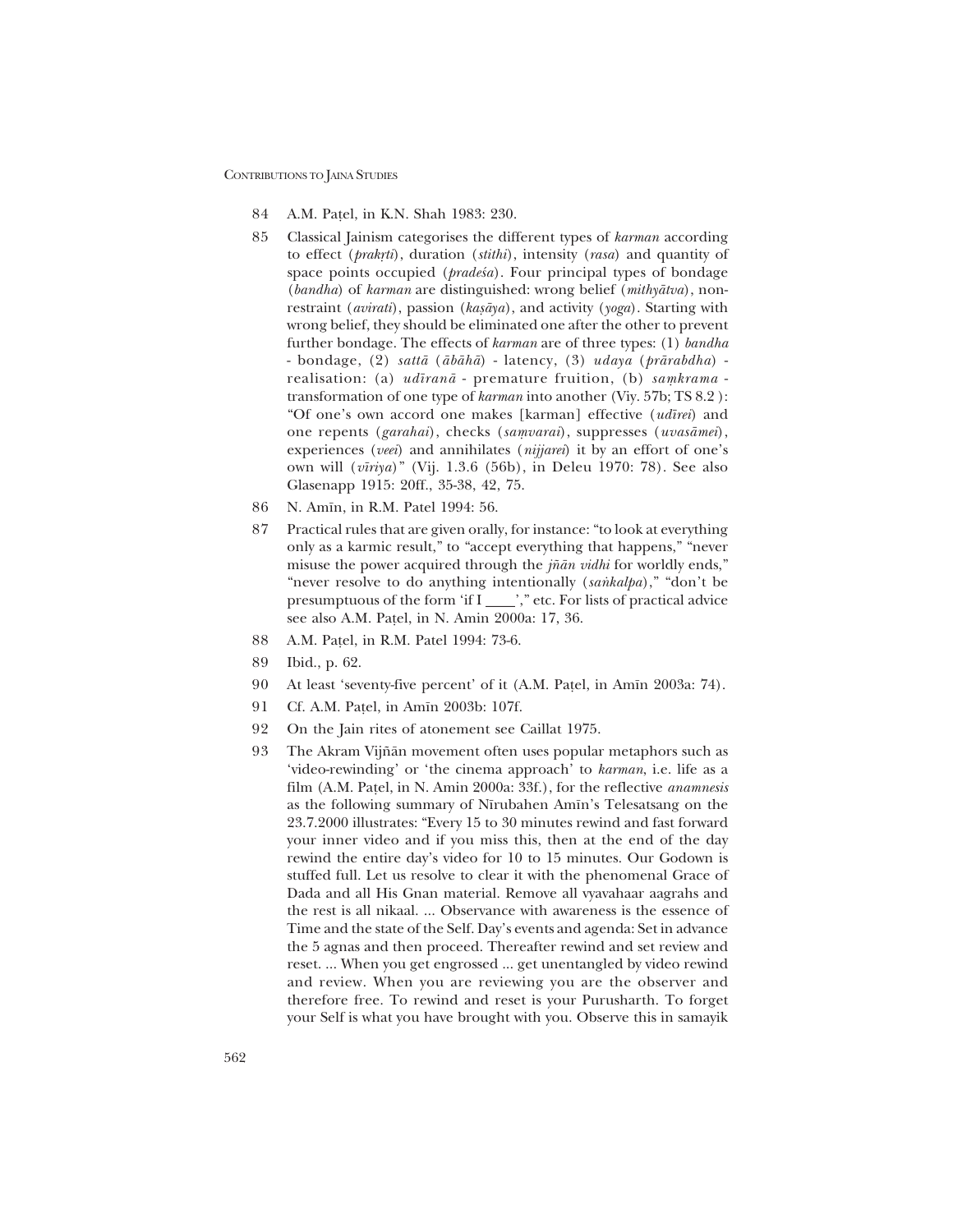Beyond The Hindu Frontier Jaina-Vaișnava Syncretism in The Gujarātī Diaspora

am till eve ... watch whether your upayog was of the Self or not. Set 5 Agnas. Set your Self: I am Shuddhatma. Observe all events of File 1. Observe all events of food intake situations. Observe all events of speech, thoughts, acts of the whole day. Observe and separate acts of chit buddhi and discharge ego. Observe all work done for mahatmas and dada versus your selfish self. Observe your upayog during charan vidhi. .. . Is the reading merely an act or is there an upayoga? Observe the nature of this neighbour of yours. ..." (now defunct website).

- 94 Bruhn 1998: V.1 has argued that even in classical Jainism "- there is no distinct meditation technique (leading to concrete experiences or insights). 'Meditation' in Jainism means realization and internalization of important dogmatic subjects but even that is more implied than expressly stated." Cf. Schubring 2000: 314.
- 95 A.M. Patel, in Amīn 2003a: 77.
- 96 Some of the statements in Kundakundaís *Samayasåra* are clearly the source of inspiration of A.M. Patel's teachings: "That ignorant Self which makes non-self, self, and the Self non-Self, becomes *Kartå* or causal agent of those various *Karmas*. - That knowing Self which does not make non-self, self, and the Self, non-self, does not become the *Kartå* or causal agent of those various *Karmas*î (SS 92f., tr. Chakravarti 1989: 78f.; cf. Johnson 1995: 280). "The scripture is not knowledge, because scripture knows not anything. Therefore, the Jinas said that knowledge is entirely different from scripture" (SS 390, tr. Chakravarti 1989: 226; cf. Johnson 1995: 275). See also SS 152, 404, etc.
- 97 "As (self-) knowledge renounces all (mental) states (bhāva), knowing them to be other (than the self), so (self-) knowledge should be considered to be the real/definitive form of renunciation [*pratyākhyāna*]" (SS 34, tr. Johnson 1995: 288). Cf. the translation by Chakravarti 1989: 37f.
- 98 See Jaini 1979: 89, and Beck 1997: 91: "Overall, the developing Hindu devotional tradition strikes one with the forceful theme of utter dependence on grace alone for remission of sin, leaving aside completely all self-restorative rituals and penances.<sup>"</sup>
- 99 The *brāhmanical* practice of transacting *karman* or pollution to others, as recently discussed by authors such as Parry and others, is rejected as an impossibility by Jainism, Buddhism, and Hindu devotionalism. See Cort 2001: 111.
- 100 The G∂tå is cited explicitly on the official website: www.dadabhagwan.org/new/introduction/akaram-intro/eng/ akaram-intro.html
- 101 A.M. Pa¢el, in Am∂n 2003a: 2.
- 102 Ibid., p. 7.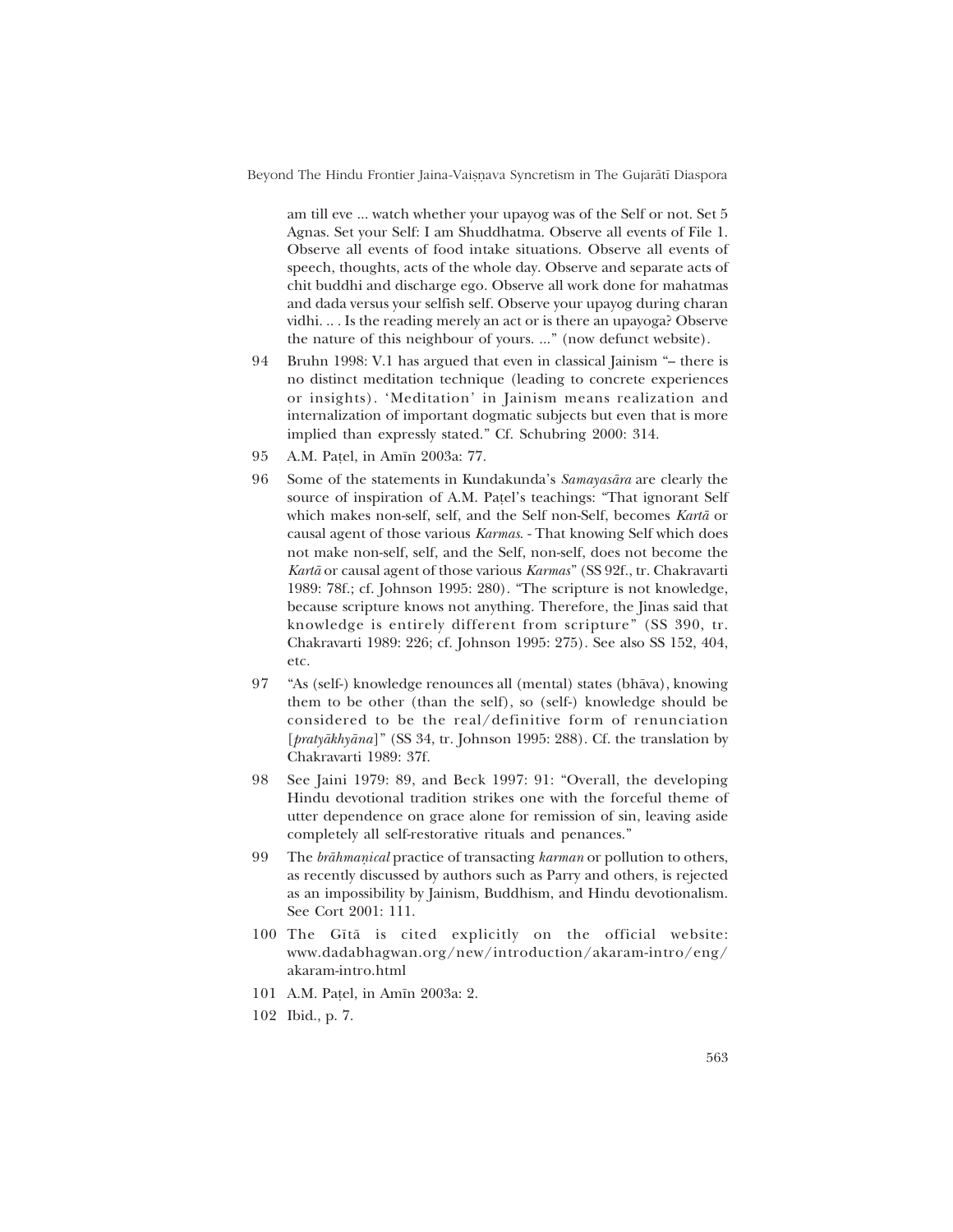- 103 "If your wife who is normal and intelligent becomes insane all of a sudden, whom can we blame? She turns insane as the result of the timing for your own karma coming into fruition. So you should realize this and accept that it is your account. ... You have no choice but to experience them" (A.M. Pațel, in Amīn 2003a: 39).
- 104 A.M. Pa¢el, in Am∂n 2003a: 3. There are, therefore, no accidents in life, there is not even the possibility of an accidental death.
- 105 A.M. Pa¢el, in R.M. Patel 1994: 48.
- 106 A.M. Pa¢el, in Am∂n 2003a: 31f. It is asserted for instance, on apparently purely casuistic grounds, that: "discord does not occur because of effect karma. It arises because of ignorance" (ibid., p. 47). See similar discussions in the same volume.
- 107 A.M. Pațel, in Amīn 2003a: 13.
- 108 "The process of killing is a karma effect and it has to be suffered [by the killer, P.F.]. One must accept the fruit of the karma, but if repentance is done whole-heartedly, then the new karma will become light" (A.M. Pațel, in Amīn 2003a: 72f.).
- 109 Sometimes, after *årat∂* rituals, one plate (*thå¸∂*) is placed in front of the picture of 'Dādā Bhagavān.'
- 110 This has also been noted by Garcia 2002.
- 111 A.M. Pa¢el, in R.M. Patel 1994: 63.
- 112 "An Enlightened Guru like Dada Bhagwan accepts all view-points, all of these are included in his vision. A Guru can be said to be sitting at the centre, while all the other religions are in the surroundings in search of the truth" (A.M. Patel, in N. Amin 2000a: 30).
- 113 "The Germans are in search for 'Absolutism.' They have carried away our sacred books and they have dedicated themselves to the search of 'Absolutism.' But it is not easy to find it. ... When 'we' go to Germany 'we' shall tell them we are the horn of plenty (kalpa vriksha), ask anything of us and you shall have it, because 'we' have personally come before you" (A.M. Patel, in Shah 1983: 10f.).
- 114 For an overview of modern variants, see Fuller 1992: 174-77.
- 115 See for instance Bennettís 1993: 136f. critique. Dumont 1980: 282ff. and Fuller 1992: 157f. acknowledge the antinomian character of devotionalism. But both argue that though it may be antithetical to 'Hinduism' on the level of ideas (Dumont characterises devotion as an internalisation of renunciation though), it is not on the level of social practice, since it accommodates itself to 'the caste system.'
- 116 Dumont 1980: 187, but see his earlier and more flexible formulation on p. 284 in the light of the theory of *bhakti* as a form of internalised renunciation.
- 117 For further evidence see the majority of the contributions in Dalmia et. al. 2003.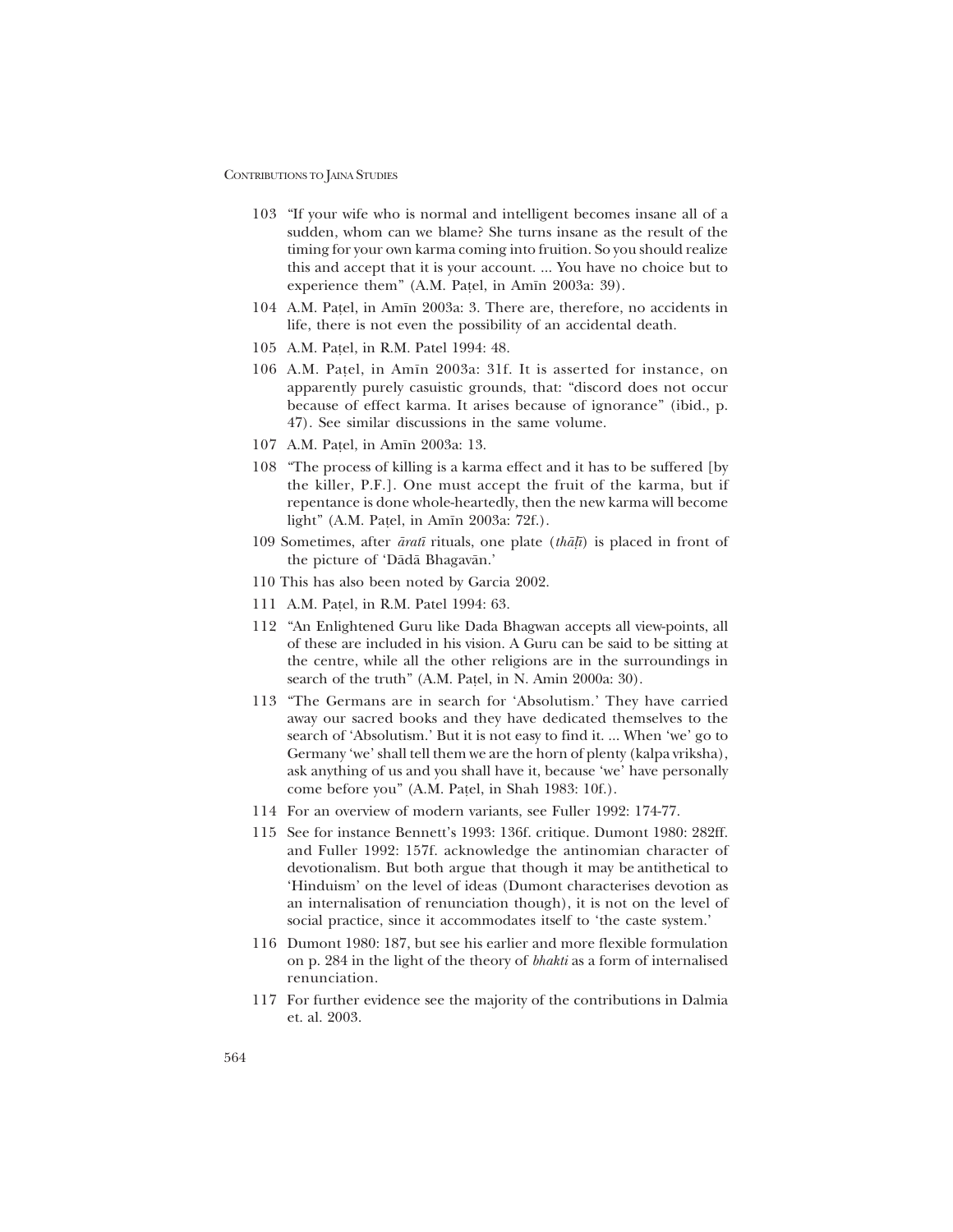Beyond The Hindu Frontier Jaina-Vaisnava Syncretism in The Gujarātī Diaspora

- 118 Bennett 1993: 66.
- 119 "Possessions" is the English translation used for *dravya karma* here.
- 120 Bennett 1993: 60.
- 121 Ibid., p. 43.
- 122 Love "that is constant is paramatma's love (God's love). It will subdue anyone. I for myself do not wish to subdue anyone, but they surrender to my love. It is revealed in the presence of *Gnani Purush*. This love is absolute and unconditional. The Gnani's love is God's love" (A.M. Patel, in Amin 2000b: 25).
- 123 Bennett 1993: 89.
- 124 Ibid., p. 124.
- 125 Ibid., p. 196ff.
- 126 Ibid., p. 254.
- 127 For imports into Digambara Jain mysticism see Bhatt 1994: 447.
- 128 A.M. Pațel, in R.M. Pațel 1994: 49.
- 129 Bennett 1993: 90.
- 130 Bennett 1980: 97, cf. 87 analysed similar processes amongst the Pustimārgīs in psychological terms: "Those who experience bhava are by definition divine souls *(daivijiva)* aware of their innate identity as fragments of Brahman. Their divinity is not a quality received from Krishna, rather this is through Krishna's grace that inner divine qualities are made manifest." "The *svarup* becomes an actual manifestation of Lord Krishna through the combined efforts of the guru and the devotee. Although the guru initiates the process of the transformation of a murti into a *svarup*, the full identity of the svarup is revealed only through the efforts of the sevak... the sevak projects emotions into the *svarup* with the result that the *svarup* develops a lively personality" (ibid., p. 89).
- 131 A.M. Patel, in K.N. Shah 1983: 21f. In the original Gujarātī, the phrasing of the last sentence is:  $\bar{a}$  aman  $\bar{a}$  vat to taman atma ja kalūb kare. kāraņ ke tamārī mahim hum ja bethlo chum, tame jo ādāī nahīm karo to! amne tamārā mām ne amārā mām bhed na hoy (AV I: 16f.).
- 132 Bennett 1993: 85.
- 133 Monier Williams 1986: 1135. The meaning of saccidananda is interpreted slightly different in various traditions. Vallabhācārya wrote: "From the joy-form of God came out the in-dwelling spirits which have in them all the three attributes of God, being (sat), consciousness *(citta)* and joy *(anand)*. The  $\bar{n}va$  *(individual souls)* are without joy, and matter is without joy and consciousness" (in Pocock 1973: 110f.). The classical Jain tradition defines:  $sat =$  the six 'eternal' categories of being: caitanya (consciousness), pudgala (matter), kāla (time), ākāśa (space), dharmāstikaya (medium of movement), *adharmāstikaya* (medium of rest); *citta =*  $i\tilde{n}$ *ān* (knowledge) +  $darsana$  (perception);  $\bar{a}nanda$  = happiness or bliss (cf. Jaini 1979: 97, 122).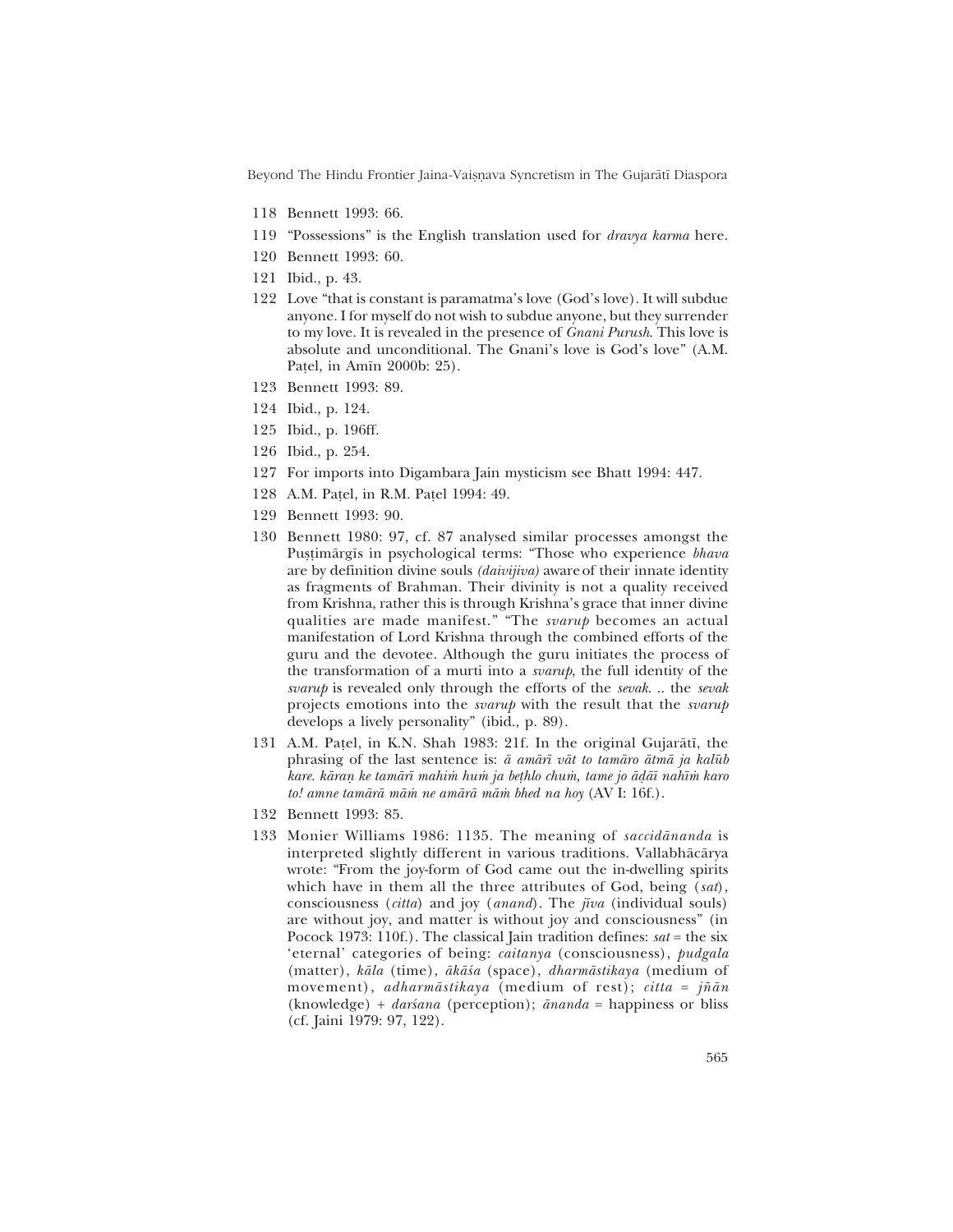- 134 Bennett 1993: 60, cf. 41. Another example of this dynamic of devotional worship is the following line from a poem of Devacandrasvåm∂ that was quoted by Råjacandra in letter 753: *jina*  $p\bar{u}j\bar{a}$  *re te nijap* $\bar{u}jana$ . "It means 'worshipping the Jina (the conqueror) is worshipping yourself (your own pure soul). What he means is that by nature the soul of a Jina (or a siddha) and that of the aspirant are equal" (Pungaliya 1996: 290f.).
- 135 Cf. Bennett 1993: 67.
- 136 Am∂n 1998: 7.
- 137 Ibid., p. 23.
- 138 Ibid., p. 35.
- 139 See also Dundasí 1998: 43-46 comment on the putative ritual function of the Tantric Mūrtipūjaka sūrimantra which is meditated upon so that, according to one Mūrtipūjaka interpretation, "the meditating *sūri* [is] becoming Gautama" (ibid., p. 44), although others insist that the meditator merely becomes "'like' or 'equal to' (*tulya*) Gautamaî (ibid.). For general observations of the conflation of *guru* and god in Jainism see Jaini 1979: 256 and Cort 2001: 114.
- 140 Ultimately, a pure soul may only be conceived as a separate entity if the term  $\bar{a}$ tmas'uddhi figures prominently as well, as Richard Davis has argued in his study on the Saiva Siddhānta (in Babb 1996: 182f.).
- 141 Dumont 1980: 282.
- 142 Nīrubahen Amīn is now targeting this audience. Two hundred and fifty Europeans participated in a *satsang* in Spain in May 2004.
- 143 The issue of the absence of the divine in Jainism has been extensively (and controversially) discussed by Stevenson 1915/1984: 289-98.
- 144 A.M. Patel, in Amīn 2003a: 32.
- 145 Most of the ritual texts, with the exception of 1c, have been published in the pamphlet literature of the Akram Vijñān Mārg. The principal ritual manual and the main source for this appendix is N. Amīn 1998. The texts are here presented in the sequence of their ritual performance, not as printed. Section numbering and sub-headings have been inserted by the translator (P.F.). Section three, the 'meditation on the self' cum 'foot worship,' is a ritual text which should be read out every day. However, it is not exactly recited in its printed form during the *j¤ån vidhi*. The translation has been informed by English renditions published by the tradition itself.
- 146 The song was composed in 1970 by Candrakhand Navn∂t, a singer from Mumbaī.
- 147 *bhåv karma*.
- 148 *no-karma*.
- 149 *dravya karma*.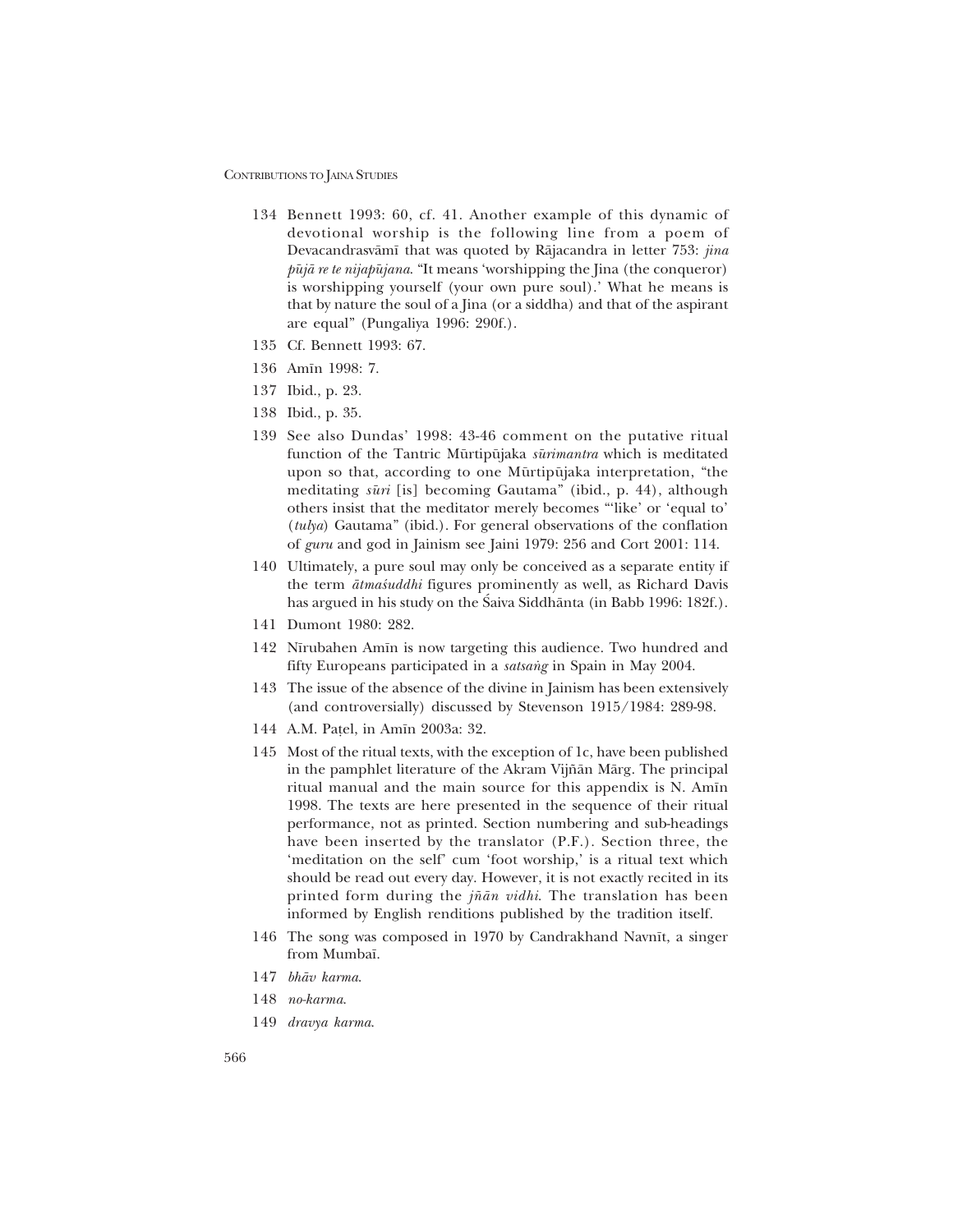Beyond The Hindu Frontier Jaina-Vaișņava Syncretism in The Gujarātī Diaspora

- 150 *sambhåv*.
- 151 I.e., of the waves of desire.
- 152 *niścit*.
- 153 *vyavasthit*.
- 154 *darśan.*
- 155 *åtmå*.
- 156 *vyavahår*.
- 157 *niścay*.
- 158 *agocar*.
- 159 *akram*.
- 160 Jain Tīrthaṅkaras are included here in the category 'God.'
- 161 *saccidånand*.
- 162 *måyå*.
- 163 *bhåv karma*.
- 164 *dravya karma*.
- 165 *no-karma*.
- 166 The translation of is based on A. Patel's n.d.: 13-22 rendition of the *Nishchay Vyavahar Charan Vidhi* text.
- 167 Or: ëchangelessí (*nirvikår∂*).
- 168 *sahajånand*.
- 169 That is, the entire universe.
- 170 The Vedåntic term *nididhyåsana*, profound and repeated meditation (Monier Williams 1986: 549), is explained by Kanu Pațel's Aphorism No. 89, in J.P. Amīn Vol. 11 2003: 14: "To see the formless within the aspectral forms of a Live Liberated State is called *Nididhyasan*, and when you see that, that seeing function is again formless because it is divine vision."
- 171 This famous formula of the Jain vow of renouncing violence (*såmåyika*) is applied to all the listed misdeeds.
- 172 In classical Jainism, the eighteen states of sin (*påpa sthåna*) are: 1. killing (*prāņātipāta*), 2. lying (*mṛṣāvāda*), 3. thieving (*adattādāna*), 4. unchastity (*maithuna*), 5. acquisitiveness (*parigraha*), 6. anger (*krodha*), 7. pride (*måna*), 8. deceit (*måyå*), 9. greed (*lobha*), 10. attachment (rāga), 11. hatred (dveșa), 12. disputation (kalaha), 13. false accusation (abhyākhyāna), 14. backbiting (paiśunya), 15. denigration (*par-parivåda*), 16. elation and depression (*rati arati*), 17. deceitful speech (māyā mṛṣā), 18. false belief (mithyā darśana *salya*). The first five sources of sin refer to the five Jain *anuvratas*, or small vows, and the next six to the principal passions, or *kasayas*.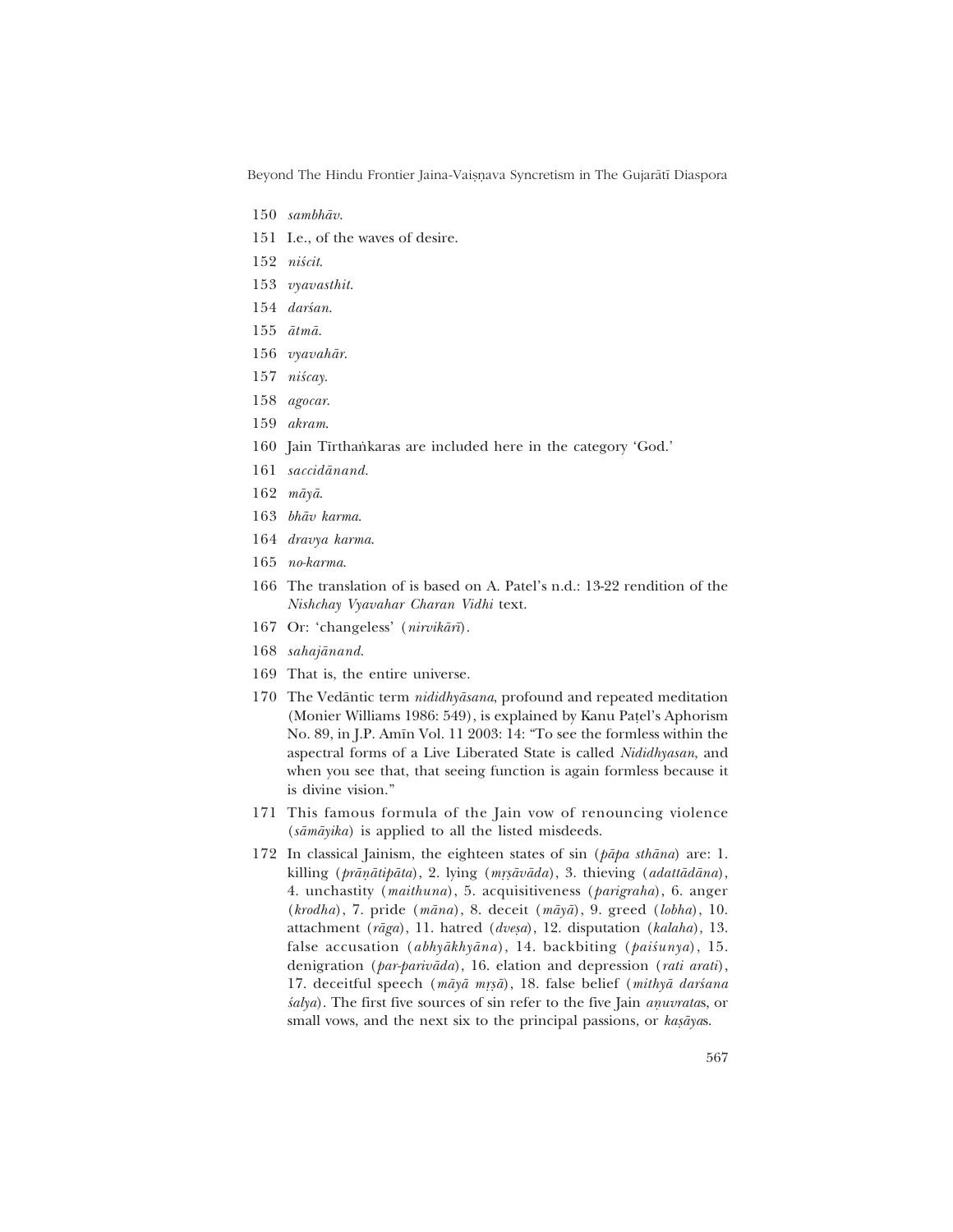- 173 The classical Jain *mahāvratas* are: 1. non-injury (*ahimsā*), 2. truthfulness (*satya*), 3. not taking what is not given (*asteya*), 4. nonpossession (*aparigraha*), 5. celibacy (*brahmacarya*). Only in the DVS 4.17 a sixth *mahåvrata* is mentioned: not eating after sunset (*råtri bhojana tyåga*). It is surprising that these Jain categories are mentioned in the text, because such vows are not regarded as important by the Akram Vijñān.
- 174 *ålocanå*, or confession.
- 175 The terminology and the phrasing of this section is derived from the formulae of the canonical *Āvaśyaka Sūtra* (*Āvaśyaka Nirjukti*) and the Jain *Pratikramana Vidhi* texts.
- 176 The word *avyābādha* (from S. *a-vyava*) was explained by A. Patel n.d. as "I can never be hurt nor can I hurt others."
- 177 *tankotkīrn* (S. *tanka-ut-kīrna*), lit. 'chisel-inscribed,' here means 'unerasable.'
- 178 Patel n.d. translates: "between the real and the relative."
- 179 *j¤ånaputra*.
- 180 *j¤ånapitå*.
- 181 *tankotkīrn*.
- 182 Patel n.d. translates "governed by an impartial precise energy called 'vyavasthit.'"
- 183 *kalyāņamūrti*.
- 184 *samakitadhår∂*; *samakit* is a colloquial expression for S. *samyaktva*.
- 185 *mahåtmå*.
- 186 *namaskår*.
- 187 *mahåtmå.*
- 188 *samyak darśan*, right insight.
- 189 *abhedabhåv*.
- 190 The explanation in brackets has been given by A. Patel n.d., though 'morning, midday, and evening' could also have been intended.
- 191 *samatåbhåv*.
- 192 *sphuråymån*, from S. *sphur*, to sping, burst, manifest, etc.
- 193 The word *kalyān*, welfare, means is here understood as 'spiritual welfare.'
- 194 *moksa*.
- 195 *syādvād*. Inserted by A. Paṭel n.d.: "(not to hurt another's viewpoint)."
- 196 *upåsanå*.
- 197 *mahant*. This term is uncommon in Jain literature but frequently used in Hindu contexts.